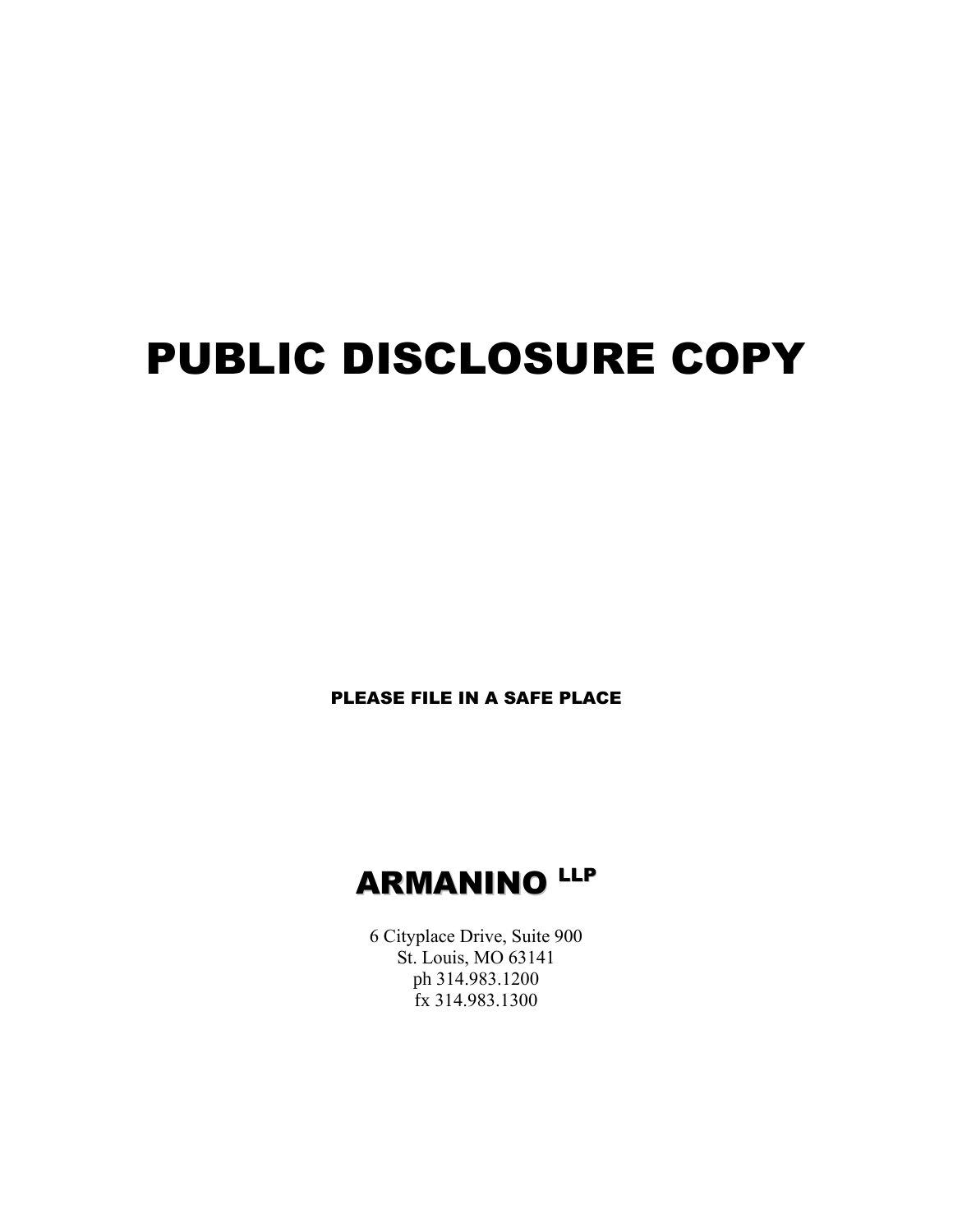| <b>Form</b> |  |
|-------------|--|

#### **Return of Organization Exempt From Income Tax** \*\* PUBLIC DISCLOSURE COPY \*\*

**Under section 501(c), 527, or 4947(a)(1) of the Internal Revenue Code (except private foundations) 2020**

**| Do not enter social security numbers on this form as it may be made public.**

Department of the Treasury Internal Revenue Service

**| Go to www.irs.gov/Form990 for instructions and the latest information. Inspection**



|                         |                                                   | JUL 1, 2020<br>A For the 2020 calendar year, or tax year beginning                                                                                  |                | and ending JUN 30, 2021                             |                                          |  |  |  |  |  |
|-------------------------|---------------------------------------------------|-----------------------------------------------------------------------------------------------------------------------------------------------------|----------------|-----------------------------------------------------|------------------------------------------|--|--|--|--|--|
| В                       | Check if<br>applicable:                           | C Name of organization                                                                                                                              |                | D Employer identification number                    |                                          |  |  |  |  |  |
|                         | Address<br>change                                 | MIRIAM FOUNDATION                                                                                                                                   |                |                                                     |                                          |  |  |  |  |  |
|                         | Name<br>43-0667478<br>Doing business as<br>change |                                                                                                                                                     |                |                                                     |                                          |  |  |  |  |  |
|                         | Initial<br>return                                 | Number and street (or P.O. box if mail is not delivered to street address)                                                                          | Room/suite     | E Telephone number                                  |                                          |  |  |  |  |  |
|                         | Final<br>return/                                  | 1138 N. WARSON ROAD                                                                                                                                 |                | 314,962,6059                                        |                                          |  |  |  |  |  |
|                         | termin-<br>ated                                   | City or town, state or province, country, and ZIP or foreign postal code                                                                            |                | G Gross receipts \$                                 | 17, 156, 682.                            |  |  |  |  |  |
|                         | Amended<br>Ireturn                                | ST. LOUIS, MO 63132                                                                                                                                 |                | $H(a)$ is this a group return                       |                                          |  |  |  |  |  |
|                         | Applica-<br>tion                                  | F Name and address of principal officer: WILLIAM J. FLORENT                                                                                         |                | for subordinates?                                   | <u> ∣</u> Yes <u>│<sup>x</sup> │</u> No  |  |  |  |  |  |
|                         | pending                                           | SAME AS C ABOVE                                                                                                                                     |                | $H(b)$ Are all subordinates included? $\Box$ Yes    | l No                                     |  |  |  |  |  |
|                         |                                                   | Tax-exempt status: $X$ 501(c)(3)<br>$501(c)$ (<br>$\sqrt{\bullet}$ (insert no.)<br>$4947(a)(1)$ or                                                  | 527            |                                                     | If "No," attach a list. See instructions |  |  |  |  |  |
|                         |                                                   | J Website: WWW.MIRIAMSTL.ORG                                                                                                                        |                | $H(c)$ Group exemption number $\blacktriangleright$ |                                          |  |  |  |  |  |
|                         |                                                   | Other $\blacktriangleright$<br><b>K</b> Form of organization: $\boxed{\textbf{x}}$ Corporation<br>Trust<br>Association                              |                | L Year of formation: 1955                           | M State of legal domicile: MO            |  |  |  |  |  |
|                         | Part I                                            | Summary                                                                                                                                             |                |                                                     |                                          |  |  |  |  |  |
|                         | 1.                                                | Briefly describe the organization's mission or most significant activities: MIRIAM IMPROVES THE QUALITY OF                                          |                |                                                     |                                          |  |  |  |  |  |
|                         |                                                   | LIFE FOR CHILDREN WITH LEARNING DIFFERENCES AND THEIR FAMILIES.                                                                                     |                |                                                     |                                          |  |  |  |  |  |
| Activities & Governance | $\mathbf{2}$                                      | Check this box $\blacktriangleright$ $\blacksquare$ if the organization discontinued its operations or disposed of more than 25% of its net assets. |                |                                                     |                                          |  |  |  |  |  |
|                         | З                                                 | Number of voting members of the governing body (Part VI, line 1a)                                                                                   |                | 3                                                   | 25                                       |  |  |  |  |  |
|                         | 4                                                 |                                                                                                                                                     | $\overline{4}$ | 25                                                  |                                          |  |  |  |  |  |
|                         | 5                                                 |                                                                                                                                                     | 5              | 223                                                 |                                          |  |  |  |  |  |
|                         |                                                   |                                                                                                                                                     |                | 6                                                   | 100                                      |  |  |  |  |  |
|                         |                                                   |                                                                                                                                                     |                | 7a                                                  | $\mathbf{0}$ .                           |  |  |  |  |  |
|                         |                                                   |                                                                                                                                                     |                | 7b                                                  | $\mathbf{0}$ .                           |  |  |  |  |  |
|                         |                                                   |                                                                                                                                                     |                | <b>Prior Year</b>                                   | <b>Current Year</b>                      |  |  |  |  |  |
|                         | 8                                                 | Contributions and grants (Part VIII, line 1h)                                                                                                       |                | 5,461,744.                                          | 1,911,840.                               |  |  |  |  |  |
| Revenue                 | 9                                                 | Program service revenue (Part VIII, line 2g)                                                                                                        |                | 6,976,492.                                          | 6,834,621.                               |  |  |  |  |  |
|                         | 10                                                |                                                                                                                                                     |                | 263,801.                                            | 1,964,428.                               |  |  |  |  |  |
|                         | 11                                                | Other revenue (Part VIII, column (A), lines 5, 6d, 8c, 9c, 10c, and 11e)                                                                            |                | 263,816.                                            | 1,422,548.                               |  |  |  |  |  |
|                         | 12                                                | Total revenue - add lines 8 through 11 (must equal Part VIII, column (A), line 12)                                                                  |                | 12,965,853.                                         | 12, 133, 437.                            |  |  |  |  |  |
|                         | 13                                                | Grants and similar amounts paid (Part IX, column (A), lines 1-3)                                                                                    |                | 1,810,655.                                          | 1,761,710.                               |  |  |  |  |  |
|                         | 14                                                |                                                                                                                                                     |                | 0.                                                  | $\mathbf{0}$ .                           |  |  |  |  |  |
|                         | 15                                                | Salaries, other compensation, employee benefits (Part IX, column (A), lines 5-10)                                                                   |                | 5,216,836.                                          | 5, 147, 551.                             |  |  |  |  |  |
|                         |                                                   |                                                                                                                                                     |                | $\mathbf{0}$ .                                      | $\mathbf{0}$ .                           |  |  |  |  |  |
| Expenses                |                                                   | 284,130.<br><b>b</b> Total fundraising expenses (Part IX, column (D), line 25)<br>$\blacktriangleright$ and $\blacktriangleright$                   |                |                                                     |                                          |  |  |  |  |  |
|                         |                                                   |                                                                                                                                                     |                | 1,512,640.                                          | 1,793,085.                               |  |  |  |  |  |
|                         | 18                                                | Total expenses. Add lines 13-17 (must equal Part IX, column (A), line 25)                                                                           |                | 8,540,131.                                          | 8,702,346.                               |  |  |  |  |  |
|                         | 19                                                |                                                                                                                                                     |                | 4, 425, 722.                                        | 3,431,091.                               |  |  |  |  |  |
| ទន្ទ័                   |                                                   |                                                                                                                                                     |                | <b>Beginning of Current Year</b>                    | <b>End of Year</b>                       |  |  |  |  |  |
| sets                    | 20                                                | Total assets (Part X, line 16)                                                                                                                      |                | 31, 275, 816.                                       | 35,729,458.                              |  |  |  |  |  |
|                         |                                                   | 21 Total liabilities (Part X, line 26)                                                                                                              |                | 9,669,348.                                          | 9,875,482.                               |  |  |  |  |  |
|                         | 22                                                |                                                                                                                                                     |                | 21,606,468.                                         | 25,853,976.                              |  |  |  |  |  |
|                         | Part II                                           | <b>Signature Block</b>                                                                                                                              |                |                                                     |                                          |  |  |  |  |  |

Under penalties of perjury, I declare that I have examined this return, including accompanying schedules and statements, and to the best of my knowledge and belief, it is true, correct, and complete. Declaration of preparer (other than officer) is based on all information of which preparer has any knowledge.

|              |                                               | Signature of officer                                                            |                      |          | Date                             |               |                |                |  |
|--------------|-----------------------------------------------|---------------------------------------------------------------------------------|----------------------|----------|----------------------------------|---------------|----------------|----------------|--|
| Sign<br>Here |                                               | WILLIAM J. FLORENT, INTERIM EXECUTIVE DIRECTOR                                  |                      |          |                                  |               |                |                |  |
|              |                                               | Type or print name and title                                                    |                      |          |                                  |               |                |                |  |
|              |                                               | Print/Type preparer's name                                                      | Preparer's signature | Date     | Check                            |               | <b>PTIN</b>    |                |  |
| Paid         |                                               | JENNIFER M. VACHA                                                               | JENNIFER M. VACHA    | 05/10/22 |                                  | self-emploved | P01251998      |                |  |
| Preparer     |                                               | Firm's name RRMANINO LLP                                                        |                      |          | Firm's $EIN \blacktriangleright$ |               | $94 - 6214841$ |                |  |
| Use Only     |                                               | 6 CITYPLACE DRIVE, SUITE 900<br>Firm's address $\blacktriangleright$            |                      |          |                                  |               |                |                |  |
|              | ST. LOUIS, MO 63141<br>Phone no. 314-983-1200 |                                                                                 |                      |          |                                  |               |                |                |  |
|              |                                               | May the IRS discuss this return with the preparer shown above? See instructions |                      |          |                                  |               | X<br>Yes       | <b>No</b>      |  |
|              |                                               |                                                                                 |                      |          |                                  |               |                | $000 \div 200$ |  |

032001 12-23-20 LHA **For Paperwork Reduction Act Notice, see the separate instructions. Form 990 (2020)**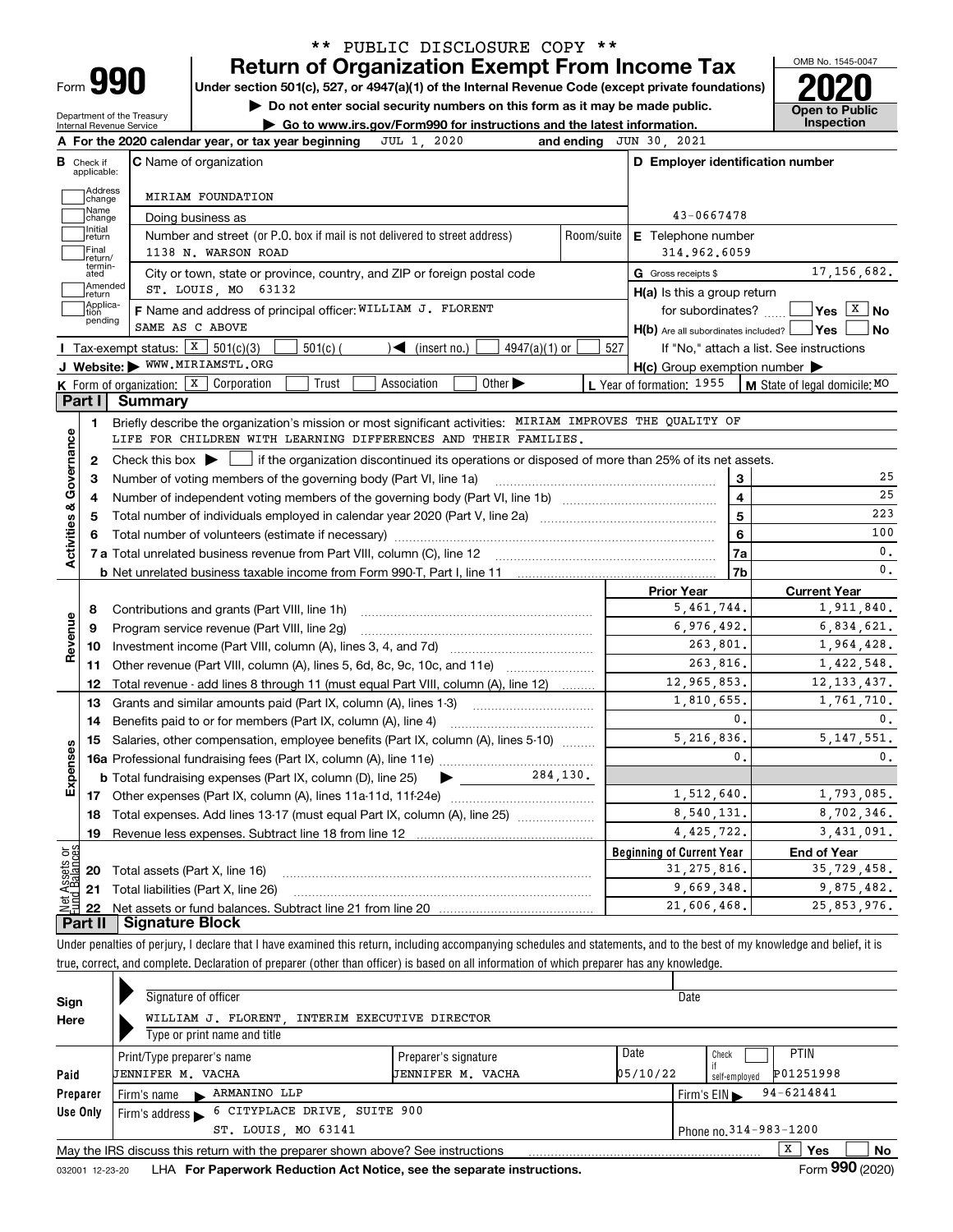|              | MIRIAM FOUNDATION<br>Form 990 (2020)<br><b>Statement of Program Service Accomplishments</b><br>Part III                                                                                                                                                    | 43-0667478 | Page 2                       |
|--------------|------------------------------------------------------------------------------------------------------------------------------------------------------------------------------------------------------------------------------------------------------------|------------|------------------------------|
|              |                                                                                                                                                                                                                                                            |            | X                            |
|              |                                                                                                                                                                                                                                                            |            |                              |
| 1            | Briefly describe the organization's mission:<br>MIRIAM IMPROVES THE QUALITY OF LIFE FOR CHILDREN WITH LEARNING                                                                                                                                             |            |                              |
|              | DIFFERENCES AND THEIR FAMILIES THROUGH INNOVATIVE AND COMPREHENSIVE                                                                                                                                                                                        |            |                              |
|              | PROGRAMS.                                                                                                                                                                                                                                                  |            |                              |
|              |                                                                                                                                                                                                                                                            |            |                              |
| $\mathbf{2}$ | Did the organization undertake any significant program services during the year which were not listed on the                                                                                                                                               |            | $Yes \boxed{X}$ No           |
|              |                                                                                                                                                                                                                                                            |            |                              |
| 3            | If "Yes," describe these new services on Schedule O.                                                                                                                                                                                                       |            | $\sqrt{Y}$ es $\boxed{X}$ No |
|              | Did the organization cease conducting, or make significant changes in how it conducts, any program services?<br>If "Yes," describe these changes on Schedule O.                                                                                            |            |                              |
| 4            | Describe the organization's program service accomplishments for each of its three largest program services, as measured by expenses.                                                                                                                       |            |                              |
|              | Section 501(c)(3) and 501(c)(4) organizations are required to report the amount of grants and allocations to others, the total expenses, and                                                                                                               |            |                              |
|              | revenue, if any, for each program service reported.                                                                                                                                                                                                        |            |                              |
|              |                                                                                                                                                                                                                                                            |            |                              |
| 4a           | MIRIAM SCHOOL: MIRIAM OPERATES AN INDEPENDENT SCHOOL FOR 89 CHILDREN                                                                                                                                                                                       |            |                              |
|              | AGES PRE-K THROUGH 8TH GRADE WITH LEARNING DIFFERENCES IN THE AREA OF                                                                                                                                                                                      |            |                              |
|              | SPEECH, LANGUAGE, MOTOR, SENSORY, ATTENTION, ACADEMICS, OR SOCIAL                                                                                                                                                                                          |            |                              |
|              |                                                                                                                                                                                                                                                            |            |                              |
|              | COMMUNICATION. CLASSROOM SIZES ARE MAINTAINED AT LOW STUDENT TO                                                                                                                                                                                            |            |                              |
|              | TEACHER RATIOS TO OPTIMIZE EACH CHILD'S ABILITY TO LEARN.                                                                                                                                                                                                  |            |                              |
|              |                                                                                                                                                                                                                                                            |            |                              |
|              |                                                                                                                                                                                                                                                            |            |                              |
|              |                                                                                                                                                                                                                                                            |            |                              |
|              |                                                                                                                                                                                                                                                            |            |                              |
|              |                                                                                                                                                                                                                                                            |            |                              |
|              |                                                                                                                                                                                                                                                            |            |                              |
|              |                                                                                                                                                                                                                                                            |            |                              |
| 4b           | $\frac{1}{2}$ (Code: $\frac{1}{2}$ ) (Expenses \$ 2,538,663. including grants of \$<br>805,869. ) (Revenue \$                                                                                                                                              |            | 2,017,055.                   |
|              | MIRIAM ACADEMY: MIRIAM ACADEMY HIGH SCHOOL PROGRAM FOR STUDENTS WITH                                                                                                                                                                                       |            |                              |
|              | LEARNING DIFFERENCES, TAILORED TO THE STRENGTHS AND ASPIRATIONS OF EACH                                                                                                                                                                                    |            |                              |
|              | STUDENT. MIRIAM ACADEMY SERVES 70 STUDENTS, WITH AVERAGE TO ABOVE                                                                                                                                                                                          |            |                              |
|              | AVERAGE INTELLIGENCE, WHO EXPERIENCE LEARNING CHALLENGES IN THE AREAS                                                                                                                                                                                      |            |                              |
|              | OF LANGUAGE READING MATH SENSORY AND SOCIAL SKILLS DEVELOPMENT.                                                                                                                                                                                            |            |                              |
|              |                                                                                                                                                                                                                                                            |            |                              |
|              |                                                                                                                                                                                                                                                            |            |                              |
|              |                                                                                                                                                                                                                                                            |            |                              |
|              |                                                                                                                                                                                                                                                            |            |                              |
|              |                                                                                                                                                                                                                                                            |            |                              |
|              |                                                                                                                                                                                                                                                            |            |                              |
|              |                                                                                                                                                                                                                                                            |            |                              |
|              |                                                                                                                                                                                                                                                            |            |                              |
| 4c           | 38,668. (Revenue \$1,928,470.)<br>$\left(\text{Code:}\begin{array}{c} \text{Code:} \end{array}\right)$ $\left(\text{Expenses $}\begin{array}{c} \text{Since} \end{array}\right)$ $\left(\text{Expenses $}\begin{array}{c} \text{Since} \end{array}\right)$ |            |                              |
|              | MIRIAM LEARNING CENTER: MIRIAM OPERATES A LEARNING CENTER TO PROVIDE                                                                                                                                                                                       |            |                              |
|              | SPECIALIZED SERVICES FOR STUDENTS AGES 3-25 WITH LEARNING DIFFERENCES.                                                                                                                                                                                     |            |                              |
|              | SERVICES OFFERED INCLUDE IQ AND PSYCHOLOGICAL TESTING, SOCIAL SKILLS                                                                                                                                                                                       |            |                              |
|              | GROUPS, RECREATION CLASSES, SPECIAL EDUCATION TUTORING, IN-SCHOOL                                                                                                                                                                                          |            |                              |
|              | SUPPORTS (ST. LOUIS CHARTER AND PRIVATE SCHOOLS), AND OCCUPATIONAL,                                                                                                                                                                                        |            |                              |
|              | MUSIC, AND SPEECH THERAPY.<br>SPECIALIZED SERVICES ARE PROVIDED TO OVER                                                                                                                                                                                    |            |                              |
|              | 1,044 CHILDREN ANNUALLY.                                                                                                                                                                                                                                   |            |                              |
|              |                                                                                                                                                                                                                                                            |            |                              |
|              |                                                                                                                                                                                                                                                            |            |                              |
|              |                                                                                                                                                                                                                                                            |            |                              |
|              |                                                                                                                                                                                                                                                            |            |                              |
|              |                                                                                                                                                                                                                                                            |            |                              |
|              | 4d Other program services (Describe on Schedule O.)                                                                                                                                                                                                        |            |                              |
|              | 135,500. including grants of \$<br>27,150.) (Revenue \$<br>(Expenses \$                                                                                                                                                                                    | 161,820.   |                              |
| 4е           | 7,637,558.<br>Total program service expenses                                                                                                                                                                                                               |            |                              |
|              |                                                                                                                                                                                                                                                            |            | Form 990 (2020)              |
|              | 032002 12-23-20                                                                                                                                                                                                                                            |            |                              |
|              | 2                                                                                                                                                                                                                                                          |            |                              |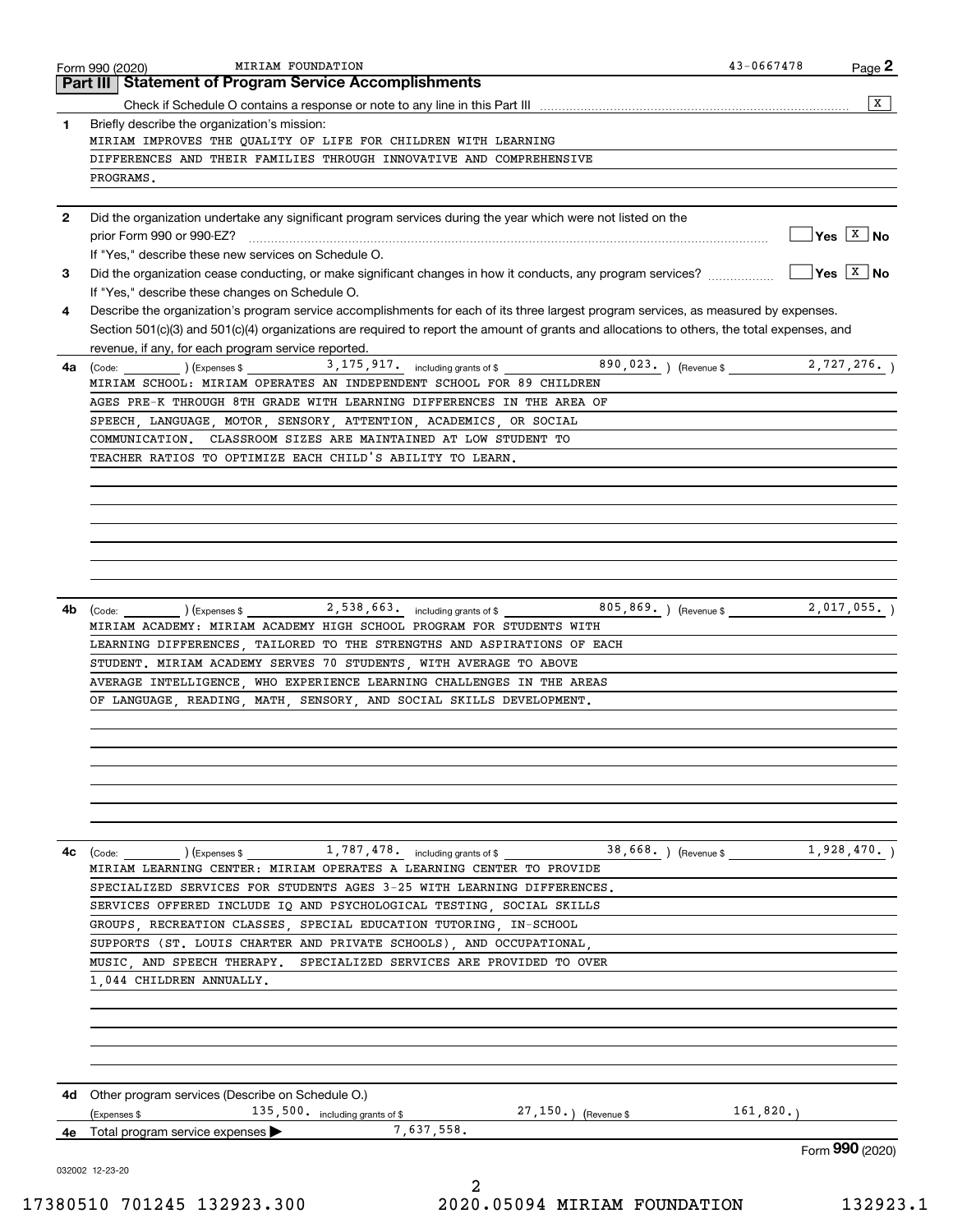|  | Form 990 (2020) |
|--|-----------------|

|     | 43-0667478<br>MIRIAM FOUNDATION<br>Form 990 (2020)                                                                                    |                 |     | Page $3$ |
|-----|---------------------------------------------------------------------------------------------------------------------------------------|-----------------|-----|----------|
|     | <b>Checklist of Required Schedules</b><br>  Part IV                                                                                   |                 |     |          |
|     |                                                                                                                                       |                 | Yes | No       |
| 1.  | Is the organization described in section $501(c)(3)$ or $4947(a)(1)$ (other than a private foundation)?                               |                 |     |          |
|     |                                                                                                                                       | 1               | х   |          |
| 2   |                                                                                                                                       | $\mathbf{2}$    | x   |          |
| 3   | Did the organization engage in direct or indirect political campaign activities on behalf of or in opposition to candidates for       |                 |     |          |
|     |                                                                                                                                       | 3               |     | x        |
| 4   | Section 501(c)(3) organizations. Did the organization engage in lobbying activities, or have a section 501(h) election in effect      |                 |     |          |
|     |                                                                                                                                       | 4               |     | х        |
|     | Is the organization a section 501(c)(4), 501(c)(5), or 501(c)(6) organization that receives membership dues, assessments, or          |                 |     |          |
| 5   |                                                                                                                                       |                 |     | х        |
|     |                                                                                                                                       | 5               |     |          |
| 6   | Did the organization maintain any donor advised funds or any similar funds or accounts for which donors have the right to             |                 |     |          |
|     | provide advice on the distribution or investment of amounts in such funds or accounts? If "Yes," complete Schedule D, Part I          | 6               |     | х        |
| 7   | Did the organization receive or hold a conservation easement, including easements to preserve open space,                             |                 |     |          |
|     |                                                                                                                                       | $\overline{7}$  |     | x        |
| 8   | Did the organization maintain collections of works of art, historical treasures, or other similar assets? If "Yes," complete          |                 |     |          |
|     |                                                                                                                                       | 8               |     | х        |
| 9   | Did the organization report an amount in Part X, line 21, for escrow or custodial account liability, serve as a custodian for         |                 |     |          |
|     | amounts not listed in Part X; or provide credit counseling, debt management, credit repair, or debt negotiation services?             |                 |     |          |
|     |                                                                                                                                       | 9               |     | х        |
| 10  | Did the organization, directly or through a related organization, hold assets in donor-restricted endowments                          |                 |     |          |
|     |                                                                                                                                       | 10              | х   |          |
| 11  | If the organization's answer to any of the following questions is "Yes," then complete Schedule D, Parts VI, VII, VIII, IX, or X      |                 |     |          |
|     | as applicable.                                                                                                                        |                 |     |          |
|     | Did the organization report an amount for land, buildings, and equipment in Part X, line 10? If "Yes," complete Schedule D.           |                 |     |          |
|     |                                                                                                                                       | 11a             | х   |          |
|     | <b>b</b> Did the organization report an amount for investments - other securities in Part X, line 12, that is 5% or more of its total |                 |     |          |
|     |                                                                                                                                       | 11b             |     | х        |
|     |                                                                                                                                       |                 |     |          |
|     | c Did the organization report an amount for investments - program related in Part X, line 13, that is 5% or more of its total         |                 |     | х        |
|     |                                                                                                                                       | 11c             |     |          |
|     | d Did the organization report an amount for other assets in Part X, line 15, that is 5% or more of its total assets reported in       |                 |     |          |
|     |                                                                                                                                       | 11d             |     | x        |
|     | e Did the organization report an amount for other liabilities in Part X, line 25? If "Yes," complete Schedule D, Part X               | <b>11e</b>      | Х   |          |
| f.  | Did the organization's separate or consolidated financial statements for the tax year include a footnote that addresses               |                 |     |          |
|     | the organization's liability for uncertain tax positions under FIN 48 (ASC 740)? If "Yes," complete Schedule D, Part X                | 11f             | x   |          |
|     | 12a Did the organization obtain separate, independent audited financial statements for the tax year? If "Yes," complete               |                 |     |          |
|     |                                                                                                                                       | 12a             | х   |          |
| b   | Was the organization included in consolidated, independent audited financial statements for the tax year?                             |                 |     |          |
|     | If "Yes," and if the organization answered "No" to line 12a, then completing Schedule D, Parts XI and XII is optional                 | 12 <sub>b</sub> |     | х        |
| 13  |                                                                                                                                       | 13              | X   |          |
| 14a | Did the organization maintain an office, employees, or agents outside of the United States?                                           | 14a             |     | X        |
| b   | Did the organization have aggregate revenues or expenses of more than \$10,000 from grantmaking, fundraising, business,               |                 |     |          |
|     | investment, and program service activities outside the United States, or aggregate foreign investments valued at \$100,000            |                 |     |          |
|     |                                                                                                                                       | 14b             |     | х        |
| 15  | Did the organization report on Part IX, column (A), line 3, more than \$5,000 of grants or other assistance to or for any             |                 |     |          |
|     |                                                                                                                                       | 15              |     | х        |
| 16  | Did the organization report on Part IX, column (A), line 3, more than \$5,000 of aggregate grants or other assistance to              |                 |     |          |
|     |                                                                                                                                       | 16              |     | х        |
| 17  | Did the organization report a total of more than \$15,000 of expenses for professional fundraising services on Part IX,               |                 |     |          |
|     |                                                                                                                                       |                 |     | х        |
|     |                                                                                                                                       | 17              |     |          |
| 18  | Did the organization report more than \$15,000 total of fundraising event gross income and contributions on Part VIII, lines          |                 |     |          |
|     |                                                                                                                                       | 18              | x   |          |
| 19  | Did the organization report more than \$15,000 of gross income from gaming activities on Part VIII, line 9a? If "Yes."                |                 |     |          |
|     |                                                                                                                                       | 19              |     | x        |
| 20a |                                                                                                                                       | 20a             |     | X        |
| b   | If "Yes" to line 20a, did the organization attach a copy of its audited financial statements to this return?                          | 20 <sub>b</sub> |     |          |
| 21  | Did the organization report more than \$5,000 of grants or other assistance to any domestic organization or                           |                 |     |          |
|     |                                                                                                                                       | 21              |     | х        |

032003 12-23-20

Form (2020) **990**

17380510 701245 132923.300 2020.05094 MIRIAM FOUNDATION 132923.1

3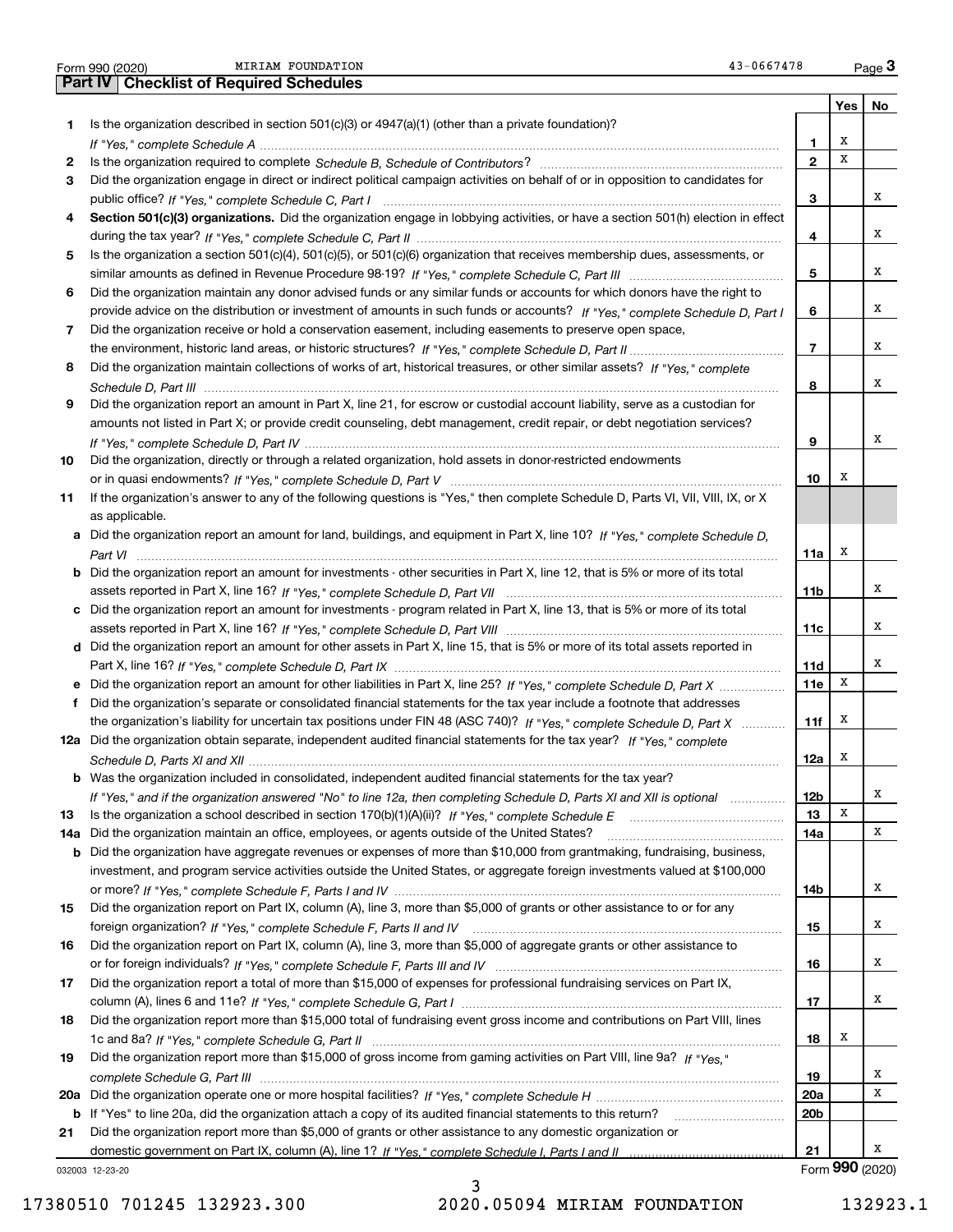|  | Form 990 (2020) |
|--|-----------------|
|  |                 |

MIRIAM FOUNDATION 43-0667478

|               | 43-0667478<br>MIRIAM FOUNDATION<br>Form 990 (2020)                                                                           |                 |     | Page 4          |
|---------------|------------------------------------------------------------------------------------------------------------------------------|-----------------|-----|-----------------|
|               | Part IV   Checklist of Required Schedules (continued)                                                                        |                 |     |                 |
|               |                                                                                                                              |                 | Yes | No              |
| 22            | Did the organization report more than \$5,000 of grants or other assistance to or for domestic individuals on                |                 |     |                 |
|               |                                                                                                                              | 22              | Х   |                 |
| 23            | Did the organization answer "Yes" to Part VII, Section A, line 3, 4, or 5 about compensation of the organization's current   |                 |     |                 |
|               | and former officers, directors, trustees, key employees, and highest compensated employees? If "Yes," complete               |                 |     |                 |
|               |                                                                                                                              | 23              | X   |                 |
|               | 24a Did the organization have a tax-exempt bond issue with an outstanding principal amount of more than \$100,000 as of the  |                 |     |                 |
|               | last day of the year, that was issued after December 31, 2002? If "Yes," answer lines 24b through 24d and complete           |                 |     |                 |
|               |                                                                                                                              | 24a             |     | х               |
|               |                                                                                                                              | 24b             |     |                 |
|               | c Did the organization maintain an escrow account other than a refunding escrow at any time during the year to defease       |                 |     |                 |
|               |                                                                                                                              | 24c             |     |                 |
|               |                                                                                                                              | 24d             |     |                 |
|               | 25a Section 501(c)(3), 501(c)(4), and 501(c)(29) organizations. Did the organization engage in an excess benefit             |                 |     |                 |
|               |                                                                                                                              | 25a             |     | х               |
|               | b Is the organization aware that it engaged in an excess benefit transaction with a disqualified person in a prior year, and |                 |     |                 |
|               | that the transaction has not been reported on any of the organization's prior Forms 990 or 990-EZ? If "Yes," complete        |                 |     |                 |
|               | Schedule L, Part I                                                                                                           | 25 <sub>b</sub> |     | х               |
| 26            | Did the organization report any amount on Part X, line 5 or 22, for receivables from or payables to any current              |                 |     |                 |
|               | or former officer, director, trustee, key employee, creator or founder, substantial contributor, or 35%                      |                 |     |                 |
|               |                                                                                                                              | 26              |     | х               |
| 27            | Did the organization provide a grant or other assistance to any current or former officer, director, trustee, key employee,  |                 |     |                 |
|               | creator or founder, substantial contributor or employee thereof, a grant selection committee member, or to a 35% controlled  |                 |     |                 |
|               | entity (including an employee thereof) or family member of any of these persons? If "Yes," complete Schedule L, Part III     | 27              | X   |                 |
| 28            | Was the organization a party to a business transaction with one of the following parties (see Schedule L, Part IV            |                 |     |                 |
|               | instructions, for applicable filing thresholds, conditions, and exceptions):                                                 |                 |     |                 |
|               | a A current or former officer, director, trustee, key employee, creator or founder, or substantial contributor? If           |                 |     | х               |
|               |                                                                                                                              | 28a             |     | х               |
|               | c A 35% controlled entity of one or more individuals and/or organizations described in lines 28a or 28b? If                  | 28b             |     |                 |
|               |                                                                                                                              | 28c             |     | х               |
| 29            |                                                                                                                              | 29              | х   |                 |
| 30            | Did the organization receive contributions of art, historical treasures, or other similar assets, or qualified conservation  |                 |     |                 |
|               |                                                                                                                              | 30              |     | х               |
| 31            | Did the organization liquidate, terminate, or dissolve and cease operations? If "Yes," complete Schedule N, Part I           | 31              |     | x               |
| 32            | Did the organization sell, exchange, dispose of, or transfer more than 25% of its net assets? If "Yes," complete             |                 |     |                 |
|               |                                                                                                                              | 32              |     | x               |
| 33            | Did the organization own 100% of an entity disregarded as separate from the organization under Regulations                   |                 |     |                 |
|               |                                                                                                                              | 33              |     | x               |
| 34            | Was the organization related to any tax-exempt or taxable entity? If "Yes," complete Schedule R, Part II, III, or IV, and    |                 |     |                 |
|               |                                                                                                                              | 34              |     | х               |
|               | 35a Did the organization have a controlled entity within the meaning of section 512(b)(13)?                                  | 35a             |     | х               |
|               | b If "Yes" to line 35a, did the organization receive any payment from or engage in any transaction with a controlled entity  |                 |     |                 |
|               |                                                                                                                              | 35b             |     |                 |
| 36            | Section 501(c)(3) organizations. Did the organization make any transfers to an exempt non-charitable related organization?   |                 |     |                 |
|               |                                                                                                                              | 36              |     | х               |
| 37            | Did the organization conduct more than 5% of its activities through an entity that is not a related organization             |                 |     |                 |
|               |                                                                                                                              | 37              |     | х               |
| 38            | Did the organization complete Schedule O and provide explanations in Schedule O for Part VI, lines 11b and 19?               |                 |     |                 |
|               | Note: All Form 990 filers are required to complete Schedule O                                                                | 38              | x   |                 |
| <b>Part V</b> | <b>Statements Regarding Other IRS Filings and Tax Compliance</b>                                                             |                 |     |                 |
|               | Check if Schedule O contains a response or note to any line in this Part V                                                   |                 |     |                 |
|               |                                                                                                                              |                 | Yes | No              |
|               | 20<br>1a                                                                                                                     |                 |     |                 |
|               | 0<br><b>b</b> Enter the number of Forms W-2G included in line 1a. Enter -0- if not applicable<br>1b                          |                 |     |                 |
| c.            | Did the organization comply with backup withholding rules for reportable payments to vendors and reportable gaming           |                 |     |                 |
|               | (gambling) winnings to prize winners?                                                                                        | 1c              | x   |                 |
|               | 032004 12-23-20                                                                                                              |                 |     | Form 990 (2020) |
|               | 4                                                                                                                            |                 |     |                 |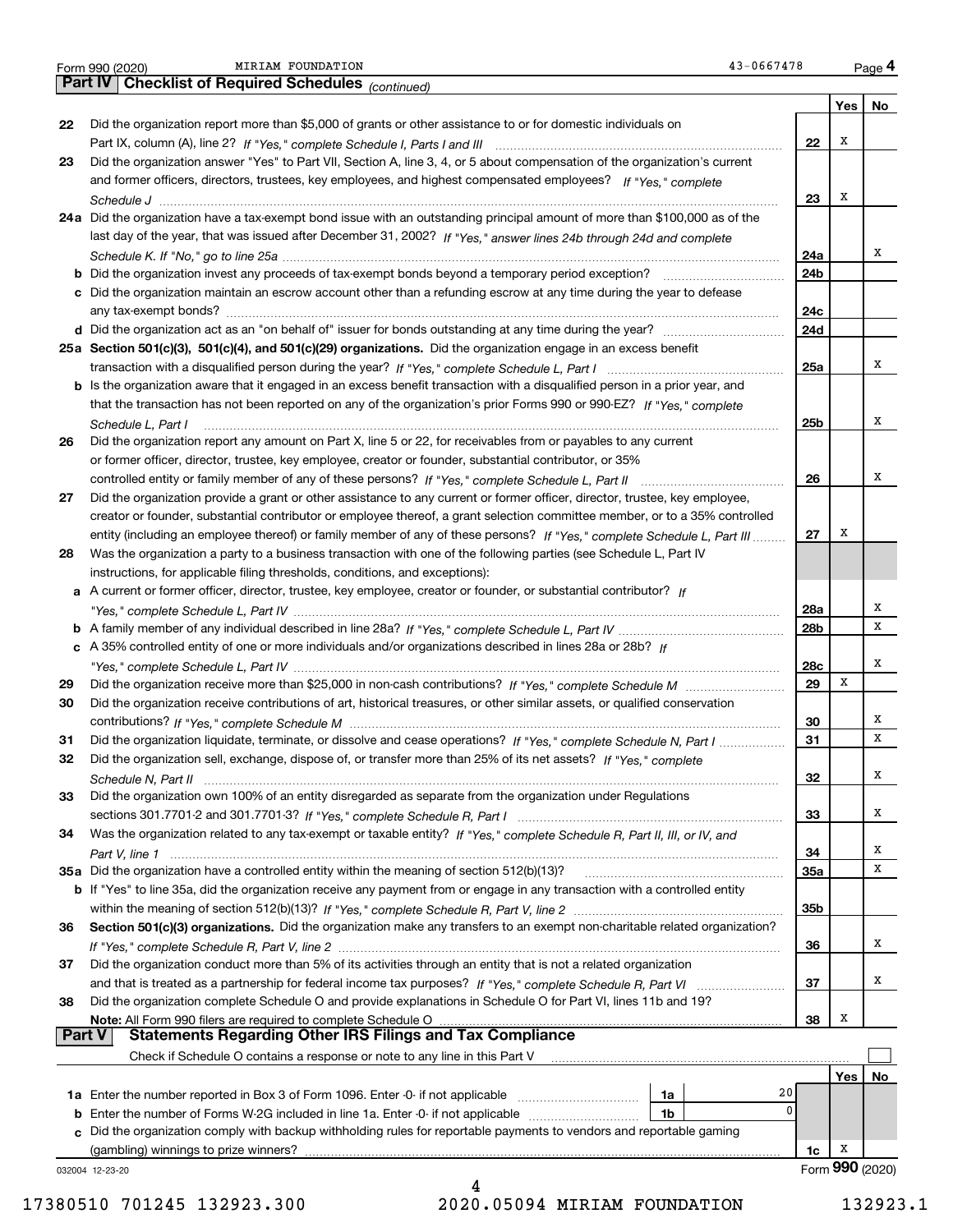|        | 43-0667478<br>MIRIAM FOUNDATION<br>Form 990 (2020)                                                                                                                                                                                    |                |     | $_{\text{Page}}$ 5 |
|--------|---------------------------------------------------------------------------------------------------------------------------------------------------------------------------------------------------------------------------------------|----------------|-----|--------------------|
| Part V | Statements Regarding Other IRS Filings and Tax Compliance (continued)                                                                                                                                                                 |                |     |                    |
|        |                                                                                                                                                                                                                                       |                | Yes | No                 |
|        | 2a Enter the number of employees reported on Form W-3, Transmittal of Wage and Tax Statements,                                                                                                                                        |                |     |                    |
|        | 223<br>filed for the calendar year ending with or within the year covered by this return<br>2a                                                                                                                                        |                |     |                    |
|        | <b>b</b> If at least one is reported on line 2a, did the organization file all required federal employment tax returns?                                                                                                               | 2 <sub>b</sub> | Х   |                    |
|        | <b>Note:</b> If the sum of lines 1a and 2a is greater than 250, you may be required to $e$ -file (see instructions) <i>manimummmmmm</i>                                                                                               |                |     |                    |
|        | 3a Did the organization have unrelated business gross income of \$1,000 or more during the year?                                                                                                                                      | 3a             |     | х                  |
|        | <b>b</b> If "Yes," has it filed a Form 990-T for this year? If "No" to line 3b, provide an explanation on Schedule O                                                                                                                  | 3 <sub>b</sub> |     |                    |
|        | 4a At any time during the calendar year, did the organization have an interest in, or a signature or other authority over, a                                                                                                          |                |     |                    |
|        |                                                                                                                                                                                                                                       | 4a             |     | х                  |
|        | <b>b</b> If "Yes," enter the name of the foreign country $\triangleright$                                                                                                                                                             |                |     |                    |
|        | See instructions for filing requirements for FinCEN Form 114, Report of Foreign Bank and Financial Accounts (FBAR).                                                                                                                   |                |     |                    |
|        | 5a Was the organization a party to a prohibited tax shelter transaction at any time during the tax year?                                                                                                                              | 5a             |     | х                  |
|        |                                                                                                                                                                                                                                       | 5 <sub>b</sub> |     | х                  |
|        |                                                                                                                                                                                                                                       | 5c             |     |                    |
|        | 6a Does the organization have annual gross receipts that are normally greater than \$100,000, and did the organization solicit                                                                                                        |                |     |                    |
|        | any contributions that were not tax deductible as charitable contributions?                                                                                                                                                           | 6a             |     | x                  |
|        | <b>b</b> If "Yes," did the organization include with every solicitation an express statement that such contributions or gifts                                                                                                         |                |     |                    |
|        | were not tax deductible?                                                                                                                                                                                                              | 6b             |     |                    |
| 7      | Organizations that may receive deductible contributions under section 170(c).                                                                                                                                                         |                |     |                    |
| а      | Did the organization receive a payment in excess of \$75 made partly as a contribution and partly for goods and services provided to the payor?                                                                                       | 7a             | х   |                    |
|        | <b>b</b> If "Yes," did the organization notify the donor of the value of the goods or services provided?                                                                                                                              | 7b             | х   |                    |
|        | c Did the organization sell, exchange, or otherwise dispose of tangible personal property for which it was required                                                                                                                   |                |     |                    |
|        | to file Form 8282?                                                                                                                                                                                                                    | 7с             |     | x                  |
|        | 7d                                                                                                                                                                                                                                    |                |     |                    |
| е      | Did the organization receive any funds, directly or indirectly, to pay premiums on a personal benefit contract?                                                                                                                       | 7e             |     | х                  |
| Ť      | Did the organization, during the year, pay premiums, directly or indirectly, on a personal benefit contract?                                                                                                                          | 7f             |     | х                  |
| g      | If the organization received a contribution of qualified intellectual property, did the organization file Form 8899 as required?                                                                                                      | 7g             |     |                    |
| h.     | If the organization received a contribution of cars, boats, airplanes, or other vehicles, did the organization file a Form 1098-C?                                                                                                    | 7h             |     |                    |
| 8      | Sponsoring organizations maintaining donor advised funds. Did a donor advised fund maintained by the                                                                                                                                  |                |     |                    |
|        | sponsoring organization have excess business holdings at any time during the year?                                                                                                                                                    | 8              |     |                    |
| 9      | Sponsoring organizations maintaining donor advised funds.                                                                                                                                                                             |                |     |                    |
| а      | Did the sponsoring organization make any taxable distributions under section 4966?                                                                                                                                                    | 9а             |     |                    |
| b      | Did the sponsoring organization make a distribution to a donor, donor advisor, or related person?                                                                                                                                     | 9b             |     |                    |
| 10     | Section 501(c)(7) organizations. Enter:                                                                                                                                                                                               |                |     |                    |
|        | 10a                                                                                                                                                                                                                                   |                |     |                    |
|        | <b>b</b> Gross receipts, included on Form 990, Part VIII, line 12, for public use of club facilities <i>manument</i><br>10b                                                                                                           |                |     |                    |
| 11     | Section 501(c)(12) organizations. Enter:                                                                                                                                                                                              |                |     |                    |
| а      | 11a<br>Gross income from members or shareholders [111] [12] content to the state of the state of the state of the state of the state of the state of the state of the state of the state of the state of the state of the state of th |                |     |                    |
|        | <b>b</b> Gross income from other sources (Do not net amounts due or paid to other sources against                                                                                                                                     |                |     |                    |
|        | amounts due or received from them.)<br>11b                                                                                                                                                                                            |                |     |                    |
|        | 12a Section 4947(a)(1) non-exempt charitable trusts. Is the organization filing Form 990 in lieu of Form 1041?                                                                                                                        | 12a            |     |                    |
|        | <b>b</b> If "Yes," enter the amount of tax-exempt interest received or accrued during the year<br>12b                                                                                                                                 |                |     |                    |
| 13     | Section 501(c)(29) qualified nonprofit health insurance issuers.                                                                                                                                                                      |                |     |                    |
|        |                                                                                                                                                                                                                                       | 13а            |     |                    |
|        | Note: See the instructions for additional information the organization must report on Schedule O.                                                                                                                                     |                |     |                    |
|        | <b>b</b> Enter the amount of reserves the organization is required to maintain by the states in which the                                                                                                                             |                |     |                    |
|        | 13b                                                                                                                                                                                                                                   |                |     |                    |
|        | 13с                                                                                                                                                                                                                                   |                |     |                    |
| 14a    | Did the organization receive any payments for indoor tanning services during the tax year?                                                                                                                                            | 14a            |     | Χ                  |
|        |                                                                                                                                                                                                                                       | 14b            |     |                    |
| 15     | Is the organization subject to the section 4960 tax on payment(s) of more than \$1,000,000 in remuneration or                                                                                                                         |                |     |                    |
|        |                                                                                                                                                                                                                                       | 15             |     | Х                  |
|        | If "Yes," see instructions and file Form 4720, Schedule N.                                                                                                                                                                            |                |     |                    |
| 16     | Is the organization an educational institution subject to the section 4968 excise tax on net investment income?<br>.                                                                                                                  | 16             |     | х                  |
|        | If "Yes," complete Form 4720, Schedule O.                                                                                                                                                                                             |                |     |                    |

Form (2020) **990**

032005 12-23-20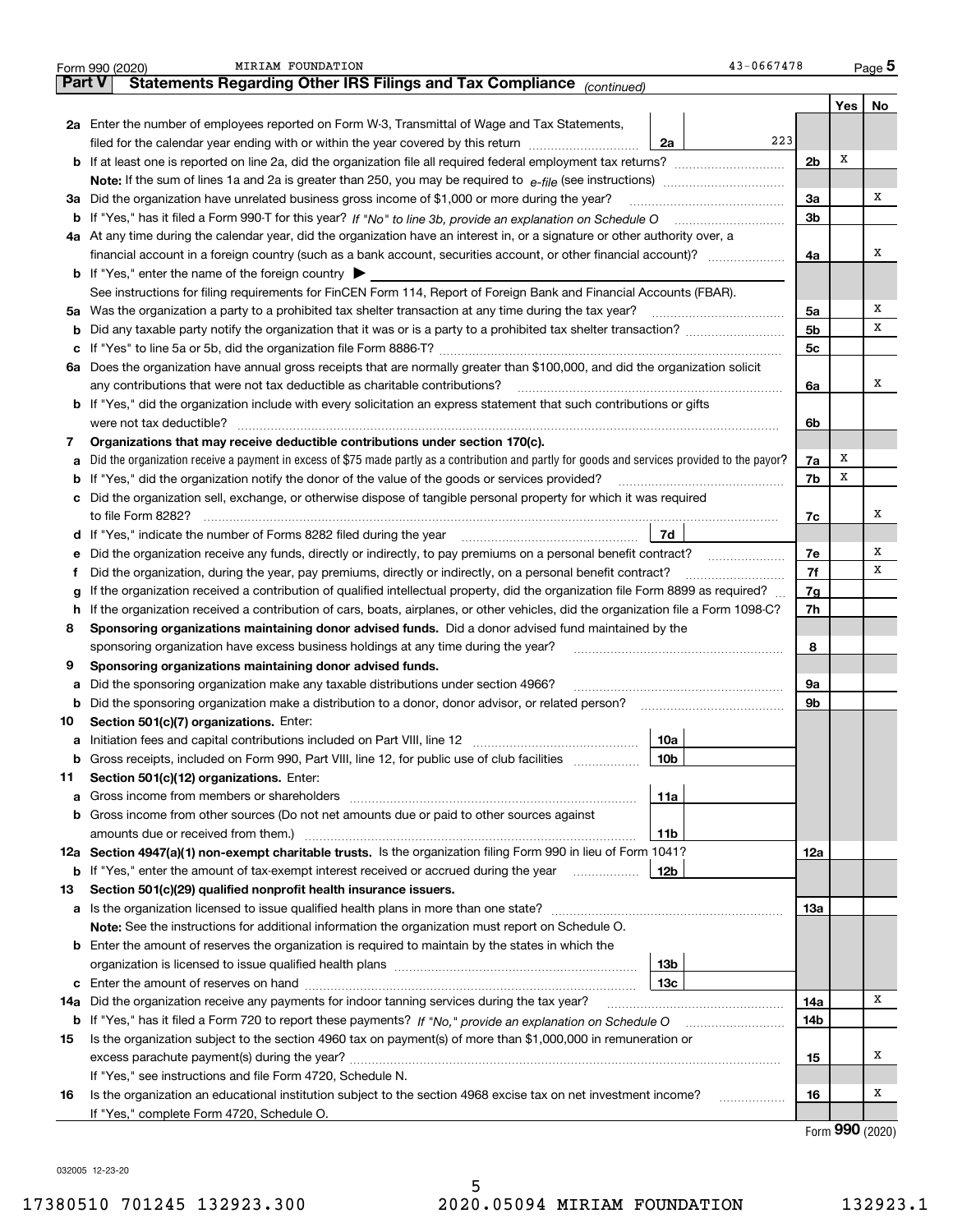|    | to line 8a, 8b, or 10b below, describe the circumstances, processes, or changes on Schedule O. See instructions.                                                                                                     |                 |                 | $\overline{X}$ |
|----|----------------------------------------------------------------------------------------------------------------------------------------------------------------------------------------------------------------------|-----------------|-----------------|----------------|
|    | Check if Schedule O contains a response or note to any line in this Part VI [11] [12] Check if Schedule O contains a response or note to any line in this Part VI<br><b>Section A. Governing Body and Management</b> |                 |                 |                |
|    |                                                                                                                                                                                                                      |                 | <b>Yes</b>      |                |
|    | 25<br>1a<br>1a Enter the number of voting members of the governing body at the end of the tax year <i>manumum</i>                                                                                                    |                 |                 | No             |
|    | If there are material differences in voting rights among members of the governing body, or if the governing                                                                                                          |                 |                 |                |
|    | body delegated broad authority to an executive committee or similar committee, explain on Schedule O.                                                                                                                |                 |                 |                |
|    | 25<br>Enter the number of voting members included on line 1a, above, who are independent                                                                                                                             |                 |                 |                |
| b  | - 1b<br>Did any officer, director, trustee, or key employee have a family relationship or a business relationship with any other                                                                                     |                 |                 |                |
| 2  |                                                                                                                                                                                                                      |                 |                 | x              |
|    | officer, director, trustee, or key employee?<br>Did the organization delegate control over management duties customarily performed by or under the direct supervision                                                | $\mathbf{2}$    |                 |                |
| з  |                                                                                                                                                                                                                      |                 |                 | x              |
|    | of officers, directors, trustees, or key employees to a management company or other person?                                                                                                                          | з<br>4          |                 | X              |
| 4  | Did the organization make any significant changes to its governing documents since the prior Form 990 was filed?                                                                                                     |                 |                 | х              |
| 5  |                                                                                                                                                                                                                      | 5               |                 | х              |
| 6  | Did the organization have members or stockholders?                                                                                                                                                                   | 6               |                 |                |
| 7a | Did the organization have members, stockholders, or other persons who had the power to elect or appoint one or                                                                                                       |                 |                 |                |
|    |                                                                                                                                                                                                                      | 7a              |                 | x              |
|    | b Are any governance decisions of the organization reserved to (or subject to approval by) members, stockholders, or                                                                                                 |                 |                 |                |
|    | persons other than the governing body?                                                                                                                                                                               | 7b              |                 | х              |
| 8  | Did the organization contemporaneously document the meetings held or written actions undertaken during the year by the following:                                                                                    |                 |                 |                |
|    |                                                                                                                                                                                                                      | 8a              | x               |                |
|    |                                                                                                                                                                                                                      | 8b              | X               |                |
| 9  | Is there any officer, director, trustee, or key employee listed in Part VII, Section A, who cannot be reached at the                                                                                                 |                 |                 |                |
|    |                                                                                                                                                                                                                      | 9               |                 | x              |
|    | Section B. Policies (This Section B requests information about policies not required by the Internal Revenue Code.)                                                                                                  |                 |                 |                |
|    |                                                                                                                                                                                                                      |                 | Yes             | No             |
|    |                                                                                                                                                                                                                      | 10a             |                 | х              |
|    | b If "Yes," did the organization have written policies and procedures governing the activities of such chapters, affiliates,                                                                                         |                 |                 |                |
|    | and branches to ensure their operations are consistent with the organization's exempt purposes?                                                                                                                      | 10 <sub>b</sub> |                 |                |
|    | 11a Has the organization provided a complete copy of this Form 990 to all members of its governing body before filing the form?                                                                                      | 11a             | x               |                |
|    | <b>b</b> Describe in Schedule O the process, if any, used by the organization to review this Form 990.                                                                                                               |                 |                 |                |
|    |                                                                                                                                                                                                                      | 12a             | x               |                |
| b  |                                                                                                                                                                                                                      | 12 <sub>b</sub> | X               |                |
|    | c Did the organization regularly and consistently monitor and enforce compliance with the policy? If "Yes," describe                                                                                                 |                 |                 |                |
|    | in Schedule O how this was done manufactured and continuum control of the state of the state of the state of t                                                                                                       | 12c             | x               |                |
| 13 | Did the organization have a written whistleblower policy?                                                                                                                                                            | 13              | $\mathbf x$     |                |
| 14 | Did the organization have a written document retention and destruction policy?                                                                                                                                       | 14              | X               |                |
| 15 | Did the process for determining compensation of the following persons include a review and approval by independent                                                                                                   |                 |                 |                |
|    | persons, comparability data, and contemporaneous substantiation of the deliberation and decision?                                                                                                                    |                 |                 |                |
|    | a The organization's CEO, Executive Director, or top management official manufactured content of the organization's CEO, Executive Director, or top management official                                              | 15a             | х               |                |
|    | <b>b</b> Other officers or key employees of the organization                                                                                                                                                         | 15b             | X               |                |
|    |                                                                                                                                                                                                                      |                 |                 |                |
|    |                                                                                                                                                                                                                      |                 |                 |                |
|    | If "Yes" to line 15a or 15b, describe the process in Schedule O (see instructions).                                                                                                                                  |                 |                 | х              |
|    | 16a Did the organization invest in, contribute assets to, or participate in a joint venture or similar arrangement with a                                                                                            |                 |                 |                |
|    | taxable entity during the year?                                                                                                                                                                                      | 16a             |                 |                |
|    | <b>b</b> If "Yes," did the organization follow a written policy or procedure requiring the organization to evaluate its participation                                                                                |                 |                 |                |
|    | in joint venture arrangements under applicable federal tax law, and take steps to safeguard the organization's                                                                                                       |                 |                 |                |
|    | exempt status with respect to such arrangements?                                                                                                                                                                     | 16b             |                 |                |
|    | <b>Section C. Disclosure</b>                                                                                                                                                                                         |                 |                 |                |
| 17 | NONE<br>List the states with which a copy of this Form 990 is required to be filed $\blacktriangleright$                                                                                                             |                 |                 |                |
| 18 | Section 6104 requires an organization to make its Forms 1023 (1024 or 1024-A, if applicable), 990, and 990-T (Section 501(c)(3)s only) available                                                                     |                 |                 |                |
|    | for public inspection. Indicate how you made these available. Check all that apply.                                                                                                                                  |                 |                 |                |
|    | $X \mid$ Own website<br>$X$ Upon request<br>Another's website<br>Other (explain on Schedule O)                                                                                                                       |                 |                 |                |
| 19 | Describe on Schedule O whether (and if so, how) the organization made its governing documents, conflict of interest policy, and financial                                                                            |                 |                 |                |
|    | statements available to the public during the tax year.                                                                                                                                                              |                 |                 |                |
| 20 | State the name, address, and telephone number of the person who possesses the organization's books and records                                                                                                       |                 |                 |                |
|    | THE ORGANIZATION - 314.962.6059                                                                                                                                                                                      |                 |                 |                |
|    | 1138 N. WARSON ROAD, ST LOUIS, MO<br>63132                                                                                                                                                                           |                 | Form 990 (2020) |                |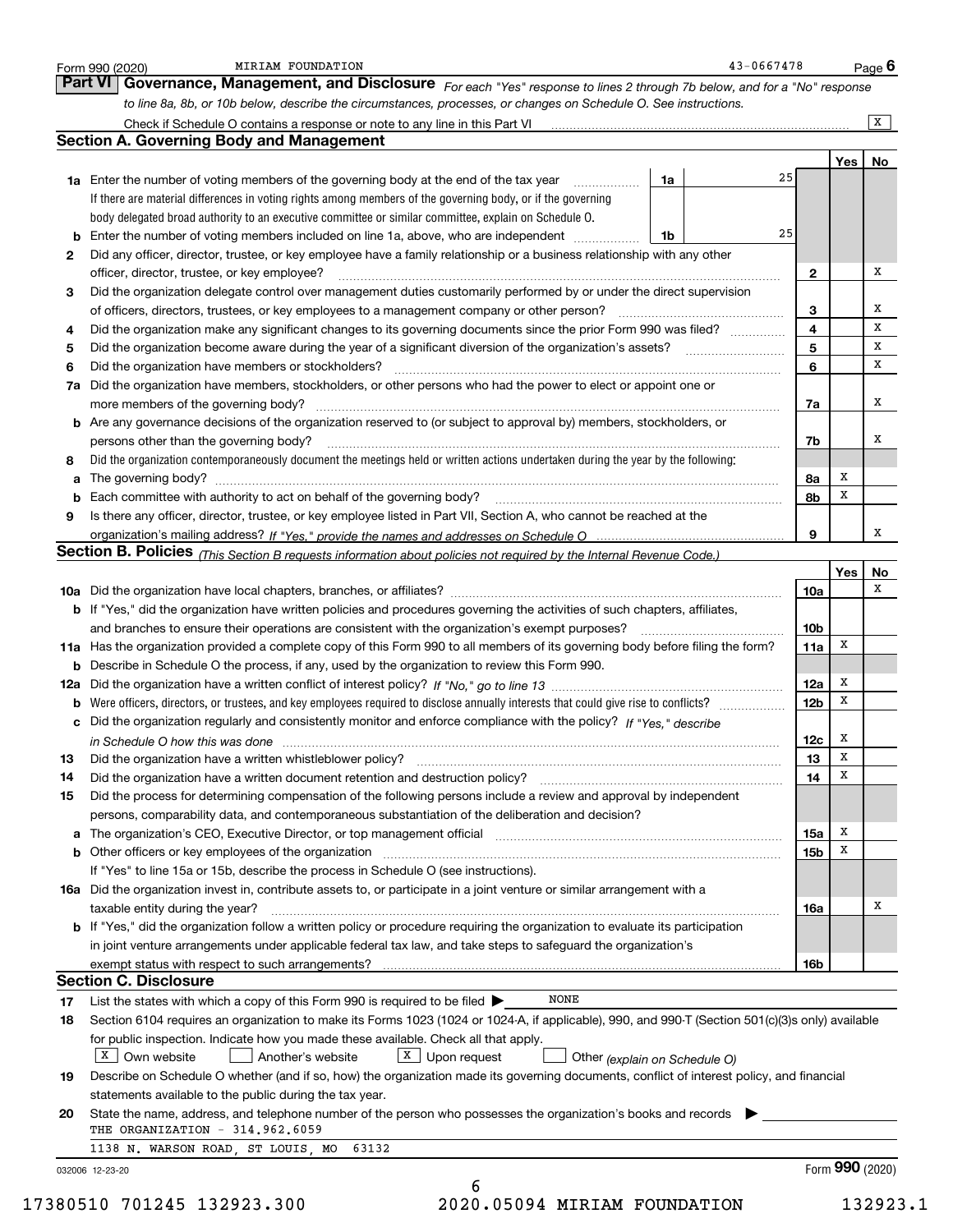| Form 990 (2020)                                                                                                                                            | MIRIAM FOUNDATION                                                                          | $43 - 0667478$ | Page - |  |  |  |  |  |  |
|------------------------------------------------------------------------------------------------------------------------------------------------------------|--------------------------------------------------------------------------------------------|----------------|--------|--|--|--|--|--|--|
|                                                                                                                                                            | Part VII Compensation of Officers, Directors, Trustees, Key Employees, Highest Compensated |                |        |  |  |  |  |  |  |
|                                                                                                                                                            | <b>Employees, and Independent Contractors</b>                                              |                |        |  |  |  |  |  |  |
|                                                                                                                                                            | Check if Schedule O contains a response or note to any line in this Part VII               |                |        |  |  |  |  |  |  |
| <b>Section A.</b>                                                                                                                                          | Officers, Directors, Trustees, Key Employees, and Highest Compensated Employees            |                |        |  |  |  |  |  |  |
| 1a Complete this table for all persons required to be listed. Report compensation for the calendar year ending with or within the organization's tax year. |                                                                                            |                |        |  |  |  |  |  |  |

MIRIAM FOUNDATION 43-0667478

**•** List all of the organization's current officers, directors, trustees (whether individuals or organizations), regardless of amount of compensation. Enter -0- in columns (D), (E), and (F) if no compensation was paid.

 $\bullet$  List all of the organization's  $\,$ current key employees, if any. See instructions for definition of "key employee."

**•** List the organization's five current highest compensated employees (other than an officer, director, trustee, or key employee) who received reportable compensation (Box 5 of Form W-2 and/or Box 7 of Form 1099-MISC) of more than \$100,000 from the organization and any related organizations.

**•** List all of the organization's former officers, key employees, and highest compensated employees who received more than \$100,000 of reportable compensation from the organization and any related organizations.

**former directors or trustees**  ¥ List all of the organization's that received, in the capacity as a former director or trustee of the organization, more than \$10,000 of reportable compensation from the organization and any related organizations.

See instructions for the order in which to list the persons above.

Check this box if neither the organization nor any related organization compensated any current officer, director, or trustee.  $\mathcal{L}^{\text{max}}$ 

| (A)                                 | (B)               |                                |                                                                  |             | (C)          |                                 |        | (D)                  | (E)                          | (F)                |
|-------------------------------------|-------------------|--------------------------------|------------------------------------------------------------------|-------------|--------------|---------------------------------|--------|----------------------|------------------------------|--------------------|
| Name and title                      | Average           |                                | (do not check more than one                                      |             | Position     |                                 |        | Reportable           | Reportable                   | Estimated          |
|                                     | hours per<br>week |                                | box, unless person is both an<br>officer and a director/trustee) |             |              |                                 |        | compensation<br>from | compensation<br>from related | amount of<br>other |
|                                     | (list any         |                                |                                                                  |             |              |                                 |        | the                  | organizations                | compensation       |
|                                     | hours for         |                                |                                                                  |             |              |                                 |        | organization         | (W-2/1099-MISC)              | from the           |
|                                     | related           |                                | trustee                                                          |             |              |                                 |        | (W-2/1099-MISC)      |                              | organization       |
|                                     | organizations     |                                |                                                                  |             |              |                                 |        |                      |                              | and related        |
|                                     | below             | Individual trustee or director | Institutional t                                                  | Officer     | Key employee | Highest compensated<br>employee | Former |                      |                              | organizations      |
| <b>ANDREW THORP</b><br>(1)          | line)<br>40.00    |                                |                                                                  |             |              |                                 |        |                      |                              |                    |
| EXECUTIVE DIRECTOR (RESIGN 12/2020) |                   |                                |                                                                  | X           |              |                                 |        | 134,443.             | 0.                           | 21, 271.           |
| (2)<br>SUSAN JACKSON                | 40.00             |                                |                                                                  |             |              |                                 |        |                      |                              |                    |
| HEAD OF SCHOOL                      |                   |                                |                                                                  |             |              | $\mathbf x$                     |        | 123,437.             | $\mathbf 0$ .                | 11,942.            |
| CYNDI LUDWINSKI<br>(3)              | 40.00             |                                |                                                                  |             |              |                                 |        |                      |                              |                    |
| DIRECTOR OF FIN/ADM                 |                   |                                |                                                                  | X           |              |                                 |        | 91,018               | $\mathbf 0$ .                | 1,407.             |
| WILLIAM FLORENT<br>(4)              | 40.00             |                                |                                                                  |             |              |                                 |        |                      |                              |                    |
| INTERIM EXEC DIRECTOR (EFF 1/21)    |                   | X                              |                                                                  | X           |              |                                 |        | 0.                   | $\mathbf{0}$ .               | $\mathfrak{o}$ .   |
| TRISH WINCHELL<br>(5)               | 1,00              |                                |                                                                  |             |              |                                 |        |                      |                              |                    |
| PRESIDENT                           |                   | X                              |                                                                  | $\mathbf x$ |              |                                 |        | 0.                   | $\mathbf{0}$ .               | $\mathbf 0$ .      |
| KRISTEN BOWSER<br>(6)               | 1,00              |                                |                                                                  |             |              |                                 |        |                      |                              |                    |
| VP OF DEVELOPMENT                   |                   | X                              |                                                                  | X           |              |                                 |        | 0.                   | $\mathbf{0}$ .               | $\mathbf{0}$ .     |
| KAREN TEITELBAUM<br>(7)             | 1,00              |                                |                                                                  |             |              |                                 |        |                      |                              |                    |
| VP OF PROGRAMS                      |                   | X                              |                                                                  | X           |              |                                 |        | 0.                   | $\mathbf{0}$ .               | $\mathbf{0}$ .     |
| <b>ADRIEN WEBB</b><br>(8)           | 1.00              |                                |                                                                  |             |              |                                 |        |                      |                              |                    |
| VP OF ADMINISTRATION                |                   | X                              |                                                                  | X           |              |                                 |        | 0.                   | $\mathbf{0}$ .               | $\mathbf{0}$ .     |
| ANDY GREENBERG<br>(9)               | 1.00              |                                |                                                                  |             |              |                                 |        |                      |                              |                    |
| <b>SECRETARY</b>                    |                   | X                              |                                                                  | X           |              |                                 |        | 0.                   | $\mathbf{0}$ .               | $\mathbf 0$ .      |
| (10) SUSIE LUTEN                    | 1.00              |                                |                                                                  |             |              |                                 |        |                      |                              |                    |
| IMMEDIATE PAST PRESIDENT            |                   | X                              |                                                                  | X           |              |                                 |        | $\mathbf{0}$         | $\mathbf{0}$ .               | 0.                 |
| (11) LINDA ESTELL                   | 1.00              |                                |                                                                  |             |              |                                 |        |                      |                              |                    |
| $AT-LARGE$                          |                   | X                              |                                                                  | X           |              |                                 |        | 0.                   | $\mathbf{0}$ .               | $\mathsf{0}\,.$    |
| (12) DAN BINDLER                    | 1.00              |                                |                                                                  |             |              |                                 |        |                      |                              |                    |
| <b>DIRECTOR</b>                     |                   | X                              |                                                                  |             |              |                                 |        | $\mathbf{0}$ .       | $\mathbf{0}$ .               | 0.                 |
| (13) CAROL COHEN                    | 1.00              |                                |                                                                  |             |              |                                 |        |                      |                              |                    |
| <b>DIRECTOR</b>                     |                   | X                              |                                                                  |             |              |                                 |        | $\mathbf{0}$ .       | $\mathbf{0}$ .               | 0.                 |
| (14) JEFF DEPLANTY                  | 1.00              |                                |                                                                  |             |              |                                 |        |                      |                              |                    |
| <b>DIRECTOR</b>                     |                   | X                              |                                                                  |             |              |                                 |        | $\mathbf{0}$         | $\mathbf{0}$ .               | $\mathbf{0}$ .     |
| (15) MARGARET DORF                  | 1.00              |                                |                                                                  |             |              |                                 |        |                      |                              |                    |
| <b>DIRECTOR</b>                     |                   | X                              |                                                                  |             |              |                                 |        | $\mathbf{0}$ .       | $\mathbf{0}$ .               | $\mathbf 0$ .      |
| (16) IDA EARLY                      | 1.00              |                                |                                                                  |             |              |                                 |        |                      |                              |                    |
| <b>DIRECTOR</b>                     |                   | X                              |                                                                  |             |              |                                 |        | $\mathbf{0}$ .       | $\mathbf{0}$ .               | $\mathbf 0$ .      |
| (17) LANIE GOLDENBERG               | 1.00              |                                |                                                                  |             |              |                                 |        |                      |                              |                    |
| <b>DIRECTOR</b>                     |                   | X                              |                                                                  |             |              |                                 |        | 0.                   | $\mathbf{0}$ .               | $\mathbf 0$ .      |

7

032007 12-23-20

Form (2020) **990**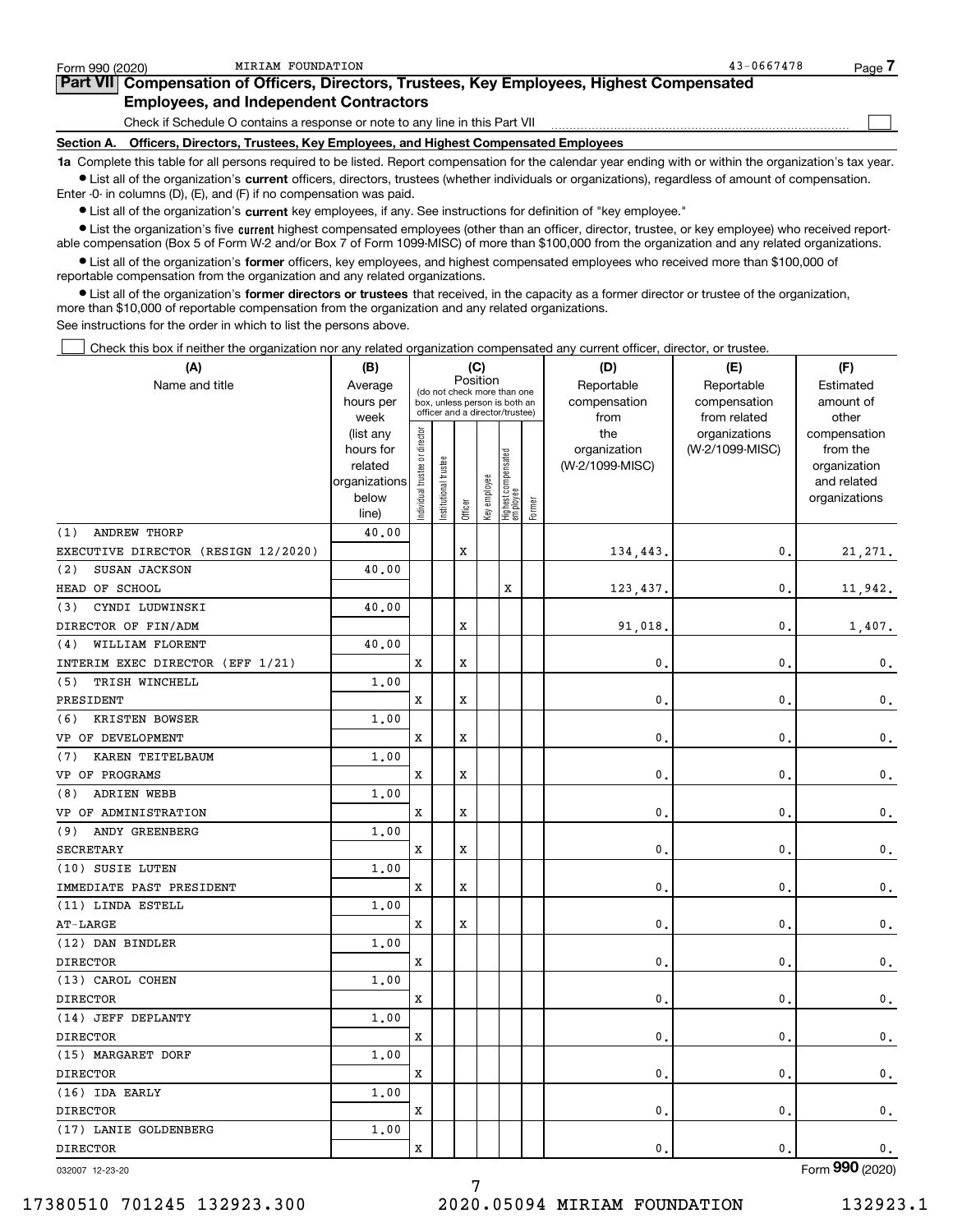| MIRIAM FOUNDATION<br>Form 990 (2020)                                                                                                              |                                                                      |                                |                                                                                                 |          |              |                                 |        |                                           | 43-0667478                                        |                    |     |                                                                          | Page 8         |
|---------------------------------------------------------------------------------------------------------------------------------------------------|----------------------------------------------------------------------|--------------------------------|-------------------------------------------------------------------------------------------------|----------|--------------|---------------------------------|--------|-------------------------------------------|---------------------------------------------------|--------------------|-----|--------------------------------------------------------------------------|----------------|
| <b>Part VII</b><br>Section A. Officers, Directors, Trustees, Key Employees, and Highest Compensated Employees (continued)                         |                                                                      |                                |                                                                                                 |          |              |                                 |        |                                           |                                                   |                    |     |                                                                          |                |
| (A)<br>Name and title                                                                                                                             | (B)<br>Average<br>hours per<br>week                                  |                                | (do not check more than one<br>box, unless person is both an<br>officer and a director/trustee) | Position | (C)          |                                 |        | (D)<br>Reportable<br>compensation<br>from | (E)<br>Reportable<br>compensation<br>from related |                    |     | (F)<br>Estimated<br>amount of<br>other                                   |                |
|                                                                                                                                                   | (list any<br>hours for<br>related<br>organizations<br>below<br>line) | Individual trustee or director | Institutional trustee                                                                           | Officer  | key employee | Highest compensated<br>employee | Former | the<br>organization<br>(W-2/1099-MISC)    | organizations<br>(W-2/1099-MISC)                  |                    |     | compensation<br>from the<br>organization<br>and related<br>organizations |                |
| (18) RAY HEREFORD<br><b>DIRECTOR</b>                                                                                                              | 1,00                                                                 | x                              |                                                                                                 |          |              |                                 |        | 0                                         |                                                   | $\mathbf{0}$       |     |                                                                          |                |
| (19) ROBERT JONES                                                                                                                                 | 1,00                                                                 |                                |                                                                                                 |          |              |                                 |        |                                           |                                                   |                    |     |                                                                          | $\mathbf{0}$ . |
| <b>DIRECTOR</b>                                                                                                                                   |                                                                      | x                              |                                                                                                 |          |              |                                 |        | 0.                                        |                                                   | 0                  |     |                                                                          | 0.             |
| (20) JONI KARANDJEFF                                                                                                                              | 1,00                                                                 |                                |                                                                                                 |          |              |                                 |        |                                           |                                                   |                    |     |                                                                          |                |
| <b>DIRECTOR</b>                                                                                                                                   |                                                                      | x                              |                                                                                                 |          |              |                                 |        | $\mathbf{0}$                              |                                                   | 0                  |     |                                                                          | $\mathbf 0$ .  |
| (21) LINDA KINTZ                                                                                                                                  | 1,00                                                                 |                                |                                                                                                 |          |              |                                 |        |                                           |                                                   |                    |     |                                                                          |                |
| <b>DIRECTOR</b>                                                                                                                                   |                                                                      | x                              |                                                                                                 |          |              |                                 |        | 0.                                        |                                                   | 0                  |     |                                                                          | 0.             |
| (22) JEFFREY KORN                                                                                                                                 | 1,00                                                                 |                                |                                                                                                 |          |              |                                 |        |                                           |                                                   |                    |     |                                                                          |                |
| <b>DIRECTOR</b><br>(23) BERRY ROUNDS LANE                                                                                                         | 1,00                                                                 | X                              |                                                                                                 |          |              |                                 |        | 0.                                        |                                                   | 0                  |     |                                                                          | 0.             |
| <b>DIRECTOR</b>                                                                                                                                   |                                                                      | X                              |                                                                                                 |          |              |                                 |        | 0.                                        |                                                   | 0                  |     |                                                                          | 0.             |
| (24) JUDI SCISSORS                                                                                                                                | 1,00                                                                 |                                |                                                                                                 |          |              |                                 |        |                                           |                                                   |                    |     |                                                                          |                |
| <b>DIRECTOR</b>                                                                                                                                   |                                                                      | X                              |                                                                                                 |          |              |                                 |        | 0.                                        |                                                   | 0                  |     |                                                                          | $\mathbf 0$ .  |
| (25) BARBARA SILVER                                                                                                                               | 1,00                                                                 |                                |                                                                                                 |          |              |                                 |        |                                           |                                                   |                    |     |                                                                          |                |
| <b>DIRECTOR</b>                                                                                                                                   |                                                                      | x                              |                                                                                                 |          |              |                                 |        | $\mathbf{0}$                              |                                                   | 0                  |     |                                                                          | 0.             |
| (26) MARY STEWARD                                                                                                                                 | 1,00                                                                 |                                |                                                                                                 |          |              |                                 |        |                                           |                                                   |                    |     |                                                                          |                |
| <b>DIRECTOR</b>                                                                                                                                   |                                                                      | X                              |                                                                                                 |          |              |                                 |        | 0.<br>348,898.                            |                                                   | $\mathbf{0}$<br>0. |     | 34,620.                                                                  | 0.             |
| 1b Subtotal<br>c Total from continuation sheets to Part VII, Section A manufactured and response Total from extension                             |                                                                      |                                |                                                                                                 |          |              |                                 |        | 0.                                        |                                                   | 0.                 |     |                                                                          | 0.             |
|                                                                                                                                                   |                                                                      |                                |                                                                                                 |          |              |                                 |        | 348,898.                                  |                                                   | $\mathbf{0}$       |     | 34,620.                                                                  |                |
| Total number of individuals (including but not limited to those listed above) who received more than \$100,000 of reportable<br>2                 |                                                                      |                                |                                                                                                 |          |              |                                 |        |                                           |                                                   |                    |     |                                                                          |                |
| compensation from the organization $\blacktriangleright$                                                                                          |                                                                      |                                |                                                                                                 |          |              |                                 |        |                                           |                                                   |                    |     | Yes                                                                      | 2<br>No        |
| Did the organization list any former officer, director, trustee, key employee, or highest compensated employee on<br>3                            |                                                                      |                                |                                                                                                 |          |              |                                 |        |                                           |                                                   |                    |     |                                                                          |                |
| line 1a? If "Yes," complete Schedule J for such individual material content content to the content of the complete Schedule J for such individual |                                                                      |                                |                                                                                                 |          |              |                                 |        |                                           |                                                   |                    | 3   |                                                                          | x              |
| For any individual listed on line 1a, is the sum of reportable compensation and other compensation from the organization<br>4                     |                                                                      |                                |                                                                                                 |          |              |                                 |        |                                           |                                                   |                    | 4   | X                                                                        |                |
| Did any person listed on line 1a receive or accrue compensation from any unrelated organization or individual for services<br>5                   |                                                                      |                                |                                                                                                 |          |              |                                 |        |                                           |                                                   |                    |     |                                                                          |                |
|                                                                                                                                                   |                                                                      |                                |                                                                                                 |          |              |                                 |        |                                           |                                                   |                    | 5   |                                                                          | x              |
| <b>Section B. Independent Contractors</b>                                                                                                         |                                                                      |                                |                                                                                                 |          |              |                                 |        |                                           |                                                   |                    |     |                                                                          |                |
| Complete this table for your five highest compensated independent contractors that received more than \$100,000 of compensation from<br>1         |                                                                      |                                |                                                                                                 |          |              |                                 |        |                                           |                                                   |                    |     |                                                                          |                |
| the organization. Report compensation for the calendar year ending with or within the organization's tax year.                                    |                                                                      |                                |                                                                                                 |          |              |                                 |        |                                           |                                                   |                    |     |                                                                          |                |
| (A)<br>Name and business address                                                                                                                  |                                                                      |                                |                                                                                                 |          |              |                                 |        | (B)<br>Description of services            |                                                   |                    | (C) | Compensation                                                             |                |
| RAINERI CONSTRUCTION                                                                                                                              |                                                                      |                                |                                                                                                 |          |              |                                 |        |                                           |                                                   |                    |     |                                                                          |                |
| 1300 HAMPTON AVENUE, ST. LOUIS, MO 63139                                                                                                          |                                                                      |                                |                                                                                                 |          |              |                                 |        | CONSTRUCTION                              |                                                   |                    |     | 966,935.                                                                 |                |
| HAWK ISOLUTIONS GROUP, INC., 10 STRECKER                                                                                                          |                                                                      |                                |                                                                                                 |          |              |                                 |        |                                           |                                                   |                    |     |                                                                          |                |
| ROAD #1080, ELLISVILLE, MO 63011                                                                                                                  |                                                                      |                                |                                                                                                 |          |              |                                 |        | IT SERVICES                               |                                                   |                    |     | 118,773.                                                                 |                |
|                                                                                                                                                   |                                                                      |                                |                                                                                                 |          |              |                                 |        |                                           |                                                   |                    |     |                                                                          |                |
|                                                                                                                                                   |                                                                      |                                |                                                                                                 |          |              |                                 |        |                                           |                                                   |                    |     |                                                                          |                |
|                                                                                                                                                   |                                                                      |                                |                                                                                                 |          |              |                                 |        |                                           |                                                   |                    |     |                                                                          |                |
|                                                                                                                                                   |                                                                      |                                |                                                                                                 |          |              |                                 |        |                                           |                                                   |                    |     |                                                                          |                |
|                                                                                                                                                   |                                                                      |                                |                                                                                                 |          |              |                                 |        |                                           |                                                   |                    |     |                                                                          |                |
| 2<br>Total number of independent contractors (including but not limited to those listed above) who received more than                             |                                                                      |                                |                                                                                                 |          |              | 2                               |        |                                           |                                                   |                    |     |                                                                          |                |
| \$100,000 of compensation from the organization<br>SEE PART VII, SECTION A CONTINUATION SHEETS                                                    |                                                                      |                                |                                                                                                 |          |              |                                 |        |                                           |                                                   |                    |     | Form 990 (2020)                                                          |                |
|                                                                                                                                                   |                                                                      |                                |                                                                                                 |          |              |                                 |        |                                           |                                                   |                    |     |                                                                          |                |

032008 12-23-20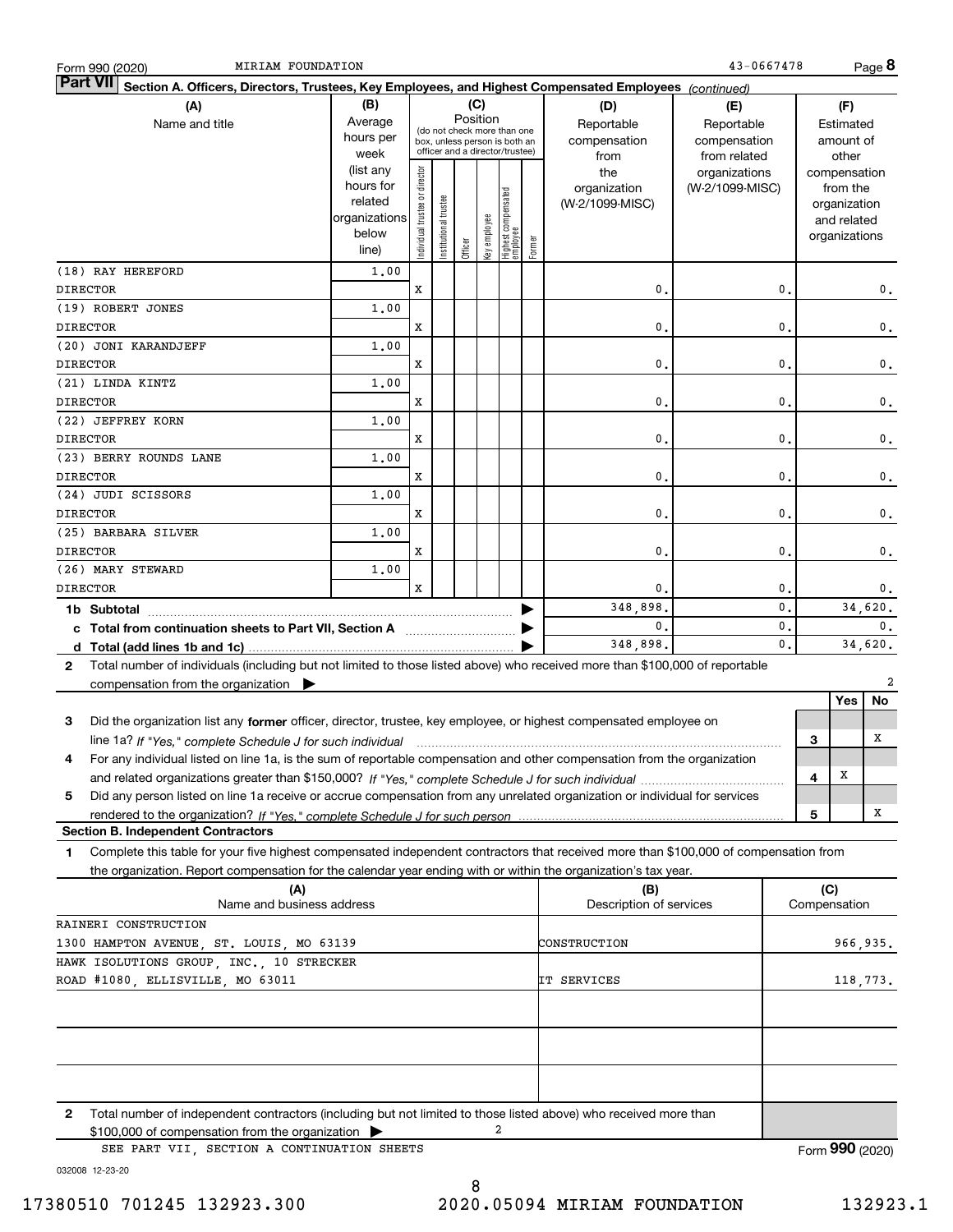| MIRIAM FOUNDATION<br>Form 990                                                                                             |                      |                                |                       |         |                        |                              |        |                 | 43-0667478      |                             |
|---------------------------------------------------------------------------------------------------------------------------|----------------------|--------------------------------|-----------------------|---------|------------------------|------------------------------|--------|-----------------|-----------------|-----------------------------|
| <b>Part VII</b><br>Section A. Officers, Directors, Trustees, Key Employees, and Highest Compensated Employees (continued) |                      |                                |                       |         |                        |                              |        |                 |                 |                             |
| (A)                                                                                                                       | (B)                  |                                |                       |         | (C)                    |                              |        | (D)             | (E)             | (F)                         |
| Name and title                                                                                                            | Average              |                                |                       |         | Position               |                              |        | Reportable      | Reportable      | Estimated                   |
|                                                                                                                           | hours                |                                |                       |         | (check all that apply) |                              |        | compensation    | compensation    | amount of                   |
|                                                                                                                           | per                  |                                |                       |         |                        |                              |        | from            | from related    | other                       |
|                                                                                                                           | week                 |                                |                       |         |                        |                              |        | the             | organizations   | compensation                |
|                                                                                                                           | (list any            |                                |                       |         |                        |                              |        | organization    | (W-2/1099-MISC) | from the                    |
|                                                                                                                           | hours for<br>related |                                |                       |         |                        |                              |        | (W-2/1099-MISC) |                 | organization<br>and related |
|                                                                                                                           | organizations        | Individual trustee or director | Institutional trustee |         |                        | Highest compensated employee |        |                 |                 | organizations               |
|                                                                                                                           | below                |                                |                       |         | Key employee           |                              |        |                 |                 |                             |
|                                                                                                                           | line)                |                                |                       | Officer |                        |                              | Former |                 |                 |                             |
| (27) CAROL WALTON                                                                                                         | 1.00                 |                                |                       |         |                        |                              |        |                 |                 |                             |
| <b>DIRECTOR</b>                                                                                                           |                      | $\mathbf X$                    |                       |         |                        |                              |        | $\mathsf{0}$ .  | $\mathfrak o$ . | $\mathbf 0$ .               |
| (28) DONNA WENDEL                                                                                                         | 1.00                 |                                |                       |         |                        |                              |        |                 |                 |                             |
| <b>DIRECTOR</b>                                                                                                           |                      | $\mathbf X$                    |                       |         |                        |                              |        | $\mathsf{0}$ .  | $\mathbf{0}$ .  | $\mathbf 0$ .               |
| (29) JUDY ZAFFT                                                                                                           | 1.00                 |                                |                       |         |                        |                              |        |                 |                 |                             |
| <b>DIRECTOR</b>                                                                                                           |                      | $\mathbf X$                    |                       |         |                        |                              |        | $\mathsf{0}$ .  | $\mathfrak o$ . | $\mathbf 0$ .               |
|                                                                                                                           |                      |                                |                       |         |                        |                              |        |                 |                 |                             |
|                                                                                                                           |                      |                                |                       |         |                        |                              |        |                 |                 |                             |
|                                                                                                                           |                      |                                |                       |         |                        |                              |        |                 |                 |                             |
|                                                                                                                           |                      |                                |                       |         |                        |                              |        |                 |                 |                             |
|                                                                                                                           |                      |                                |                       |         |                        |                              |        |                 |                 |                             |
|                                                                                                                           |                      |                                |                       |         |                        |                              |        |                 |                 |                             |
|                                                                                                                           |                      |                                |                       |         |                        |                              |        |                 |                 |                             |
|                                                                                                                           |                      |                                |                       |         |                        |                              |        |                 |                 |                             |
|                                                                                                                           |                      |                                |                       |         |                        |                              |        |                 |                 |                             |
|                                                                                                                           |                      |                                |                       |         |                        |                              |        |                 |                 |                             |
|                                                                                                                           |                      |                                |                       |         |                        |                              |        |                 |                 |                             |
|                                                                                                                           |                      |                                |                       |         |                        |                              |        |                 |                 |                             |
|                                                                                                                           |                      |                                |                       |         |                        |                              |        |                 |                 |                             |
|                                                                                                                           |                      |                                |                       |         |                        |                              |        |                 |                 |                             |
|                                                                                                                           |                      |                                |                       |         |                        |                              |        |                 |                 |                             |
|                                                                                                                           |                      |                                |                       |         |                        |                              |        |                 |                 |                             |
|                                                                                                                           |                      |                                |                       |         |                        |                              |        |                 |                 |                             |
|                                                                                                                           |                      |                                |                       |         |                        |                              |        |                 |                 |                             |
|                                                                                                                           |                      |                                |                       |         |                        |                              |        |                 |                 |                             |
|                                                                                                                           |                      |                                |                       |         |                        |                              |        |                 |                 |                             |
|                                                                                                                           |                      |                                |                       |         |                        |                              |        |                 |                 |                             |
|                                                                                                                           |                      |                                |                       |         |                        |                              |        |                 |                 |                             |
|                                                                                                                           |                      |                                |                       |         |                        |                              |        |                 |                 |                             |
|                                                                                                                           |                      |                                |                       |         |                        |                              |        |                 |                 |                             |
|                                                                                                                           |                      |                                |                       |         |                        |                              |        |                 |                 |                             |
|                                                                                                                           |                      |                                |                       |         |                        |                              |        |                 |                 |                             |
|                                                                                                                           |                      |                                |                       |         |                        |                              |        |                 |                 |                             |
|                                                                                                                           |                      |                                |                       |         |                        |                              |        |                 |                 |                             |
|                                                                                                                           |                      |                                |                       |         |                        |                              |        |                 |                 |                             |
|                                                                                                                           |                      |                                |                       |         |                        |                              |        |                 |                 |                             |
|                                                                                                                           |                      |                                |                       |         |                        |                              |        |                 |                 |                             |
|                                                                                                                           |                      |                                |                       |         |                        |                              |        |                 |                 |                             |
| Total to Part VII, Section A, line 1c                                                                                     |                      |                                |                       |         |                        |                              |        |                 |                 |                             |

032201 04-01-20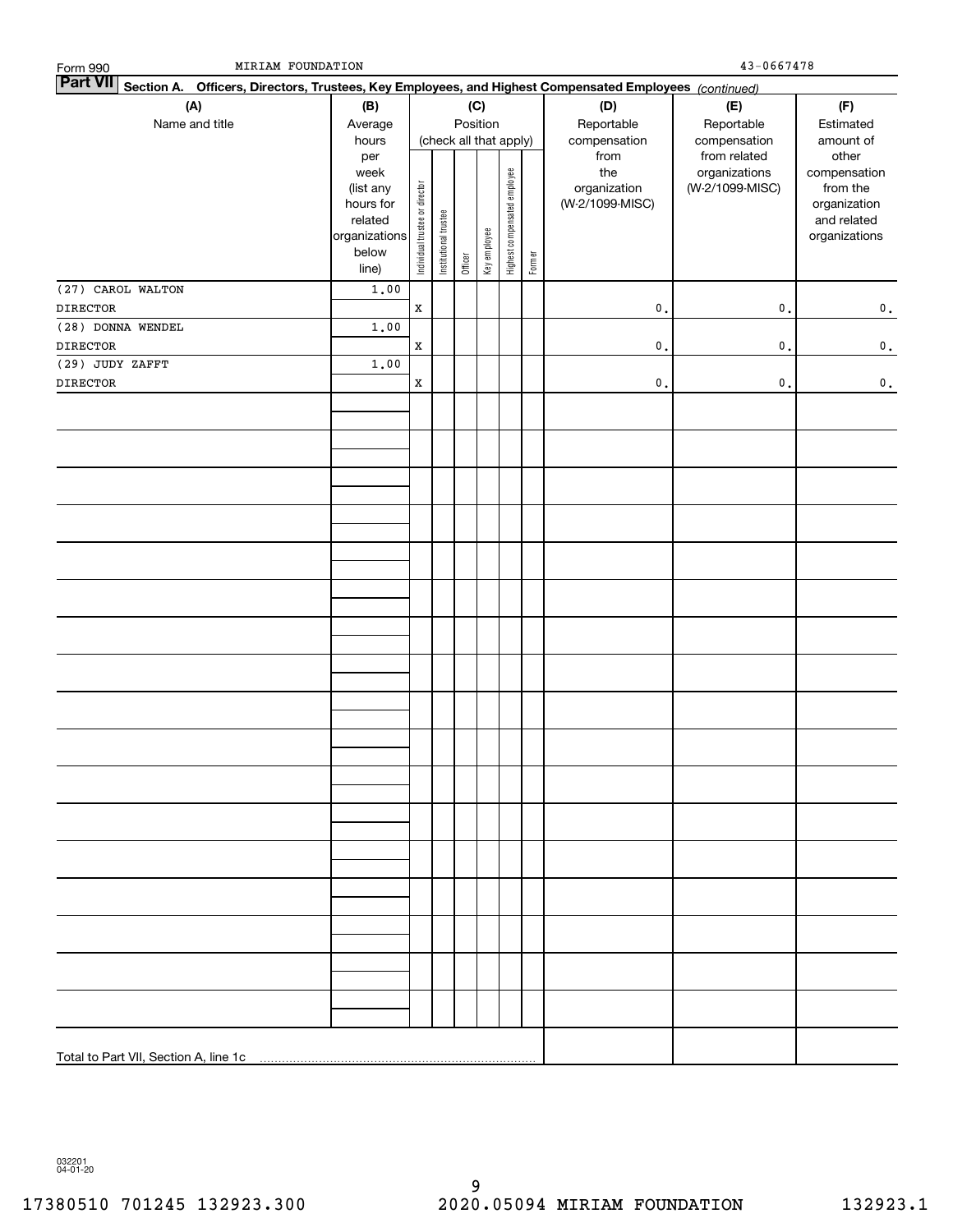| <b>Part VIII</b><br>Check if Schedule O contains a response or note to any line in this Part VIII<br>$\overline{C}$<br>(B)<br>(A)<br>(D)<br>Related or exempt<br>Unrelated<br>Total revenue<br>function revenue<br>business revenue<br>Contributions, Gifts, Grants<br>and Other Similar Amounts<br>1 a Federated campaigns<br>1a<br>1 <sub>b</sub><br><b>b</b> Membership dues<br>$\ldots \ldots \ldots \ldots \ldots$<br>1 <sub>c</sub><br>20,448.<br>c Fundraising events<br>1 <sub>d</sub><br>d Related organizations<br>1,102,365.<br>1e<br>Government grants (contributions)<br>е<br>f All other contributions, gifts, grants, and<br>789,027.<br>similar amounts not included above<br>1f<br>32,204.<br>$1g$ \$<br>Noncash contributions included in lines 1a-1f<br>g<br>1,911,840.<br>h.<br><b>Business Code</b><br>611110<br>SCHOOL TUITION<br>4,744,331.<br>4,744,331.<br>2а<br>Program Service<br>Revenue<br>611110<br><b>LEARNING CENTER</b><br>1,928,470.<br>1,928,470.<br>b<br>611110<br>SUMMER CAMP<br>161,820.<br>161,820.<br>c.<br>d<br>e<br>All other program service revenue<br>f<br>6,834,621.<br>a<br>3<br>Investment income (including dividends, interest, and<br>156,386.<br>Income from investment of tax-exempt bond proceeds<br>4<br>5<br>(ii) Personal<br>(i) Real<br>6a<br>6 a Gross rents<br>6 <sub>b</sub><br>Less: rental expenses<br>b<br>Rental income or (loss)<br>6c<br>с<br>d Net rental income or (loss)<br>(i) Securities<br>(ii) Other<br>7 a Gross amount from sales of<br>6,484,804.<br>assets other than inventory<br>7a<br><b>b</b> Less: cost or other basis<br>$ 7b $ 4,676,762.<br>evenue<br>and sales expenses<br>$7c \mid 1,808,042.$<br>c Gain or (loss)<br>1,808,042.<br>1,808,042.<br>œ<br>Other<br>8 a Gross income from fundraising events (not<br>including $\frac{20,448}{\text{ of}}$<br>contributions reported on line 1c). See<br>5,130.<br>8a<br>4,272.<br>8b<br><b>b</b> Less: direct expenses <i>manually contained</i><br>858.<br>c Net income or (loss) from fundraising events<br>9 a Gross income from gaming activities. See<br> 9a<br>9b<br><b>b</b> Less: direct expenses<br>c Net income or (loss) from gaming activities<br>10 a Gross sales of inventory, less returns<br>649, 319.<br> 10a<br>342, 211.<br>10b<br><b>b</b> Less: cost of goods sold<br>307,108.<br><b>c</b> Net income or (loss) from sales of inventory<br><b>Business Code</b><br>Miscellaneous<br>900099<br>INSURANCE PROCEEDS<br>542,260.<br>11 a<br>evenue<br>900099<br><b>b</b> EMPLOYEE RETENTION CRE<br>525,943.<br>C FFCRA TAX CREDIT<br>900099<br>37,562.<br>900099<br>8,817.<br>1, 114, 582.<br>3,386,976.<br>12, 133, 437.<br>6,834,621.<br>0.<br>12<br>Total revenue. See instructions |  | MIRIAM FOUNDATION<br>Form 990 (2020) |  | 43-0667478 | Page 9                                                   |
|----------------------------------------------------------------------------------------------------------------------------------------------------------------------------------------------------------------------------------------------------------------------------------------------------------------------------------------------------------------------------------------------------------------------------------------------------------------------------------------------------------------------------------------------------------------------------------------------------------------------------------------------------------------------------------------------------------------------------------------------------------------------------------------------------------------------------------------------------------------------------------------------------------------------------------------------------------------------------------------------------------------------------------------------------------------------------------------------------------------------------------------------------------------------------------------------------------------------------------------------------------------------------------------------------------------------------------------------------------------------------------------------------------------------------------------------------------------------------------------------------------------------------------------------------------------------------------------------------------------------------------------------------------------------------------------------------------------------------------------------------------------------------------------------------------------------------------------------------------------------------------------------------------------------------------------------------------------------------------------------------------------------------------------------------------------------------------------------------------------------------------------------------------------------------------------------------------------------------------------------------------------------------------------------------------------------------------------------------------------------------------------------------------------------------------------------------------------------------------------------------------------------------------------------------------------------------------------------------------------------------------------------------------------------------------------------------------------------------------------------|--|--------------------------------------|--|------------|----------------------------------------------------------|
|                                                                                                                                                                                                                                                                                                                                                                                                                                                                                                                                                                                                                                                                                                                                                                                                                                                                                                                                                                                                                                                                                                                                                                                                                                                                                                                                                                                                                                                                                                                                                                                                                                                                                                                                                                                                                                                                                                                                                                                                                                                                                                                                                                                                                                                                                                                                                                                                                                                                                                                                                                                                                                                                                                                                              |  | <b>Statement of Revenue</b>          |  |            |                                                          |
|                                                                                                                                                                                                                                                                                                                                                                                                                                                                                                                                                                                                                                                                                                                                                                                                                                                                                                                                                                                                                                                                                                                                                                                                                                                                                                                                                                                                                                                                                                                                                                                                                                                                                                                                                                                                                                                                                                                                                                                                                                                                                                                                                                                                                                                                                                                                                                                                                                                                                                                                                                                                                                                                                                                                              |  |                                      |  |            |                                                          |
|                                                                                                                                                                                                                                                                                                                                                                                                                                                                                                                                                                                                                                                                                                                                                                                                                                                                                                                                                                                                                                                                                                                                                                                                                                                                                                                                                                                                                                                                                                                                                                                                                                                                                                                                                                                                                                                                                                                                                                                                                                                                                                                                                                                                                                                                                                                                                                                                                                                                                                                                                                                                                                                                                                                                              |  |                                      |  |            | Revenue excluded<br>from tax under<br>sections 512 - 514 |
|                                                                                                                                                                                                                                                                                                                                                                                                                                                                                                                                                                                                                                                                                                                                                                                                                                                                                                                                                                                                                                                                                                                                                                                                                                                                                                                                                                                                                                                                                                                                                                                                                                                                                                                                                                                                                                                                                                                                                                                                                                                                                                                                                                                                                                                                                                                                                                                                                                                                                                                                                                                                                                                                                                                                              |  |                                      |  |            |                                                          |
|                                                                                                                                                                                                                                                                                                                                                                                                                                                                                                                                                                                                                                                                                                                                                                                                                                                                                                                                                                                                                                                                                                                                                                                                                                                                                                                                                                                                                                                                                                                                                                                                                                                                                                                                                                                                                                                                                                                                                                                                                                                                                                                                                                                                                                                                                                                                                                                                                                                                                                                                                                                                                                                                                                                                              |  |                                      |  |            |                                                          |
|                                                                                                                                                                                                                                                                                                                                                                                                                                                                                                                                                                                                                                                                                                                                                                                                                                                                                                                                                                                                                                                                                                                                                                                                                                                                                                                                                                                                                                                                                                                                                                                                                                                                                                                                                                                                                                                                                                                                                                                                                                                                                                                                                                                                                                                                                                                                                                                                                                                                                                                                                                                                                                                                                                                                              |  |                                      |  |            |                                                          |
|                                                                                                                                                                                                                                                                                                                                                                                                                                                                                                                                                                                                                                                                                                                                                                                                                                                                                                                                                                                                                                                                                                                                                                                                                                                                                                                                                                                                                                                                                                                                                                                                                                                                                                                                                                                                                                                                                                                                                                                                                                                                                                                                                                                                                                                                                                                                                                                                                                                                                                                                                                                                                                                                                                                                              |  |                                      |  |            |                                                          |
|                                                                                                                                                                                                                                                                                                                                                                                                                                                                                                                                                                                                                                                                                                                                                                                                                                                                                                                                                                                                                                                                                                                                                                                                                                                                                                                                                                                                                                                                                                                                                                                                                                                                                                                                                                                                                                                                                                                                                                                                                                                                                                                                                                                                                                                                                                                                                                                                                                                                                                                                                                                                                                                                                                                                              |  |                                      |  |            |                                                          |
|                                                                                                                                                                                                                                                                                                                                                                                                                                                                                                                                                                                                                                                                                                                                                                                                                                                                                                                                                                                                                                                                                                                                                                                                                                                                                                                                                                                                                                                                                                                                                                                                                                                                                                                                                                                                                                                                                                                                                                                                                                                                                                                                                                                                                                                                                                                                                                                                                                                                                                                                                                                                                                                                                                                                              |  |                                      |  |            |                                                          |
|                                                                                                                                                                                                                                                                                                                                                                                                                                                                                                                                                                                                                                                                                                                                                                                                                                                                                                                                                                                                                                                                                                                                                                                                                                                                                                                                                                                                                                                                                                                                                                                                                                                                                                                                                                                                                                                                                                                                                                                                                                                                                                                                                                                                                                                                                                                                                                                                                                                                                                                                                                                                                                                                                                                                              |  |                                      |  |            |                                                          |
|                                                                                                                                                                                                                                                                                                                                                                                                                                                                                                                                                                                                                                                                                                                                                                                                                                                                                                                                                                                                                                                                                                                                                                                                                                                                                                                                                                                                                                                                                                                                                                                                                                                                                                                                                                                                                                                                                                                                                                                                                                                                                                                                                                                                                                                                                                                                                                                                                                                                                                                                                                                                                                                                                                                                              |  |                                      |  |            |                                                          |
|                                                                                                                                                                                                                                                                                                                                                                                                                                                                                                                                                                                                                                                                                                                                                                                                                                                                                                                                                                                                                                                                                                                                                                                                                                                                                                                                                                                                                                                                                                                                                                                                                                                                                                                                                                                                                                                                                                                                                                                                                                                                                                                                                                                                                                                                                                                                                                                                                                                                                                                                                                                                                                                                                                                                              |  |                                      |  |            |                                                          |
|                                                                                                                                                                                                                                                                                                                                                                                                                                                                                                                                                                                                                                                                                                                                                                                                                                                                                                                                                                                                                                                                                                                                                                                                                                                                                                                                                                                                                                                                                                                                                                                                                                                                                                                                                                                                                                                                                                                                                                                                                                                                                                                                                                                                                                                                                                                                                                                                                                                                                                                                                                                                                                                                                                                                              |  |                                      |  |            |                                                          |
|                                                                                                                                                                                                                                                                                                                                                                                                                                                                                                                                                                                                                                                                                                                                                                                                                                                                                                                                                                                                                                                                                                                                                                                                                                                                                                                                                                                                                                                                                                                                                                                                                                                                                                                                                                                                                                                                                                                                                                                                                                                                                                                                                                                                                                                                                                                                                                                                                                                                                                                                                                                                                                                                                                                                              |  |                                      |  |            |                                                          |
|                                                                                                                                                                                                                                                                                                                                                                                                                                                                                                                                                                                                                                                                                                                                                                                                                                                                                                                                                                                                                                                                                                                                                                                                                                                                                                                                                                                                                                                                                                                                                                                                                                                                                                                                                                                                                                                                                                                                                                                                                                                                                                                                                                                                                                                                                                                                                                                                                                                                                                                                                                                                                                                                                                                                              |  |                                      |  |            |                                                          |
|                                                                                                                                                                                                                                                                                                                                                                                                                                                                                                                                                                                                                                                                                                                                                                                                                                                                                                                                                                                                                                                                                                                                                                                                                                                                                                                                                                                                                                                                                                                                                                                                                                                                                                                                                                                                                                                                                                                                                                                                                                                                                                                                                                                                                                                                                                                                                                                                                                                                                                                                                                                                                                                                                                                                              |  |                                      |  |            |                                                          |
|                                                                                                                                                                                                                                                                                                                                                                                                                                                                                                                                                                                                                                                                                                                                                                                                                                                                                                                                                                                                                                                                                                                                                                                                                                                                                                                                                                                                                                                                                                                                                                                                                                                                                                                                                                                                                                                                                                                                                                                                                                                                                                                                                                                                                                                                                                                                                                                                                                                                                                                                                                                                                                                                                                                                              |  |                                      |  |            |                                                          |
|                                                                                                                                                                                                                                                                                                                                                                                                                                                                                                                                                                                                                                                                                                                                                                                                                                                                                                                                                                                                                                                                                                                                                                                                                                                                                                                                                                                                                                                                                                                                                                                                                                                                                                                                                                                                                                                                                                                                                                                                                                                                                                                                                                                                                                                                                                                                                                                                                                                                                                                                                                                                                                                                                                                                              |  |                                      |  |            |                                                          |
|                                                                                                                                                                                                                                                                                                                                                                                                                                                                                                                                                                                                                                                                                                                                                                                                                                                                                                                                                                                                                                                                                                                                                                                                                                                                                                                                                                                                                                                                                                                                                                                                                                                                                                                                                                                                                                                                                                                                                                                                                                                                                                                                                                                                                                                                                                                                                                                                                                                                                                                                                                                                                                                                                                                                              |  |                                      |  |            |                                                          |
|                                                                                                                                                                                                                                                                                                                                                                                                                                                                                                                                                                                                                                                                                                                                                                                                                                                                                                                                                                                                                                                                                                                                                                                                                                                                                                                                                                                                                                                                                                                                                                                                                                                                                                                                                                                                                                                                                                                                                                                                                                                                                                                                                                                                                                                                                                                                                                                                                                                                                                                                                                                                                                                                                                                                              |  |                                      |  |            |                                                          |
|                                                                                                                                                                                                                                                                                                                                                                                                                                                                                                                                                                                                                                                                                                                                                                                                                                                                                                                                                                                                                                                                                                                                                                                                                                                                                                                                                                                                                                                                                                                                                                                                                                                                                                                                                                                                                                                                                                                                                                                                                                                                                                                                                                                                                                                                                                                                                                                                                                                                                                                                                                                                                                                                                                                                              |  |                                      |  |            | 156,386.                                                 |
|                                                                                                                                                                                                                                                                                                                                                                                                                                                                                                                                                                                                                                                                                                                                                                                                                                                                                                                                                                                                                                                                                                                                                                                                                                                                                                                                                                                                                                                                                                                                                                                                                                                                                                                                                                                                                                                                                                                                                                                                                                                                                                                                                                                                                                                                                                                                                                                                                                                                                                                                                                                                                                                                                                                                              |  |                                      |  |            |                                                          |
|                                                                                                                                                                                                                                                                                                                                                                                                                                                                                                                                                                                                                                                                                                                                                                                                                                                                                                                                                                                                                                                                                                                                                                                                                                                                                                                                                                                                                                                                                                                                                                                                                                                                                                                                                                                                                                                                                                                                                                                                                                                                                                                                                                                                                                                                                                                                                                                                                                                                                                                                                                                                                                                                                                                                              |  |                                      |  |            |                                                          |
|                                                                                                                                                                                                                                                                                                                                                                                                                                                                                                                                                                                                                                                                                                                                                                                                                                                                                                                                                                                                                                                                                                                                                                                                                                                                                                                                                                                                                                                                                                                                                                                                                                                                                                                                                                                                                                                                                                                                                                                                                                                                                                                                                                                                                                                                                                                                                                                                                                                                                                                                                                                                                                                                                                                                              |  |                                      |  |            |                                                          |
|                                                                                                                                                                                                                                                                                                                                                                                                                                                                                                                                                                                                                                                                                                                                                                                                                                                                                                                                                                                                                                                                                                                                                                                                                                                                                                                                                                                                                                                                                                                                                                                                                                                                                                                                                                                                                                                                                                                                                                                                                                                                                                                                                                                                                                                                                                                                                                                                                                                                                                                                                                                                                                                                                                                                              |  |                                      |  |            |                                                          |
|                                                                                                                                                                                                                                                                                                                                                                                                                                                                                                                                                                                                                                                                                                                                                                                                                                                                                                                                                                                                                                                                                                                                                                                                                                                                                                                                                                                                                                                                                                                                                                                                                                                                                                                                                                                                                                                                                                                                                                                                                                                                                                                                                                                                                                                                                                                                                                                                                                                                                                                                                                                                                                                                                                                                              |  |                                      |  |            |                                                          |
|                                                                                                                                                                                                                                                                                                                                                                                                                                                                                                                                                                                                                                                                                                                                                                                                                                                                                                                                                                                                                                                                                                                                                                                                                                                                                                                                                                                                                                                                                                                                                                                                                                                                                                                                                                                                                                                                                                                                                                                                                                                                                                                                                                                                                                                                                                                                                                                                                                                                                                                                                                                                                                                                                                                                              |  |                                      |  |            |                                                          |
|                                                                                                                                                                                                                                                                                                                                                                                                                                                                                                                                                                                                                                                                                                                                                                                                                                                                                                                                                                                                                                                                                                                                                                                                                                                                                                                                                                                                                                                                                                                                                                                                                                                                                                                                                                                                                                                                                                                                                                                                                                                                                                                                                                                                                                                                                                                                                                                                                                                                                                                                                                                                                                                                                                                                              |  |                                      |  |            |                                                          |
|                                                                                                                                                                                                                                                                                                                                                                                                                                                                                                                                                                                                                                                                                                                                                                                                                                                                                                                                                                                                                                                                                                                                                                                                                                                                                                                                                                                                                                                                                                                                                                                                                                                                                                                                                                                                                                                                                                                                                                                                                                                                                                                                                                                                                                                                                                                                                                                                                                                                                                                                                                                                                                                                                                                                              |  |                                      |  |            |                                                          |
|                                                                                                                                                                                                                                                                                                                                                                                                                                                                                                                                                                                                                                                                                                                                                                                                                                                                                                                                                                                                                                                                                                                                                                                                                                                                                                                                                                                                                                                                                                                                                                                                                                                                                                                                                                                                                                                                                                                                                                                                                                                                                                                                                                                                                                                                                                                                                                                                                                                                                                                                                                                                                                                                                                                                              |  |                                      |  |            |                                                          |
|                                                                                                                                                                                                                                                                                                                                                                                                                                                                                                                                                                                                                                                                                                                                                                                                                                                                                                                                                                                                                                                                                                                                                                                                                                                                                                                                                                                                                                                                                                                                                                                                                                                                                                                                                                                                                                                                                                                                                                                                                                                                                                                                                                                                                                                                                                                                                                                                                                                                                                                                                                                                                                                                                                                                              |  |                                      |  |            |                                                          |
|                                                                                                                                                                                                                                                                                                                                                                                                                                                                                                                                                                                                                                                                                                                                                                                                                                                                                                                                                                                                                                                                                                                                                                                                                                                                                                                                                                                                                                                                                                                                                                                                                                                                                                                                                                                                                                                                                                                                                                                                                                                                                                                                                                                                                                                                                                                                                                                                                                                                                                                                                                                                                                                                                                                                              |  |                                      |  |            |                                                          |
|                                                                                                                                                                                                                                                                                                                                                                                                                                                                                                                                                                                                                                                                                                                                                                                                                                                                                                                                                                                                                                                                                                                                                                                                                                                                                                                                                                                                                                                                                                                                                                                                                                                                                                                                                                                                                                                                                                                                                                                                                                                                                                                                                                                                                                                                                                                                                                                                                                                                                                                                                                                                                                                                                                                                              |  |                                      |  |            |                                                          |
|                                                                                                                                                                                                                                                                                                                                                                                                                                                                                                                                                                                                                                                                                                                                                                                                                                                                                                                                                                                                                                                                                                                                                                                                                                                                                                                                                                                                                                                                                                                                                                                                                                                                                                                                                                                                                                                                                                                                                                                                                                                                                                                                                                                                                                                                                                                                                                                                                                                                                                                                                                                                                                                                                                                                              |  |                                      |  |            |                                                          |
|                                                                                                                                                                                                                                                                                                                                                                                                                                                                                                                                                                                                                                                                                                                                                                                                                                                                                                                                                                                                                                                                                                                                                                                                                                                                                                                                                                                                                                                                                                                                                                                                                                                                                                                                                                                                                                                                                                                                                                                                                                                                                                                                                                                                                                                                                                                                                                                                                                                                                                                                                                                                                                                                                                                                              |  |                                      |  |            |                                                          |
|                                                                                                                                                                                                                                                                                                                                                                                                                                                                                                                                                                                                                                                                                                                                                                                                                                                                                                                                                                                                                                                                                                                                                                                                                                                                                                                                                                                                                                                                                                                                                                                                                                                                                                                                                                                                                                                                                                                                                                                                                                                                                                                                                                                                                                                                                                                                                                                                                                                                                                                                                                                                                                                                                                                                              |  |                                      |  |            |                                                          |
|                                                                                                                                                                                                                                                                                                                                                                                                                                                                                                                                                                                                                                                                                                                                                                                                                                                                                                                                                                                                                                                                                                                                                                                                                                                                                                                                                                                                                                                                                                                                                                                                                                                                                                                                                                                                                                                                                                                                                                                                                                                                                                                                                                                                                                                                                                                                                                                                                                                                                                                                                                                                                                                                                                                                              |  |                                      |  |            |                                                          |
|                                                                                                                                                                                                                                                                                                                                                                                                                                                                                                                                                                                                                                                                                                                                                                                                                                                                                                                                                                                                                                                                                                                                                                                                                                                                                                                                                                                                                                                                                                                                                                                                                                                                                                                                                                                                                                                                                                                                                                                                                                                                                                                                                                                                                                                                                                                                                                                                                                                                                                                                                                                                                                                                                                                                              |  |                                      |  |            |                                                          |
|                                                                                                                                                                                                                                                                                                                                                                                                                                                                                                                                                                                                                                                                                                                                                                                                                                                                                                                                                                                                                                                                                                                                                                                                                                                                                                                                                                                                                                                                                                                                                                                                                                                                                                                                                                                                                                                                                                                                                                                                                                                                                                                                                                                                                                                                                                                                                                                                                                                                                                                                                                                                                                                                                                                                              |  |                                      |  |            | 858.                                                     |
|                                                                                                                                                                                                                                                                                                                                                                                                                                                                                                                                                                                                                                                                                                                                                                                                                                                                                                                                                                                                                                                                                                                                                                                                                                                                                                                                                                                                                                                                                                                                                                                                                                                                                                                                                                                                                                                                                                                                                                                                                                                                                                                                                                                                                                                                                                                                                                                                                                                                                                                                                                                                                                                                                                                                              |  |                                      |  |            |                                                          |
|                                                                                                                                                                                                                                                                                                                                                                                                                                                                                                                                                                                                                                                                                                                                                                                                                                                                                                                                                                                                                                                                                                                                                                                                                                                                                                                                                                                                                                                                                                                                                                                                                                                                                                                                                                                                                                                                                                                                                                                                                                                                                                                                                                                                                                                                                                                                                                                                                                                                                                                                                                                                                                                                                                                                              |  |                                      |  |            |                                                          |
|                                                                                                                                                                                                                                                                                                                                                                                                                                                                                                                                                                                                                                                                                                                                                                                                                                                                                                                                                                                                                                                                                                                                                                                                                                                                                                                                                                                                                                                                                                                                                                                                                                                                                                                                                                                                                                                                                                                                                                                                                                                                                                                                                                                                                                                                                                                                                                                                                                                                                                                                                                                                                                                                                                                                              |  |                                      |  |            |                                                          |
|                                                                                                                                                                                                                                                                                                                                                                                                                                                                                                                                                                                                                                                                                                                                                                                                                                                                                                                                                                                                                                                                                                                                                                                                                                                                                                                                                                                                                                                                                                                                                                                                                                                                                                                                                                                                                                                                                                                                                                                                                                                                                                                                                                                                                                                                                                                                                                                                                                                                                                                                                                                                                                                                                                                                              |  |                                      |  |            |                                                          |
|                                                                                                                                                                                                                                                                                                                                                                                                                                                                                                                                                                                                                                                                                                                                                                                                                                                                                                                                                                                                                                                                                                                                                                                                                                                                                                                                                                                                                                                                                                                                                                                                                                                                                                                                                                                                                                                                                                                                                                                                                                                                                                                                                                                                                                                                                                                                                                                                                                                                                                                                                                                                                                                                                                                                              |  |                                      |  |            |                                                          |
|                                                                                                                                                                                                                                                                                                                                                                                                                                                                                                                                                                                                                                                                                                                                                                                                                                                                                                                                                                                                                                                                                                                                                                                                                                                                                                                                                                                                                                                                                                                                                                                                                                                                                                                                                                                                                                                                                                                                                                                                                                                                                                                                                                                                                                                                                                                                                                                                                                                                                                                                                                                                                                                                                                                                              |  |                                      |  |            |                                                          |
|                                                                                                                                                                                                                                                                                                                                                                                                                                                                                                                                                                                                                                                                                                                                                                                                                                                                                                                                                                                                                                                                                                                                                                                                                                                                                                                                                                                                                                                                                                                                                                                                                                                                                                                                                                                                                                                                                                                                                                                                                                                                                                                                                                                                                                                                                                                                                                                                                                                                                                                                                                                                                                                                                                                                              |  |                                      |  |            |                                                          |
|                                                                                                                                                                                                                                                                                                                                                                                                                                                                                                                                                                                                                                                                                                                                                                                                                                                                                                                                                                                                                                                                                                                                                                                                                                                                                                                                                                                                                                                                                                                                                                                                                                                                                                                                                                                                                                                                                                                                                                                                                                                                                                                                                                                                                                                                                                                                                                                                                                                                                                                                                                                                                                                                                                                                              |  |                                      |  |            | 307, 108.                                                |
|                                                                                                                                                                                                                                                                                                                                                                                                                                                                                                                                                                                                                                                                                                                                                                                                                                                                                                                                                                                                                                                                                                                                                                                                                                                                                                                                                                                                                                                                                                                                                                                                                                                                                                                                                                                                                                                                                                                                                                                                                                                                                                                                                                                                                                                                                                                                                                                                                                                                                                                                                                                                                                                                                                                                              |  |                                      |  |            |                                                          |
|                                                                                                                                                                                                                                                                                                                                                                                                                                                                                                                                                                                                                                                                                                                                                                                                                                                                                                                                                                                                                                                                                                                                                                                                                                                                                                                                                                                                                                                                                                                                                                                                                                                                                                                                                                                                                                                                                                                                                                                                                                                                                                                                                                                                                                                                                                                                                                                                                                                                                                                                                                                                                                                                                                                                              |  |                                      |  |            | 542,260.                                                 |
|                                                                                                                                                                                                                                                                                                                                                                                                                                                                                                                                                                                                                                                                                                                                                                                                                                                                                                                                                                                                                                                                                                                                                                                                                                                                                                                                                                                                                                                                                                                                                                                                                                                                                                                                                                                                                                                                                                                                                                                                                                                                                                                                                                                                                                                                                                                                                                                                                                                                                                                                                                                                                                                                                                                                              |  |                                      |  |            | 525,943.                                                 |
|                                                                                                                                                                                                                                                                                                                                                                                                                                                                                                                                                                                                                                                                                                                                                                                                                                                                                                                                                                                                                                                                                                                                                                                                                                                                                                                                                                                                                                                                                                                                                                                                                                                                                                                                                                                                                                                                                                                                                                                                                                                                                                                                                                                                                                                                                                                                                                                                                                                                                                                                                                                                                                                                                                                                              |  |                                      |  |            | 37,562.                                                  |
|                                                                                                                                                                                                                                                                                                                                                                                                                                                                                                                                                                                                                                                                                                                                                                                                                                                                                                                                                                                                                                                                                                                                                                                                                                                                                                                                                                                                                                                                                                                                                                                                                                                                                                                                                                                                                                                                                                                                                                                                                                                                                                                                                                                                                                                                                                                                                                                                                                                                                                                                                                                                                                                                                                                                              |  |                                      |  |            | 8,817.                                                   |
|                                                                                                                                                                                                                                                                                                                                                                                                                                                                                                                                                                                                                                                                                                                                                                                                                                                                                                                                                                                                                                                                                                                                                                                                                                                                                                                                                                                                                                                                                                                                                                                                                                                                                                                                                                                                                                                                                                                                                                                                                                                                                                                                                                                                                                                                                                                                                                                                                                                                                                                                                                                                                                                                                                                                              |  |                                      |  |            |                                                          |
| 032009 12-23-20                                                                                                                                                                                                                                                                                                                                                                                                                                                                                                                                                                                                                                                                                                                                                                                                                                                                                                                                                                                                                                                                                                                                                                                                                                                                                                                                                                                                                                                                                                                                                                                                                                                                                                                                                                                                                                                                                                                                                                                                                                                                                                                                                                                                                                                                                                                                                                                                                                                                                                                                                                                                                                                                                                                              |  |                                      |  |            | Form 990 (2020)                                          |

032009 12-23-20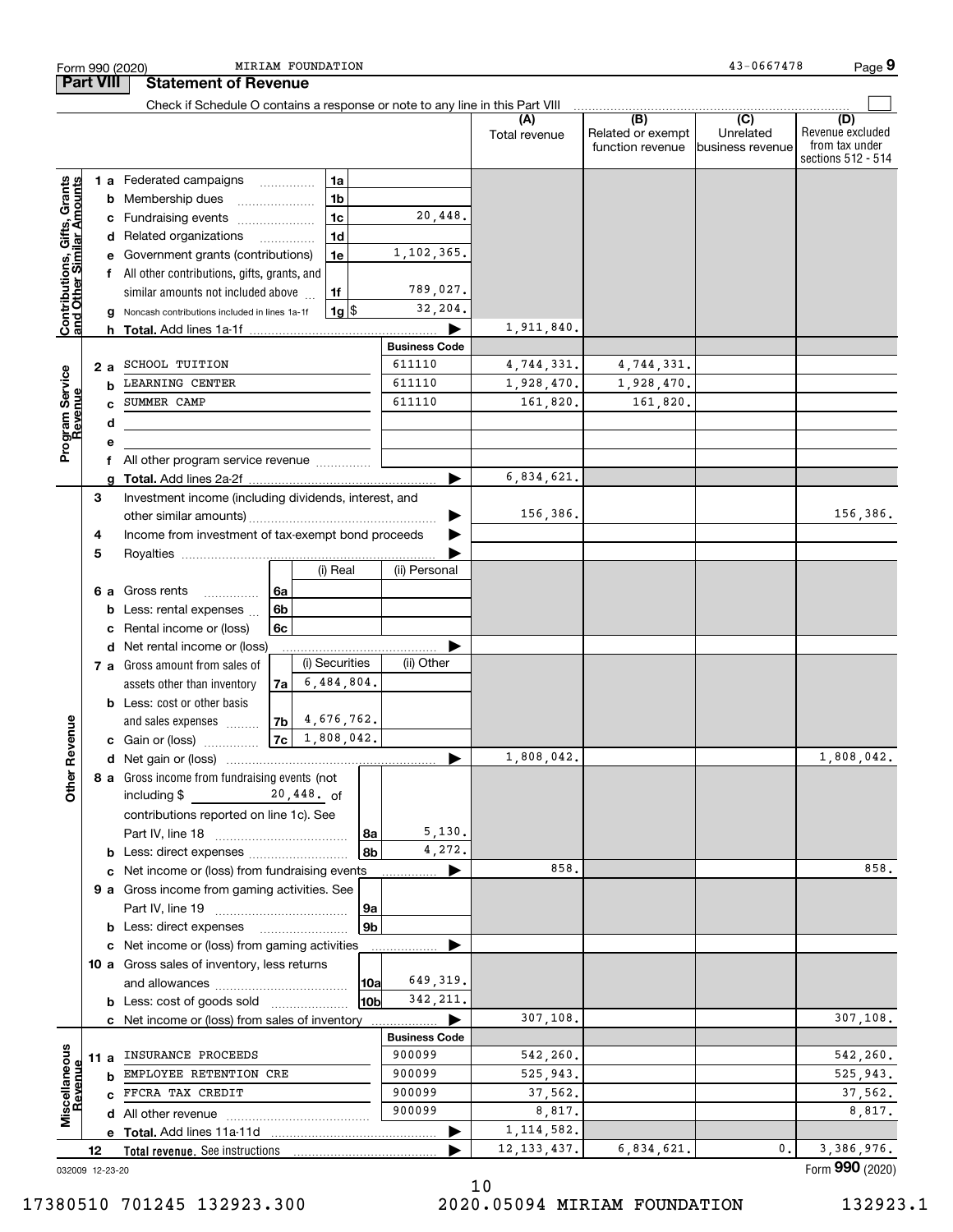MIRIAM FOUNDATION 43-0667478

**10**

|          | Form 990 (2020)<br>MIRIAM FOUNDATION<br>Part IX   Statement of Functional Expenses                                                                         |                       |                                    | 43-0667478                                | Page 10                        |
|----------|------------------------------------------------------------------------------------------------------------------------------------------------------------|-----------------------|------------------------------------|-------------------------------------------|--------------------------------|
|          | Section 501(c)(3) and 501(c)(4) organizations must complete all columns. All other organizations must complete column (A).                                 |                       |                                    |                                           |                                |
|          | Check if Schedule O contains a response or note to any line in this Part IX                                                                                |                       |                                    |                                           |                                |
|          | Do not include amounts reported on lines 6b,<br>7b, 8b, 9b, and 10b of Part VIII.                                                                          | (A)<br>Total expenses | (B)<br>Program service<br>expenses | (C)<br>Management and<br>general expenses | (D)<br>Fundraising<br>expenses |
| 1        | Grants and other assistance to domestic organizations                                                                                                      |                       |                                    |                                           |                                |
|          | and domestic governments. See Part IV, line 21<br>$\ddotsc$                                                                                                |                       |                                    |                                           |                                |
| 2        | Grants and other assistance to domestic                                                                                                                    |                       |                                    |                                           |                                |
|          | individuals. See Part IV, line 22                                                                                                                          | 1,761,710.            | 1,761,710.                         |                                           |                                |
| 3        | Grants and other assistance to foreign                                                                                                                     |                       |                                    |                                           |                                |
|          | organizations, foreign governments, and foreign                                                                                                            |                       |                                    |                                           |                                |
|          | individuals. See Part IV, lines 15 and 16                                                                                                                  |                       |                                    |                                           |                                |
| 4        | Benefits paid to or for members                                                                                                                            |                       |                                    |                                           |                                |
| 5        | Compensation of current officers, directors,                                                                                                               | 193,488.              | 22,702.                            | 148,083.                                  | 22,703.                        |
|          | trustees, and key employees                                                                                                                                |                       |                                    |                                           |                                |
| 6        | Compensation not included above to disqualified<br>persons (as defined under section 4958(f)(1)) and                                                       |                       |                                    |                                           |                                |
|          | persons described in section 4958(c)(3)(B)                                                                                                                 |                       |                                    |                                           |                                |
| 7        |                                                                                                                                                            | 4, 375, 583.          | 3,888,405.                         | 351,042.                                  | 136, 136.                      |
| 8        | Pension plan accruals and contributions (include                                                                                                           |                       |                                    |                                           |                                |
|          | section 401(k) and 403(b) employer contributions)                                                                                                          | 30, 183.              | 26.179.                            | 2,919.                                    | 1,085.                         |
| 9        |                                                                                                                                                            | 203,929.              | 174,648.                           | 15,353.                                   | 13,928.                        |
| 10       |                                                                                                                                                            | 344, 368.             | 299,975.                           | 32,922.                                   | 11,471.                        |
| 11       | Fees for services (nonemployees):                                                                                                                          |                       |                                    |                                           |                                |
|          |                                                                                                                                                            | 36,000.               | 9,000.                             | 18,000.                                   | 9,000.                         |
| b        |                                                                                                                                                            | 650.                  | 220.                               | 430.                                      |                                |
|          |                                                                                                                                                            | 20,350.               |                                    | 20,350.                                   |                                |
|          |                                                                                                                                                            |                       |                                    |                                           |                                |
|          | e Professional fundraising services. See Part IV, line 17                                                                                                  |                       |                                    |                                           |                                |
|          |                                                                                                                                                            | 31,630.               |                                    | 31,630.                                   |                                |
|          | g Other. (If line 11g amount exceeds 10% of line 25,                                                                                                       |                       |                                    |                                           |                                |
|          | column (A) amount, list line 11g expenses on Sch O.)                                                                                                       | 137,282.              | 76,692.                            | 47,534.                                   | 13,056.                        |
| 12       |                                                                                                                                                            | 39,039.               | 37,235.                            |                                           | 1,804.                         |
| 13       |                                                                                                                                                            | 260,892.              | 207,885.                           | 16,905.                                   | 36,102.                        |
| 14       |                                                                                                                                                            | 98,083.               | 83,600.                            | 10,611.                                   | 3,872.                         |
| 15       |                                                                                                                                                            |                       |                                    |                                           |                                |
| 16       | Occupancy                                                                                                                                                  | 346.193.              | 305,585.                           | 27,824.                                   | 12,784.                        |
| 17       | Travel                                                                                                                                                     |                       |                                    |                                           |                                |
| 18       | Payments of travel or entertainment expenses                                                                                                               |                       |                                    |                                           |                                |
|          | for any federal, state, or local public officials                                                                                                          | 12,978.               | 9,128.                             | 2,531.                                    | 1.319.                         |
| 19       | Conferences, conventions, and meetings                                                                                                                     | 254,310.              | 206,560.                           | 35,869.                                   | 11,881.                        |
| 20       | Interest                                                                                                                                                   |                       |                                    |                                           |                                |
| 21       | Depreciation, depletion, and amortization                                                                                                                  | 490,272.              | 467,568.                           | 15,396.                                   | 7,308.                         |
| 22<br>23 | Insurance                                                                                                                                                  | 61,930.               | 56,990.                            | 3,259.                                    | 1,681.                         |
| 24       | Other expenses. Itemize expenses not covered                                                                                                               |                       |                                    |                                           |                                |
|          | above (List miscellaneous expenses on line 24e. If<br>line 24e amount exceeds 10% of line 25, column (A)<br>amount, list line 24e expenses on Schedule 0.) |                       |                                    |                                           |                                |
| a        | MISCELLANEOUS                                                                                                                                              | 3,476.                | 3,476.                             |                                           |                                |
| b        |                                                                                                                                                            |                       |                                    |                                           |                                |
| c        |                                                                                                                                                            |                       |                                    |                                           |                                |
| d        |                                                                                                                                                            |                       |                                    |                                           |                                |
|          | e All other expenses                                                                                                                                       |                       |                                    |                                           |                                |
| 25       | Total functional expenses. Add lines 1 through 24e                                                                                                         | 8,702,346.            | 7,637,558.                         | 780,658.                                  | 284,130.                       |

Check here  $\bullet$  if following SOP 98-2 (ASC 958-720) reported in column (B) joint costs from a combined educational campaign and fundraising solicitation. Check here  $\blacktriangleright$ 

**Joint costs.** Complete this line only if the organization

032010 12-23-20

**26**

Form (2020) **990**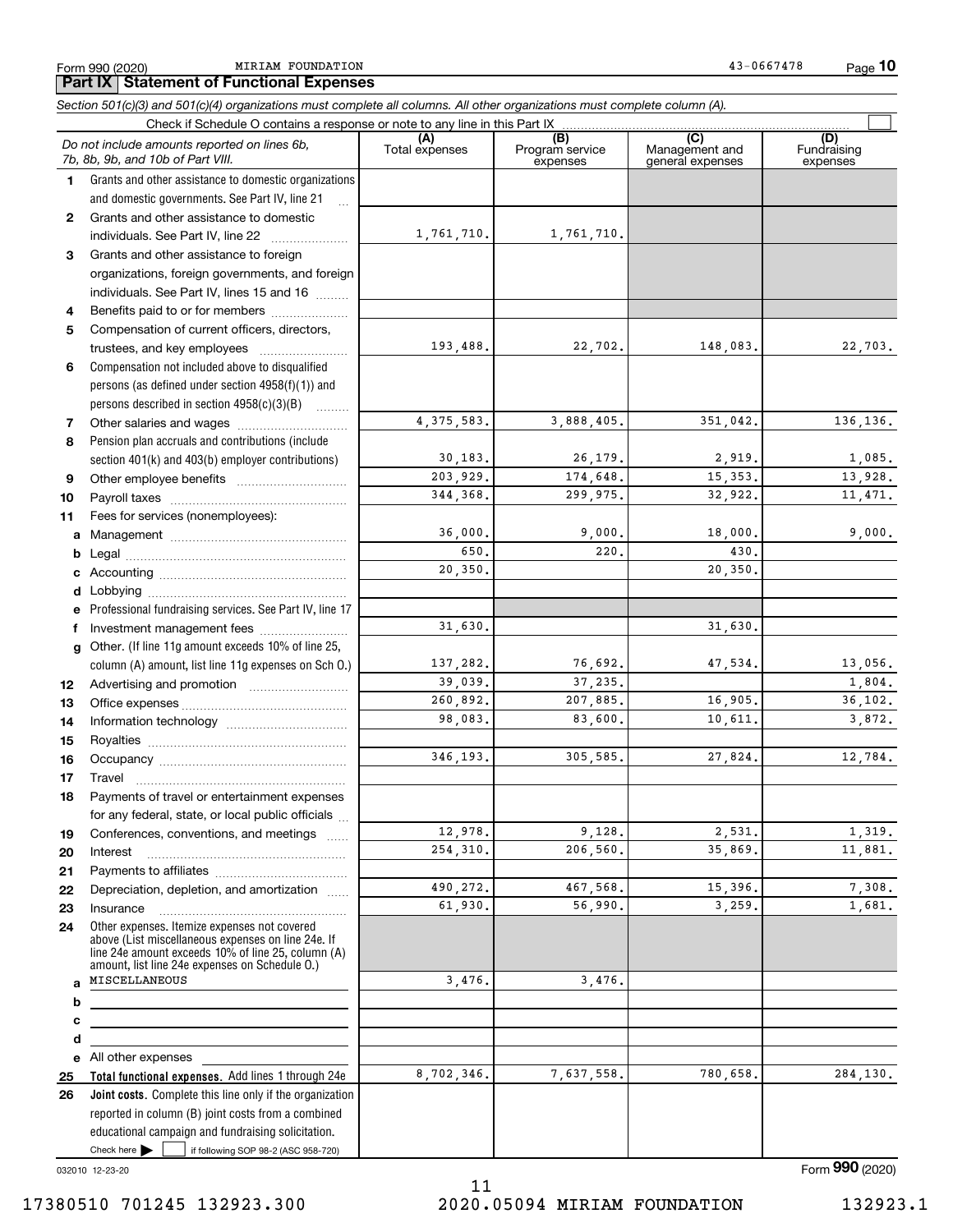| ŦΔ                   |  |
|----------------------|--|
| 2020.05094 MIRIAM FO |  |

|                             |          | Check if Schedule O contains a response or note to any line in this Part X                                                                                                                                                     |          |                |                          |                 |                    |
|-----------------------------|----------|--------------------------------------------------------------------------------------------------------------------------------------------------------------------------------------------------------------------------------|----------|----------------|--------------------------|-----------------|--------------------|
|                             |          |                                                                                                                                                                                                                                |          |                | (A)<br>Beginning of year |                 | (B)<br>End of year |
|                             | 1        |                                                                                                                                                                                                                                |          |                | 538,195.                 | $\mathbf{1}$    | 385,289.           |
|                             | 2        |                                                                                                                                                                                                                                |          |                | 1,811,605.               | $\mathbf{2}$    | 3,010,389.         |
|                             | 3        |                                                                                                                                                                                                                                |          |                | 3,933,144.               | 3               | 2,783,186.         |
|                             | 4        |                                                                                                                                                                                                                                |          | 61,091.        | $\overline{\mathbf{4}}$  | 190,208.        |                    |
|                             | 5        | Loans and other receivables from any current or former officer, director,                                                                                                                                                      |          |                |                          |                 |                    |
|                             |          | trustee, key employee, creator or founder, substantial contributor, or 35%                                                                                                                                                     |          |                |                          |                 |                    |
|                             |          | controlled entity or family member of any of these persons                                                                                                                                                                     |          |                |                          | 5               |                    |
|                             | 6        | Loans and other receivables from other disqualified persons (as defined                                                                                                                                                        |          |                |                          |                 |                    |
|                             |          | under section $4958(f)(1)$ , and persons described in section $4958(c)(3)(B)$                                                                                                                                                  |          | $\sim$         |                          | 6               |                    |
|                             | 7        |                                                                                                                                                                                                                                |          |                |                          | $\overline{7}$  |                    |
| Assets                      | 8        |                                                                                                                                                                                                                                |          |                |                          | 8               |                    |
|                             | 9        | Prepaid expenses and deferred charges                                                                                                                                                                                          |          |                | 106,748.                 | 9               | 33,543.            |
|                             |          | <b>10a</b> Land, buildings, and equipment: cost or other                                                                                                                                                                       |          |                |                          |                 |                    |
|                             |          | basis. Complete Part VI of Schedule D  10a                                                                                                                                                                                     |          | 19,379,097.    |                          |                 |                    |
|                             |          | <b>b</b> Less: accumulated depreciation                                                                                                                                                                                        |          | 3, 571, 410.   | 15,062,205.              | 10 <sub>c</sub> | 15,807,687.        |
|                             | 11       |                                                                                                                                                                                                                                |          |                | 9,762,828.               | 11              | 12,444,480.        |
|                             | 12       |                                                                                                                                                                                                                                |          |                |                          | 12              |                    |
|                             | 13       |                                                                                                                                                                                                                                |          |                |                          | 13              |                    |
|                             | 14       |                                                                                                                                                                                                                                |          | 14             |                          |                 |                    |
|                             | 15       |                                                                                                                                                                                                                                |          | $\mathbf{0}$ . | 15                       | 1,074,676.      |                    |
|                             | 16       |                                                                                                                                                                                                                                |          |                | 31, 275, 816.            | 16              | 35,729,458.        |
|                             | 17       |                                                                                                                                                                                                                                |          |                | 1,242,596.               | 17              | 1,099,240.         |
|                             | 18       |                                                                                                                                                                                                                                |          |                |                          | 18              |                    |
|                             | 19       | Deferred revenue manual contracts and contracts are contracted and contract and contract are contracted and contract are contracted and contract are contracted and contract are contracted and contract are contracted and co | 495,390. | 19             | 559,087.                 |                 |                    |
|                             | 20       |                                                                                                                                                                                                                                |          | 20             |                          |                 |                    |
|                             | 21       | Escrow or custodial account liability. Complete Part IV of Schedule D                                                                                                                                                          |          | 21             |                          |                 |                    |
|                             | 22       | Loans and other payables to any current or former officer, director,                                                                                                                                                           |          |                |                          |                 |                    |
| Liabilities                 |          | trustee, key employee, creator or founder, substantial contributor, or 35%                                                                                                                                                     |          |                |                          |                 |                    |
|                             |          | controlled entity or family member of any of these persons                                                                                                                                                                     |          |                |                          | 22              |                    |
|                             | 23       | Secured mortgages and notes payable to unrelated third parties                                                                                                                                                                 |          |                | 6,836,783.               | 23              | 7,326,770.         |
|                             | 24       |                                                                                                                                                                                                                                |          |                | 1,091,300.               | 24              | 887,106.           |
|                             | 25       | Other liabilities (including federal income tax, payables to related third                                                                                                                                                     |          |                |                          |                 |                    |
|                             |          | parties, and other liabilities not included on lines 17-24). Complete Part X                                                                                                                                                   |          |                | 3,279.                   |                 | 3,279.             |
|                             |          | of Schedule D                                                                                                                                                                                                                  |          |                | 9,669,348.               | 25<br>26        | 9,875,482.         |
|                             | 26       | Organizations that follow FASB ASC 958, check here $\blacktriangleright \lfloor X \rfloor$                                                                                                                                     |          |                |                          |                 |                    |
|                             |          | and complete lines 27, 28, 32, and 33.                                                                                                                                                                                         |          |                |                          |                 |                    |
|                             |          |                                                                                                                                                                                                                                |          |                | 9,401,492.               | 27              | 16,578,754.        |
|                             | 27<br>28 |                                                                                                                                                                                                                                |          |                | 12,204,976.              | 28              | 9, 275, 222.       |
|                             |          | Organizations that do not follow FASB ASC 958, check here ▶ □                                                                                                                                                                  |          |                |                          |                 |                    |
|                             |          | and complete lines 29 through 33.                                                                                                                                                                                              |          |                |                          |                 |                    |
|                             | 29       |                                                                                                                                                                                                                                |          |                |                          | 29              |                    |
|                             | 30       | Paid-in or capital surplus, or land, building, or equipment fund                                                                                                                                                               |          |                |                          | 30              |                    |
|                             | 31       | Retained earnings, endowment, accumulated income, or other funds                                                                                                                                                               |          |                |                          | 31              |                    |
| Net Assets or Fund Balances | 32       |                                                                                                                                                                                                                                |          |                | 21,606,468.              | 32              | 25,853,976.        |
|                             | 33       |                                                                                                                                                                                                                                |          |                | 31, 275, 816.            | 33              | 35,729,458.        |
|                             |          |                                                                                                                                                                                                                                |          |                |                          |                 | Form 990 (2020)    |

**Part X Balance Sheet**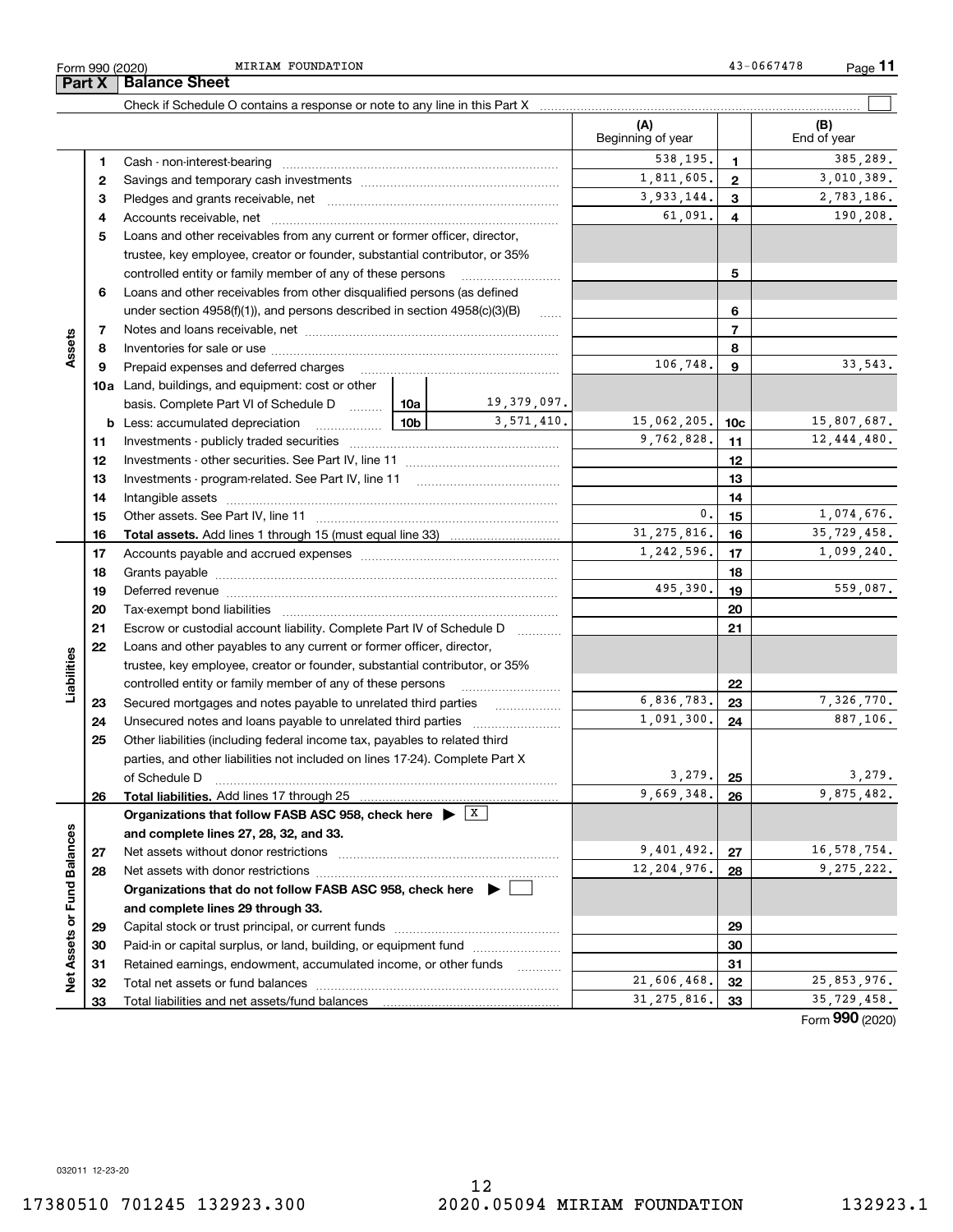| <b>Part XI</b><br><b>Reconciliation of Net Assets</b><br>$\overline{X}$<br>12, 133, 437.<br>1<br>1<br>8,702,346.<br>$\mathbf{2}$<br>2<br>3,431,091.<br>3<br>Revenue less expenses. Subtract line 2 from line 1<br>3<br>21,606,468.<br>$\overline{4}$<br>4<br>761,504.<br>5<br>Net unrealized gains (losses) on investments [11] matter continuum matter of the state of the state of the state of the state of the state of the state of the state of the state of the state of the state of the state of th<br>5<br>6<br>Donated services and use of facilities [111] Donated and the service of facilities [11] Donated services and use of facilities [11] Donated and the service of the service of the service of the service of the service of the<br>6<br>$\overline{7}$<br>7<br>Investment expenses www.communication.com/www.communication.com/www.communication.com/www.com<br>8<br>8<br>Prior period adjustments www.communication.communication.communication.com/<br>54,913.<br>9<br>Other changes in net assets or fund balances (explain on Schedule O)<br>9<br>Net assets or fund balances at end of year. Combine lines 3 through 9 (must equal Part X, line 32,<br>10<br>25,853,976.<br>10<br>Part XII Financial Statements and Reporting<br>x<br>No<br>Yes<br>$ X $ Accrual<br>Accounting method used to prepare the Form 990: <u>June</u> Cash<br>Other<br>1<br>If the organization changed its method of accounting from a prior year or checked "Other," explain in Schedule O.<br>х<br>2a Were the organization's financial statements compiled or reviewed by an independent accountant?<br>2a<br>If "Yes," check a box below to indicate whether the financial statements for the year were compiled or reviewed on a<br>separate basis, consolidated basis, or both:<br>Separate basis<br>Consolidated basis<br>Both consolidated and separate basis<br>х<br>2 <sub>b</sub><br><b>b</b> Were the organization's financial statements audited by an independent accountant?<br>If "Yes," check a box below to indicate whether the financial statements for the year were audited on a separate basis,<br>consolidated basis, or both:<br>$X$ Separate basis<br>Consolidated basis<br>Both consolidated and separate basis<br>c If "Yes" to line 2a or 2b, does the organization have a committee that assumes responsibility for oversight of the audit, | MIRIAM FOUNDATION<br>Form 990 (2020) | 43-0667478 |  | Page $12$ |
|------------------------------------------------------------------------------------------------------------------------------------------------------------------------------------------------------------------------------------------------------------------------------------------------------------------------------------------------------------------------------------------------------------------------------------------------------------------------------------------------------------------------------------------------------------------------------------------------------------------------------------------------------------------------------------------------------------------------------------------------------------------------------------------------------------------------------------------------------------------------------------------------------------------------------------------------------------------------------------------------------------------------------------------------------------------------------------------------------------------------------------------------------------------------------------------------------------------------------------------------------------------------------------------------------------------------------------------------------------------------------------------------------------------------------------------------------------------------------------------------------------------------------------------------------------------------------------------------------------------------------------------------------------------------------------------------------------------------------------------------------------------------------------------------------------------------------------------------------------------------------------------------------------------------------------------------------------------------------------------------------------------------------------------------------------------------------------------------------------------------------------------------------------------------------------------------------------------------------------------------------------------------------------------------------------------------------------------------------------------------------------|--------------------------------------|------------|--|-----------|
|                                                                                                                                                                                                                                                                                                                                                                                                                                                                                                                                                                                                                                                                                                                                                                                                                                                                                                                                                                                                                                                                                                                                                                                                                                                                                                                                                                                                                                                                                                                                                                                                                                                                                                                                                                                                                                                                                                                                                                                                                                                                                                                                                                                                                                                                                                                                                                                    |                                      |            |  |           |
|                                                                                                                                                                                                                                                                                                                                                                                                                                                                                                                                                                                                                                                                                                                                                                                                                                                                                                                                                                                                                                                                                                                                                                                                                                                                                                                                                                                                                                                                                                                                                                                                                                                                                                                                                                                                                                                                                                                                                                                                                                                                                                                                                                                                                                                                                                                                                                                    |                                      |            |  |           |
|                                                                                                                                                                                                                                                                                                                                                                                                                                                                                                                                                                                                                                                                                                                                                                                                                                                                                                                                                                                                                                                                                                                                                                                                                                                                                                                                                                                                                                                                                                                                                                                                                                                                                                                                                                                                                                                                                                                                                                                                                                                                                                                                                                                                                                                                                                                                                                                    |                                      |            |  |           |
|                                                                                                                                                                                                                                                                                                                                                                                                                                                                                                                                                                                                                                                                                                                                                                                                                                                                                                                                                                                                                                                                                                                                                                                                                                                                                                                                                                                                                                                                                                                                                                                                                                                                                                                                                                                                                                                                                                                                                                                                                                                                                                                                                                                                                                                                                                                                                                                    |                                      |            |  |           |
|                                                                                                                                                                                                                                                                                                                                                                                                                                                                                                                                                                                                                                                                                                                                                                                                                                                                                                                                                                                                                                                                                                                                                                                                                                                                                                                                                                                                                                                                                                                                                                                                                                                                                                                                                                                                                                                                                                                                                                                                                                                                                                                                                                                                                                                                                                                                                                                    |                                      |            |  |           |
|                                                                                                                                                                                                                                                                                                                                                                                                                                                                                                                                                                                                                                                                                                                                                                                                                                                                                                                                                                                                                                                                                                                                                                                                                                                                                                                                                                                                                                                                                                                                                                                                                                                                                                                                                                                                                                                                                                                                                                                                                                                                                                                                                                                                                                                                                                                                                                                    |                                      |            |  |           |
|                                                                                                                                                                                                                                                                                                                                                                                                                                                                                                                                                                                                                                                                                                                                                                                                                                                                                                                                                                                                                                                                                                                                                                                                                                                                                                                                                                                                                                                                                                                                                                                                                                                                                                                                                                                                                                                                                                                                                                                                                                                                                                                                                                                                                                                                                                                                                                                    |                                      |            |  |           |
|                                                                                                                                                                                                                                                                                                                                                                                                                                                                                                                                                                                                                                                                                                                                                                                                                                                                                                                                                                                                                                                                                                                                                                                                                                                                                                                                                                                                                                                                                                                                                                                                                                                                                                                                                                                                                                                                                                                                                                                                                                                                                                                                                                                                                                                                                                                                                                                    |                                      |            |  |           |
|                                                                                                                                                                                                                                                                                                                                                                                                                                                                                                                                                                                                                                                                                                                                                                                                                                                                                                                                                                                                                                                                                                                                                                                                                                                                                                                                                                                                                                                                                                                                                                                                                                                                                                                                                                                                                                                                                                                                                                                                                                                                                                                                                                                                                                                                                                                                                                                    |                                      |            |  |           |
|                                                                                                                                                                                                                                                                                                                                                                                                                                                                                                                                                                                                                                                                                                                                                                                                                                                                                                                                                                                                                                                                                                                                                                                                                                                                                                                                                                                                                                                                                                                                                                                                                                                                                                                                                                                                                                                                                                                                                                                                                                                                                                                                                                                                                                                                                                                                                                                    |                                      |            |  |           |
|                                                                                                                                                                                                                                                                                                                                                                                                                                                                                                                                                                                                                                                                                                                                                                                                                                                                                                                                                                                                                                                                                                                                                                                                                                                                                                                                                                                                                                                                                                                                                                                                                                                                                                                                                                                                                                                                                                                                                                                                                                                                                                                                                                                                                                                                                                                                                                                    |                                      |            |  |           |
|                                                                                                                                                                                                                                                                                                                                                                                                                                                                                                                                                                                                                                                                                                                                                                                                                                                                                                                                                                                                                                                                                                                                                                                                                                                                                                                                                                                                                                                                                                                                                                                                                                                                                                                                                                                                                                                                                                                                                                                                                                                                                                                                                                                                                                                                                                                                                                                    |                                      |            |  |           |
|                                                                                                                                                                                                                                                                                                                                                                                                                                                                                                                                                                                                                                                                                                                                                                                                                                                                                                                                                                                                                                                                                                                                                                                                                                                                                                                                                                                                                                                                                                                                                                                                                                                                                                                                                                                                                                                                                                                                                                                                                                                                                                                                                                                                                                                                                                                                                                                    |                                      |            |  |           |
|                                                                                                                                                                                                                                                                                                                                                                                                                                                                                                                                                                                                                                                                                                                                                                                                                                                                                                                                                                                                                                                                                                                                                                                                                                                                                                                                                                                                                                                                                                                                                                                                                                                                                                                                                                                                                                                                                                                                                                                                                                                                                                                                                                                                                                                                                                                                                                                    |                                      |            |  |           |
|                                                                                                                                                                                                                                                                                                                                                                                                                                                                                                                                                                                                                                                                                                                                                                                                                                                                                                                                                                                                                                                                                                                                                                                                                                                                                                                                                                                                                                                                                                                                                                                                                                                                                                                                                                                                                                                                                                                                                                                                                                                                                                                                                                                                                                                                                                                                                                                    |                                      |            |  |           |
|                                                                                                                                                                                                                                                                                                                                                                                                                                                                                                                                                                                                                                                                                                                                                                                                                                                                                                                                                                                                                                                                                                                                                                                                                                                                                                                                                                                                                                                                                                                                                                                                                                                                                                                                                                                                                                                                                                                                                                                                                                                                                                                                                                                                                                                                                                                                                                                    |                                      |            |  |           |
|                                                                                                                                                                                                                                                                                                                                                                                                                                                                                                                                                                                                                                                                                                                                                                                                                                                                                                                                                                                                                                                                                                                                                                                                                                                                                                                                                                                                                                                                                                                                                                                                                                                                                                                                                                                                                                                                                                                                                                                                                                                                                                                                                                                                                                                                                                                                                                                    |                                      |            |  |           |
|                                                                                                                                                                                                                                                                                                                                                                                                                                                                                                                                                                                                                                                                                                                                                                                                                                                                                                                                                                                                                                                                                                                                                                                                                                                                                                                                                                                                                                                                                                                                                                                                                                                                                                                                                                                                                                                                                                                                                                                                                                                                                                                                                                                                                                                                                                                                                                                    |                                      |            |  |           |
|                                                                                                                                                                                                                                                                                                                                                                                                                                                                                                                                                                                                                                                                                                                                                                                                                                                                                                                                                                                                                                                                                                                                                                                                                                                                                                                                                                                                                                                                                                                                                                                                                                                                                                                                                                                                                                                                                                                                                                                                                                                                                                                                                                                                                                                                                                                                                                                    |                                      |            |  |           |
|                                                                                                                                                                                                                                                                                                                                                                                                                                                                                                                                                                                                                                                                                                                                                                                                                                                                                                                                                                                                                                                                                                                                                                                                                                                                                                                                                                                                                                                                                                                                                                                                                                                                                                                                                                                                                                                                                                                                                                                                                                                                                                                                                                                                                                                                                                                                                                                    |                                      |            |  |           |
|                                                                                                                                                                                                                                                                                                                                                                                                                                                                                                                                                                                                                                                                                                                                                                                                                                                                                                                                                                                                                                                                                                                                                                                                                                                                                                                                                                                                                                                                                                                                                                                                                                                                                                                                                                                                                                                                                                                                                                                                                                                                                                                                                                                                                                                                                                                                                                                    |                                      |            |  |           |
|                                                                                                                                                                                                                                                                                                                                                                                                                                                                                                                                                                                                                                                                                                                                                                                                                                                                                                                                                                                                                                                                                                                                                                                                                                                                                                                                                                                                                                                                                                                                                                                                                                                                                                                                                                                                                                                                                                                                                                                                                                                                                                                                                                                                                                                                                                                                                                                    |                                      |            |  |           |
|                                                                                                                                                                                                                                                                                                                                                                                                                                                                                                                                                                                                                                                                                                                                                                                                                                                                                                                                                                                                                                                                                                                                                                                                                                                                                                                                                                                                                                                                                                                                                                                                                                                                                                                                                                                                                                                                                                                                                                                                                                                                                                                                                                                                                                                                                                                                                                                    |                                      |            |  |           |
|                                                                                                                                                                                                                                                                                                                                                                                                                                                                                                                                                                                                                                                                                                                                                                                                                                                                                                                                                                                                                                                                                                                                                                                                                                                                                                                                                                                                                                                                                                                                                                                                                                                                                                                                                                                                                                                                                                                                                                                                                                                                                                                                                                                                                                                                                                                                                                                    |                                      |            |  |           |
|                                                                                                                                                                                                                                                                                                                                                                                                                                                                                                                                                                                                                                                                                                                                                                                                                                                                                                                                                                                                                                                                                                                                                                                                                                                                                                                                                                                                                                                                                                                                                                                                                                                                                                                                                                                                                                                                                                                                                                                                                                                                                                                                                                                                                                                                                                                                                                                    |                                      |            |  |           |
|                                                                                                                                                                                                                                                                                                                                                                                                                                                                                                                                                                                                                                                                                                                                                                                                                                                                                                                                                                                                                                                                                                                                                                                                                                                                                                                                                                                                                                                                                                                                                                                                                                                                                                                                                                                                                                                                                                                                                                                                                                                                                                                                                                                                                                                                                                                                                                                    |                                      |            |  |           |
|                                                                                                                                                                                                                                                                                                                                                                                                                                                                                                                                                                                                                                                                                                                                                                                                                                                                                                                                                                                                                                                                                                                                                                                                                                                                                                                                                                                                                                                                                                                                                                                                                                                                                                                                                                                                                                                                                                                                                                                                                                                                                                                                                                                                                                                                                                                                                                                    |                                      |            |  |           |
|                                                                                                                                                                                                                                                                                                                                                                                                                                                                                                                                                                                                                                                                                                                                                                                                                                                                                                                                                                                                                                                                                                                                                                                                                                                                                                                                                                                                                                                                                                                                                                                                                                                                                                                                                                                                                                                                                                                                                                                                                                                                                                                                                                                                                                                                                                                                                                                    |                                      |            |  |           |
| х<br>2c<br>review, or compilation of its financial statements and selection of an independent accountant?                                                                                                                                                                                                                                                                                                                                                                                                                                                                                                                                                                                                                                                                                                                                                                                                                                                                                                                                                                                                                                                                                                                                                                                                                                                                                                                                                                                                                                                                                                                                                                                                                                                                                                                                                                                                                                                                                                                                                                                                                                                                                                                                                                                                                                                                          |                                      |            |  |           |
| If the organization changed either its oversight process or selection process during the tax year, explain on Schedule O.                                                                                                                                                                                                                                                                                                                                                                                                                                                                                                                                                                                                                                                                                                                                                                                                                                                                                                                                                                                                                                                                                                                                                                                                                                                                                                                                                                                                                                                                                                                                                                                                                                                                                                                                                                                                                                                                                                                                                                                                                                                                                                                                                                                                                                                          |                                      |            |  |           |
| 3a As a result of a federal award, was the organization required to undergo an audit or audits as set forth in the Single Audit                                                                                                                                                                                                                                                                                                                                                                                                                                                                                                                                                                                                                                                                                                                                                                                                                                                                                                                                                                                                                                                                                                                                                                                                                                                                                                                                                                                                                                                                                                                                                                                                                                                                                                                                                                                                                                                                                                                                                                                                                                                                                                                                                                                                                                                    |                                      |            |  |           |
| х<br>За                                                                                                                                                                                                                                                                                                                                                                                                                                                                                                                                                                                                                                                                                                                                                                                                                                                                                                                                                                                                                                                                                                                                                                                                                                                                                                                                                                                                                                                                                                                                                                                                                                                                                                                                                                                                                                                                                                                                                                                                                                                                                                                                                                                                                                                                                                                                                                            |                                      |            |  |           |
| b If "Yes," did the organization undergo the required audit or audits? If the organization did not undergo the required audit                                                                                                                                                                                                                                                                                                                                                                                                                                                                                                                                                                                                                                                                                                                                                                                                                                                                                                                                                                                                                                                                                                                                                                                                                                                                                                                                                                                                                                                                                                                                                                                                                                                                                                                                                                                                                                                                                                                                                                                                                                                                                                                                                                                                                                                      |                                      |            |  |           |
| 3b<br>or audits, explain why on Schedule O and describe any steps taken to undergo such audits manufactured university<br>$\Omega$                                                                                                                                                                                                                                                                                                                                                                                                                                                                                                                                                                                                                                                                                                                                                                                                                                                                                                                                                                                                                                                                                                                                                                                                                                                                                                                                                                                                                                                                                                                                                                                                                                                                                                                                                                                                                                                                                                                                                                                                                                                                                                                                                                                                                                                 |                                      |            |  |           |

Form (2020) **990**

032012 12-23-20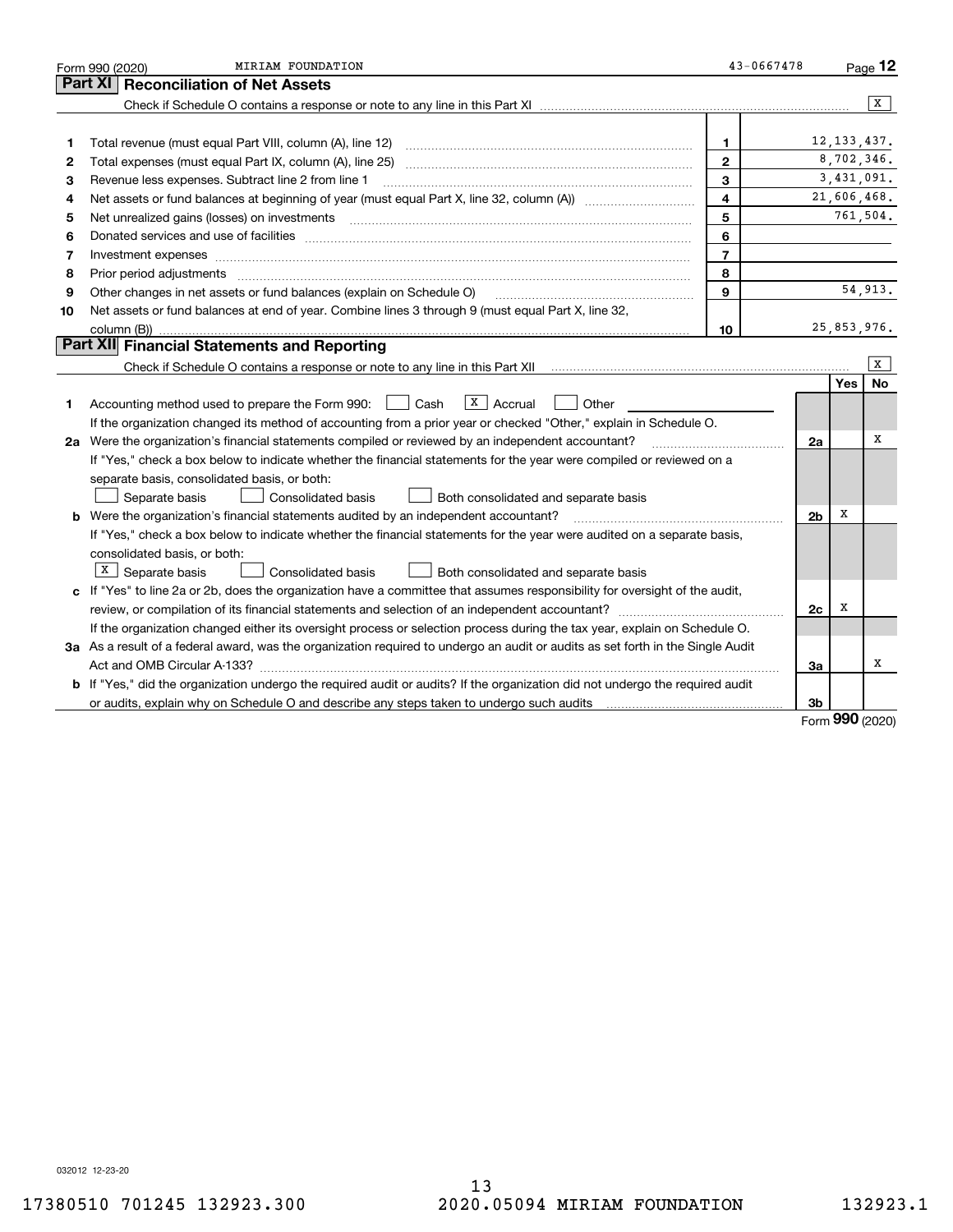| <b>SCHEDULE A</b> |  |
|-------------------|--|
|-------------------|--|

**(Form 990 or 990-EZ)**

# Department of the Treasury

Internal Revenue Service

# **Public Charity Status and Public Support**

**Complete if the organization is a section 501(c)(3) organization or a section 4947(a)(1) nonexempt charitable trust. | Attach to Form 990 or Form 990-EZ. | Go to www.irs.gov/Form990 for instructions and the latest information.**

| 020                                 |  |
|-------------------------------------|--|
| <b>Open to Public</b><br>Inspection |  |

OMB No. 1545-0047

|                 | Name of the organization                                                                                                                     |                   | ad to www.morgown ormood for modiablionid and the fattor miorination. |     |                                                                |                            |  | <b>Employer identification number</b> |  |  |  |
|-----------------|----------------------------------------------------------------------------------------------------------------------------------------------|-------------------|-----------------------------------------------------------------------|-----|----------------------------------------------------------------|----------------------------|--|---------------------------------------|--|--|--|
|                 |                                                                                                                                              | MIRIAM FOUNDATION |                                                                       |     |                                                                |                            |  | 43-0667478                            |  |  |  |
| Part I          | Reason for Public Charity Status. (All organizations must complete this part.) See instructions.                                             |                   |                                                                       |     |                                                                |                            |  |                                       |  |  |  |
|                 | The organization is not a private foundation because it is: (For lines 1 through 12, check only one box.)                                    |                   |                                                                       |     |                                                                |                            |  |                                       |  |  |  |
| 1               | A church, convention of churches, or association of churches described in section 170(b)(1)(A)(i).                                           |                   |                                                                       |     |                                                                |                            |  |                                       |  |  |  |
| x<br>2          | A school described in section 170(b)(1)(A)(ii). (Attach Schedule E (Form 990 or 990-EZ).)                                                    |                   |                                                                       |     |                                                                |                            |  |                                       |  |  |  |
| 3               | A hospital or a cooperative hospital service organization described in section 170(b)(1)(A)(iii).                                            |                   |                                                                       |     |                                                                |                            |  |                                       |  |  |  |
| 4               | A medical research organization operated in conjunction with a hospital described in section 170(b)(1)(A)(iii). Enter the hospital's name,   |                   |                                                                       |     |                                                                |                            |  |                                       |  |  |  |
|                 | city, and state:                                                                                                                             |                   |                                                                       |     |                                                                |                            |  |                                       |  |  |  |
| 5               | An organization operated for the benefit of a college or university owned or operated by a governmental unit described in                    |                   |                                                                       |     |                                                                |                            |  |                                       |  |  |  |
|                 | section 170(b)(1)(A)(iv). (Complete Part II.)                                                                                                |                   |                                                                       |     |                                                                |                            |  |                                       |  |  |  |
| 6               | A federal, state, or local government or governmental unit described in section 170(b)(1)(A)(v).                                             |                   |                                                                       |     |                                                                |                            |  |                                       |  |  |  |
| 7               | An organization that normally receives a substantial part of its support from a governmental unit or from the general public described in    |                   |                                                                       |     |                                                                |                            |  |                                       |  |  |  |
|                 | section 170(b)(1)(A)(vi). (Complete Part II.)                                                                                                |                   |                                                                       |     |                                                                |                            |  |                                       |  |  |  |
| 8               | A community trust described in section 170(b)(1)(A)(vi). (Complete Part II.)                                                                 |                   |                                                                       |     |                                                                |                            |  |                                       |  |  |  |
| 9               | An agricultural research organization described in section 170(b)(1)(A)(ix) operated in conjunction with a land-grant college                |                   |                                                                       |     |                                                                |                            |  |                                       |  |  |  |
|                 | or university or a non-land-grant college of agriculture (see instructions). Enter the name, city, and state of the college or               |                   |                                                                       |     |                                                                |                            |  |                                       |  |  |  |
|                 | university:                                                                                                                                  |                   |                                                                       |     |                                                                |                            |  |                                       |  |  |  |
| 10              | An organization that normally receives (1) more than 33 1/3% of its support from contributions, membership fees, and gross receipts from     |                   |                                                                       |     |                                                                |                            |  |                                       |  |  |  |
|                 | activities related to its exempt functions, subject to certain exceptions; and (2) no more than 33 1/3% of its support from gross investment |                   |                                                                       |     |                                                                |                            |  |                                       |  |  |  |
|                 | income and unrelated business taxable income (less section 511 tax) from businesses acquired by the organization after June 30, 1975.        |                   |                                                                       |     |                                                                |                            |  |                                       |  |  |  |
|                 | See section 509(a)(2). (Complete Part III.)                                                                                                  |                   |                                                                       |     |                                                                |                            |  |                                       |  |  |  |
| 11              | An organization organized and operated exclusively to test for public safety. See section 509(a)(4).                                         |                   |                                                                       |     |                                                                |                            |  |                                       |  |  |  |
| 12 <sub>2</sub> | An organization organized and operated exclusively for the benefit of, to perform the functions of, or to carry out the purposes of one or   |                   |                                                                       |     |                                                                |                            |  |                                       |  |  |  |
|                 | more publicly supported organizations described in section 509(a)(1) or section 509(a)(2). See section 509(a)(3). Check the box in           |                   |                                                                       |     |                                                                |                            |  |                                       |  |  |  |
|                 | lines 12a through 12d that describes the type of supporting organization and complete lines 12e, 12f, and 12g.                               |                   |                                                                       |     |                                                                |                            |  |                                       |  |  |  |
| a               | Type I. A supporting organization operated, supervised, or controlled by its supported organization(s), typically by giving                  |                   |                                                                       |     |                                                                |                            |  |                                       |  |  |  |
|                 | the supported organization(s) the power to regularly appoint or elect a majority of the directors or trustees of the supporting              |                   |                                                                       |     |                                                                |                            |  |                                       |  |  |  |
|                 | organization. You must complete Part IV, Sections A and B.                                                                                   |                   |                                                                       |     |                                                                |                            |  |                                       |  |  |  |
| b               | Type II. A supporting organization supervised or controlled in connection with its supported organization(s), by having                      |                   |                                                                       |     |                                                                |                            |  |                                       |  |  |  |
|                 | control or management of the supporting organization vested in the same persons that control or manage the supported                         |                   |                                                                       |     |                                                                |                            |  |                                       |  |  |  |
|                 | organization(s). You must complete Part IV, Sections A and C.                                                                                |                   |                                                                       |     |                                                                |                            |  |                                       |  |  |  |
| c               | Type III functionally integrated. A supporting organization operated in connection with, and functionally integrated with,                   |                   |                                                                       |     |                                                                |                            |  |                                       |  |  |  |
|                 | its supported organization(s) (see instructions). You must complete Part IV, Sections A, D, and E.                                           |                   |                                                                       |     |                                                                |                            |  |                                       |  |  |  |
| d               | Type III non-functionally integrated. A supporting organization operated in connection with its supported organization(s)                    |                   |                                                                       |     |                                                                |                            |  |                                       |  |  |  |
|                 | that is not functionally integrated. The organization generally must satisfy a distribution requirement and an attentiveness                 |                   |                                                                       |     |                                                                |                            |  |                                       |  |  |  |
|                 | requirement (see instructions). You must complete Part IV, Sections A and D, and Part V.                                                     |                   |                                                                       |     |                                                                |                            |  |                                       |  |  |  |
| е               | Check this box if the organization received a written determination from the IRS that it is a Type I, Type II, Type III                      |                   |                                                                       |     |                                                                |                            |  |                                       |  |  |  |
|                 | functionally integrated, or Type III non-functionally integrated supporting organization.                                                    |                   |                                                                       |     |                                                                |                            |  |                                       |  |  |  |
|                 | f Enter the number of supported organizations                                                                                                |                   |                                                                       |     |                                                                |                            |  |                                       |  |  |  |
| a               | Provide the following information about the supported organization(s).                                                                       |                   |                                                                       |     |                                                                |                            |  |                                       |  |  |  |
|                 | (i) Name of supported                                                                                                                        | (ii) EIN          | (iii) Type of organization                                            |     | (iv) Is the organization listed<br>in your governing document? | (v) Amount of monetary     |  | (vi) Amount of other                  |  |  |  |
|                 | organization                                                                                                                                 |                   | (described on lines 1-10<br>above (see instructions))                 | Yes | No                                                             | support (see instructions) |  | support (see instructions)            |  |  |  |
|                 |                                                                                                                                              |                   |                                                                       |     |                                                                |                            |  |                                       |  |  |  |
|                 |                                                                                                                                              |                   |                                                                       |     |                                                                |                            |  |                                       |  |  |  |
|                 |                                                                                                                                              |                   |                                                                       |     |                                                                |                            |  |                                       |  |  |  |
|                 |                                                                                                                                              |                   |                                                                       |     |                                                                |                            |  |                                       |  |  |  |
|                 |                                                                                                                                              |                   |                                                                       |     |                                                                |                            |  |                                       |  |  |  |
|                 |                                                                                                                                              |                   |                                                                       |     |                                                                |                            |  |                                       |  |  |  |
|                 |                                                                                                                                              |                   |                                                                       |     |                                                                |                            |  |                                       |  |  |  |
|                 |                                                                                                                                              |                   |                                                                       |     |                                                                |                            |  |                                       |  |  |  |
|                 |                                                                                                                                              |                   |                                                                       |     |                                                                |                            |  |                                       |  |  |  |
|                 |                                                                                                                                              |                   |                                                                       |     |                                                                |                            |  |                                       |  |  |  |

**Total**

LHA For Paperwork Reduction Act Notice, see the Instructions for Form 990 or 990-EZ. <sub>032021</sub> o1-25-21 Schedule A (Form 990 or 990-EZ) 2020 14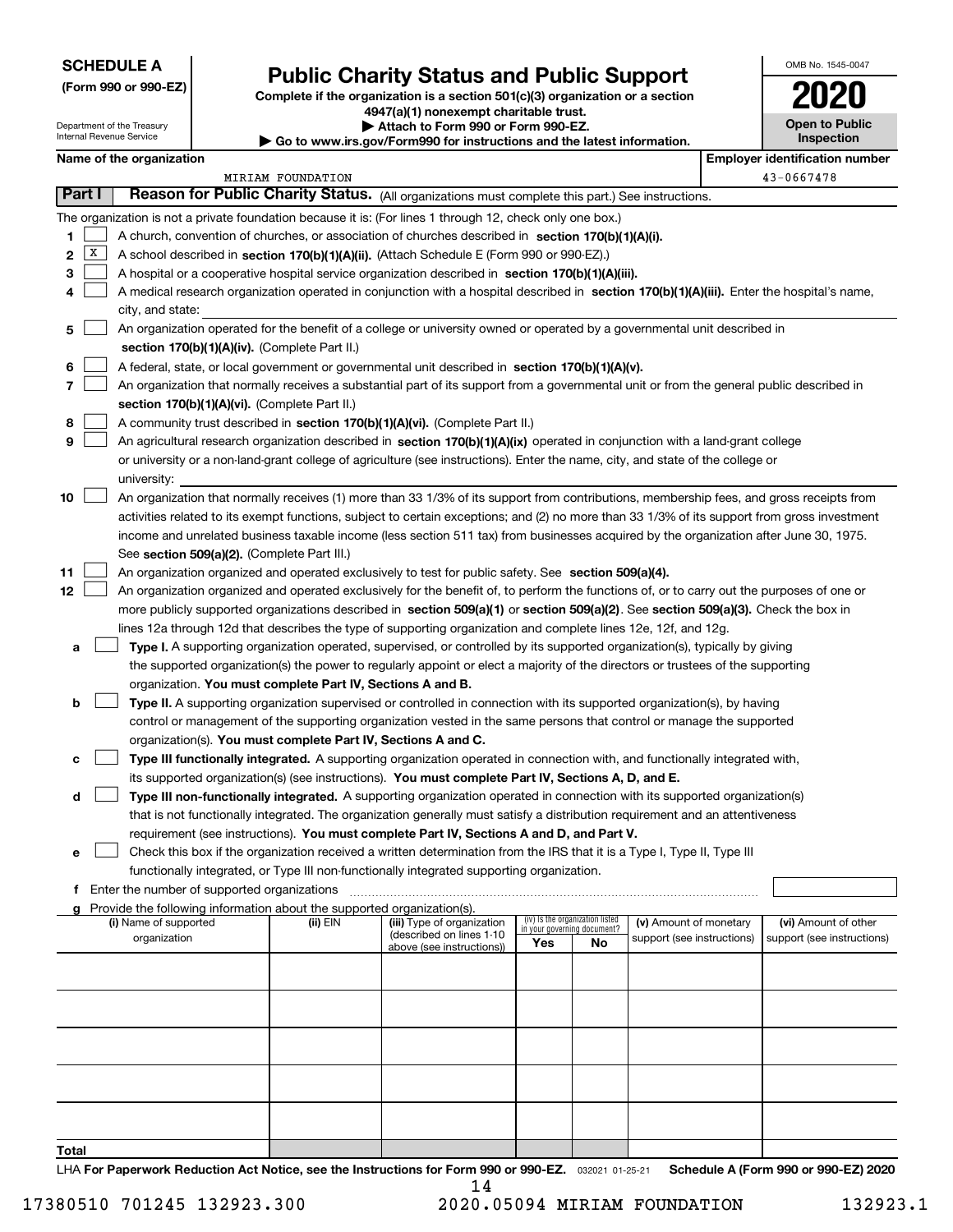| Schedule A | A (Form 990 or 990-EZ) 2020 | MIRIAM FOUNDATION | $-0667478$ | Page |  |
|------------|-----------------------------|-------------------|------------|------|--|
|------------|-----------------------------|-------------------|------------|------|--|

 $M<sub>43-0667478</sub>$ 

**2**

(Complete only if you checked the box on line 5, 7, or 8 of Part I or if the organization failed to qualify under Part III. If the organization fails to qualify under the tests listed below, please complete Part III.) **Part II Support Schedule for Organizations Described in Sections 170(b)(1)(A)(iv) and 170(b)(1)(A)(vi)**

| Calendar year (or fiscal year beginning in) $\blacktriangleright$<br>$(d)$ 2019<br>(e) 2020<br>(a) 2016<br>(b) 2017<br>$(c)$ 2018<br>(f) Total<br>1 Gifts, grants, contributions, and<br>membership fees received. (Do not<br>include any "unusual grants.")<br>2 Tax revenues levied for the organ-<br>ization's benefit and either paid to<br>or expended on its behalf<br>3 The value of services or facilities<br>furnished by a governmental unit to<br>the organization without charge<br>4 Total. Add lines 1 through 3<br>The portion of total contributions<br>5.<br>by each person (other than a<br>governmental unit or publicly<br>supported organization) included<br>on line 1 that exceeds 2% of the<br>amount shown on line 11,<br>column (f)<br>6 Public support. Subtract line 5 from line 4.<br><b>Section B. Total Support</b><br>Calendar year (or fiscal year beginning in) $\blacktriangleright$<br>$(d)$ 2019<br>(a) 2016<br>(b) 2017<br>$(c)$ 2018<br>(e) 2020<br>(f) Total<br>7 Amounts from line 4<br>Gross income from interest,<br>8<br>dividends, payments received on<br>securities loans, rents, royalties,<br>and income from similar sources<br>Net income from unrelated business<br>9.<br>activities, whether or not the<br>business is regularly carried on<br><b>10</b> Other income. Do not include gain<br>or loss from the sale of capital<br>assets (Explain in Part VI.)<br><b>11 Total support.</b> Add lines 7 through 10<br>12<br><b>12</b> Gross receipts from related activities, etc. (see instructions)<br>13 First 5 years. If the Form 990 is for the organization's first, second, third, fourth, or fifth tax year as a section 501(c)(3)<br>organization, check this box and stop here manufactured and the content of the state of the content of the content of the content of the content of the content of the content of the content of the content of the content of<br><b>Section C. Computation of Public Support Percentage</b><br>14<br>%<br>15<br>%<br>16a 33 1/3% support test - 2020. If the organization did not check the box on line 13, and line 14 is 33 1/3% or more, check this box and<br>$\sim$<br>stop here. The organization qualifies as a publicly supported organization<br>b 33 1/3% support test - 2019. If the organization did not check a box on line 13 or 16a, and line 15 is 33 1/3% or more, check this box<br>and stop here. The organization qualifies as a publicly supported organization<br>17a 10% -facts-and-circumstances test - 2020. If the organization did not check a box on line 13, 16a, or 16b, and line 14 is 10% or more,<br>and if the organization meets the facts and circumstances test, check this box and stop here. Explain in Part VI how the organization<br>meets the facts-and-circumstances test. The organization qualifies as a publicly supported organization<br><b>b 10% -facts-and-circumstances test - 2019.</b> If the organization did not check a box on line 13, 16a, 16b, or 17a, and line 15 is 10% or<br>more, and if the organization meets the facts-and-circumstances test, check this box and stop here. Explain in Part VI how the<br>organization meets the facts-and-circumstances test. The organization qualifies as a publicly supported organization<br>18 Private foundation. If the organization did not check a box on line 13, 16a, 16b, 17a, or 17b, check this box and see instructions | <b>Section A. Public Support</b> |  |  |  |
|-------------------------------------------------------------------------------------------------------------------------------------------------------------------------------------------------------------------------------------------------------------------------------------------------------------------------------------------------------------------------------------------------------------------------------------------------------------------------------------------------------------------------------------------------------------------------------------------------------------------------------------------------------------------------------------------------------------------------------------------------------------------------------------------------------------------------------------------------------------------------------------------------------------------------------------------------------------------------------------------------------------------------------------------------------------------------------------------------------------------------------------------------------------------------------------------------------------------------------------------------------------------------------------------------------------------------------------------------------------------------------------------------------------------------------------------------------------------------------------------------------------------------------------------------------------------------------------------------------------------------------------------------------------------------------------------------------------------------------------------------------------------------------------------------------------------------------------------------------------------------------------------------------------------------------------------------------------------------------------------------------------------------------------------------------------------------------------------------------------------------------------------------------------------------------------------------------------------------------------------------------------------------------------------------------------------------------------------------------------------------------------------------------------------------------------------------------------------------------------------------------------------------------------------------------------------------------------------------------------------------------------------------------------------------------------------------------------------------------------------------------------------------------------------------------------------------------------------------------------------------------------------------------------------------------------------------------------------------------------------------------------------------------------------------------------------------------------------------------------------------------------------------------------------------------------------------------------------------------------------------------------------------------------------------------------------------------------------------------------------------------------------------------------------------------------------------|----------------------------------|--|--|--|
|                                                                                                                                                                                                                                                                                                                                                                                                                                                                                                                                                                                                                                                                                                                                                                                                                                                                                                                                                                                                                                                                                                                                                                                                                                                                                                                                                                                                                                                                                                                                                                                                                                                                                                                                                                                                                                                                                                                                                                                                                                                                                                                                                                                                                                                                                                                                                                                                                                                                                                                                                                                                                                                                                                                                                                                                                                                                                                                                                                                                                                                                                                                                                                                                                                                                                                                                                                                                                                                 |                                  |  |  |  |
|                                                                                                                                                                                                                                                                                                                                                                                                                                                                                                                                                                                                                                                                                                                                                                                                                                                                                                                                                                                                                                                                                                                                                                                                                                                                                                                                                                                                                                                                                                                                                                                                                                                                                                                                                                                                                                                                                                                                                                                                                                                                                                                                                                                                                                                                                                                                                                                                                                                                                                                                                                                                                                                                                                                                                                                                                                                                                                                                                                                                                                                                                                                                                                                                                                                                                                                                                                                                                                                 |                                  |  |  |  |
|                                                                                                                                                                                                                                                                                                                                                                                                                                                                                                                                                                                                                                                                                                                                                                                                                                                                                                                                                                                                                                                                                                                                                                                                                                                                                                                                                                                                                                                                                                                                                                                                                                                                                                                                                                                                                                                                                                                                                                                                                                                                                                                                                                                                                                                                                                                                                                                                                                                                                                                                                                                                                                                                                                                                                                                                                                                                                                                                                                                                                                                                                                                                                                                                                                                                                                                                                                                                                                                 |                                  |  |  |  |
|                                                                                                                                                                                                                                                                                                                                                                                                                                                                                                                                                                                                                                                                                                                                                                                                                                                                                                                                                                                                                                                                                                                                                                                                                                                                                                                                                                                                                                                                                                                                                                                                                                                                                                                                                                                                                                                                                                                                                                                                                                                                                                                                                                                                                                                                                                                                                                                                                                                                                                                                                                                                                                                                                                                                                                                                                                                                                                                                                                                                                                                                                                                                                                                                                                                                                                                                                                                                                                                 |                                  |  |  |  |
|                                                                                                                                                                                                                                                                                                                                                                                                                                                                                                                                                                                                                                                                                                                                                                                                                                                                                                                                                                                                                                                                                                                                                                                                                                                                                                                                                                                                                                                                                                                                                                                                                                                                                                                                                                                                                                                                                                                                                                                                                                                                                                                                                                                                                                                                                                                                                                                                                                                                                                                                                                                                                                                                                                                                                                                                                                                                                                                                                                                                                                                                                                                                                                                                                                                                                                                                                                                                                                                 |                                  |  |  |  |
|                                                                                                                                                                                                                                                                                                                                                                                                                                                                                                                                                                                                                                                                                                                                                                                                                                                                                                                                                                                                                                                                                                                                                                                                                                                                                                                                                                                                                                                                                                                                                                                                                                                                                                                                                                                                                                                                                                                                                                                                                                                                                                                                                                                                                                                                                                                                                                                                                                                                                                                                                                                                                                                                                                                                                                                                                                                                                                                                                                                                                                                                                                                                                                                                                                                                                                                                                                                                                                                 |                                  |  |  |  |
|                                                                                                                                                                                                                                                                                                                                                                                                                                                                                                                                                                                                                                                                                                                                                                                                                                                                                                                                                                                                                                                                                                                                                                                                                                                                                                                                                                                                                                                                                                                                                                                                                                                                                                                                                                                                                                                                                                                                                                                                                                                                                                                                                                                                                                                                                                                                                                                                                                                                                                                                                                                                                                                                                                                                                                                                                                                                                                                                                                                                                                                                                                                                                                                                                                                                                                                                                                                                                                                 |                                  |  |  |  |
|                                                                                                                                                                                                                                                                                                                                                                                                                                                                                                                                                                                                                                                                                                                                                                                                                                                                                                                                                                                                                                                                                                                                                                                                                                                                                                                                                                                                                                                                                                                                                                                                                                                                                                                                                                                                                                                                                                                                                                                                                                                                                                                                                                                                                                                                                                                                                                                                                                                                                                                                                                                                                                                                                                                                                                                                                                                                                                                                                                                                                                                                                                                                                                                                                                                                                                                                                                                                                                                 |                                  |  |  |  |
|                                                                                                                                                                                                                                                                                                                                                                                                                                                                                                                                                                                                                                                                                                                                                                                                                                                                                                                                                                                                                                                                                                                                                                                                                                                                                                                                                                                                                                                                                                                                                                                                                                                                                                                                                                                                                                                                                                                                                                                                                                                                                                                                                                                                                                                                                                                                                                                                                                                                                                                                                                                                                                                                                                                                                                                                                                                                                                                                                                                                                                                                                                                                                                                                                                                                                                                                                                                                                                                 |                                  |  |  |  |
|                                                                                                                                                                                                                                                                                                                                                                                                                                                                                                                                                                                                                                                                                                                                                                                                                                                                                                                                                                                                                                                                                                                                                                                                                                                                                                                                                                                                                                                                                                                                                                                                                                                                                                                                                                                                                                                                                                                                                                                                                                                                                                                                                                                                                                                                                                                                                                                                                                                                                                                                                                                                                                                                                                                                                                                                                                                                                                                                                                                                                                                                                                                                                                                                                                                                                                                                                                                                                                                 |                                  |  |  |  |
|                                                                                                                                                                                                                                                                                                                                                                                                                                                                                                                                                                                                                                                                                                                                                                                                                                                                                                                                                                                                                                                                                                                                                                                                                                                                                                                                                                                                                                                                                                                                                                                                                                                                                                                                                                                                                                                                                                                                                                                                                                                                                                                                                                                                                                                                                                                                                                                                                                                                                                                                                                                                                                                                                                                                                                                                                                                                                                                                                                                                                                                                                                                                                                                                                                                                                                                                                                                                                                                 |                                  |  |  |  |
|                                                                                                                                                                                                                                                                                                                                                                                                                                                                                                                                                                                                                                                                                                                                                                                                                                                                                                                                                                                                                                                                                                                                                                                                                                                                                                                                                                                                                                                                                                                                                                                                                                                                                                                                                                                                                                                                                                                                                                                                                                                                                                                                                                                                                                                                                                                                                                                                                                                                                                                                                                                                                                                                                                                                                                                                                                                                                                                                                                                                                                                                                                                                                                                                                                                                                                                                                                                                                                                 |                                  |  |  |  |
|                                                                                                                                                                                                                                                                                                                                                                                                                                                                                                                                                                                                                                                                                                                                                                                                                                                                                                                                                                                                                                                                                                                                                                                                                                                                                                                                                                                                                                                                                                                                                                                                                                                                                                                                                                                                                                                                                                                                                                                                                                                                                                                                                                                                                                                                                                                                                                                                                                                                                                                                                                                                                                                                                                                                                                                                                                                                                                                                                                                                                                                                                                                                                                                                                                                                                                                                                                                                                                                 |                                  |  |  |  |
|                                                                                                                                                                                                                                                                                                                                                                                                                                                                                                                                                                                                                                                                                                                                                                                                                                                                                                                                                                                                                                                                                                                                                                                                                                                                                                                                                                                                                                                                                                                                                                                                                                                                                                                                                                                                                                                                                                                                                                                                                                                                                                                                                                                                                                                                                                                                                                                                                                                                                                                                                                                                                                                                                                                                                                                                                                                                                                                                                                                                                                                                                                                                                                                                                                                                                                                                                                                                                                                 |                                  |  |  |  |
|                                                                                                                                                                                                                                                                                                                                                                                                                                                                                                                                                                                                                                                                                                                                                                                                                                                                                                                                                                                                                                                                                                                                                                                                                                                                                                                                                                                                                                                                                                                                                                                                                                                                                                                                                                                                                                                                                                                                                                                                                                                                                                                                                                                                                                                                                                                                                                                                                                                                                                                                                                                                                                                                                                                                                                                                                                                                                                                                                                                                                                                                                                                                                                                                                                                                                                                                                                                                                                                 |                                  |  |  |  |
|                                                                                                                                                                                                                                                                                                                                                                                                                                                                                                                                                                                                                                                                                                                                                                                                                                                                                                                                                                                                                                                                                                                                                                                                                                                                                                                                                                                                                                                                                                                                                                                                                                                                                                                                                                                                                                                                                                                                                                                                                                                                                                                                                                                                                                                                                                                                                                                                                                                                                                                                                                                                                                                                                                                                                                                                                                                                                                                                                                                                                                                                                                                                                                                                                                                                                                                                                                                                                                                 |                                  |  |  |  |
|                                                                                                                                                                                                                                                                                                                                                                                                                                                                                                                                                                                                                                                                                                                                                                                                                                                                                                                                                                                                                                                                                                                                                                                                                                                                                                                                                                                                                                                                                                                                                                                                                                                                                                                                                                                                                                                                                                                                                                                                                                                                                                                                                                                                                                                                                                                                                                                                                                                                                                                                                                                                                                                                                                                                                                                                                                                                                                                                                                                                                                                                                                                                                                                                                                                                                                                                                                                                                                                 |                                  |  |  |  |
|                                                                                                                                                                                                                                                                                                                                                                                                                                                                                                                                                                                                                                                                                                                                                                                                                                                                                                                                                                                                                                                                                                                                                                                                                                                                                                                                                                                                                                                                                                                                                                                                                                                                                                                                                                                                                                                                                                                                                                                                                                                                                                                                                                                                                                                                                                                                                                                                                                                                                                                                                                                                                                                                                                                                                                                                                                                                                                                                                                                                                                                                                                                                                                                                                                                                                                                                                                                                                                                 |                                  |  |  |  |
|                                                                                                                                                                                                                                                                                                                                                                                                                                                                                                                                                                                                                                                                                                                                                                                                                                                                                                                                                                                                                                                                                                                                                                                                                                                                                                                                                                                                                                                                                                                                                                                                                                                                                                                                                                                                                                                                                                                                                                                                                                                                                                                                                                                                                                                                                                                                                                                                                                                                                                                                                                                                                                                                                                                                                                                                                                                                                                                                                                                                                                                                                                                                                                                                                                                                                                                                                                                                                                                 |                                  |  |  |  |
|                                                                                                                                                                                                                                                                                                                                                                                                                                                                                                                                                                                                                                                                                                                                                                                                                                                                                                                                                                                                                                                                                                                                                                                                                                                                                                                                                                                                                                                                                                                                                                                                                                                                                                                                                                                                                                                                                                                                                                                                                                                                                                                                                                                                                                                                                                                                                                                                                                                                                                                                                                                                                                                                                                                                                                                                                                                                                                                                                                                                                                                                                                                                                                                                                                                                                                                                                                                                                                                 |                                  |  |  |  |
|                                                                                                                                                                                                                                                                                                                                                                                                                                                                                                                                                                                                                                                                                                                                                                                                                                                                                                                                                                                                                                                                                                                                                                                                                                                                                                                                                                                                                                                                                                                                                                                                                                                                                                                                                                                                                                                                                                                                                                                                                                                                                                                                                                                                                                                                                                                                                                                                                                                                                                                                                                                                                                                                                                                                                                                                                                                                                                                                                                                                                                                                                                                                                                                                                                                                                                                                                                                                                                                 |                                  |  |  |  |
|                                                                                                                                                                                                                                                                                                                                                                                                                                                                                                                                                                                                                                                                                                                                                                                                                                                                                                                                                                                                                                                                                                                                                                                                                                                                                                                                                                                                                                                                                                                                                                                                                                                                                                                                                                                                                                                                                                                                                                                                                                                                                                                                                                                                                                                                                                                                                                                                                                                                                                                                                                                                                                                                                                                                                                                                                                                                                                                                                                                                                                                                                                                                                                                                                                                                                                                                                                                                                                                 |                                  |  |  |  |
|                                                                                                                                                                                                                                                                                                                                                                                                                                                                                                                                                                                                                                                                                                                                                                                                                                                                                                                                                                                                                                                                                                                                                                                                                                                                                                                                                                                                                                                                                                                                                                                                                                                                                                                                                                                                                                                                                                                                                                                                                                                                                                                                                                                                                                                                                                                                                                                                                                                                                                                                                                                                                                                                                                                                                                                                                                                                                                                                                                                                                                                                                                                                                                                                                                                                                                                                                                                                                                                 |                                  |  |  |  |
|                                                                                                                                                                                                                                                                                                                                                                                                                                                                                                                                                                                                                                                                                                                                                                                                                                                                                                                                                                                                                                                                                                                                                                                                                                                                                                                                                                                                                                                                                                                                                                                                                                                                                                                                                                                                                                                                                                                                                                                                                                                                                                                                                                                                                                                                                                                                                                                                                                                                                                                                                                                                                                                                                                                                                                                                                                                                                                                                                                                                                                                                                                                                                                                                                                                                                                                                                                                                                                                 |                                  |  |  |  |
|                                                                                                                                                                                                                                                                                                                                                                                                                                                                                                                                                                                                                                                                                                                                                                                                                                                                                                                                                                                                                                                                                                                                                                                                                                                                                                                                                                                                                                                                                                                                                                                                                                                                                                                                                                                                                                                                                                                                                                                                                                                                                                                                                                                                                                                                                                                                                                                                                                                                                                                                                                                                                                                                                                                                                                                                                                                                                                                                                                                                                                                                                                                                                                                                                                                                                                                                                                                                                                                 |                                  |  |  |  |
|                                                                                                                                                                                                                                                                                                                                                                                                                                                                                                                                                                                                                                                                                                                                                                                                                                                                                                                                                                                                                                                                                                                                                                                                                                                                                                                                                                                                                                                                                                                                                                                                                                                                                                                                                                                                                                                                                                                                                                                                                                                                                                                                                                                                                                                                                                                                                                                                                                                                                                                                                                                                                                                                                                                                                                                                                                                                                                                                                                                                                                                                                                                                                                                                                                                                                                                                                                                                                                                 |                                  |  |  |  |
|                                                                                                                                                                                                                                                                                                                                                                                                                                                                                                                                                                                                                                                                                                                                                                                                                                                                                                                                                                                                                                                                                                                                                                                                                                                                                                                                                                                                                                                                                                                                                                                                                                                                                                                                                                                                                                                                                                                                                                                                                                                                                                                                                                                                                                                                                                                                                                                                                                                                                                                                                                                                                                                                                                                                                                                                                                                                                                                                                                                                                                                                                                                                                                                                                                                                                                                                                                                                                                                 |                                  |  |  |  |
|                                                                                                                                                                                                                                                                                                                                                                                                                                                                                                                                                                                                                                                                                                                                                                                                                                                                                                                                                                                                                                                                                                                                                                                                                                                                                                                                                                                                                                                                                                                                                                                                                                                                                                                                                                                                                                                                                                                                                                                                                                                                                                                                                                                                                                                                                                                                                                                                                                                                                                                                                                                                                                                                                                                                                                                                                                                                                                                                                                                                                                                                                                                                                                                                                                                                                                                                                                                                                                                 |                                  |  |  |  |
|                                                                                                                                                                                                                                                                                                                                                                                                                                                                                                                                                                                                                                                                                                                                                                                                                                                                                                                                                                                                                                                                                                                                                                                                                                                                                                                                                                                                                                                                                                                                                                                                                                                                                                                                                                                                                                                                                                                                                                                                                                                                                                                                                                                                                                                                                                                                                                                                                                                                                                                                                                                                                                                                                                                                                                                                                                                                                                                                                                                                                                                                                                                                                                                                                                                                                                                                                                                                                                                 |                                  |  |  |  |
|                                                                                                                                                                                                                                                                                                                                                                                                                                                                                                                                                                                                                                                                                                                                                                                                                                                                                                                                                                                                                                                                                                                                                                                                                                                                                                                                                                                                                                                                                                                                                                                                                                                                                                                                                                                                                                                                                                                                                                                                                                                                                                                                                                                                                                                                                                                                                                                                                                                                                                                                                                                                                                                                                                                                                                                                                                                                                                                                                                                                                                                                                                                                                                                                                                                                                                                                                                                                                                                 |                                  |  |  |  |
|                                                                                                                                                                                                                                                                                                                                                                                                                                                                                                                                                                                                                                                                                                                                                                                                                                                                                                                                                                                                                                                                                                                                                                                                                                                                                                                                                                                                                                                                                                                                                                                                                                                                                                                                                                                                                                                                                                                                                                                                                                                                                                                                                                                                                                                                                                                                                                                                                                                                                                                                                                                                                                                                                                                                                                                                                                                                                                                                                                                                                                                                                                                                                                                                                                                                                                                                                                                                                                                 |                                  |  |  |  |
|                                                                                                                                                                                                                                                                                                                                                                                                                                                                                                                                                                                                                                                                                                                                                                                                                                                                                                                                                                                                                                                                                                                                                                                                                                                                                                                                                                                                                                                                                                                                                                                                                                                                                                                                                                                                                                                                                                                                                                                                                                                                                                                                                                                                                                                                                                                                                                                                                                                                                                                                                                                                                                                                                                                                                                                                                                                                                                                                                                                                                                                                                                                                                                                                                                                                                                                                                                                                                                                 |                                  |  |  |  |
|                                                                                                                                                                                                                                                                                                                                                                                                                                                                                                                                                                                                                                                                                                                                                                                                                                                                                                                                                                                                                                                                                                                                                                                                                                                                                                                                                                                                                                                                                                                                                                                                                                                                                                                                                                                                                                                                                                                                                                                                                                                                                                                                                                                                                                                                                                                                                                                                                                                                                                                                                                                                                                                                                                                                                                                                                                                                                                                                                                                                                                                                                                                                                                                                                                                                                                                                                                                                                                                 |                                  |  |  |  |
|                                                                                                                                                                                                                                                                                                                                                                                                                                                                                                                                                                                                                                                                                                                                                                                                                                                                                                                                                                                                                                                                                                                                                                                                                                                                                                                                                                                                                                                                                                                                                                                                                                                                                                                                                                                                                                                                                                                                                                                                                                                                                                                                                                                                                                                                                                                                                                                                                                                                                                                                                                                                                                                                                                                                                                                                                                                                                                                                                                                                                                                                                                                                                                                                                                                                                                                                                                                                                                                 |                                  |  |  |  |
|                                                                                                                                                                                                                                                                                                                                                                                                                                                                                                                                                                                                                                                                                                                                                                                                                                                                                                                                                                                                                                                                                                                                                                                                                                                                                                                                                                                                                                                                                                                                                                                                                                                                                                                                                                                                                                                                                                                                                                                                                                                                                                                                                                                                                                                                                                                                                                                                                                                                                                                                                                                                                                                                                                                                                                                                                                                                                                                                                                                                                                                                                                                                                                                                                                                                                                                                                                                                                                                 |                                  |  |  |  |
|                                                                                                                                                                                                                                                                                                                                                                                                                                                                                                                                                                                                                                                                                                                                                                                                                                                                                                                                                                                                                                                                                                                                                                                                                                                                                                                                                                                                                                                                                                                                                                                                                                                                                                                                                                                                                                                                                                                                                                                                                                                                                                                                                                                                                                                                                                                                                                                                                                                                                                                                                                                                                                                                                                                                                                                                                                                                                                                                                                                                                                                                                                                                                                                                                                                                                                                                                                                                                                                 |                                  |  |  |  |
|                                                                                                                                                                                                                                                                                                                                                                                                                                                                                                                                                                                                                                                                                                                                                                                                                                                                                                                                                                                                                                                                                                                                                                                                                                                                                                                                                                                                                                                                                                                                                                                                                                                                                                                                                                                                                                                                                                                                                                                                                                                                                                                                                                                                                                                                                                                                                                                                                                                                                                                                                                                                                                                                                                                                                                                                                                                                                                                                                                                                                                                                                                                                                                                                                                                                                                                                                                                                                                                 |                                  |  |  |  |
|                                                                                                                                                                                                                                                                                                                                                                                                                                                                                                                                                                                                                                                                                                                                                                                                                                                                                                                                                                                                                                                                                                                                                                                                                                                                                                                                                                                                                                                                                                                                                                                                                                                                                                                                                                                                                                                                                                                                                                                                                                                                                                                                                                                                                                                                                                                                                                                                                                                                                                                                                                                                                                                                                                                                                                                                                                                                                                                                                                                                                                                                                                                                                                                                                                                                                                                                                                                                                                                 |                                  |  |  |  |
|                                                                                                                                                                                                                                                                                                                                                                                                                                                                                                                                                                                                                                                                                                                                                                                                                                                                                                                                                                                                                                                                                                                                                                                                                                                                                                                                                                                                                                                                                                                                                                                                                                                                                                                                                                                                                                                                                                                                                                                                                                                                                                                                                                                                                                                                                                                                                                                                                                                                                                                                                                                                                                                                                                                                                                                                                                                                                                                                                                                                                                                                                                                                                                                                                                                                                                                                                                                                                                                 |                                  |  |  |  |
|                                                                                                                                                                                                                                                                                                                                                                                                                                                                                                                                                                                                                                                                                                                                                                                                                                                                                                                                                                                                                                                                                                                                                                                                                                                                                                                                                                                                                                                                                                                                                                                                                                                                                                                                                                                                                                                                                                                                                                                                                                                                                                                                                                                                                                                                                                                                                                                                                                                                                                                                                                                                                                                                                                                                                                                                                                                                                                                                                                                                                                                                                                                                                                                                                                                                                                                                                                                                                                                 |                                  |  |  |  |
|                                                                                                                                                                                                                                                                                                                                                                                                                                                                                                                                                                                                                                                                                                                                                                                                                                                                                                                                                                                                                                                                                                                                                                                                                                                                                                                                                                                                                                                                                                                                                                                                                                                                                                                                                                                                                                                                                                                                                                                                                                                                                                                                                                                                                                                                                                                                                                                                                                                                                                                                                                                                                                                                                                                                                                                                                                                                                                                                                                                                                                                                                                                                                                                                                                                                                                                                                                                                                                                 |                                  |  |  |  |
|                                                                                                                                                                                                                                                                                                                                                                                                                                                                                                                                                                                                                                                                                                                                                                                                                                                                                                                                                                                                                                                                                                                                                                                                                                                                                                                                                                                                                                                                                                                                                                                                                                                                                                                                                                                                                                                                                                                                                                                                                                                                                                                                                                                                                                                                                                                                                                                                                                                                                                                                                                                                                                                                                                                                                                                                                                                                                                                                                                                                                                                                                                                                                                                                                                                                                                                                                                                                                                                 |                                  |  |  |  |
|                                                                                                                                                                                                                                                                                                                                                                                                                                                                                                                                                                                                                                                                                                                                                                                                                                                                                                                                                                                                                                                                                                                                                                                                                                                                                                                                                                                                                                                                                                                                                                                                                                                                                                                                                                                                                                                                                                                                                                                                                                                                                                                                                                                                                                                                                                                                                                                                                                                                                                                                                                                                                                                                                                                                                                                                                                                                                                                                                                                                                                                                                                                                                                                                                                                                                                                                                                                                                                                 |                                  |  |  |  |
|                                                                                                                                                                                                                                                                                                                                                                                                                                                                                                                                                                                                                                                                                                                                                                                                                                                                                                                                                                                                                                                                                                                                                                                                                                                                                                                                                                                                                                                                                                                                                                                                                                                                                                                                                                                                                                                                                                                                                                                                                                                                                                                                                                                                                                                                                                                                                                                                                                                                                                                                                                                                                                                                                                                                                                                                                                                                                                                                                                                                                                                                                                                                                                                                                                                                                                                                                                                                                                                 |                                  |  |  |  |
|                                                                                                                                                                                                                                                                                                                                                                                                                                                                                                                                                                                                                                                                                                                                                                                                                                                                                                                                                                                                                                                                                                                                                                                                                                                                                                                                                                                                                                                                                                                                                                                                                                                                                                                                                                                                                                                                                                                                                                                                                                                                                                                                                                                                                                                                                                                                                                                                                                                                                                                                                                                                                                                                                                                                                                                                                                                                                                                                                                                                                                                                                                                                                                                                                                                                                                                                                                                                                                                 |                                  |  |  |  |
|                                                                                                                                                                                                                                                                                                                                                                                                                                                                                                                                                                                                                                                                                                                                                                                                                                                                                                                                                                                                                                                                                                                                                                                                                                                                                                                                                                                                                                                                                                                                                                                                                                                                                                                                                                                                                                                                                                                                                                                                                                                                                                                                                                                                                                                                                                                                                                                                                                                                                                                                                                                                                                                                                                                                                                                                                                                                                                                                                                                                                                                                                                                                                                                                                                                                                                                                                                                                                                                 |                                  |  |  |  |
|                                                                                                                                                                                                                                                                                                                                                                                                                                                                                                                                                                                                                                                                                                                                                                                                                                                                                                                                                                                                                                                                                                                                                                                                                                                                                                                                                                                                                                                                                                                                                                                                                                                                                                                                                                                                                                                                                                                                                                                                                                                                                                                                                                                                                                                                                                                                                                                                                                                                                                                                                                                                                                                                                                                                                                                                                                                                                                                                                                                                                                                                                                                                                                                                                                                                                                                                                                                                                                                 |                                  |  |  |  |
|                                                                                                                                                                                                                                                                                                                                                                                                                                                                                                                                                                                                                                                                                                                                                                                                                                                                                                                                                                                                                                                                                                                                                                                                                                                                                                                                                                                                                                                                                                                                                                                                                                                                                                                                                                                                                                                                                                                                                                                                                                                                                                                                                                                                                                                                                                                                                                                                                                                                                                                                                                                                                                                                                                                                                                                                                                                                                                                                                                                                                                                                                                                                                                                                                                                                                                                                                                                                                                                 |                                  |  |  |  |
|                                                                                                                                                                                                                                                                                                                                                                                                                                                                                                                                                                                                                                                                                                                                                                                                                                                                                                                                                                                                                                                                                                                                                                                                                                                                                                                                                                                                                                                                                                                                                                                                                                                                                                                                                                                                                                                                                                                                                                                                                                                                                                                                                                                                                                                                                                                                                                                                                                                                                                                                                                                                                                                                                                                                                                                                                                                                                                                                                                                                                                                                                                                                                                                                                                                                                                                                                                                                                                                 |                                  |  |  |  |
|                                                                                                                                                                                                                                                                                                                                                                                                                                                                                                                                                                                                                                                                                                                                                                                                                                                                                                                                                                                                                                                                                                                                                                                                                                                                                                                                                                                                                                                                                                                                                                                                                                                                                                                                                                                                                                                                                                                                                                                                                                                                                                                                                                                                                                                                                                                                                                                                                                                                                                                                                                                                                                                                                                                                                                                                                                                                                                                                                                                                                                                                                                                                                                                                                                                                                                                                                                                                                                                 |                                  |  |  |  |

**Schedule A (Form 990 or 990-EZ) 2020**

032022 01-25-21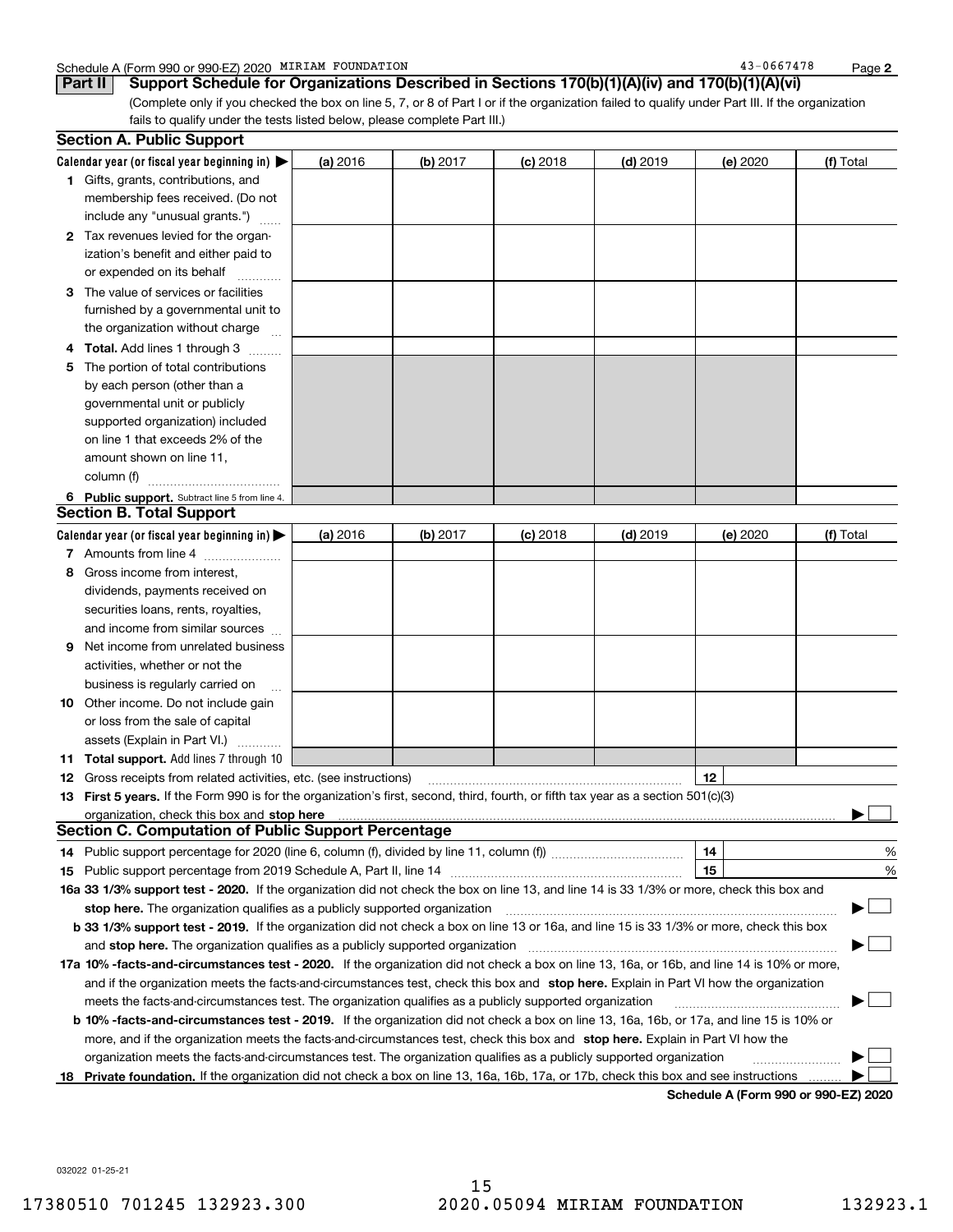#### **Part III | Support Schedule for Organizations Described in Section 509(a)(2)**

(Complete only if you checked the box on line 10 of Part I or if the organization failed to qualify under Part II. If the organization fails to qualify under the tests listed below, please complete Part II.)

| <b>Section A. Public Support</b>                                                                                                                                                                |          |          |            |            |          |                                      |
|-------------------------------------------------------------------------------------------------------------------------------------------------------------------------------------------------|----------|----------|------------|------------|----------|--------------------------------------|
| Calendar year (or fiscal year beginning in)                                                                                                                                                     | (a) 2016 | (b) 2017 | $(c)$ 2018 | $(d)$ 2019 | (e) 2020 | (f) Total                            |
| 1 Gifts, grants, contributions, and                                                                                                                                                             |          |          |            |            |          |                                      |
| membership fees received. (Do not                                                                                                                                                               |          |          |            |            |          |                                      |
| include any "unusual grants.")                                                                                                                                                                  |          |          |            |            |          |                                      |
| <b>2</b> Gross receipts from admissions,<br>merchandise sold or services per-<br>formed, or facilities furnished in<br>any activity that is related to the<br>organization's tax-exempt purpose |          |          |            |            |          |                                      |
| 3 Gross receipts from activities that<br>are not an unrelated trade or bus-                                                                                                                     |          |          |            |            |          |                                      |
| iness under section 513                                                                                                                                                                         |          |          |            |            |          |                                      |
| 4 Tax revenues levied for the organ-                                                                                                                                                            |          |          |            |            |          |                                      |
| ization's benefit and either paid to<br>or expended on its behalf                                                                                                                               |          |          |            |            |          |                                      |
| 5 The value of services or facilities                                                                                                                                                           |          |          |            |            |          |                                      |
| furnished by a governmental unit to                                                                                                                                                             |          |          |            |            |          |                                      |
| the organization without charge                                                                                                                                                                 |          |          |            |            |          |                                      |
| <b>6 Total.</b> Add lines 1 through 5                                                                                                                                                           |          |          |            |            |          |                                      |
| 7a Amounts included on lines 1, 2, and<br>3 received from disqualified persons                                                                                                                  |          |          |            |            |          |                                      |
| <b>b</b> Amounts included on lines 2 and 3 received<br>from other than disqualified persons that<br>exceed the greater of \$5,000 or 1% of the<br>amount on line 13 for the year                |          |          |            |            |          |                                      |
| c Add lines 7a and 7b                                                                                                                                                                           |          |          |            |            |          |                                      |
| 8 Public support. (Subtract line 7c from line 6.)<br><b>Section B. Total Support</b>                                                                                                            |          |          |            |            |          |                                      |
| Calendar year (or fiscal year beginning in) >                                                                                                                                                   | (a) 2016 | (b) 2017 | $(c)$ 2018 | $(d)$ 2019 | (e) 2020 | (f) Total                            |
| <b>9</b> Amounts from line 6<br>$\overline{\phantom{a}}$                                                                                                                                        |          |          |            |            |          |                                      |
| 10a Gross income from interest,<br>dividends, payments received on<br>securities loans, rents, royalties,<br>and income from similar sources                                                    |          |          |            |            |          |                                      |
| <b>b</b> Unrelated business taxable income                                                                                                                                                      |          |          |            |            |          |                                      |
| (less section 511 taxes) from businesses                                                                                                                                                        |          |          |            |            |          |                                      |
| acquired after June 30, 1975<br>1.1.1.1.1.1.1.1.1.1                                                                                                                                             |          |          |            |            |          |                                      |
| c Add lines 10a and 10b                                                                                                                                                                         |          |          |            |            |          |                                      |
| 11 Net income from unrelated business<br>activities not included in line 10b,<br>whether or not the business is<br>regularly carried on                                                         |          |          |            |            |          |                                      |
| <b>12</b> Other income. Do not include gain<br>or loss from the sale of capital<br>assets (Explain in Part VI.)                                                                                 |          |          |            |            |          |                                      |
| <b>13 Total support.</b> (Add lines 9, 10c, 11, and 12.)                                                                                                                                        |          |          |            |            |          |                                      |
| 14 First 5 years. If the Form 990 is for the organization's first, second, third, fourth, or fifth tax year as a section 501(c)(3) organization,                                                |          |          |            |            |          |                                      |
| check this box and stop here measurements are constructed as the state of the state of the state of the state o<br><b>Section C. Computation of Public Support Percentage</b>                   |          |          |            |            |          |                                      |
| 15 Public support percentage for 2020 (line 8, column (f), divided by line 13, column (f))                                                                                                      |          |          |            |            | 15       | %                                    |
| 16 Public support percentage from 2019 Schedule A, Part III, line 15                                                                                                                            |          |          |            |            | 16       | %                                    |
| <b>Section D. Computation of Investment Income Percentage</b>                                                                                                                                   |          |          |            |            |          |                                      |
| 17 Investment income percentage for 2020 (line 10c, column (f), divided by line 13, column (f))                                                                                                 |          |          |            |            | 17       | %                                    |
| 18 Investment income percentage from 2019 Schedule A, Part III, line 17                                                                                                                         |          |          |            |            | 18       | %                                    |
| 19a 33 1/3% support tests - 2020. If the organization did not check the box on line 14, and line 15 is more than 33 1/3%, and line 17 is not                                                    |          |          |            |            |          |                                      |
| more than 33 1/3%, check this box and stop here. The organization qualifies as a publicly supported organization                                                                                |          |          |            |            |          |                                      |
| b 33 1/3% support tests - 2019. If the organization did not check a box on line 14 or line 19a, and line 16 is more than 33 1/3%, and                                                           |          |          |            |            |          |                                      |
| line 18 is not more than 33 1/3%, check this box and stop here. The organization qualifies as a publicly supported organization                                                                 |          |          |            |            |          |                                      |
| 20 Private foundation. If the organization did not check a box on line 14, 19a, or 19b, check this box and see instructions                                                                     |          |          |            |            |          |                                      |
| 032023 01-25-21                                                                                                                                                                                 |          | 16       |            |            |          | Schedule A (Form 990 or 990-EZ) 2020 |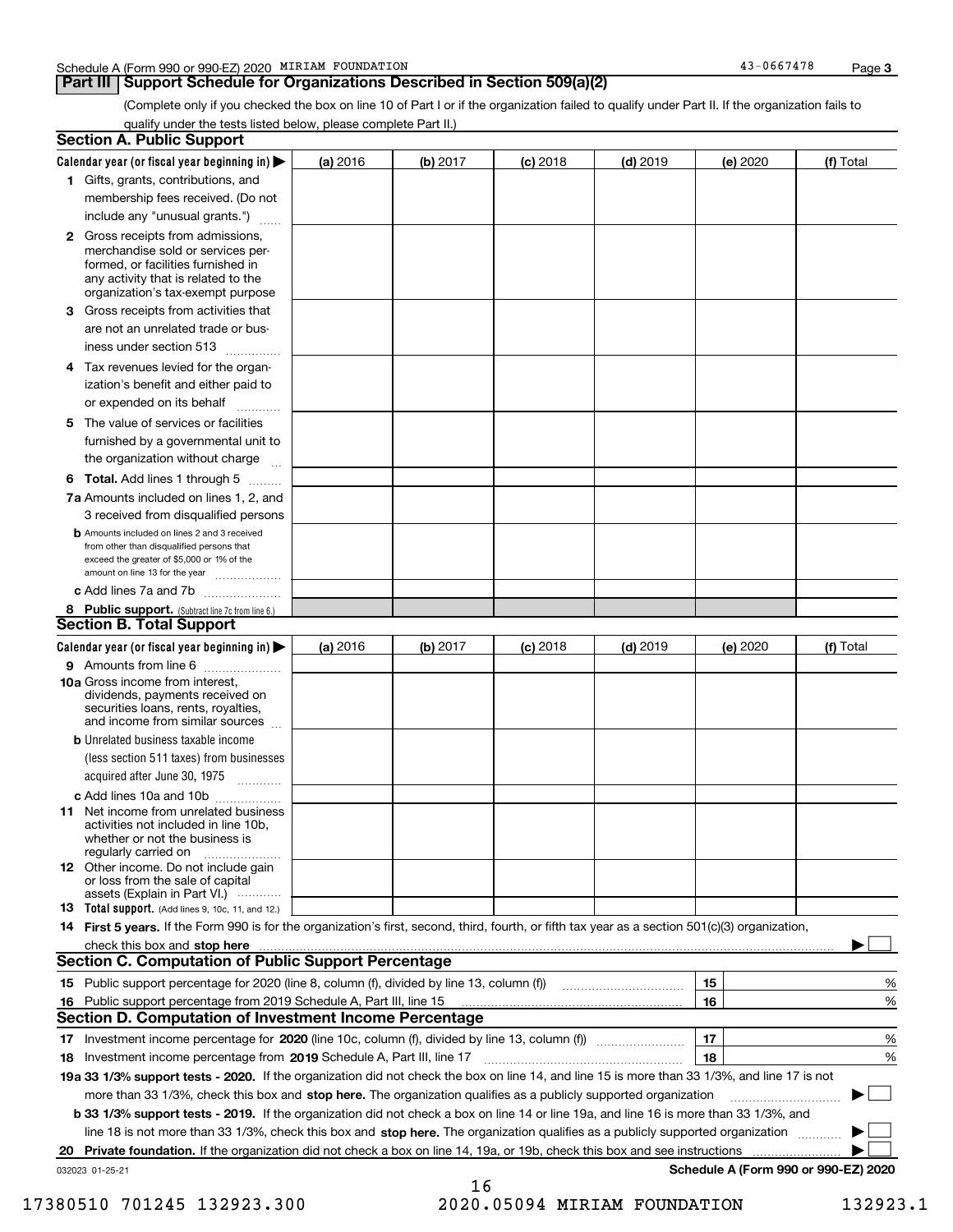(Complete only if you checked a box in line 12 on Part I. If you checked box 12a, Part I, complete Sections A and B. If you checked box 12b, Part I, complete Sections A and C. If you checked box 12c, Part I, complete Sections A, D, and E. If you checked box 12d, Part I, complete Sections A and D, and complete Part V.)

#### **Section A. All Supporting Organizations**

- **1** Are all of the organization's supported organizations listed by name in the organization's governing documents? If "No," describe in **Part VI** how the supported organizations are designated. If designated by *class or purpose, describe the designation. If historic and continuing relationship, explain.*
- **2** Did the organization have any supported organization that does not have an IRS determination of status under section 509(a)(1) or (2)? If "Yes," explain in Part VI how the organization determined that the supported *organization was described in section 509(a)(1) or (2).*
- **3a** Did the organization have a supported organization described in section 501(c)(4), (5), or (6)? If "Yes," answer *lines 3b and 3c below.*
- **b** Did the organization confirm that each supported organization qualified under section 501(c)(4), (5), or (6) and satisfied the public support tests under section 509(a)(2)? If "Yes," describe in **Part VI** when and how the *organization made the determination.*
- **c**Did the organization ensure that all support to such organizations was used exclusively for section 170(c)(2)(B) purposes? If "Yes," explain in **Part VI** what controls the organization put in place to ensure such use.
- **4a***If* Was any supported organization not organized in the United States ("foreign supported organization")? *"Yes," and if you checked box 12a or 12b in Part I, answer lines 4b and 4c below.*
- **b** Did the organization have ultimate control and discretion in deciding whether to make grants to the foreign supported organization? If "Yes," describe in **Part VI** how the organization had such control and discretion *despite being controlled or supervised by or in connection with its supported organizations.*
- **c** Did the organization support any foreign supported organization that does not have an IRS determination under sections 501(c)(3) and 509(a)(1) or (2)? If "Yes," explain in **Part VI** what controls the organization used *to ensure that all support to the foreign supported organization was used exclusively for section 170(c)(2)(B) purposes.*
- **5a** Did the organization add, substitute, or remove any supported organizations during the tax year? If "Yes," answer lines 5b and 5c below (if applicable). Also, provide detail in **Part VI,** including (i) the names and EIN *numbers of the supported organizations added, substituted, or removed; (ii) the reasons for each such action; (iii) the authority under the organization's organizing document authorizing such action; and (iv) how the action was accomplished (such as by amendment to the organizing document).*
- **b** Type I or Type II only. Was any added or substituted supported organization part of a class already designated in the organization's organizing document?
- **cSubstitutions only.**  Was the substitution the result of an event beyond the organization's control?
- **6** Did the organization provide support (whether in the form of grants or the provision of services or facilities) to **Part VI.** *If "Yes," provide detail in* support or benefit one or more of the filing organization's supported organizations? anyone other than (i) its supported organizations, (ii) individuals that are part of the charitable class benefited by one or more of its supported organizations, or (iii) other supporting organizations that also
- **7**Did the organization provide a grant, loan, compensation, or other similar payment to a substantial contributor *If "Yes," complete Part I of Schedule L (Form 990 or 990-EZ).* regard to a substantial contributor? (as defined in section 4958(c)(3)(C)), a family member of a substantial contributor, or a 35% controlled entity with
- **8** Did the organization make a loan to a disqualified person (as defined in section 4958) not described in line 7? *If "Yes," complete Part I of Schedule L (Form 990 or 990-EZ).*
- **9a** Was the organization controlled directly or indirectly at any time during the tax year by one or more in section 509(a)(1) or (2))? If "Yes," *provide detail in* <code>Part VI.</code> disqualified persons, as defined in section 4946 (other than foundation managers and organizations described
- **b** Did one or more disqualified persons (as defined in line 9a) hold a controlling interest in any entity in which the supporting organization had an interest? If "Yes," provide detail in P**art VI**.
- **c**Did a disqualified person (as defined in line 9a) have an ownership interest in, or derive any personal benefit from, assets in which the supporting organization also had an interest? If "Yes," provide detail in P**art VI.**
- **10a** Was the organization subject to the excess business holdings rules of section 4943 because of section supporting organizations)? If "Yes," answer line 10b below. 4943(f) (regarding certain Type II supporting organizations, and all Type III non-functionally integrated
- **b** Did the organization have any excess business holdings in the tax year? (Use Schedule C, Form 4720, to *determine whether the organization had excess business holdings.)*

032024 01-25-21

**Schedule A (Form 990 or 990-EZ) 2020**

**1**

**YesNo**

# **23a3b3c4a4b4c5a 5b5c6789a 9b9c10a10b**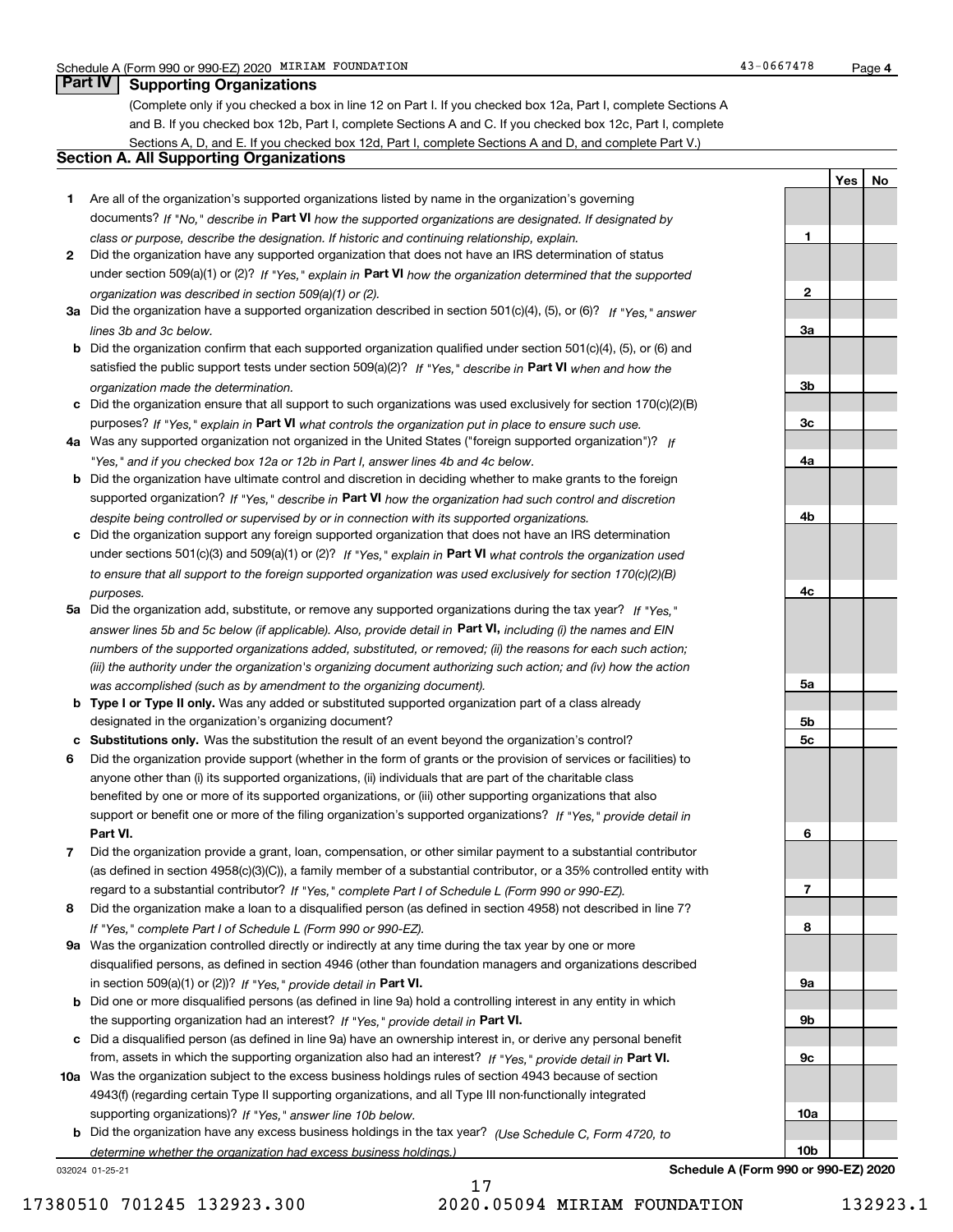|    |                                                                                                                                                                                                                                              |                 | Yes | No |  |  |
|----|----------------------------------------------------------------------------------------------------------------------------------------------------------------------------------------------------------------------------------------------|-----------------|-----|----|--|--|
| 11 | Has the organization accepted a gift or contribution from any of the following persons?                                                                                                                                                      |                 |     |    |  |  |
|    | a A person who directly or indirectly controls, either alone or together with persons described in lines 11b and                                                                                                                             |                 |     |    |  |  |
|    | 11c below, the governing body of a supported organization?                                                                                                                                                                                   | 11a             |     |    |  |  |
|    | <b>b</b> A family member of a person described in line 11a above?                                                                                                                                                                            | 11 <sub>b</sub> |     |    |  |  |
|    | c A 35% controlled entity of a person described in line 11a or 11b above? If "Yes" to line 11a, 11b, or 11c, provide                                                                                                                         |                 |     |    |  |  |
|    | detail in Part VI.                                                                                                                                                                                                                           | 11c             |     |    |  |  |
|    | <b>Section B. Type I Supporting Organizations</b>                                                                                                                                                                                            |                 |     |    |  |  |
|    |                                                                                                                                                                                                                                              |                 | Yes | No |  |  |
|    | Did the governing body, members of the governing body, officers acting in their official capacity, or membership of one or<br>area completed conceleding incoming conceledation and the configuration of the control of the completed of the |                 |     |    |  |  |

|              | more supported organizations have the power to regularly appoint or elect at least a majority of the organization's officers,  |  |
|--------------|--------------------------------------------------------------------------------------------------------------------------------|--|
|              | directors, or trustees at all times during the tax year? If "No," describe in Part VI how the supported organization(s)        |  |
|              | effectively operated, supervised, or controlled the organization's activities. If the organization had more than one supported |  |
|              | organization, describe how the powers to appoint and/or remove officers, directors, or trustees were allocated among the       |  |
|              | supported organizations and what conditions or restrictions, if any, applied to such powers during the tax year.               |  |
| $\mathbf{2}$ | Did the organization operate for the benefit of any supported organization other than the supported                            |  |
|              | organization(s) that operated, supervised, or controlled the supporting organization? If "Yes," explain in                     |  |
|              | Part VI how providing such benefit carried out the purposes of the supported organization(s) that operated,                    |  |
|              | supervised or controlled the supporting organization                                                                           |  |

#### *supervised, or controlled the supporting organization.* **Section C. Type II Supporting Organizations**

|                                                                                                                  |  | No |
|------------------------------------------------------------------------------------------------------------------|--|----|
| Were a majority of the organization's directors or trustees during the tax year also a majority of the directors |  |    |
| or trustees of each of the organization's supported organization(s)? If "No," describe in Part VI how control    |  |    |
| or management of the supporting organization was vested in the same persons that controlled or managed           |  |    |
| the supported organization(s).                                                                                   |  |    |

|  | <b>Section D. All Type III Supporting Organizations</b> |  |
|--|---------------------------------------------------------|--|
|--|---------------------------------------------------------|--|

|              |                                                                                                                        |   | Yes l | No |
|--------------|------------------------------------------------------------------------------------------------------------------------|---|-------|----|
|              | Did the organization provide to each of its supported organizations, by the last day of the fifth month of the         |   |       |    |
|              | organization's tax year, (i) a written notice describing the type and amount of support provided during the prior tax  |   |       |    |
|              | year, (ii) a copy of the Form 990 that was most recently filed as of the date of notification, and (iii) copies of the |   |       |    |
|              | organization's governing documents in effect on the date of notification, to the extent not previously provided?       |   |       |    |
| $\mathbf{2}$ | Were any of the organization's officers, directors, or trustees either (i) appointed or elected by the supported       |   |       |    |
|              | organization(s) or (ii) serving on the governing body of a supported organization? If "No," explain in Part VI how     |   |       |    |
|              | the organization maintained a close and continuous working relationship with the supported organization(s).            | 2 |       |    |
| 3            | By reason of the relationship described in line 2, above, did the organization's supported organizations have a        |   |       |    |
|              | significant voice in the organization's investment policies and in directing the use of the organization's             |   |       |    |
|              | income or assets at all times during the tax year? If "Yes," describe in Part VI the role the organization's           |   |       |    |
|              | supported organizations played in this regard.                                                                         | з |       |    |

# *supported organizations played in this regard.* **Section E. Type III Functionally Integrated Supporting Organizations**

|  | Check the box next to the method that the organization used to satisfy the Integral Part Test during the year (see instructions). |  |  |  |
|--|-----------------------------------------------------------------------------------------------------------------------------------|--|--|--|
|--|-----------------------------------------------------------------------------------------------------------------------------------|--|--|--|

**alinupy** The organization satisfied the Activities Test. Complete line 2 below.

|  |  |  | <b>b</b> $\Box$ The organization is the parent of each of its supported organizations. Complete line 3 below. |  |  |
|--|--|--|---------------------------------------------------------------------------------------------------------------|--|--|
|--|--|--|---------------------------------------------------------------------------------------------------------------|--|--|

|  |  | $\mathbf{c}$ The organization supported a governmental entity. Describe in Part VI how you supported a governmental entity (see instructions). |  |  |  |  |
|--|--|------------------------------------------------------------------------------------------------------------------------------------------------|--|--|--|--|
|--|--|------------------------------------------------------------------------------------------------------------------------------------------------|--|--|--|--|

18

#### **2Answer lines 2a and 2b below. Yes No** Activities Test.

- **a** Did substantially all of the organization's activities during the tax year directly further the exempt purposes of the supported organization(s) to which the organization was responsive? If "Yes," then in **Part VI identify those supported organizations and explain**  *how these activities directly furthered their exempt purposes, how the organization was responsive to those supported organizations, and how the organization determined that these activities constituted substantially all of its activities.*
- **b** Did the activities described in line 2a, above, constitute activities that, but for the organization's involvement, **Part VI**  *the reasons for the organization's position that its supported organization(s) would have engaged in* one or more of the organization's supported organization(s) would have been engaged in? If "Yes," e*xplain in these activities but for the organization's involvement.*
- **3** Parent of Supported Organizations. Answer lines 3a and 3b below.

**a** Did the organization have the power to regularly appoint or elect a majority of the officers, directors, or trustees of each of the supported organizations? If "Yes" or "No" provide details in **Part VI.** 

**b** Did the organization exercise a substantial degree of direction over the policies, programs, and activities of each of its supported organizations? If "Yes," describe in Part VI the role played by the organization in this regard.

032025 01-25-21

**Schedule A (Form 990 or 990-EZ) 2020**

**2a**

**2b**

**3a**

**3b**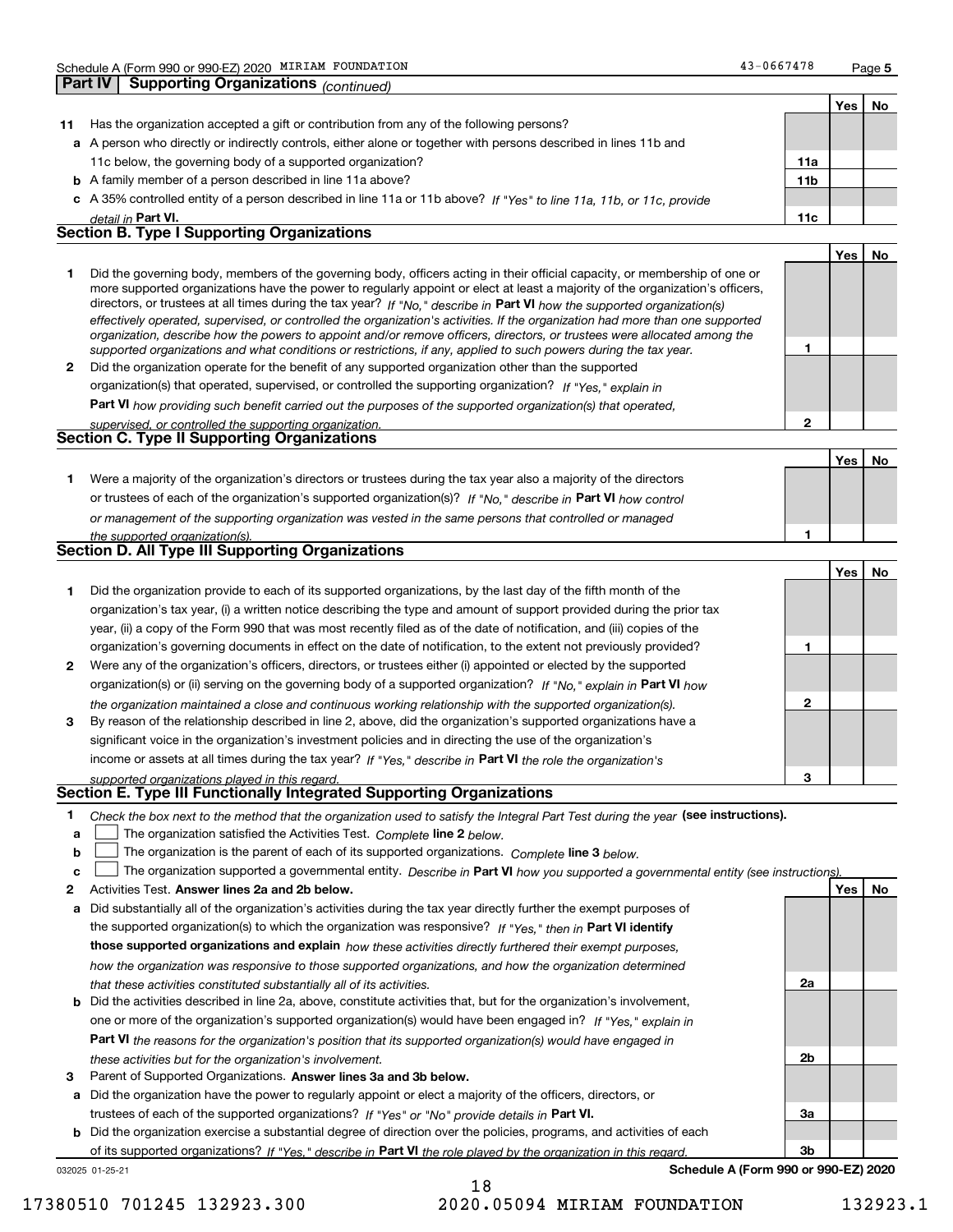|  | Schedule A (Form 990 or 990-EZ) 2020 |  | MIRIAM FOUNDATION | -0667478- | Page |  |
|--|--------------------------------------|--|-------------------|-----------|------|--|
|--|--------------------------------------|--|-------------------|-----------|------|--|

**Part V Type III Non-Functionally Integrated 509(a)(3) Supporting Organizations** 

**1Part VI** Check here if the organization satisfied the Integral Part Test as a qualifying trust on Nov. 20, 1970 ( *explain in* Part **VI**). See instructions. **Section A - Adjusted Net Income 123456** Portion of operating expenses paid or incurred for production or **7** Other expenses (see instructions) **8** Adjusted Net Income (subtract lines 5, 6, and 7 from line 4) **8 8 1234567Section B - Minimum Asset Amount 1**Aggregate fair market value of all non-exempt-use assets (see **2**Acquisition indebtedness applicable to non-exempt-use assets **3** Subtract line 2 from line 1d. **4**Cash deemed held for exempt use. Enter 0.015 of line 3 (for greater amount, **5** Net value of non-exempt-use assets (subtract line 4 from line 3) **678a** Average monthly value of securities **b** Average monthly cash balances **c**Fair market value of other non-exempt-use assets **dTotal**  (add lines 1a, 1b, and 1c) **eDiscount** claimed for blockage or other factors **1a1b1c1d2345678**(explain in detail in Part VI): **Minimum Asset Amount**  (add line 7 to line 6) **Section C - Distributable Amount 123456123456Distributable Amount.** Subtract line 5 from line 4, unless subject to All other Type III non-functionally integrated supporting organizations must complete Sections A through E. (B) Current Year (optional)(A) Prior Year Net short-term capital gain Recoveries of prior-year distributions Other gross income (see instructions) Add lines 1 through 3. Depreciation and depletion collection of gross income or for management, conservation, or maintenance of property held for production of income (see instructions) (B) Current Year (optional)(A) Prior Year instructions for short tax year or assets held for part of year): see instructions). Multiply line 5 by 0.035. Recoveries of prior-year distributions Current Year Adjusted net income for prior year (from Section A, line 8, column A) Enter 0.85 of line 1. Minimum asset amount for prior year (from Section B, line 8, column A) Enter greater of line 2 or line 3. Income tax imposed in prior year emergency temporary reduction (see instructions).  $\mathcal{L}^{\text{max}}$ 

**7**Check here if the current year is the organization's first as a non-functionally integrated Type III supporting organization (see instructions). $\mathcal{L}^{\text{max}}$ 

**Schedule A (Form 990 or 990-EZ) 2020**

032026 01-25-21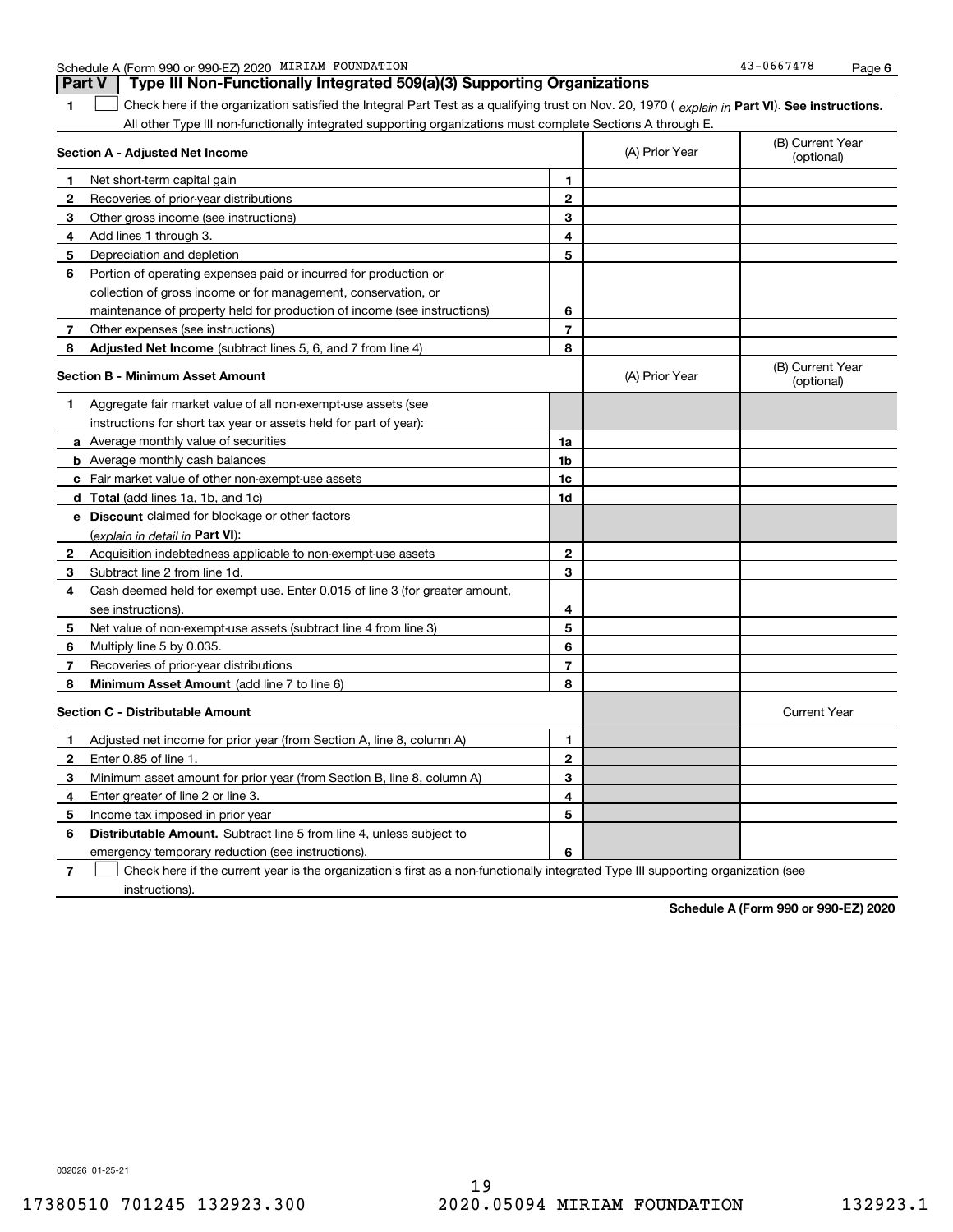| <b>Part V</b> | Type III Non-Functionally Integrated 509(a)(3) Supporting Organizations                    |                             | (continued)                           |                |                                         |
|---------------|--------------------------------------------------------------------------------------------|-----------------------------|---------------------------------------|----------------|-----------------------------------------|
|               | <b>Section D - Distributions</b>                                                           |                             |                                       |                | <b>Current Year</b>                     |
| 1             | Amounts paid to supported organizations to accomplish exempt purposes                      |                             |                                       | 1              |                                         |
| 2             | Amounts paid to perform activity that directly furthers exempt purposes of supported       |                             |                                       |                |                                         |
|               | organizations, in excess of income from activity                                           |                             | 2                                     |                |                                         |
| 3             | Administrative expenses paid to accomplish exempt purposes of supported organizations      |                             |                                       | 3              |                                         |
| 4             | Amounts paid to acquire exempt-use assets                                                  |                             |                                       | 4              |                                         |
| 5             | Qualified set-aside amounts (prior IRS approval required - provide details in Part VI)     |                             |                                       | 5              |                                         |
| 6             | Other distributions ( <i>describe in</i> Part VI). See instructions.                       |                             |                                       | 6              |                                         |
| 7             | Total annual distributions. Add lines 1 through 6.                                         |                             |                                       | $\overline{7}$ |                                         |
| 8             | Distributions to attentive supported organizations to which the organization is responsive |                             |                                       |                |                                         |
|               | (provide details in Part VI). See instructions.                                            |                             |                                       | 8              |                                         |
| 9             | Distributable amount for 2020 from Section C, line 6                                       |                             |                                       | 9              |                                         |
| 10            | Line 8 amount divided by line 9 amount                                                     |                             |                                       | 10             |                                         |
|               |                                                                                            | (i)                         | (ii)                                  |                | (iii)                                   |
|               | <b>Section E - Distribution Allocations</b> (see instructions)                             | <b>Excess Distributions</b> | <b>Underdistributions</b><br>Pre-2020 |                | <b>Distributable</b><br>Amount for 2020 |
| 1             | Distributable amount for 2020 from Section C, line 6                                       |                             |                                       |                |                                         |
| 2             | Underdistributions, if any, for years prior to 2020 (reason-                               |                             |                                       |                |                                         |
|               | able cause required - explain in Part VI). See instructions.                               |                             |                                       |                |                                         |
| 3             | Excess distributions carryover, if any, to 2020                                            |                             |                                       |                |                                         |
|               | <b>a</b> From 2015                                                                         |                             |                                       |                |                                         |
|               | <b>b</b> From 2016                                                                         |                             |                                       |                |                                         |
|               | c From 2017                                                                                |                             |                                       |                |                                         |
|               | <b>d</b> From 2018                                                                         |                             |                                       |                |                                         |
|               | e From 2019                                                                                |                             |                                       |                |                                         |
|               | f Total of lines 3a through 3e                                                             |                             |                                       |                |                                         |
|               | g Applied to underdistributions of prior years                                             |                             |                                       |                |                                         |
|               | <b>h</b> Applied to 2020 distributable amount                                              |                             |                                       |                |                                         |
|               | Carryover from 2015 not applied (see instructions)                                         |                             |                                       |                |                                         |
|               | Remainder. Subtract lines 3g, 3h, and 3i from line 3f.                                     |                             |                                       |                |                                         |
| 4             | Distributions for 2020 from Section D,                                                     |                             |                                       |                |                                         |
|               | line $7:$                                                                                  |                             |                                       |                |                                         |
|               | a Applied to underdistributions of prior years                                             |                             |                                       |                |                                         |
|               | <b>b</b> Applied to 2020 distributable amount                                              |                             |                                       |                |                                         |
|               | c Remainder. Subtract lines 4a and 4b from line 4.                                         |                             |                                       |                |                                         |
| 5             | Remaining underdistributions for years prior to 2020, if                                   |                             |                                       |                |                                         |
|               | any. Subtract lines 3g and 4a from line 2. For result greater                              |                             |                                       |                |                                         |
|               | than zero, explain in Part VI. See instructions.                                           |                             |                                       |                |                                         |
| 6             | Remaining underdistributions for 2020. Subtract lines 3h                                   |                             |                                       |                |                                         |
|               | and 4b from line 1. For result greater than zero, explain in                               |                             |                                       |                |                                         |
|               | Part VI. See instructions.                                                                 |                             |                                       |                |                                         |
| 7             | Excess distributions carryover to 2021. Add lines 3j                                       |                             |                                       |                |                                         |
|               | and 4c.                                                                                    |                             |                                       |                |                                         |
| 8             | Breakdown of line 7:                                                                       |                             |                                       |                |                                         |
|               | a Excess from 2016                                                                         |                             |                                       |                |                                         |
|               | <b>b</b> Excess from 2017                                                                  |                             |                                       |                |                                         |
|               | c Excess from 2018                                                                         |                             |                                       |                |                                         |
|               | d Excess from 2019                                                                         |                             |                                       |                |                                         |
|               | e Excess from 2020                                                                         |                             |                                       |                |                                         |
|               |                                                                                            |                             |                                       |                |                                         |

**Schedule A (Form 990 or 990-EZ) 2020**

032027 01-25-21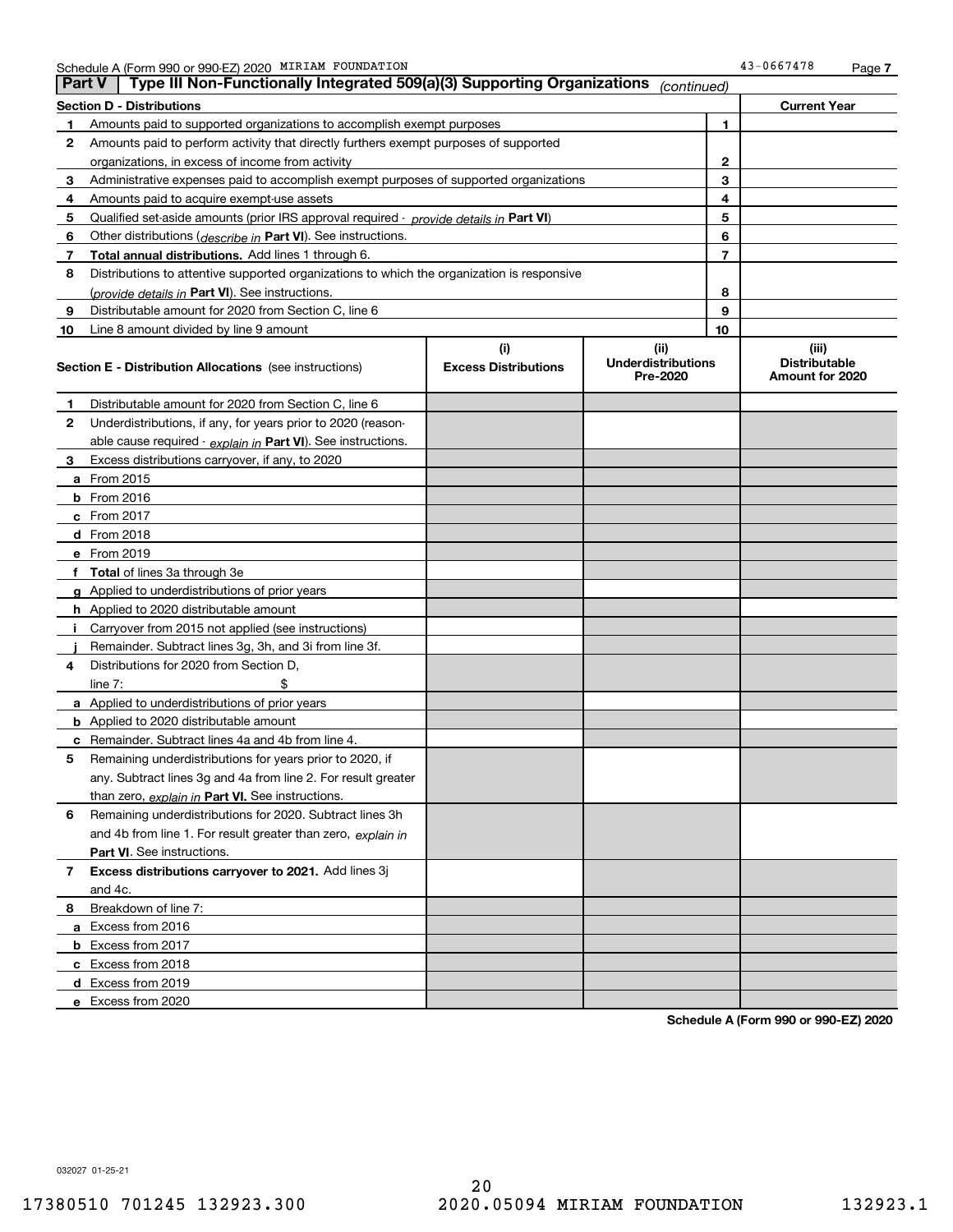| Part VI | <b>Supplemental Information.</b> Provide the explanations required by Part II, line 10; Part II, line 17a or 17b; Part III, line 12;             |
|---------|--------------------------------------------------------------------------------------------------------------------------------------------------|
|         | Part IV, Section A, lines 1, 2, 3b, 3c, 4b, 4c, 5a, 6, 9a, 9b, 9c, 11a, 11b, and 11c; Part IV, Section B, lines 1 and 2; Part IV, Section C,     |
|         | line 1; Part IV, Section D, lines 2 and 3; Part IV, Section E, lines 1c, 2a, 2b, 3a, and 3b; Part V, line 1; Part V, Section B, line 1e; Part V, |
|         | Section D, lines 5, 6, and 8; and Part V, Section E, lines 2, 5, and 6. Also complete this part for any additional information.                  |
|         | (See instructions.)                                                                                                                              |

| 032028 01-25-21 | Schedule A (Form 990 or 990-EZ) 2020 |
|-----------------|--------------------------------------|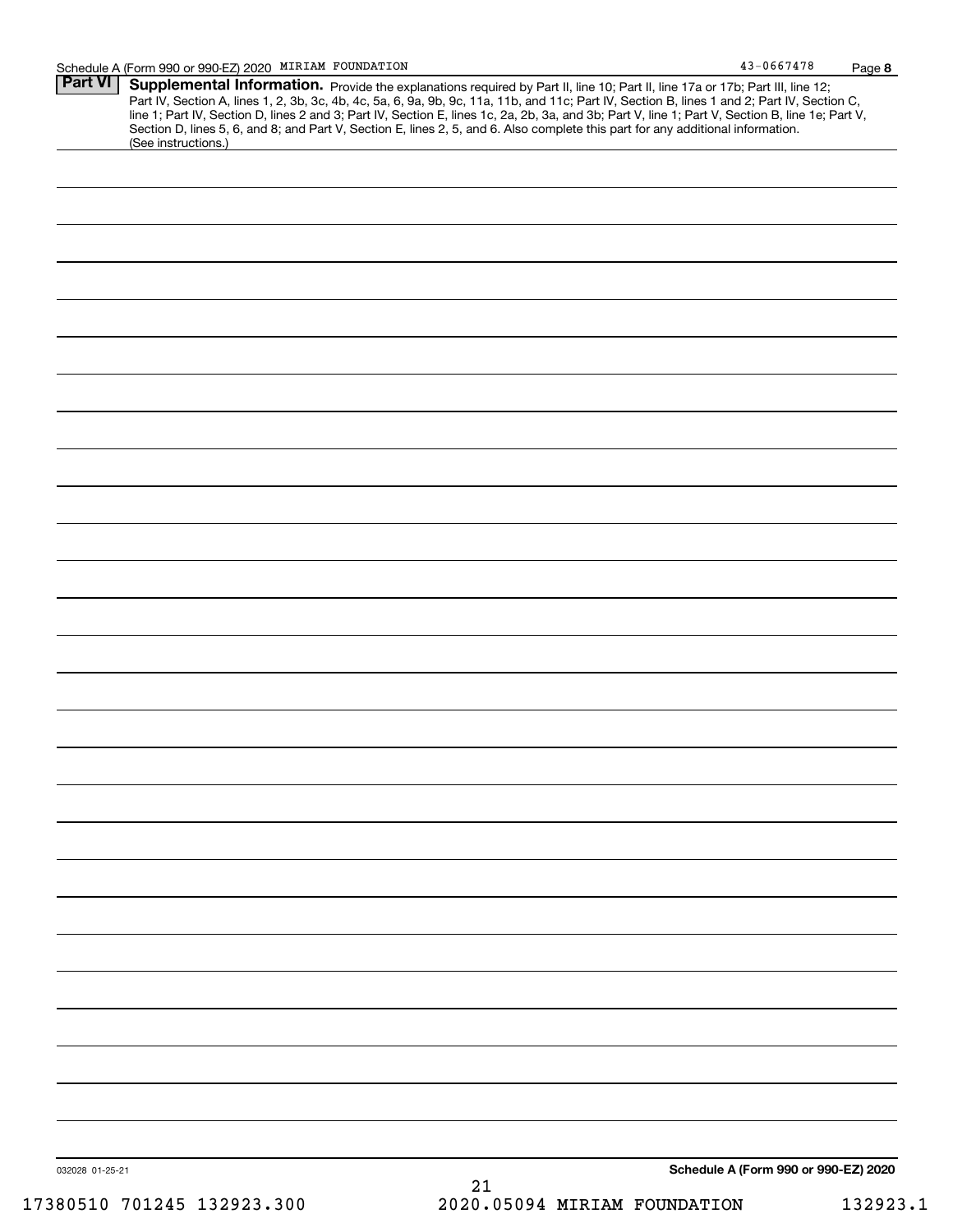Department of the Treasury Internal Revenue Service **(Form 990, 990-EZ, or 990-PF)**

Name of the organization

**Organization type** (check one):

\*\* PUBLIC DISCLOSURE COPY \*\*

# **Schedule B Schedule of Contributors**

**| Attach to Form 990, Form 990-EZ, or Form 990-PF. | Go to www.irs.gov/Form990 for the latest information.** OMB No. 1545-0047

**2020**

**Employer identification number**

 $43 - 0667478$ 

| MIRIAM FOUNDATION |
|-------------------|
|                   |

| Filers of:         | Section:                                                                           |
|--------------------|------------------------------------------------------------------------------------|
| Form 990 or 990-EZ | X  <br>$\frac{1}{2}$ 501(c)( $\frac{3}{2}$ ) (enter number) organization           |
|                    | $4947(a)(1)$ nonexempt charitable trust <b>not</b> treated as a private foundation |
|                    | 527 political organization                                                         |
| Form 990-PF        | 501(c)(3) exempt private foundation                                                |
|                    | 4947(a)(1) nonexempt charitable trust treated as a private foundation              |
|                    | 501(c)(3) taxable private foundation                                               |

Check if your organization is covered by the **General Rule** or a **Special Rule. Note:**  Only a section 501(c)(7), (8), or (10) organization can check boxes for both the General Rule and a Special Rule. See instructions.

#### **General Rule**

 $\overline{X}$  For an organization filing Form 990, 990-EZ, or 990-PF that received, during the year, contributions totaling \$5,000 or more (in money or property) from any one contributor. Complete Parts I and II. See instructions for determining a contributor's total contributions.

#### **Special Rules**

| For an organization described in section 501(c)(3) filing Form 990 or 990-EZ that met the 33 1/3% support test of the regulations under               |
|-------------------------------------------------------------------------------------------------------------------------------------------------------|
| sections 509(a)(1) and 170(b)(1)(A)(vi), that checked Schedule A (Form 990 or 990-EZ), Part II, line 13, 16a, or 16b, and that received from          |
| any one contributor, during the year, total contributions of the greater of (1) \$5,000; or (2) 2% of the amount on (i) Form 990, Part VIII, line 1h; |
| or (ii) Form 990-EZ, line 1. Complete Parts I and II.                                                                                                 |

For an organization described in section 501(c)(7), (8), or (10) filing Form 990 or 990-EZ that received from any one contributor, during the year, total contributions of more than \$1,000 exclusively for religious, charitable, scientific, literary, or educational purposes, or for the prevention of cruelty to children or animals. Complete Parts I (entering "N/A" in column (b) instead of the contributor name and address), II, and III.  $\mathcal{L}^{\text{max}}$ 

purpose. Don't complete any of the parts unless the **General Rule** applies to this organization because it received *nonexclusively* year, contributions <sub>exclusively</sub> for religious, charitable, etc., purposes, but no such contributions totaled more than \$1,000. If this box is checked, enter here the total contributions that were received during the year for an  $\;$ exclusively religious, charitable, etc., For an organization described in section 501(c)(7), (8), or (10) filing Form 990 or 990-EZ that received from any one contributor, during the religious, charitable, etc., contributions totaling \$5,000 or more during the year  $\Box$ — $\Box$   $\Box$  $\mathcal{L}^{\text{max}}$ 

**Caution:**  An organization that isn't covered by the General Rule and/or the Special Rules doesn't file Schedule B (Form 990, 990-EZ, or 990-PF),  **must** but it answer "No" on Part IV, line 2, of its Form 990; or check the box on line H of its Form 990-EZ or on its Form 990-PF, Part I, line 2, to certify that it doesn't meet the filing requirements of Schedule B (Form 990, 990-EZ, or 990-PF).

**For Paperwork Reduction Act Notice, see the instructions for Form 990, 990-EZ, or 990-PF. Schedule B (Form 990, 990-EZ, or 990-PF) (2020)** LHA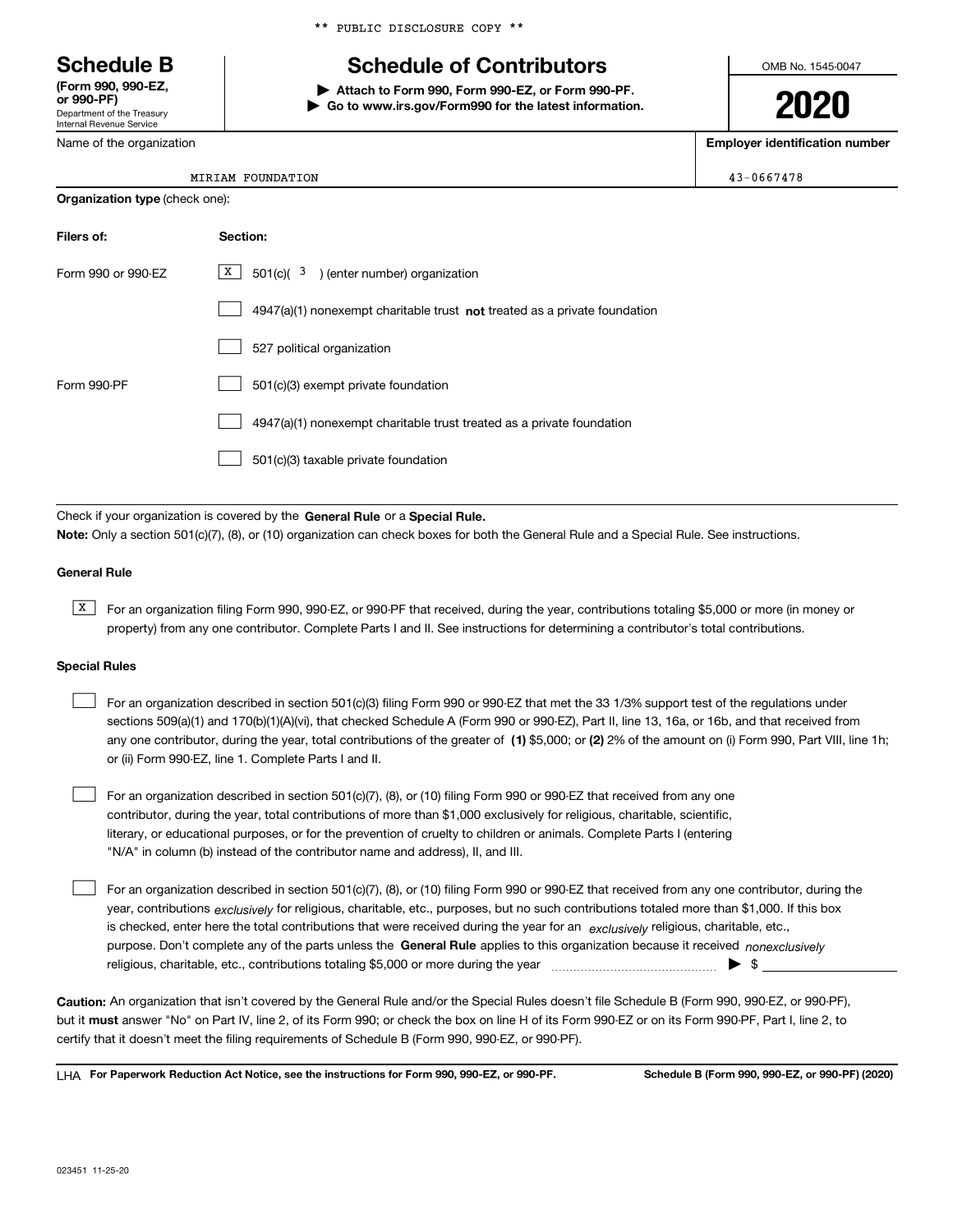| (2020)<br>. or 990-PF)<br>Schedule<br>990-EZ<br>3 (Form 990. | Page |
|--------------------------------------------------------------|------|
|--------------------------------------------------------------|------|

|              | Schedule B (Form 990, 990-EZ, or 990-PF) (2020)                                                       |                                   | Page 2                                                                                           |
|--------------|-------------------------------------------------------------------------------------------------------|-----------------------------------|--------------------------------------------------------------------------------------------------|
|              | Name of organization                                                                                  |                                   | <b>Employer identification number</b>                                                            |
|              | MIRIAM FOUNDATION                                                                                     |                                   | 43-0667478                                                                                       |
| Part I       | <b>Contributors</b> (see instructions). Use duplicate copies of Part I if additional space is needed. |                                   |                                                                                                  |
| (a)<br>No.   | (b)<br>Name, address, and ZIP + 4                                                                     | (c)<br><b>Total contributions</b> | (d)<br>Type of contribution                                                                      |
| $\mathbf{1}$ |                                                                                                       | 1, 102, 365.<br>\$                | X<br>Person<br>Payroll<br>Noncash<br>(Complete Part II for<br>noncash contributions.)            |
| (a)<br>No.   | (b)<br>Name, address, and ZIP + 4                                                                     | (c)<br><b>Total contributions</b> | (d)<br>Type of contribution                                                                      |
| 2            |                                                                                                       | 106,515.<br>\$                    | х<br>Person<br>Payroll<br>Noncash<br>(Complete Part II for<br>noncash contributions.)            |
| (a)<br>No.   | (b)<br>Name, address, and ZIP + 4                                                                     | (c)<br><b>Total contributions</b> | (d)<br>Type of contribution                                                                      |
| 3            |                                                                                                       | \$                                | x<br>Person<br>Payroll<br>Noncash<br>96,515.<br>(Complete Part II for<br>noncash contributions.) |
| (a)<br>No.   | (b)<br>Name, address, and ZIP + 4                                                                     | (c)<br><b>Total contributions</b> | (d)<br>Type of contribution                                                                      |
| 4            |                                                                                                       | \$                                | х<br>Person<br>Payroll<br>40,000.<br>Noncash<br>(Complete Part II for<br>noncash contributions.) |
| (a)<br>No.   | (b)<br>Name, address, and ZIP + 4                                                                     | (c)<br><b>Total contributions</b> | (d)<br>Type of contribution                                                                      |
| 5            |                                                                                                       | \$                                | X<br>Person<br>Payroll<br><b>Noncash</b><br>31,560.<br>(Complete Part II for                     |

**(b) Name, address, and ZIP + 4 (c) Total contributions (d) Type of contribution Person Payroll Noncash** noncash contributions.) \$(Complete Part II for noncash contributions.)  $\boxed{\mathbf{X}}$  $\mathcal{L}^{\text{max}}$  $\mathcal{L}^{\text{max}}$ <u>secondary and the secondary secondary and the secondary secondary secondary secondary secondary secondary second</u> 30,000.

023452 11-25-20 **Schedule B (Form 990, 990-EZ, or 990-PF) (2020)**

6

**(a) No.**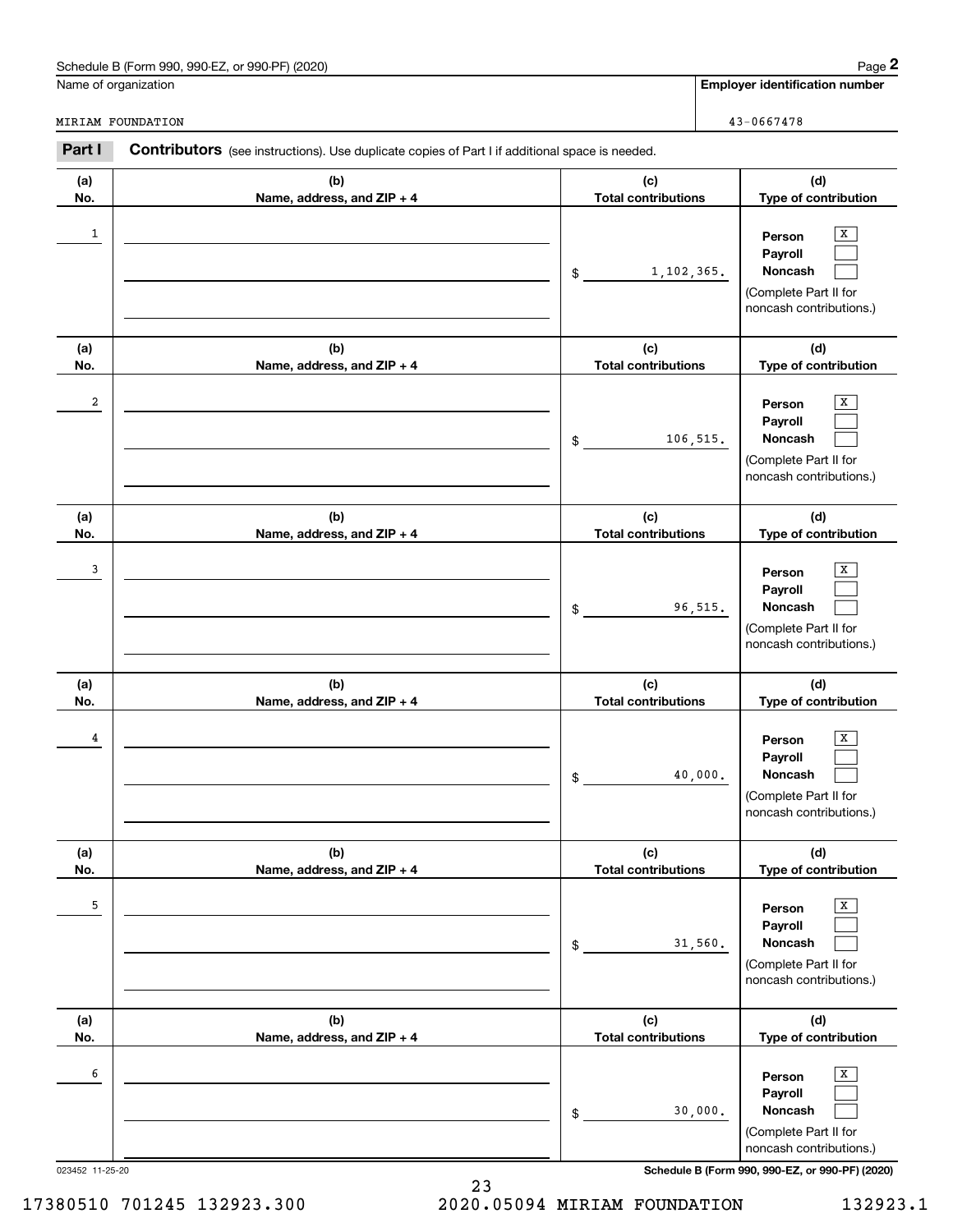|                | Schedule B (Form 990, 990-EZ, or 990-PF) (2020)                                                       |                                   | Page 2                                                                                |
|----------------|-------------------------------------------------------------------------------------------------------|-----------------------------------|---------------------------------------------------------------------------------------|
|                | Name of organization                                                                                  |                                   | <b>Employer identification number</b>                                                 |
|                | MIRIAM FOUNDATION                                                                                     |                                   | 43-0667478                                                                            |
| Part I         | <b>Contributors</b> (see instructions). Use duplicate copies of Part I if additional space is needed. |                                   |                                                                                       |
| (a)<br>No.     | (b)<br>Name, address, and ZIP + 4                                                                     | (c)<br><b>Total contributions</b> | (d)<br>Type of contribution                                                           |
| $\overline{7}$ |                                                                                                       | 30,000.<br>\$                     | х<br>Person<br>Payroll<br>Noncash<br>(Complete Part II for<br>noncash contributions.) |
| (a)<br>No.     | (b)<br>Name, address, and ZIP + 4                                                                     | (c)<br><b>Total contributions</b> | (d)<br>Type of contribution                                                           |
| 8              |                                                                                                       | 25,000.<br>\$                     | X<br>Person<br>Payroll<br>Noncash<br>(Complete Part II for<br>noncash contributions.) |
| (a)<br>No.     | (b)<br>Name, address, and ZIP + 4                                                                     | (c)<br><b>Total contributions</b> | (d)<br>Type of contribution                                                           |
| 9              |                                                                                                       | 25,000.<br>\$                     | х<br>Person<br>Payroll<br>Noncash<br>(Complete Part II for<br>noncash contributions.) |
| (a)<br>No.     | (b)<br>Name, address, and ZIP + 4                                                                     | (c)<br><b>Total contributions</b> | (d)<br>Type of contribution                                                           |
| 10             |                                                                                                       | 20,098.<br>\$                     | х<br>Person<br>Payroll<br>Noncash<br>(Complete Part II for<br>noncash contributions.) |
| (a)<br>No.     | (b)<br>Name, address, and ZIP + 4                                                                     | (c)<br><b>Total contributions</b> | (d)<br>Type of contribution                                                           |
| 11             |                                                                                                       | 20,000.<br>\$                     | X<br>Person<br>Payroll<br>Noncash<br>(Complete Part II for<br>noncash contributions.) |
| (a)<br>No.     | (b)<br>Name, address, and ZIP + 4                                                                     | (c)<br><b>Total contributions</b> | (d)<br>Type of contribution                                                           |
| 12             |                                                                                                       | 20,000.<br>\$                     | Х<br>Person<br>Payroll<br>Noncash<br>(Complete Part II for<br>noncash contributions.) |

023452 11-25-20 **Schedule B (Form 990, 990-EZ, or 990-PF) (2020)**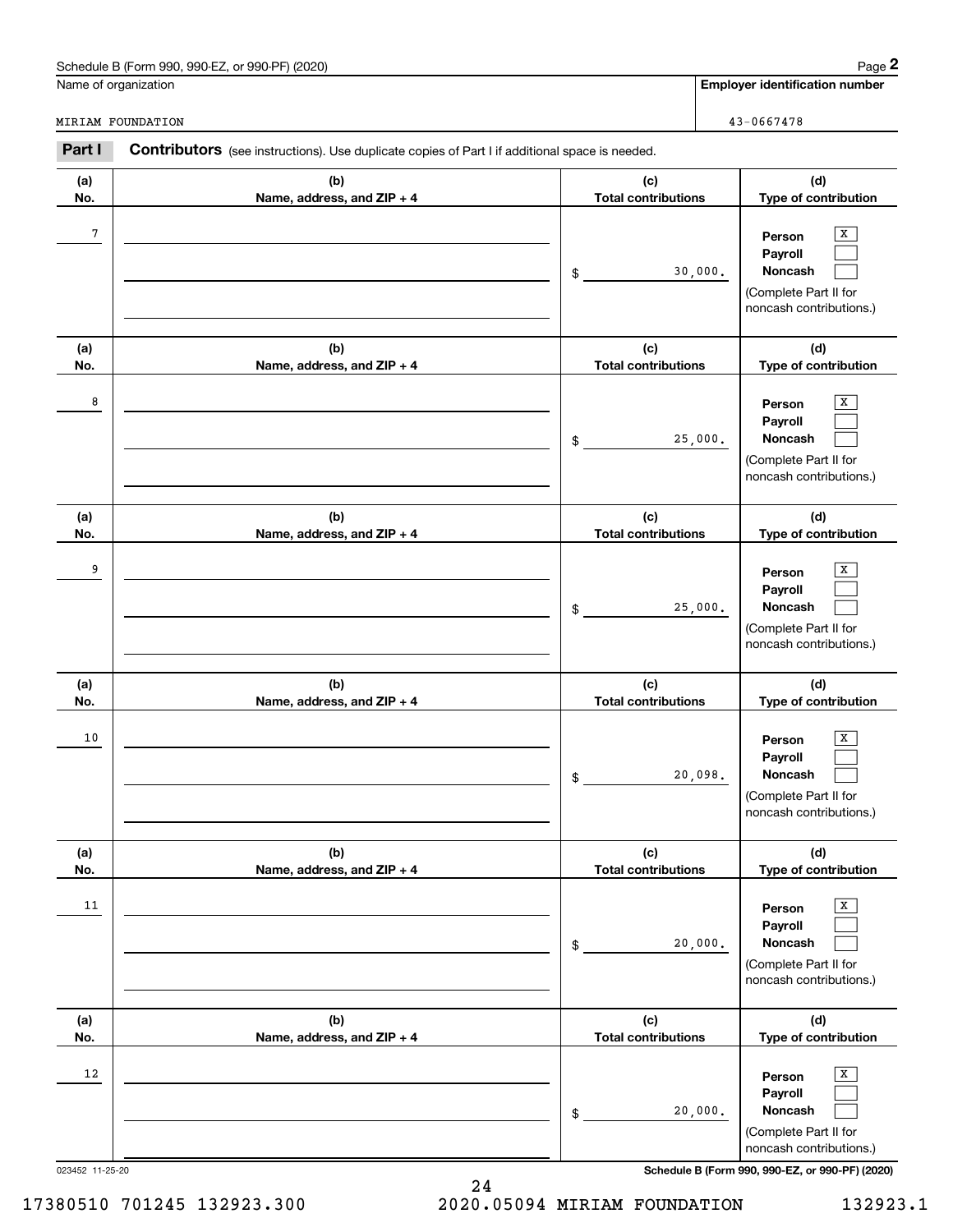|            | Schedule B (Form 990, 990-EZ, or 990-PF) (2020)                                                       |                                   |         | Page 2                                                                                       |
|------------|-------------------------------------------------------------------------------------------------------|-----------------------------------|---------|----------------------------------------------------------------------------------------------|
|            | Name of organization                                                                                  |                                   |         | <b>Employer identification number</b>                                                        |
|            | MIRIAM FOUNDATION                                                                                     |                                   |         | 43-0667478                                                                                   |
| Part I     | <b>Contributors</b> (see instructions). Use duplicate copies of Part I if additional space is needed. |                                   |         |                                                                                              |
| (a)<br>No. | (b)<br>Name, address, and ZIP + 4                                                                     | (c)<br><b>Total contributions</b> |         | (d)<br>Type of contribution                                                                  |
| 13         |                                                                                                       | \$                                | 20,000. | х<br>Person<br>Payroll<br><b>Noncash</b><br>(Complete Part II for<br>noncash contributions.) |
| (a)<br>No. | (b)<br>Name, address, and ZIP + 4                                                                     | (c)<br><b>Total contributions</b> |         | (d)<br>Type of contribution                                                                  |
| 14         |                                                                                                       | \$                                | 20,000. | X<br>Person<br>Payroll<br>Noncash<br>(Complete Part II for<br>noncash contributions.)        |
| (a)<br>No. | (b)<br>Name, address, and ZIP + 4                                                                     | (c)<br><b>Total contributions</b> |         | (d)<br>Type of contribution                                                                  |
| 15         |                                                                                                       | \$                                | 15,000. | х<br>Person<br>Payroll<br>Noncash<br>(Complete Part II for<br>noncash contributions.)        |
| (a)<br>No. | (b)<br>Name, address, and ZIP + 4                                                                     | (c)<br><b>Total contributions</b> |         | (d)<br>Type of contribution                                                                  |
| 16         |                                                                                                       | \$                                | 15,000. | х<br>Person<br>Payroll<br>Noncash<br>(Complete Part II for<br>noncash contributions.)        |
| (a)<br>No. | (b)<br>Name, address, and ZIP + 4                                                                     | (c)<br><b>Total contributions</b> |         | (d)<br>Type of contribution                                                                  |
| 17         |                                                                                                       | \$                                | 14,000. | X<br>Person<br>Payroll<br>Noncash<br>(Complete Part II for<br>noncash contributions.)        |
| (a)<br>No. | (b)<br>Name, address, and ZIP + 4                                                                     | (c)<br><b>Total contributions</b> |         | (d)<br>Type of contribution                                                                  |
| 18         |                                                                                                       | \$                                | 12,748. | Х<br>Person<br>Payroll<br>Noncash<br>(Complete Part II for<br>noncash contributions.)        |

023452 11-25-20 **Schedule B (Form 990, 990-EZ, or 990-PF) (2020)**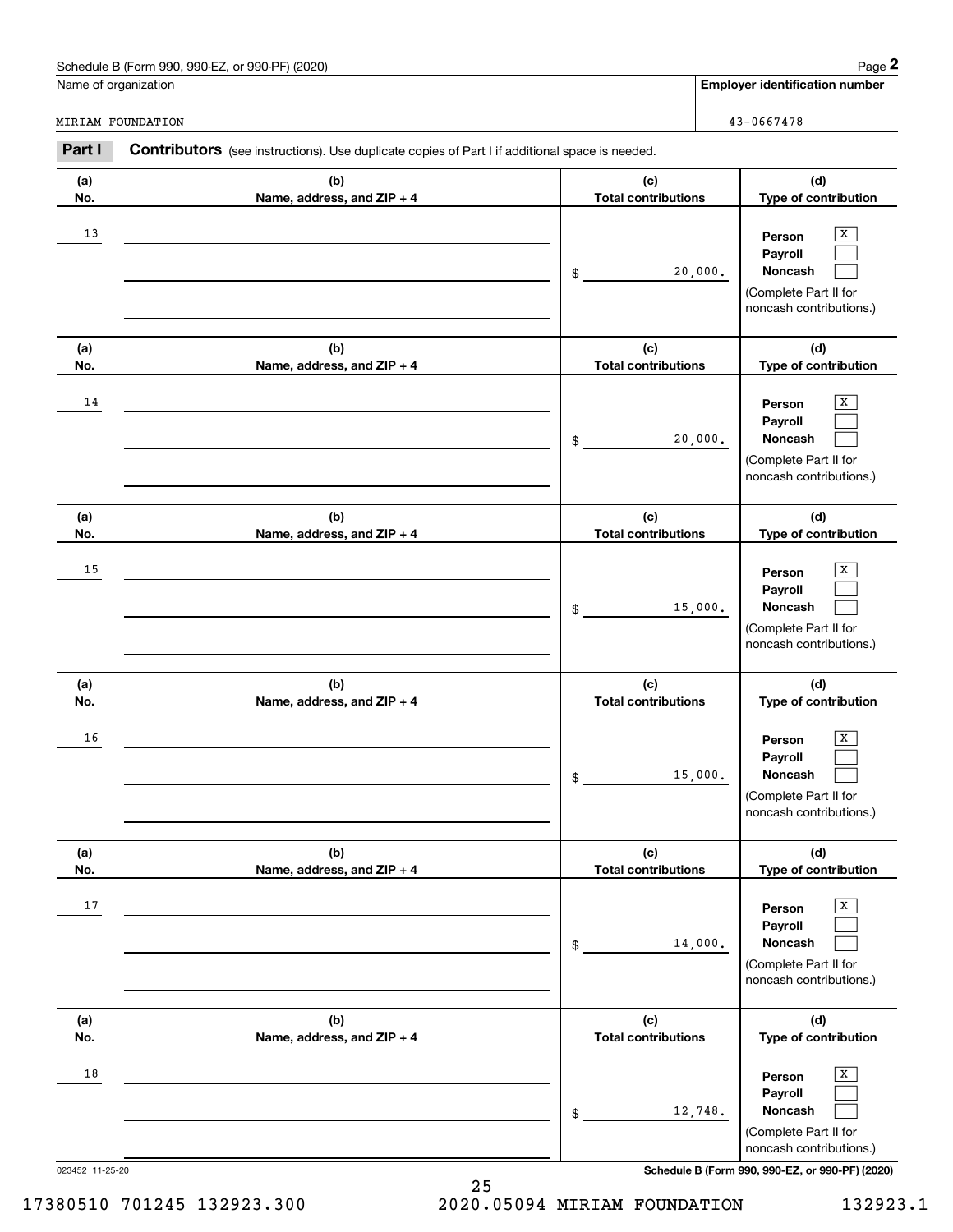|            | Schedule B (Form 990, 990-EZ, or 990-PF) (2020)                                                |                                   | Page 2                                                                                                                 |
|------------|------------------------------------------------------------------------------------------------|-----------------------------------|------------------------------------------------------------------------------------------------------------------------|
|            | Name of organization                                                                           |                                   | <b>Employer identification number</b>                                                                                  |
|            | <b>MIRIAM FOUNDATION</b>                                                                       |                                   | 43-0667478                                                                                                             |
| Part I     | Contributors (see instructions). Use duplicate copies of Part I if additional space is needed. |                                   |                                                                                                                        |
| (a)<br>No. | (b)<br>Name, address, and ZIP + 4                                                              | (c)<br><b>Total contributions</b> | (d)<br>Type of contribution                                                                                            |
| 19         |                                                                                                | \$                                | X<br>Person<br>Payroll<br>Noncash<br>12, 155.<br>(Complete Part II for<br>noncash contributions.)                      |
| (a)<br>No. | (b)<br>Name, address, and ZIP + 4                                                              | (c)<br><b>Total contributions</b> | (d)<br>Type of contribution                                                                                            |
| 20         |                                                                                                | \$                                | x<br>Person<br>Payroll<br>Noncash<br>12,000.<br>(Complete Part II for<br>noncash contributions.)                       |
| (a)<br>No. | (b)<br>Name, address, and ZIP + 4                                                              | (c)<br><b>Total contributions</b> | (d)<br>Type of contribution                                                                                            |
| 21         |                                                                                                | \$                                | Person<br>Payroll<br>Noncash<br>$\overline{\textbf{X}}$<br>10,794.<br>(Complete Part II for<br>noncash contributions.) |
| (a)<br>No. | (b)<br>Name, address, and ZIP + 4                                                              | (c)<br><b>Total contributions</b> | (d)<br>Type of contribution                                                                                            |
| 22         |                                                                                                | \$                                | Person<br>Payroll<br>10,263.<br>Noncash<br>$\overline{\mathbf{x}}$<br>(Complete Part II for<br>noncash contributions.) |
| (a)<br>No. | (b)<br>Name, address, and ZIP + 4                                                              | (c)<br><b>Total contributions</b> | (d)<br>Type of contribution                                                                                            |
| 23         |                                                                                                | \$                                | X<br>Person<br>Payroll<br>Noncash<br>10,000.<br>(Complete Part II for<br>noncash contributions.)                       |
| (a)<br>No. | (b)<br>Name, address, and ZIP + 4                                                              | (c)<br><b>Total contributions</b> | (d)<br>Type of contribution                                                                                            |
| 24         |                                                                                                | \$                                | X<br>Person<br>Payroll<br>Noncash<br>10,000.<br>(Complete Part II for<br>noncash contributions.)                       |

023452 11-25-20 **Schedule B (Form 990, 990-EZ, or 990-PF) (2020)**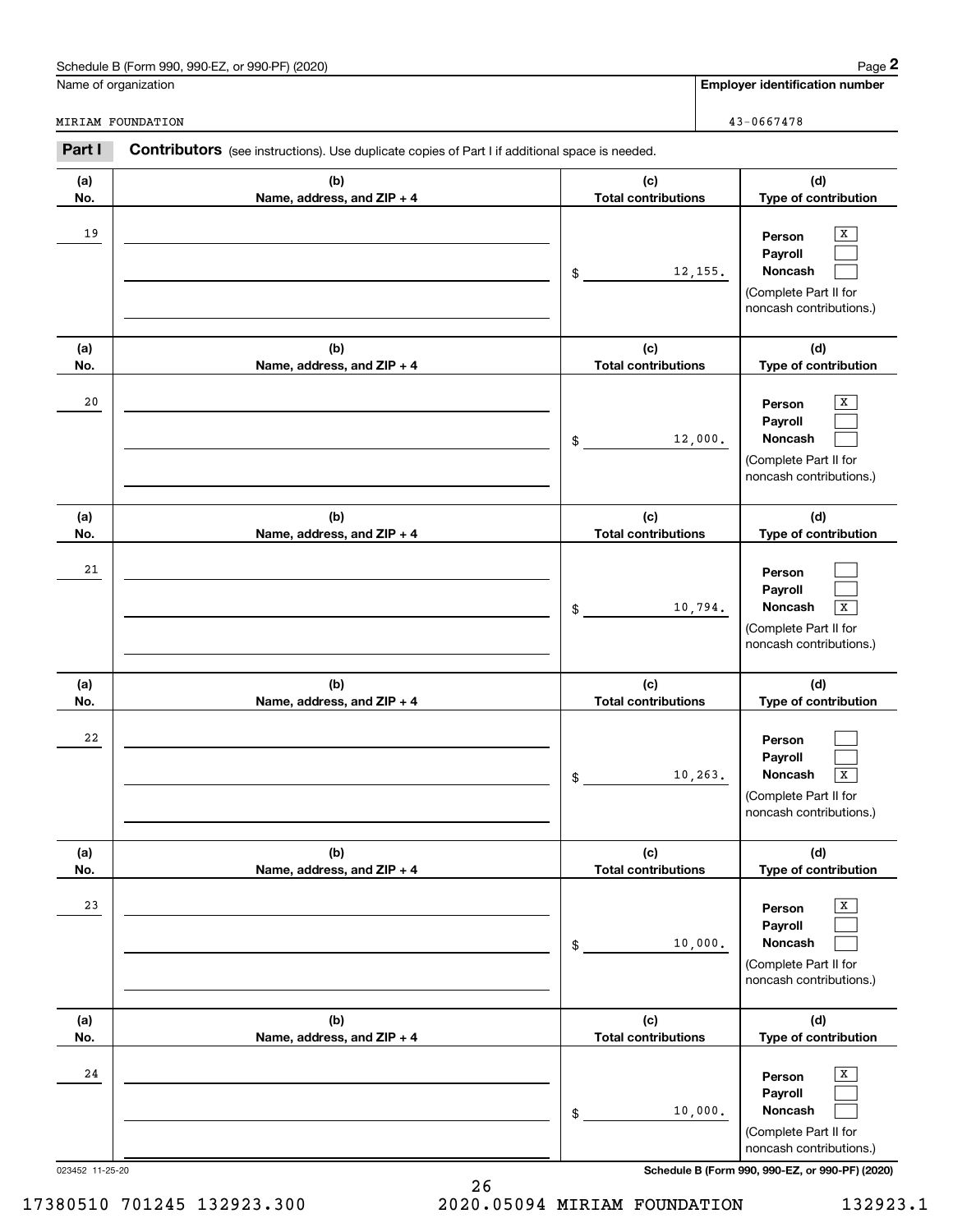|            | Schedule B (Form 990, 990-EZ, or 990-PF) (2020)                                                       |                                   |         | Page 2                                                                                       |
|------------|-------------------------------------------------------------------------------------------------------|-----------------------------------|---------|----------------------------------------------------------------------------------------------|
|            | Name of organization                                                                                  |                                   |         | <b>Employer identification number</b>                                                        |
|            | MIRIAM FOUNDATION                                                                                     |                                   |         | 43-0667478                                                                                   |
| Part I     | <b>Contributors</b> (see instructions). Use duplicate copies of Part I if additional space is needed. |                                   |         |                                                                                              |
| (a)<br>No. | (b)<br>Name, address, and ZIP + 4                                                                     | (c)<br><b>Total contributions</b> |         | (d)<br>Type of contribution                                                                  |
| 25         |                                                                                                       | \$                                | 10,000. | x<br>Person<br>Payroll<br>Noncash<br>(Complete Part II for<br>noncash contributions.)        |
| (a)<br>No. | (b)<br>Name, address, and ZIP + 4                                                                     | (c)<br><b>Total contributions</b> |         | (d)<br>Type of contribution                                                                  |
| 26         |                                                                                                       | \$                                | 10,000. | X<br>Person<br>Payroll<br>Noncash<br>(Complete Part II for<br>noncash contributions.)        |
| (a)<br>No. | (b)<br>Name, address, and ZIP + 4                                                                     | (c)<br><b>Total contributions</b> |         | (d)<br>Type of contribution                                                                  |
| 27         |                                                                                                       | \$                                | 10,000. | х<br>Person<br>Payroll<br>Noncash<br>(Complete Part II for<br>noncash contributions.)        |
| (a)<br>No. | (b)<br>Name, address, and ZIP + 4                                                                     | (c)<br><b>Total contributions</b> |         | (d)<br>Type of contribution                                                                  |
| 28         |                                                                                                       | \$                                | 7,500.  | х<br>Person<br>Payroll<br>Noncash<br>(Complete Part II for<br>noncash contributions.)        |
| (a)<br>No. | (b)<br>Name, address, and ZIP + 4                                                                     | (c)<br><b>Total contributions</b> |         | (d)<br>Type of contribution                                                                  |
| 29         |                                                                                                       | \$                                | 7,000.  | X<br>Person<br>Payroll<br><b>Noncash</b><br>(Complete Part II for<br>noncash contributions.) |
| (a)<br>No. | (b)<br>Name, address, and ZIP + 4                                                                     | (c)<br><b>Total contributions</b> |         | (d)<br>Type of contribution                                                                  |
| 30         |                                                                                                       | \$                                | 5,000.  | X<br>Person<br>Payroll<br>Noncash<br>(Complete Part II for<br>noncash contributions.)        |

023452 11-25-20 **Schedule B (Form 990, 990-EZ, or 990-PF) (2020)**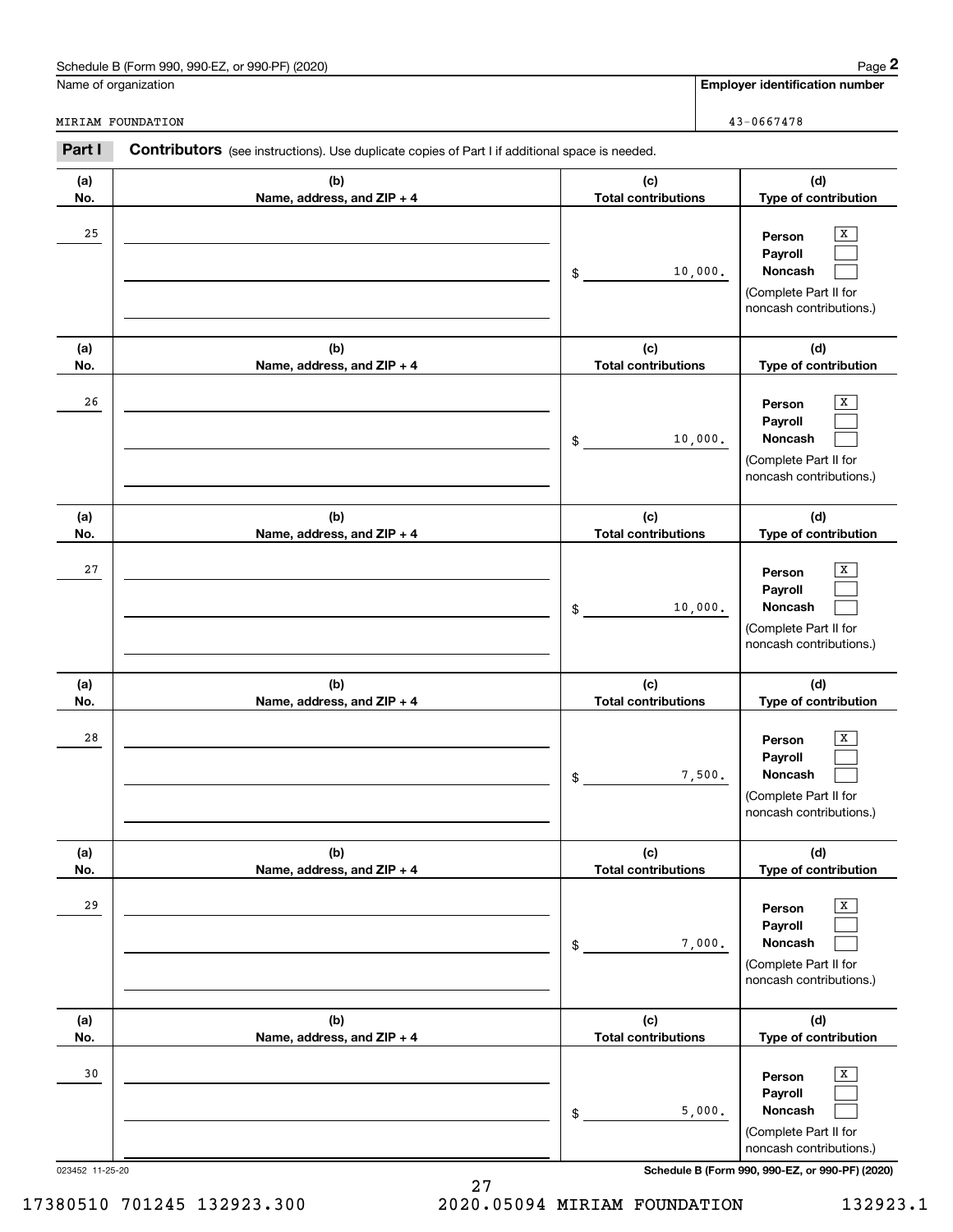|            | Schedule B (Form 990, 990-EZ, or 990-PF) (2020)                                                       | Page 2                                                                                                |
|------------|-------------------------------------------------------------------------------------------------------|-------------------------------------------------------------------------------------------------------|
|            | Name of organization                                                                                  | <b>Employer identification number</b>                                                                 |
|            | <b>MIRIAM FOUNDATION</b>                                                                              | 43-0667478                                                                                            |
| Part I     | <b>Contributors</b> (see instructions). Use duplicate copies of Part I if additional space is needed. |                                                                                                       |
| (a)<br>No. | (b)<br>Name, address, and ZIP + 4                                                                     | (c)<br>(d)<br><b>Total contributions</b><br>Type of contribution                                      |
| 31         |                                                                                                       | х<br>Person<br>Payroll<br>Noncash<br>5,000.<br>\$<br>(Complete Part II for<br>noncash contributions.) |
| (a)<br>No. | (b)<br>Name, address, and ZIP + 4                                                                     | (c)<br>(d)<br><b>Total contributions</b><br>Type of contribution                                      |
| 32         |                                                                                                       | Х<br>Person<br>Payroll<br>Noncash<br>5,000.<br>\$<br>(Complete Part II for<br>noncash contributions.) |
| (a)<br>No. | (b)<br>Name, address, and ZIP + 4                                                                     | (c)<br>(d)<br><b>Total contributions</b><br>Type of contribution                                      |
| 33         |                                                                                                       | X<br>Person<br>Payroll<br>5,000.<br>Noncash<br>\$<br>(Complete Part II for<br>noncash contributions.) |
| (a)<br>No. | (b)<br>Name, address, and ZIP + 4                                                                     | (c)<br>(d)<br><b>Total contributions</b><br>Type of contribution                                      |
| 34         |                                                                                                       | х<br>Person<br>Payroll<br>5,000.<br>Noncash<br>\$<br>(Complete Part II for<br>noncash contributions.) |
| (a)<br>No. | (b)<br>Name, address, and ZIP + 4                                                                     | (d)<br>(c)<br><b>Total contributions</b><br>Type of contribution                                      |
| 35         |                                                                                                       | X<br>Person<br>Payroll<br>Noncash<br>5,000.<br>\$<br>(Complete Part II for<br>noncash contributions.) |
| (a)<br>No. | (b)<br>Name, address, and ZIP + 4                                                                     | (d)<br>(c)<br><b>Total contributions</b><br>Type of contribution                                      |
| 36         |                                                                                                       | X<br>Person<br>Payroll<br>Noncash<br>5,000.<br>\$<br>(Complete Part II for<br>noncash contributions.) |

023452 11-25-20 **Schedule B (Form 990, 990-EZ, or 990-PF) (2020)**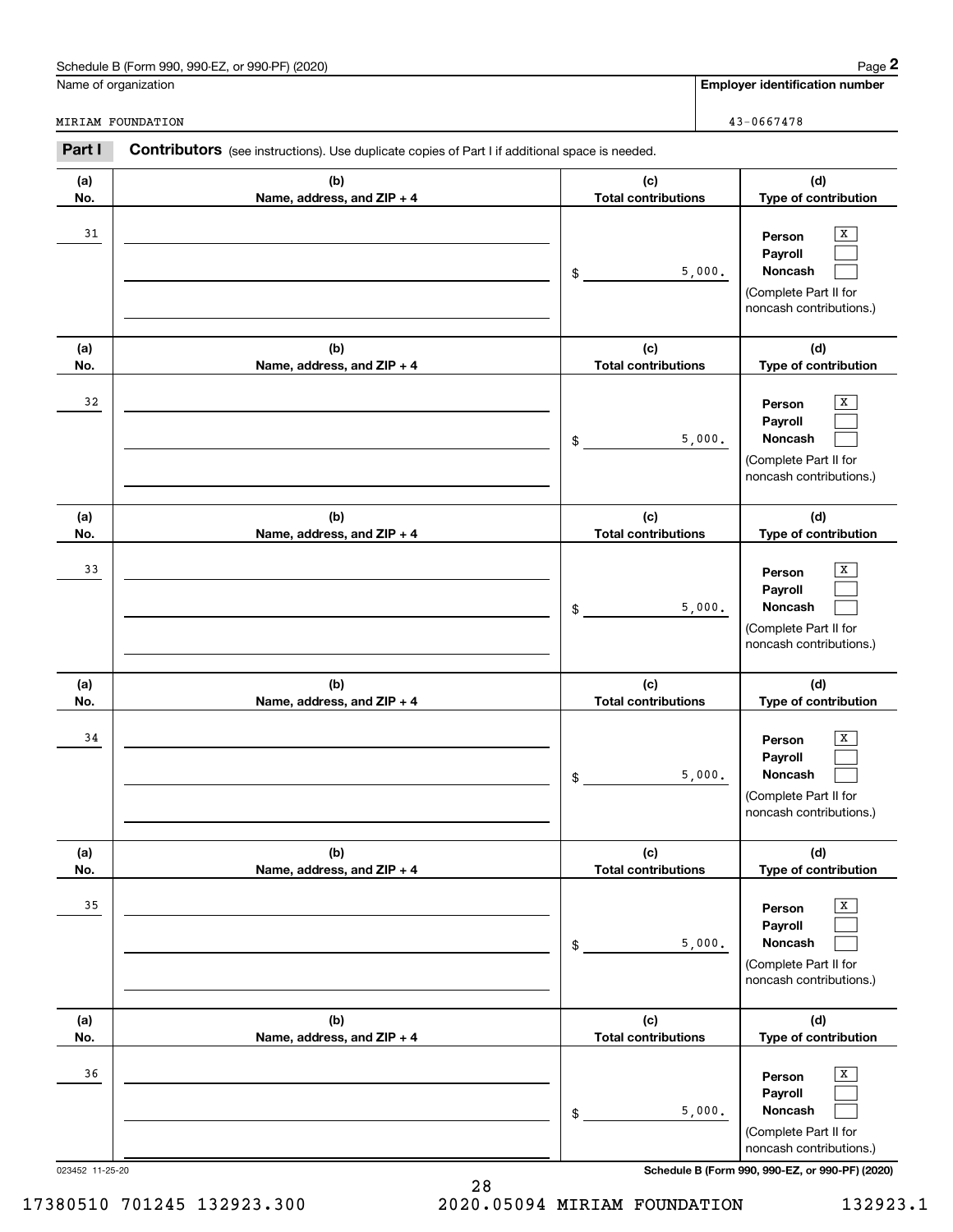|            | Schedule B (Form 990, 990-EZ, or 990-PF) (2020)                                                       |                                   |        | Page 2                                                                                                      |  |
|------------|-------------------------------------------------------------------------------------------------------|-----------------------------------|--------|-------------------------------------------------------------------------------------------------------------|--|
|            | Name of organization                                                                                  |                                   |        | Employer identification number                                                                              |  |
|            | <b>MIRIAM FOUNDATION</b>                                                                              |                                   |        | 43-0667478                                                                                                  |  |
| Part I     | <b>Contributors</b> (see instructions). Use duplicate copies of Part I if additional space is needed. |                                   |        |                                                                                                             |  |
| (a)<br>No. | (b)<br>Name, address, and ZIP + 4                                                                     | (c)<br><b>Total contributions</b> |        | (d)<br>Type of contribution                                                                                 |  |
| 37         |                                                                                                       | \$                                | 5,000. | Х<br>Person<br>Payroll<br>Noncash<br>(Complete Part II for<br>noncash contributions.)                       |  |
| (a)<br>No. | (b)<br>Name, address, and ZIP + 4                                                                     | (c)<br><b>Total contributions</b> |        | (d)<br>Type of contribution                                                                                 |  |
| 38         |                                                                                                       | \$                                | 5,000. | х<br>Person<br>Payroll<br>Noncash<br>(Complete Part II for<br>noncash contributions.)                       |  |
| (a)<br>No. | (b)<br>Name, address, and ZIP + 4                                                                     | (c)<br><b>Total contributions</b> |        | (d)<br>Type of contribution                                                                                 |  |
| 39         |                                                                                                       | \$                                | 5,000. | х<br>Person<br>Payroll<br>Noncash<br>(Complete Part II for<br>noncash contributions.)                       |  |
| (a)<br>No. | (b)<br>Name, address, and ZIP + 4                                                                     | (c)<br><b>Total contributions</b> |        | (d)<br>Type of contribution                                                                                 |  |
| 40         |                                                                                                       | \$                                | 5,000. | х<br>Person<br>Payroll<br>Noncash<br>(Complete Part II for<br>noncash contributions.)                       |  |
| (a)<br>No. | (b)<br>Name, address, and ZIP + 4                                                                     | (c)<br><b>Total contributions</b> |        | (d)<br>Type of contribution                                                                                 |  |
| 41         |                                                                                                       | \$                                | 5,000. | $\overline{\mathbf{x}}$<br>Person<br>Payroll<br>Noncash<br>(Complete Part II for<br>noncash contributions.) |  |
| (a)<br>No. | (b)<br>Name, address, and ZIP + 4                                                                     | (c)<br><b>Total contributions</b> |        | (d)<br>Type of contribution                                                                                 |  |
| 42         |                                                                                                       | \$                                | 5,000. | X<br>Person<br>Payroll<br>Noncash<br>(Complete Part II for<br>noncash contributions.)                       |  |

023452 11-25-20 **Schedule B (Form 990, 990-EZ, or 990-PF) (2020)**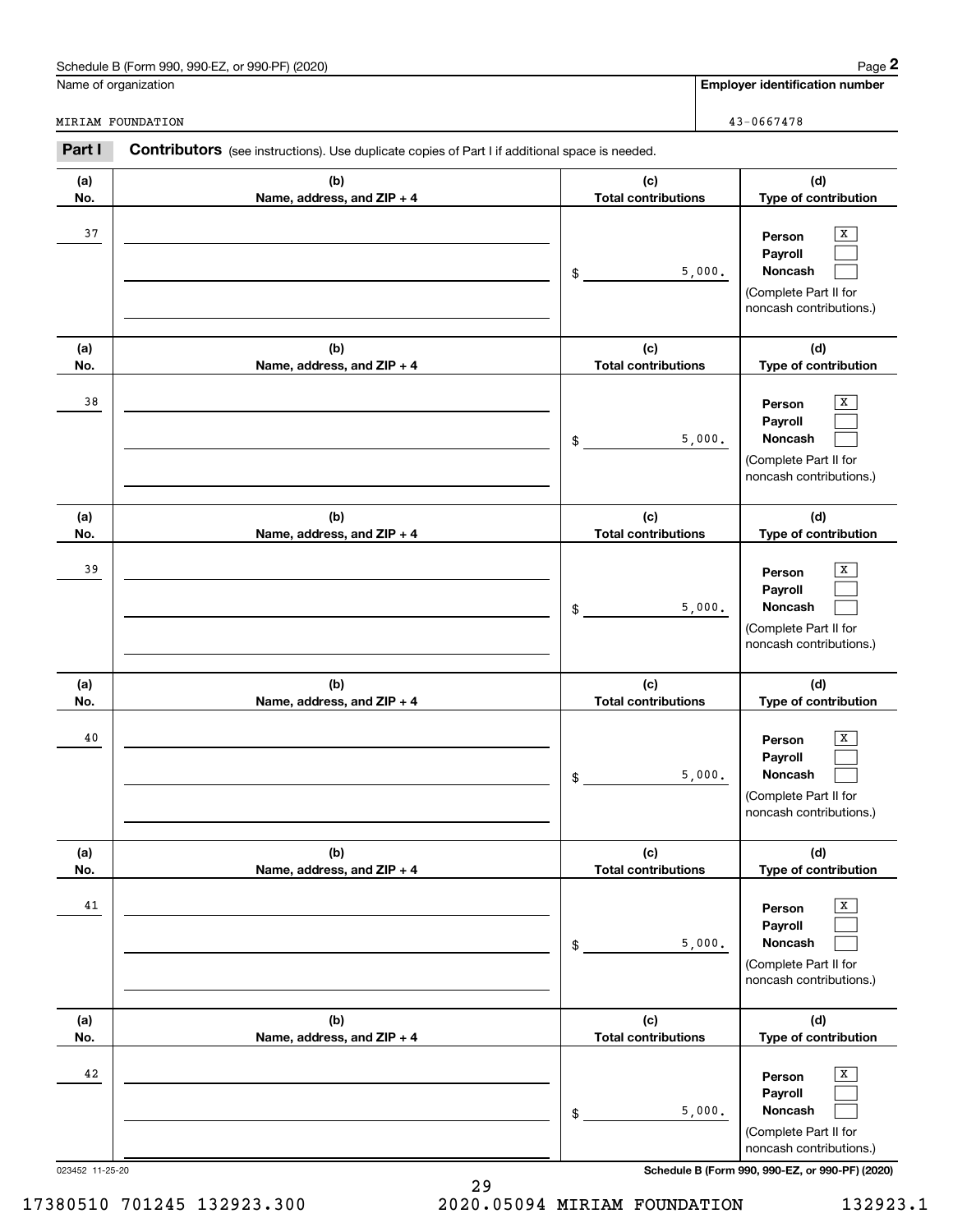|            | Schedule B (Form 990, 990-EZ, or 990-PF) (2020)                                                       |                                   | Page 2                                                                                |
|------------|-------------------------------------------------------------------------------------------------------|-----------------------------------|---------------------------------------------------------------------------------------|
|            | Name of organization                                                                                  |                                   | <b>Employer identification number</b>                                                 |
|            | MIRIAM FOUNDATION                                                                                     |                                   | 43-0667478                                                                            |
| Part I     | <b>Contributors</b> (see instructions). Use duplicate copies of Part I if additional space is needed. |                                   |                                                                                       |
| (a)<br>No. | (b)<br>Name, address, and ZIP + 4                                                                     | (c)<br><b>Total contributions</b> | (d)<br>Type of contribution                                                           |
| 43         |                                                                                                       | 5,000.<br>\$                      | х<br>Person<br>Payroll<br>Noncash<br>(Complete Part II for<br>noncash contributions.) |
| (a)<br>No. | (b)<br>Name, address, and ZIP + 4                                                                     | (c)<br><b>Total contributions</b> | (d)<br>Type of contribution                                                           |
|            |                                                                                                       | \$                                | Person<br>Payroll<br>Noncash<br>(Complete Part II for<br>noncash contributions.)      |
| (a)<br>No. | (b)<br>Name, address, and ZIP + 4                                                                     | (c)<br><b>Total contributions</b> | (d)<br>Type of contribution                                                           |
|            |                                                                                                       | \$                                | Person<br>Payroll<br>Noncash<br>(Complete Part II for<br>noncash contributions.)      |
| (a)<br>No. | (b)<br>Name, address, and ZIP + 4                                                                     | (c)<br><b>Total contributions</b> | (d)<br>Type of contribution                                                           |
|            |                                                                                                       | \$                                | Person<br>Payroll<br>Noncash<br>(Complete Part II for<br>noncash contributions.)      |
| (a)<br>No. | (b)<br>Name, address, and ZIP + 4                                                                     | (c)<br><b>Total contributions</b> | (d)<br>Type of contribution                                                           |
|            |                                                                                                       | \$                                | Person<br>Payroll<br>Noncash<br>(Complete Part II for<br>noncash contributions.)      |
| (a)<br>No. | (b)<br>Name, address, and ZIP + 4                                                                     | (c)<br><b>Total contributions</b> | (d)<br>Type of contribution                                                           |
|            |                                                                                                       | \$                                | Person<br>Payroll<br>Noncash<br>(Complete Part II for<br>noncash contributions.)      |

023452 11-25-20 **Schedule B (Form 990, 990-EZ, or 990-PF) (2020)**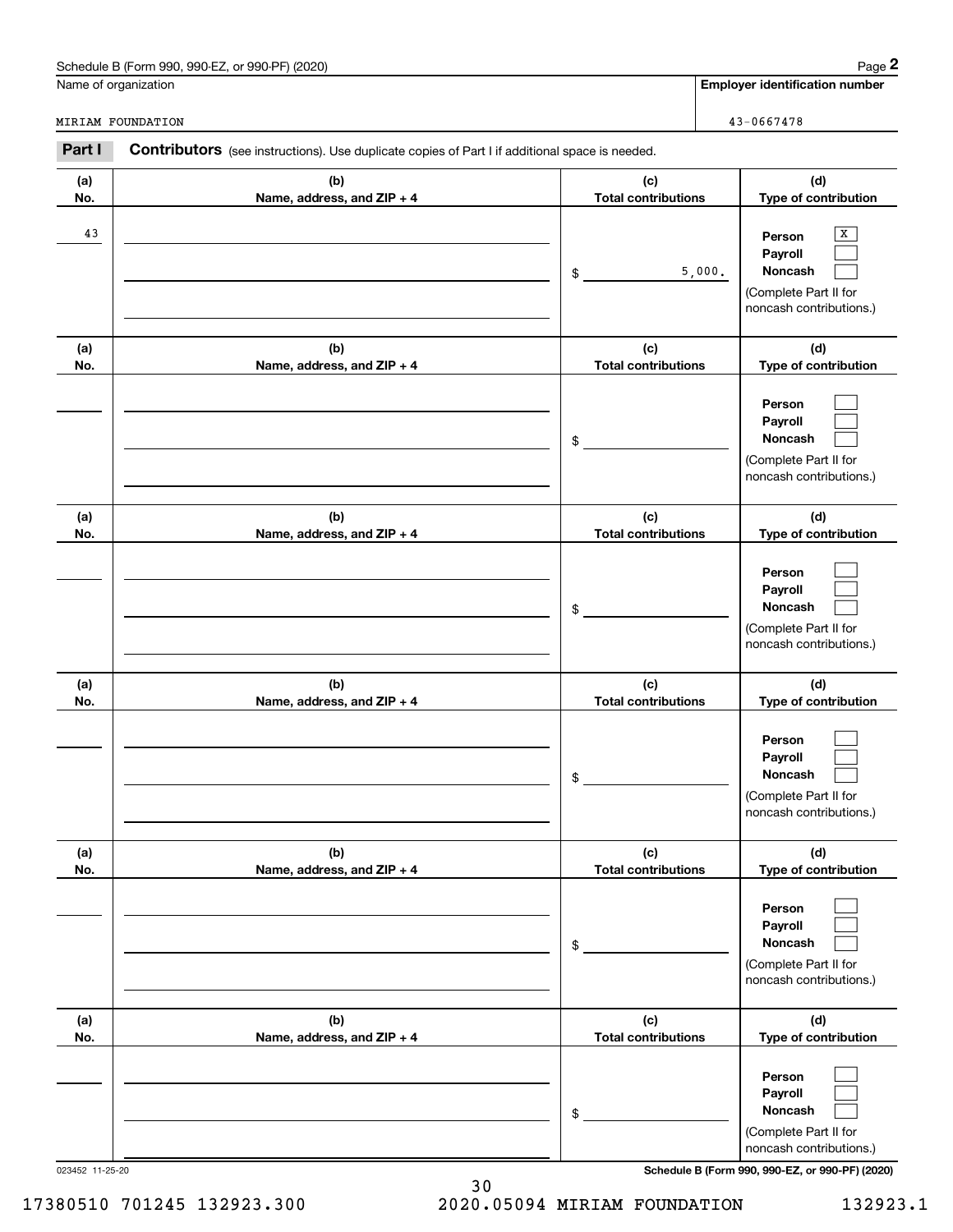|                              | Schedule B (Form 990, 990-EZ, or 990-PF) (2020)                                                     |                                                 |                                          | Page 3                                          |
|------------------------------|-----------------------------------------------------------------------------------------------------|-------------------------------------------------|------------------------------------------|-------------------------------------------------|
|                              | Name of organization                                                                                |                                                 |                                          | <b>Employer identification number</b>           |
|                              | MIRIAM FOUNDATION                                                                                   |                                                 |                                          | 43-0667478                                      |
| Part II                      | Noncash Property (see instructions). Use duplicate copies of Part II if additional space is needed. |                                                 |                                          |                                                 |
| (a)<br>No.<br>from<br>Part I | (b)<br>Description of noncash property given                                                        | (c)                                             | FMV (or estimate)<br>(See instructions.) |                                                 |
|                              | SECURITIES                                                                                          |                                                 |                                          |                                                 |
| 21                           |                                                                                                     |                                                 |                                          |                                                 |
|                              |                                                                                                     | \$                                              | 10,794.                                  | 04/29/21                                        |
| (a)<br>No.<br>from<br>Part I | (b)<br>Description of noncash property given                                                        | (c)<br>FMV (or estimate)<br>(See instructions.) |                                          | (d)<br>Date received                            |
|                              | SECURITIES                                                                                          |                                                 |                                          |                                                 |
| 22                           |                                                                                                     |                                                 |                                          |                                                 |
|                              |                                                                                                     | \$                                              | 10, 263.                                 | 12/30/20                                        |
| (a)<br>No.<br>from<br>Part I | (b)<br>Description of noncash property given                                                        | (c)<br>FMV (or estimate)<br>(See instructions.) |                                          | (d)<br>Date received                            |
|                              |                                                                                                     | \$                                              |                                          |                                                 |
| (a)<br>No.<br>from<br>Part I | (b)<br>Description of noncash property given                                                        | (c)<br>FMV (or estimate)<br>(See instructions.) |                                          | (d)<br>Date received                            |
|                              |                                                                                                     | \$                                              |                                          |                                                 |
| (a)<br>No.<br>from<br>Part I | (b)<br>Description of noncash property given                                                        | (c)<br>FMV (or estimate)<br>(See instructions.) |                                          | (d)<br>Date received                            |
|                              |                                                                                                     | \$                                              |                                          |                                                 |
| (a)<br>No.<br>from<br>Part I | (b)<br>Description of noncash property given                                                        | (c)<br>FMV (or estimate)<br>(See instructions.) |                                          | (d)<br>Date received                            |
|                              |                                                                                                     | \$                                              |                                          |                                                 |
| 023453 11-25-20              |                                                                                                     |                                                 |                                          | Schedule B (Form 990, 990-EZ, or 990-PF) (2020) |

#### 17380510 701245 132923.300 2020.05094 MIRIAM FOUNDATION 132923.1

31

Schedule B (Form 990, 990-EZ, or 990-PF) (2020) Page 3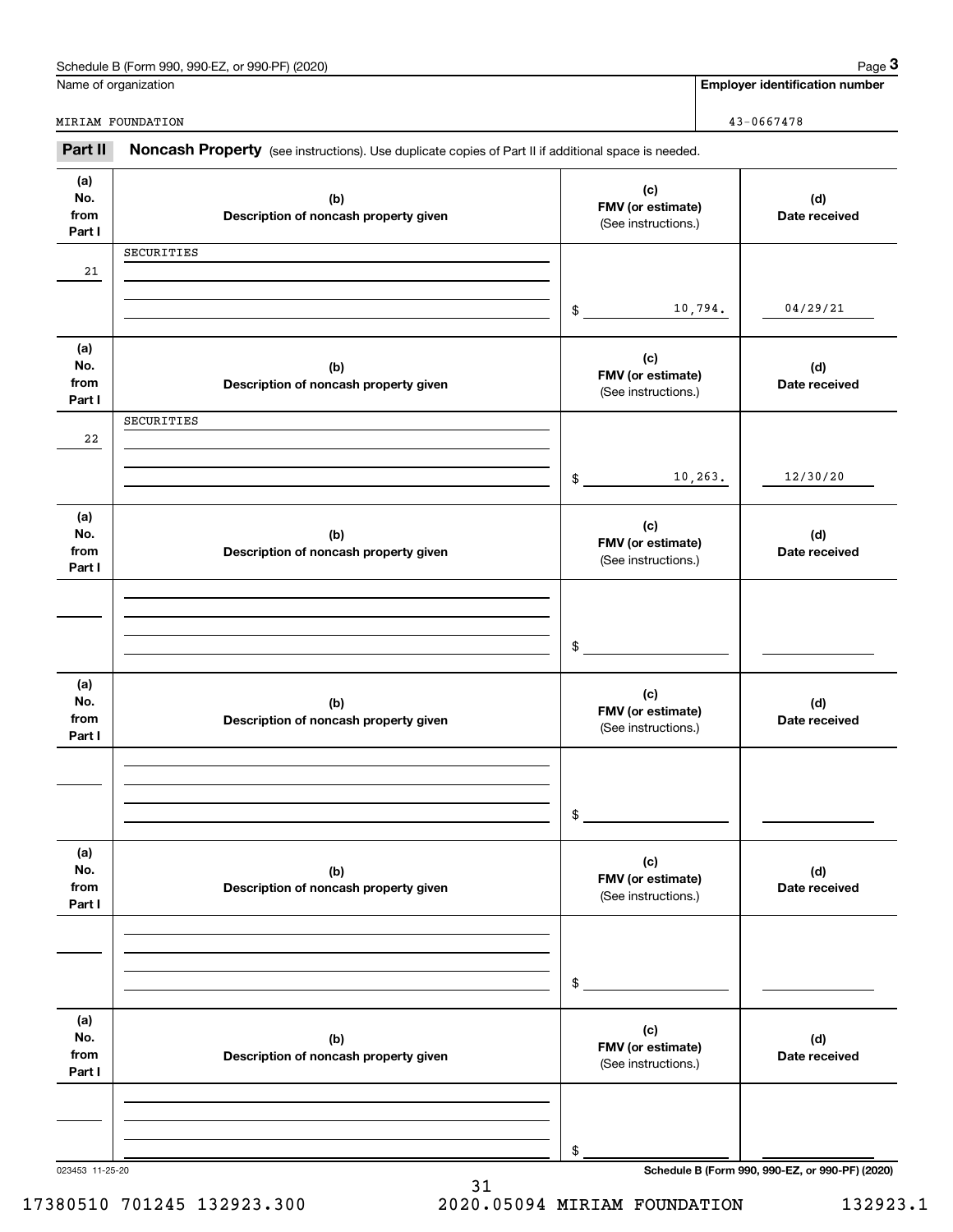| Name of organization      |                                                                                                                                                              |                      | Employer identification number                                                                                                                                 |  |  |
|---------------------------|--------------------------------------------------------------------------------------------------------------------------------------------------------------|----------------------|----------------------------------------------------------------------------------------------------------------------------------------------------------------|--|--|
| MIRIAM FOUNDATION         |                                                                                                                                                              |                      | 43-0667478                                                                                                                                                     |  |  |
| Part III                  | from any one contributor. Complete columns (a) through (e) and the following line entry. For organizations                                                   |                      | Exclusively religious, charitable, etc., contributions to organizations described in section 501(c)(7), (8), or (10) that total more than \$1,000 for the year |  |  |
|                           | completing Part III, enter the total of exclusively religious, charitable, etc., contributions of \$1,000 or less for the year. (Enter this info. once.) \\$ |                      |                                                                                                                                                                |  |  |
|                           | Use duplicate copies of Part III if additional space is needed.                                                                                              |                      |                                                                                                                                                                |  |  |
| (a) No.<br>from<br>Part I | (b) Purpose of gift                                                                                                                                          | (c) Use of gift      | (d) Description of how gift is held                                                                                                                            |  |  |
|                           |                                                                                                                                                              |                      |                                                                                                                                                                |  |  |
|                           |                                                                                                                                                              | (e) Transfer of gift |                                                                                                                                                                |  |  |
|                           | Transferee's name, address, and ZIP + 4                                                                                                                      |                      | Relationship of transferor to transferee                                                                                                                       |  |  |
|                           |                                                                                                                                                              |                      |                                                                                                                                                                |  |  |
| (a) No.<br>from<br>Part I | (b) Purpose of gift                                                                                                                                          | (c) Use of gift      | (d) Description of how gift is held                                                                                                                            |  |  |
|                           |                                                                                                                                                              |                      |                                                                                                                                                                |  |  |
|                           |                                                                                                                                                              | (e) Transfer of gift |                                                                                                                                                                |  |  |
|                           | Transferee's name, address, and ZIP + 4                                                                                                                      |                      | Relationship of transferor to transferee                                                                                                                       |  |  |
|                           |                                                                                                                                                              |                      |                                                                                                                                                                |  |  |
| (a) No.<br>from           | (b) Purpose of gift                                                                                                                                          | (c) Use of gift      | (d) Description of how gift is held                                                                                                                            |  |  |
| Part I                    |                                                                                                                                                              |                      |                                                                                                                                                                |  |  |
|                           |                                                                                                                                                              |                      |                                                                                                                                                                |  |  |
|                           | Transferee's name, address, and $ZIP + 4$                                                                                                                    | (e) Transfer of gift | Relationship of transferor to transferee                                                                                                                       |  |  |
|                           |                                                                                                                                                              |                      |                                                                                                                                                                |  |  |
|                           |                                                                                                                                                              |                      |                                                                                                                                                                |  |  |
| (a) No.<br>from<br>Part I | (b) Purpose of gift                                                                                                                                          | (c) Use of gift      | (d) Description of how gift is held                                                                                                                            |  |  |
|                           |                                                                                                                                                              |                      |                                                                                                                                                                |  |  |
|                           | (e) Transfer of gift                                                                                                                                         |                      |                                                                                                                                                                |  |  |
|                           | Transferee's name, address, and ZIP + 4                                                                                                                      |                      | Relationship of transferor to transferee                                                                                                                       |  |  |
|                           |                                                                                                                                                              |                      |                                                                                                                                                                |  |  |
| 023454 11-25-20           |                                                                                                                                                              |                      | Schedule B (Form 990, 990-EZ, or 990-PF) (2020)                                                                                                                |  |  |

17380510 701245 132923.300 2020.05094 MIRIAM FOUNDATION 132923.1

32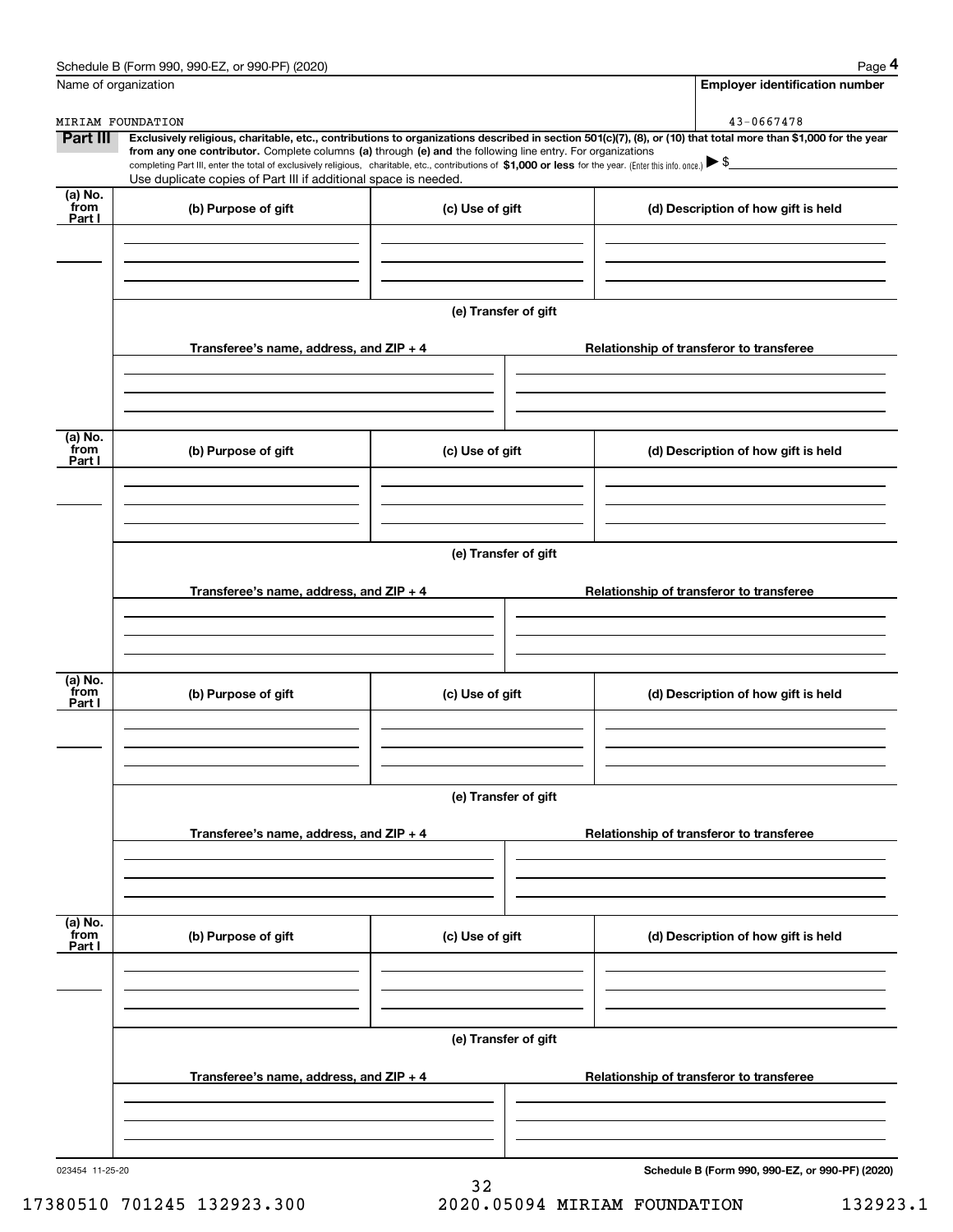| (Form 990) |  |
|------------|--|
|------------|--|

# **SCHEDULE D Supplemental Financial Statements**

(Form 990)<br>
Pepartment of the Treasury<br>
Department of the Treasury<br>
Department of the Treasury<br>
Department of the Treasury<br> **Co to www.irs.gov/Form990 for instructions and the latest information.**<br> **Co to www.irs.gov/Form9** 



| $\blacktriangleright$ Attach to Form 990.<br>Department of the Treasury<br>Go to www.irs.gov/Form990 for instructions and the latest information.<br>Internal Revenue Service |                   | <b>Open to Public</b><br><b>Inspection</b> |
|-------------------------------------------------------------------------------------------------------------------------------------------------------------------------------|-------------------|--------------------------------------------|
| Name of the organization                                                                                                                                                      |                   | <b>Employer identification number</b>      |
|                                                                                                                                                                               | MIDIAM FOUNDATION | $13 - 0667178$                             |

|         | MIRIAM FOUNDATION                                                                                                                                     |                                                |                         | 43-0667478                                         |
|---------|-------------------------------------------------------------------------------------------------------------------------------------------------------|------------------------------------------------|-------------------------|----------------------------------------------------|
| Part I  | Organizations Maintaining Donor Advised Funds or Other Similar Funds or Accounts. Complete if the                                                     |                                                |                         |                                                    |
|         | organization answered "Yes" on Form 990, Part IV, line 6.                                                                                             |                                                |                         |                                                    |
|         |                                                                                                                                                       | (a) Donor advised funds                        |                         | (b) Funds and other accounts                       |
| 1       |                                                                                                                                                       |                                                |                         |                                                    |
| 2       | Aggregate value of contributions to (during year)                                                                                                     |                                                |                         |                                                    |
| з       |                                                                                                                                                       |                                                |                         |                                                    |
| 4       |                                                                                                                                                       |                                                |                         |                                                    |
| 5       | Did the organization inform all donors and donor advisors in writing that the assets held in donor advised funds                                      |                                                |                         |                                                    |
|         |                                                                                                                                                       |                                                |                         | Yes<br>No                                          |
| 6       | Did the organization inform all grantees, donors, and donor advisors in writing that grant funds can be used only                                     |                                                |                         |                                                    |
|         | for charitable purposes and not for the benefit of the donor or donor advisor, or for any other purpose conferring                                    |                                                |                         |                                                    |
|         | impermissible private benefit?                                                                                                                        |                                                |                         | Yes<br>No                                          |
| Part II | <b>Conservation Easements.</b> Complete if the organization answered "Yes" on Form 990, Part IV, line 7.                                              |                                                |                         |                                                    |
| 1.      | Purpose(s) of conservation easements held by the organization (check all that apply).                                                                 |                                                |                         |                                                    |
|         | Preservation of land for public use (for example, recreation or education)                                                                            |                                                |                         | Preservation of a historically important land area |
|         | Protection of natural habitat                                                                                                                         | Preservation of a certified historic structure |                         |                                                    |
|         | Preservation of open space                                                                                                                            |                                                |                         |                                                    |
|         | Complete lines 2a through 2d if the organization held a qualified conservation contribution in the form of a conservation easement on the last        |                                                |                         |                                                    |
| 2       |                                                                                                                                                       |                                                |                         | Held at the End of the Tax Year                    |
|         | day of the tax year.                                                                                                                                  |                                                |                         |                                                    |
| а       | Total number of conservation easements                                                                                                                |                                                | 2a                      |                                                    |
|         | Total acreage restricted by conservation easements                                                                                                    |                                                | 2b                      |                                                    |
| c       | Number of conservation easements on a certified historic structure included in (a) <i>mummumumumum</i>                                                |                                                | 2c                      |                                                    |
| d       | Number of conservation easements included in (c) acquired after 7/25/06, and not on a historic structure                                              |                                                |                         |                                                    |
|         | listed in the National Register [111] Martin Marcondon Marco Contract in the National Register [11] Marco Marco                                       |                                                | 2d                      |                                                    |
| з       | Number of conservation easements modified, transferred, released, extinguished, or terminated by the organization during the tax                      |                                                |                         |                                                    |
|         | $year \triangleright$                                                                                                                                 |                                                |                         |                                                    |
| 4       | Number of states where property subject to conservation easement is located >                                                                         |                                                |                         |                                                    |
| 5       | Does the organization have a written policy regarding the periodic monitoring, inspection, handling of                                                |                                                |                         |                                                    |
|         | violations, and enforcement of the conservation easements it holds?                                                                                   |                                                |                         | Yes<br>No                                          |
| 6       | Staff and volunteer hours devoted to monitoring, inspecting, handling of violations, and enforcing conservation easements during the year             |                                                |                         |                                                    |
|         |                                                                                                                                                       |                                                |                         |                                                    |
| 7       | Amount of expenses incurred in monitoring, inspecting, handling of violations, and enforcing conservation easements during the year                   |                                                |                         |                                                    |
|         | $\blacktriangleright$ s                                                                                                                               |                                                |                         |                                                    |
| 8       | Does each conservation easement reported on line 2(d) above satisfy the requirements of section 170(h)(4)(B)(i)                                       |                                                |                         |                                                    |
|         | and section $170(h)(4)(B)(ii)?$                                                                                                                       |                                                |                         | Yes<br>No                                          |
| 9       | In Part XIII, describe how the organization reports conservation easements in its revenue and expense statement and                                   |                                                |                         |                                                    |
|         | balance sheet, and include, if applicable, the text of the footnote to the organization's financial statements that describes the                     |                                                |                         |                                                    |
|         | organization's accounting for conservation easements.<br>Organizations Maintaining Collections of Art, Historical Treasures, or Other Similar Assets. |                                                |                         |                                                    |
|         | Part III                                                                                                                                              |                                                |                         |                                                    |
|         | Complete if the organization answered "Yes" on Form 990, Part IV, line 8.                                                                             |                                                |                         |                                                    |
|         | 1a If the organization elected, as permitted under FASB ASC 958, not to report in its revenue statement and balance sheet works                       |                                                |                         |                                                    |
|         | of art, historical treasures, or other similar assets held for public exhibition, education, or research in furtherance of public                     |                                                |                         |                                                    |
|         | service, provide in Part XIII the text of the footnote to its financial statements that describes these items.                                        |                                                |                         |                                                    |
|         | <b>b</b> If the organization elected, as permitted under FASB ASC 958, to report in its revenue statement and balance sheet works of                  |                                                |                         |                                                    |
|         | art, historical treasures, or other similar assets held for public exhibition, education, or research in furtherance of public service,               |                                                |                         |                                                    |
|         | provide the following amounts relating to these items:                                                                                                |                                                |                         |                                                    |
|         |                                                                                                                                                       |                                                |                         | \$                                                 |
|         | (ii) Assets included in Form 990, Part X                                                                                                              |                                                |                         | $\blacktriangleright$ \$                           |
| 2       | If the organization received or held works of art, historical treasures, or other similar assets for financial gain, provide                          |                                                |                         |                                                    |
|         | the following amounts required to be reported under FASB ASC 958 relating to these items:                                                             |                                                |                         |                                                    |
|         | a Revenue included on Form 990, Part VIII, line 1 [2000] [2000] [2000] [2000] [2000] [2000] [2000] [2000] [2000                                       |                                                |                         | \$                                                 |
|         |                                                                                                                                                       |                                                | $\blacktriangleright$ s |                                                    |
|         | LHA For Paperwork Reduction Act Notice, see the Instructions for Form 990.                                                                            |                                                |                         | Schedule D (Form 990) 2020                         |
|         | 032051 12-01-20                                                                                                                                       |                                                |                         |                                                    |

|  |  | 17380510 701245 132923.300 | 2020.05094 MIRIAM FOUNDATION |  | 132923.1 |
|--|--|----------------------------|------------------------------|--|----------|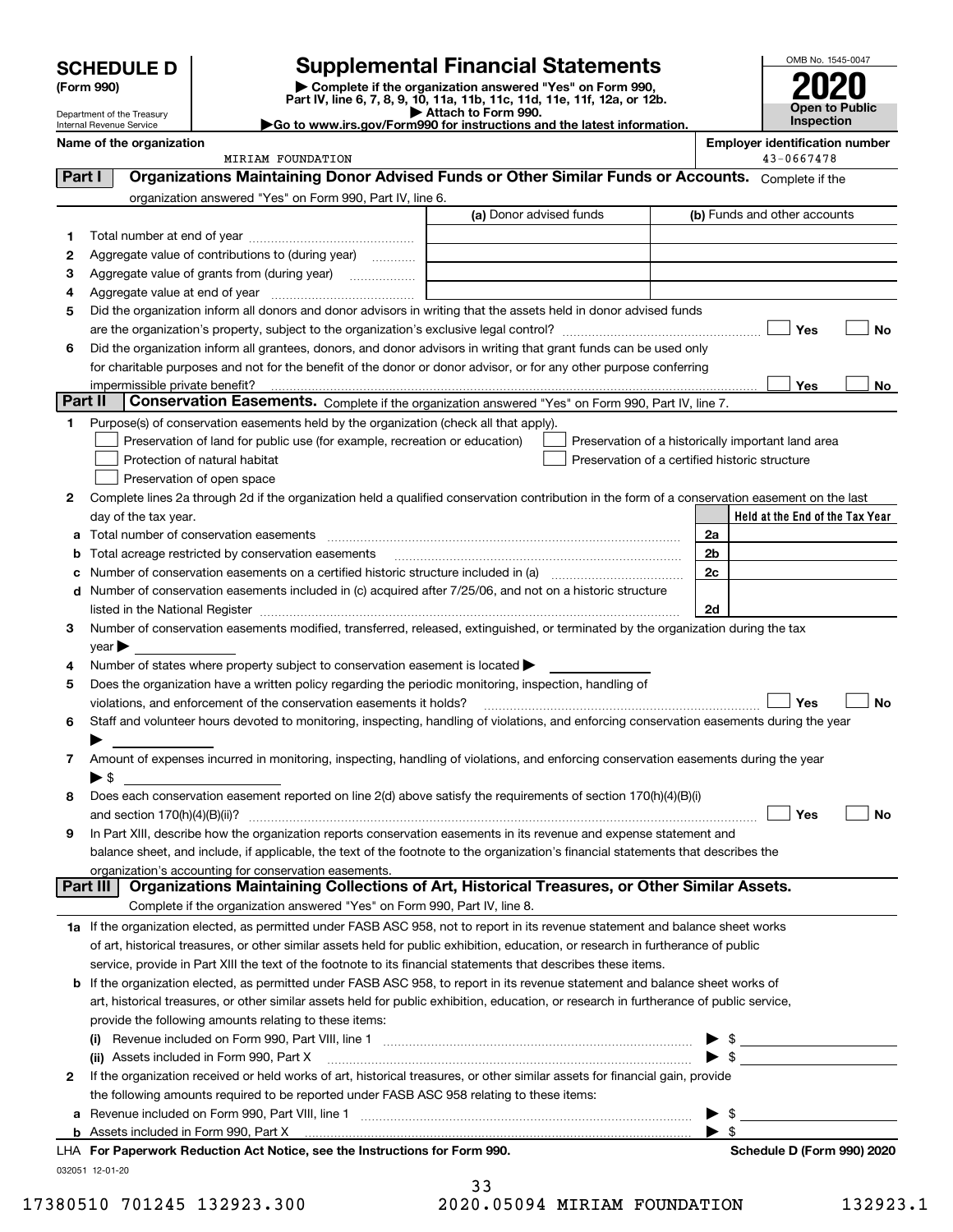|        | MIRIAM FOUNDATION<br>Schedule D (Form 990) 2020                                                                                                                                                                                |                                         |                |                                                                                                                                                                                                                                |                                 | 43-0667478                                 |                |            | $Page$ 2    |
|--------|--------------------------------------------------------------------------------------------------------------------------------------------------------------------------------------------------------------------------------|-----------------------------------------|----------------|--------------------------------------------------------------------------------------------------------------------------------------------------------------------------------------------------------------------------------|---------------------------------|--------------------------------------------|----------------|------------|-------------|
|        | Organizations Maintaining Collections of Art, Historical Treasures, or Other Similar Assets<br>Part III                                                                                                                        |                                         |                |                                                                                                                                                                                                                                |                                 |                                            | (continued)    |            |             |
| 3      | Using the organization's acquisition, accession, and other records, check any of the following that make significant use of its                                                                                                |                                         |                |                                                                                                                                                                                                                                |                                 |                                            |                |            |             |
|        | collection items (check all that apply):                                                                                                                                                                                       |                                         |                |                                                                                                                                                                                                                                |                                 |                                            |                |            |             |
| а      | Public exhibition                                                                                                                                                                                                              |                                         |                | Loan or exchange program                                                                                                                                                                                                       |                                 |                                            |                |            |             |
| b      | Scholarly research                                                                                                                                                                                                             |                                         |                | Other and the control of the control of the control of the control of the control of the control of the control of the control of the control of the control of the control of the control of the control of the control of th |                                 |                                            |                |            |             |
| c      | Preservation for future generations                                                                                                                                                                                            |                                         |                |                                                                                                                                                                                                                                |                                 |                                            |                |            |             |
| 4      | Provide a description of the organization's collections and explain how they further the organization's exempt purpose in Part XIII.                                                                                           |                                         |                |                                                                                                                                                                                                                                |                                 |                                            |                |            |             |
| 5      | During the year, did the organization solicit or receive donations of art, historical treasures, or other similar assets                                                                                                       |                                         |                |                                                                                                                                                                                                                                |                                 |                                            |                |            |             |
|        | to be sold to raise funds rather than to be maintained as part of the organization's collection?                                                                                                                               |                                         |                |                                                                                                                                                                                                                                |                                 |                                            | Yes            |            | No          |
|        | <b>Part IV</b><br>Escrow and Custodial Arrangements. Complete if the organization answered "Yes" on Form 990, Part IV, line 9, or                                                                                              |                                         |                |                                                                                                                                                                                                                                |                                 |                                            |                |            |             |
|        | reported an amount on Form 990, Part X, line 21.                                                                                                                                                                               |                                         |                |                                                                                                                                                                                                                                |                                 |                                            |                |            |             |
|        | 1a Is the organization an agent, trustee, custodian or other intermediary for contributions or other assets not included                                                                                                       |                                         |                |                                                                                                                                                                                                                                |                                 |                                            |                |            |             |
|        |                                                                                                                                                                                                                                |                                         |                |                                                                                                                                                                                                                                |                                 |                                            | Yes            |            | No          |
| b      | If "Yes," explain the arrangement in Part XIII and complete the following table:                                                                                                                                               |                                         |                |                                                                                                                                                                                                                                |                                 |                                            |                |            |             |
|        |                                                                                                                                                                                                                                |                                         |                |                                                                                                                                                                                                                                |                                 |                                            | Amount         |            |             |
| с      | Beginning balance                                                                                                                                                                                                              |                                         |                |                                                                                                                                                                                                                                |                                 | 1c                                         |                |            |             |
|        | Additions during the year manufactured and an annual contract of the year manufactured and a set of the year manufactured and a set of the year manufactured and a set of the year manufactured and a set of the year manufact |                                         |                |                                                                                                                                                                                                                                |                                 | 1d                                         |                |            |             |
|        | Distributions during the year manufactured and continuum and the year manufactured and the year manufactured and the year manufactured and the year manufactured and the year manufactured and the year manufactured and the y |                                         |                |                                                                                                                                                                                                                                |                                 | 1e                                         |                |            |             |
|        | Ending balance manufactured and contact the control of the control of the control of the control of the control of the control of the control of the control of the control of the control of the control of the control of th |                                         |                |                                                                                                                                                                                                                                |                                 | 1f                                         |                |            |             |
|        | 2a Did the organization include an amount on Form 990, Part X, line 21, for escrow or custodial account liability?                                                                                                             |                                         |                |                                                                                                                                                                                                                                |                                 |                                            | Yes            |            | No          |
|        | <b>b</b> If "Yes," explain the arrangement in Part XIII. Check here if the explanation has been provided on Part XIII                                                                                                          |                                         |                |                                                                                                                                                                                                                                |                                 |                                            |                |            |             |
| Part V | Endowment Funds. Complete if the organization answered "Yes" on Form 990, Part IV, line 10.                                                                                                                                    |                                         |                |                                                                                                                                                                                                                                |                                 |                                            |                |            |             |
|        |                                                                                                                                                                                                                                | (a) Current year                        | (b) Prior year | (c) Two years back                                                                                                                                                                                                             |                                 | (d) Three years back   (e) Four years back |                |            |             |
| 1a     | Beginning of year balance                                                                                                                                                                                                      | 6, 242, 978.                            | 4,328,056.     | 4,156,021.                                                                                                                                                                                                                     |                                 | 4,077,377.                                 |                | 3,557,261. |             |
|        |                                                                                                                                                                                                                                | 662,416.                                | 2,109,334.     | 250,815.                                                                                                                                                                                                                       |                                 | 36,438.                                    |                |            | 317,225.    |
|        | Net investment earnings, gains, and losses                                                                                                                                                                                     | 1,769,863.                              | $-15,911.$     | 89,724.                                                                                                                                                                                                                        |                                 | 272,413.                                   |                | 417,048.   |             |
|        |                                                                                                                                                                                                                                | 179,683.                                | 178,501.       | 168,504.                                                                                                                                                                                                                       |                                 | 230,207.                                   |                | 214, 157.  |             |
|        | e Other expenditures for facilities                                                                                                                                                                                            |                                         |                |                                                                                                                                                                                                                                |                                 |                                            |                |            |             |
|        | and programs                                                                                                                                                                                                                   |                                         |                |                                                                                                                                                                                                                                |                                 |                                            |                |            |             |
| f      | Administrative expenses                                                                                                                                                                                                        |                                         |                |                                                                                                                                                                                                                                |                                 |                                            |                |            |             |
|        | End of year balance                                                                                                                                                                                                            | 8,495,574.                              | 6, 242, 978.   | 4,328,056.                                                                                                                                                                                                                     |                                 | 4, 156, 021.                               |                |            | 4,077,377.  |
| 2      | Provide the estimated percentage of the current year end balance (line 1g, column (a)) held as:                                                                                                                                |                                         |                |                                                                                                                                                                                                                                |                                 |                                            |                |            |             |
|        | Board designated or quasi-endowment >                                                                                                                                                                                          | 4,0600                                  | %              |                                                                                                                                                                                                                                |                                 |                                            |                |            |             |
|        | 95,9400<br>Permanent endowment >                                                                                                                                                                                               | %                                       |                |                                                                                                                                                                                                                                |                                 |                                            |                |            |             |
| с      | Term endowment <b>Department</b> 10000 %                                                                                                                                                                                       |                                         |                |                                                                                                                                                                                                                                |                                 |                                            |                |            |             |
|        | The percentages on lines 2a, 2b, and 2c should equal 100%.                                                                                                                                                                     |                                         |                |                                                                                                                                                                                                                                |                                 |                                            |                |            |             |
|        | 3a Are there endowment funds not in the possession of the organization that are held and administered for the organization                                                                                                     |                                         |                |                                                                                                                                                                                                                                |                                 |                                            |                |            |             |
|        | by:                                                                                                                                                                                                                            |                                         |                |                                                                                                                                                                                                                                |                                 |                                            |                | Yes        | No          |
|        | (i)                                                                                                                                                                                                                            |                                         |                |                                                                                                                                                                                                                                |                                 |                                            | 3a(i)          |            | Χ           |
|        |                                                                                                                                                                                                                                |                                         |                |                                                                                                                                                                                                                                |                                 |                                            | 3a(ii)         |            | х           |
|        |                                                                                                                                                                                                                                |                                         |                |                                                                                                                                                                                                                                |                                 |                                            | 3b             |            |             |
|        | Describe in Part XIII the intended uses of the organization's endowment funds.<br>Land, Buildings, and Equipment.<br><b>Part VI</b>                                                                                            |                                         |                |                                                                                                                                                                                                                                |                                 |                                            |                |            |             |
|        |                                                                                                                                                                                                                                |                                         |                |                                                                                                                                                                                                                                |                                 |                                            |                |            |             |
|        | Complete if the organization answered "Yes" on Form 990, Part IV, line 11a. See Form 990, Part X, line 10.                                                                                                                     |                                         |                |                                                                                                                                                                                                                                |                                 |                                            |                |            |             |
|        | Description of property                                                                                                                                                                                                        | (a) Cost or other<br>basis (investment) |                | (b) Cost or other<br>basis (other)                                                                                                                                                                                             | (c) Accumulated<br>depreciation |                                            | (d) Book value |            |             |
|        |                                                                                                                                                                                                                                |                                         |                | 5,450,000.                                                                                                                                                                                                                     |                                 |                                            |                |            | 5,450,000.  |
|        |                                                                                                                                                                                                                                |                                         |                | 12,577,860.                                                                                                                                                                                                                    |                                 | 2,828,632.                                 |                |            | 9,749,228.  |
| b      |                                                                                                                                                                                                                                |                                         |                | 4,969.                                                                                                                                                                                                                         |                                 | 2,593.                                     |                |            | 2,376.      |
|        |                                                                                                                                                                                                                                |                                         |                | 1,346,268.                                                                                                                                                                                                                     |                                 | 740,185.                                   |                | 606,083.   |             |
| d      |                                                                                                                                                                                                                                |                                         |                |                                                                                                                                                                                                                                |                                 |                                            |                |            |             |
|        |                                                                                                                                                                                                                                |                                         |                |                                                                                                                                                                                                                                |                                 |                                            |                |            | 15,807,687. |
|        |                                                                                                                                                                                                                                |                                         |                |                                                                                                                                                                                                                                |                                 |                                            |                |            |             |
|        |                                                                                                                                                                                                                                |                                         |                |                                                                                                                                                                                                                                |                                 | Schedule D (Form 990) 2020                 |                |            |             |

032052 12-01-20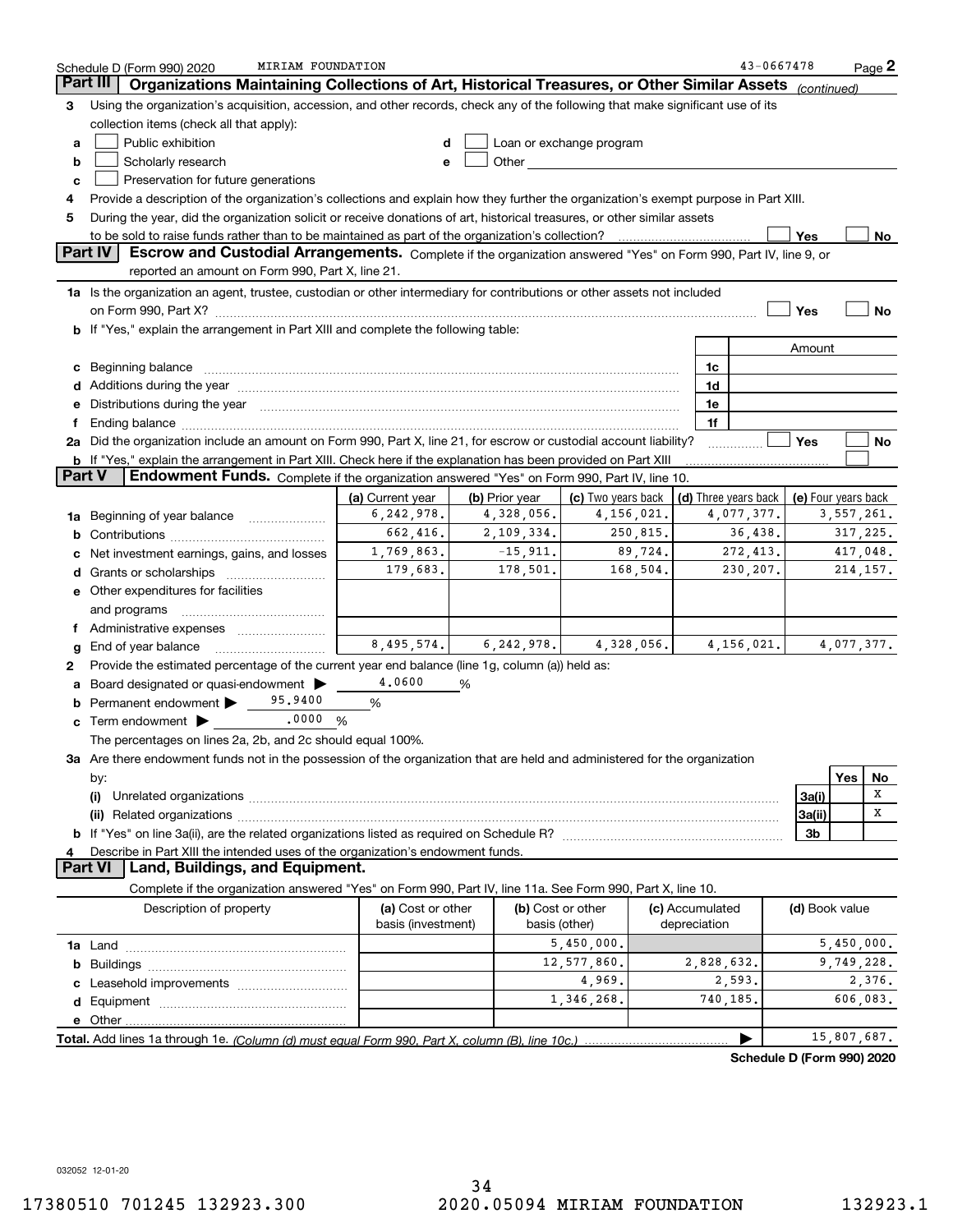**Part VII Investments - Other Securities.** 

MIRIAM FOUNDATION

| Complete if the organization answered "Yes" on Form 990, Part IV, line 11b. See Form 990, Part X, line 12.        |                 |                                                           |                |
|-------------------------------------------------------------------------------------------------------------------|-----------------|-----------------------------------------------------------|----------------|
| (a) Description of security or category (including name of security)                                              | (b) Book value  | (c) Method of valuation: Cost or end-of-year market value |                |
| (1) Financial derivatives                                                                                         |                 |                                                           |                |
|                                                                                                                   |                 |                                                           |                |
| (3) Other                                                                                                         |                 |                                                           |                |
|                                                                                                                   |                 |                                                           |                |
| (A)                                                                                                               |                 |                                                           |                |
| (B)                                                                                                               |                 |                                                           |                |
| (C)                                                                                                               |                 |                                                           |                |
| (D)                                                                                                               |                 |                                                           |                |
| (E)                                                                                                               |                 |                                                           |                |
| (F)                                                                                                               |                 |                                                           |                |
| (G)                                                                                                               |                 |                                                           |                |
| (H)                                                                                                               |                 |                                                           |                |
|                                                                                                                   |                 |                                                           |                |
| Total. (Col. (b) must equal Form 990, Part X, col. (B) line 12.)<br>Part VIII Investments - Program Related.      |                 |                                                           |                |
|                                                                                                                   |                 |                                                           |                |
| Complete if the organization answered "Yes" on Form 990, Part IV, line 11c. See Form 990, Part X, line 13.        |                 |                                                           |                |
| (a) Description of investment                                                                                     | (b) Book value  | (c) Method of valuation: Cost or end-of-year market value |                |
| (1)                                                                                                               |                 |                                                           |                |
| (2)                                                                                                               |                 |                                                           |                |
| (3)                                                                                                               |                 |                                                           |                |
| (4)                                                                                                               |                 |                                                           |                |
|                                                                                                                   |                 |                                                           |                |
| (5)                                                                                                               |                 |                                                           |                |
| (6)                                                                                                               |                 |                                                           |                |
| (7)                                                                                                               |                 |                                                           |                |
| (8)                                                                                                               |                 |                                                           |                |
| (9)                                                                                                               |                 |                                                           |                |
| Total. (Col. (b) must equal Form 990, Part X, col. (B) line 13.)                                                  |                 |                                                           |                |
| <b>Other Assets.</b><br>Part IX                                                                                   |                 |                                                           |                |
| Complete if the organization answered "Yes" on Form 990, Part IV, line 11d. See Form 990, Part X, line 15.        |                 |                                                           |                |
|                                                                                                                   | (a) Description |                                                           | (b) Book value |
|                                                                                                                   |                 |                                                           |                |
| (1)                                                                                                               |                 |                                                           |                |
| (2)                                                                                                               |                 |                                                           |                |
| (3)                                                                                                               |                 |                                                           |                |
| (4)                                                                                                               |                 |                                                           |                |
| (5)                                                                                                               |                 |                                                           |                |
| (6)                                                                                                               |                 |                                                           |                |
| (7)                                                                                                               |                 |                                                           |                |
|                                                                                                                   |                 |                                                           |                |
| (8)                                                                                                               |                 |                                                           |                |
| (9)                                                                                                               |                 |                                                           |                |
| Total. (Column (b) must equal Form 990. Part X, col. (B) line 15.)<br><b>Other Liabilities.</b><br>Part X         |                 |                                                           |                |
|                                                                                                                   |                 |                                                           |                |
| Complete if the organization answered "Yes" on Form 990, Part IV, line 11e or 11f. See Form 990, Part X, line 25. |                 |                                                           |                |
| (a) Description of liability<br>1.                                                                                |                 |                                                           | (b) Book value |
| (1)<br>Federal income taxes                                                                                       |                 |                                                           |                |
| CHARITABLE GIFT ANNUITY PAYABLE<br>(2)                                                                            |                 |                                                           | 3,279.         |
| (3)                                                                                                               |                 |                                                           |                |
| (4)                                                                                                               |                 |                                                           |                |
|                                                                                                                   |                 |                                                           |                |
| (5)                                                                                                               |                 |                                                           |                |
| (6)                                                                                                               |                 |                                                           |                |
| (7)                                                                                                               |                 |                                                           |                |
| (8)                                                                                                               |                 |                                                           |                |
| (9)                                                                                                               |                 |                                                           |                |
| Total. (Column (b) must equal Form 990, Part X, col. (B) line 25.)                                                |                 |                                                           | 3,279.         |

**2.** Liability for uncertain tax positions. In Part XIII, provide the text of the footnote to the organization's financial statements that reports the organization's liability for uncertain tax positions under FASB ASC 740. Check here if the text of the footnote has been provided in Part XIII  $\boxed{\mathbf{X}}$ 

**Schedule D (Form 990) 2020**

032053 12-01-20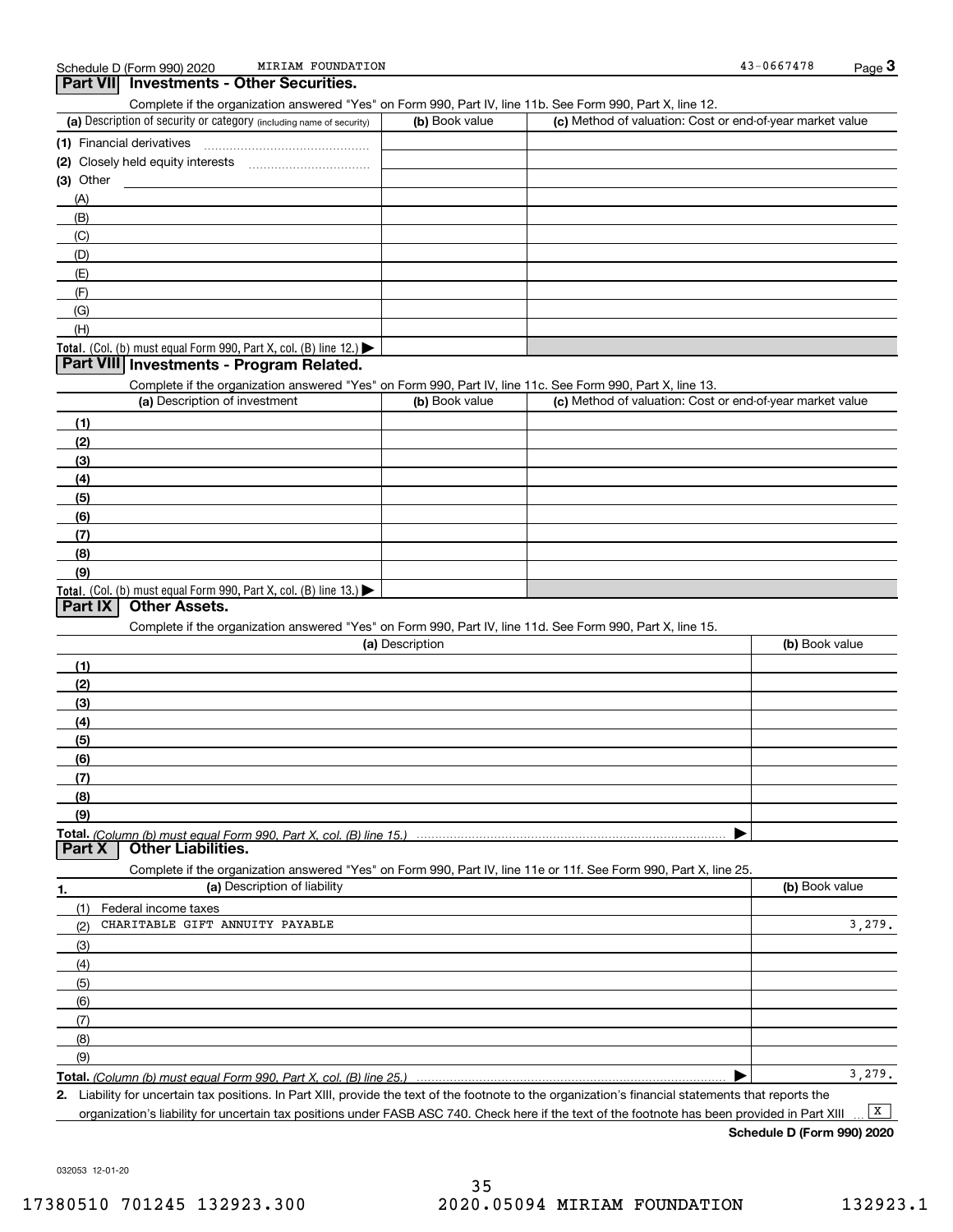| MIRIAM FOUNDATION<br>Schedule D (Form 990) 2020                                                                                                                                             |                |            | 43-0667478   | Page 4        |
|---------------------------------------------------------------------------------------------------------------------------------------------------------------------------------------------|----------------|------------|--------------|---------------|
| Reconciliation of Revenue per Audited Financial Statements With Revenue per Return.<br>Part XI                                                                                              |                |            |              |               |
| Complete if the organization answered "Yes" on Form 990, Part IV, line 12a.                                                                                                                 |                |            |              |               |
| Total revenue, gains, and other support per audited financial statements<br>1                                                                                                               |                |            | $\mathbf{1}$ | 11, 162, 374. |
| Amounts included on line 1 but not on Form 990, Part VIII, line 12:<br>2                                                                                                                    |                |            |              |               |
| Net unrealized gains (losses) on investments [11] matter contracts and the unrealized gains (losses) on investments<br>а                                                                    | 2a             | 761,504.   |              |               |
| b                                                                                                                                                                                           | 2 <sub>b</sub> |            |              |               |
| Recoveries of prior year grants [11,111] Recoveries of prior year grants [11,111] Recoveries of prior year grants<br>с                                                                      | 2 <sub>c</sub> |            |              |               |
| Other (Describe in Part XIII.)<br>d                                                                                                                                                         | 2d             | 60.773.    |              |               |
| Add lines 2a through 2d<br>е                                                                                                                                                                |                |            | 2e           | 822, 277.     |
| 3                                                                                                                                                                                           |                |            | 3            | 10,340,097.   |
| Amounts included on Form 990, Part VIII, line 12, but not on line 1:<br>4                                                                                                                   |                |            |              |               |
| Investment expenses not included on Form 990, Part VIII, line 7b<br>а                                                                                                                       | 4a             | 31,630.    |              |               |
| Other (Describe in Part XIII.)<br>b                                                                                                                                                         | 4b             | 1,761,710. |              |               |
| Add lines 4a and 4b<br>c                                                                                                                                                                    |                |            | 4c           | 1,793,340.    |
|                                                                                                                                                                                             |                |            | 5            | 12, 133, 437. |
| Part XII   Reconciliation of Expenses per Audited Financial Statements With Expenses per Return.                                                                                            |                |            |              |               |
| Complete if the organization answered "Yes" on Form 990, Part IV, line 12a.                                                                                                                 |                |            |              |               |
| Total expenses and losses per audited financial statements [111] [12] container and statements [12] [12] Total expenses and losses per audited financial statements [12] [12] $\alpha$<br>1 |                |            | $\mathbf{1}$ | 6,914,866.    |
| Amounts included on line 1 but not on Form 990, Part IX, line 25:<br>2                                                                                                                      |                |            |              |               |
| a                                                                                                                                                                                           | 2a             |            |              |               |
| b                                                                                                                                                                                           | 2 <sub>b</sub> |            |              |               |
| c                                                                                                                                                                                           | 2с             |            |              |               |
| d                                                                                                                                                                                           | 2d             | 5,860.     |              |               |
| Add lines 2a through 2d<br>е                                                                                                                                                                |                |            | 2e           | 5,860.        |
| 3                                                                                                                                                                                           |                |            | 3            | 6,909,006.    |
| Amounts included on Form 990, Part IX, line 25, but not on line 1:<br>4                                                                                                                     |                |            |              |               |
| а                                                                                                                                                                                           | 4a             | 31,630.    |              |               |
| Other (Describe in Part XIII.)<br>b                                                                                                                                                         | 4b             | 1,761,710. |              |               |
| Add lines 4a and 4b                                                                                                                                                                         |                |            | 4c           | 1,793,340.    |
|                                                                                                                                                                                             |                |            | 5            | 8,702,346.    |
| Part XIII Supplemental Information.                                                                                                                                                         |                |            |              |               |
| Provide the descriptions required for Part II, lines 3, 5, and 9; Part III, lines 1a and 4; Part IV, lines 1b and 2b; Part V, line 4; Part X, line 2; Part XI,                              |                |            |              |               |
| lines 2d and 4b; and Part XII, lines 2d and 4b. Also complete this part to provide any additional information.                                                                              |                |            |              |               |
|                                                                                                                                                                                             |                |            |              |               |
|                                                                                                                                                                                             |                |            |              |               |
| PART X. LINE 2:                                                                                                                                                                             |                |            |              |               |
|                                                                                                                                                                                             |                |            |              |               |
| MIRIAM FOUNDATION IS ORGANIZED AS A MISSOURI NONPROFIT CORPORATION AND HAS                                                                                                                  |                |            |              |               |
|                                                                                                                                                                                             |                |            |              |               |
| BEEN RECOGNIZED BY THE IRS AS EXEMPT FROM FEDERAL INCOME TAXES UNDER IRC                                                                                                                    |                |            |              |               |
|                                                                                                                                                                                             |                |            |              |               |
| SECTION 501(A) AS ORGANIZATIONS DESCRIBED IN IRC SECTION 501(C)(3),                                                                                                                         |                |            |              |               |
|                                                                                                                                                                                             |                |            |              |               |
| OUALIFY FOR THE CHARITABLE CONTRIBUTION DEDUCTION UNDER IRC SECTIONS                                                                                                                        |                |            |              |               |
| 170(B)(1)(A)(II) AND HAVE BEEN DETERMINED NOT TO BE PRIVATE FOUNDATIONS                                                                                                                     |                |            |              |               |
| UNDER IRC SECTIONS $509(A)(1)$ and (3). ANNUALLY MIRIAM FOUNDATION IS                                                                                                                       |                |            |              |               |
| REQUIRED TO FILE A RETURN OF ORGANIZATION EXEMPT FROM INCOME TAX (FORM                                                                                                                      |                |            |              |               |

990) WITH THE IRS. IN ADDITION, MIRIAM IS SUBJECT TO INCOME TAX ON NET

INCOME THAT IS DERIVED FROM BUSINESS ACTIVITIES THAT ARE UNRELATED TO

THEIR EXEMPT PURPOSES. MIRIAM HAS DETERMINED THAT IT IS NOT SUBJECT TO

UNRELATED BUSINESS INCOME TAX AND HAS NOT FILED AN EXEMPT ORGANIZATION

032054 12-01-20

36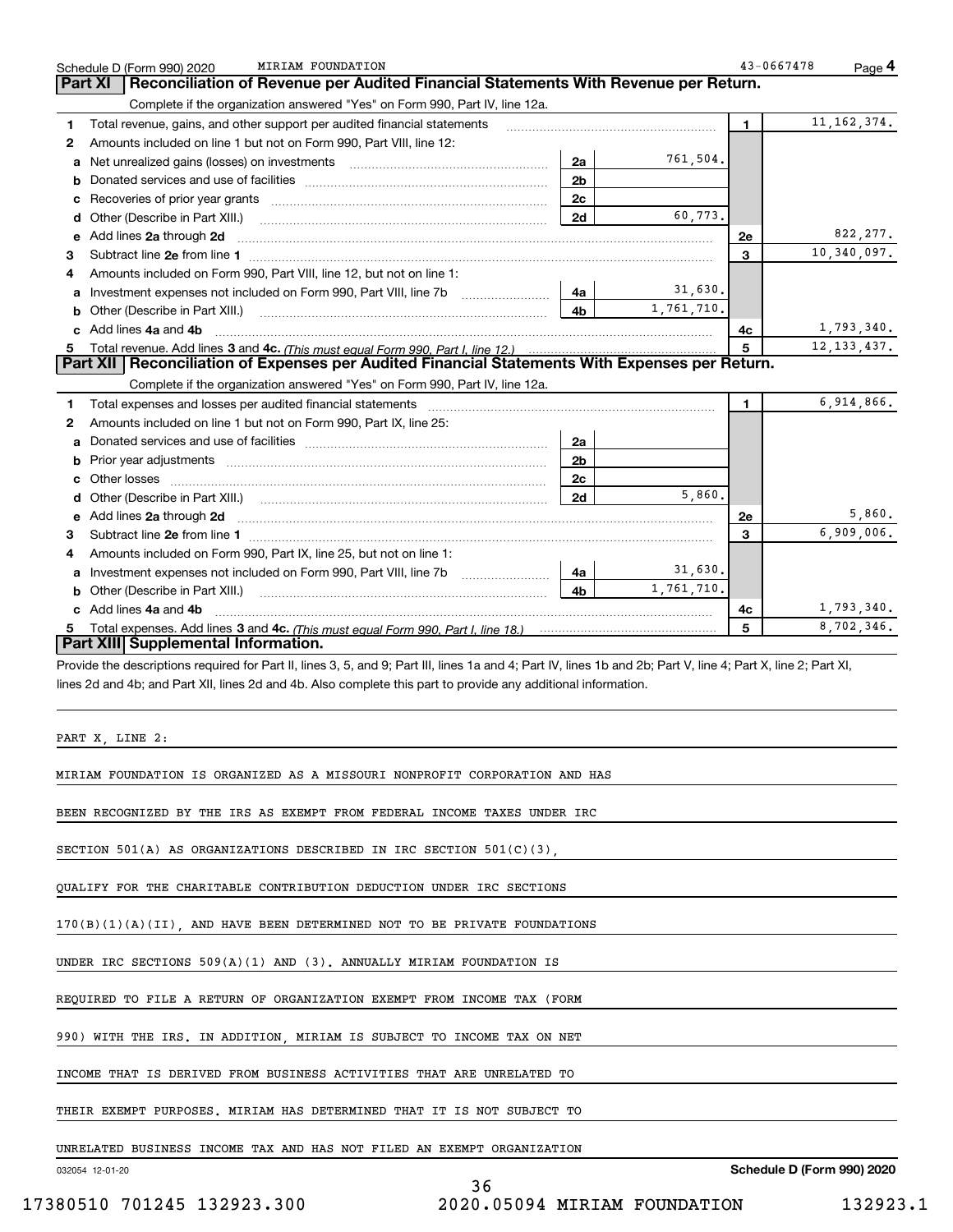*(continued)* **Part XIII Supplemental Information** 

BUSINESS INCOME TAX RETURN (FORM 990-T) WITH THE IRS.

MIRIAM HAS ADDRESSED THE PROVISIONS OF FASB ASC 740, ACCOUNTING FOR INCOME

TAXES. IN THAT REGARD, MIRIAM HAS EVALUATED ITS TAX POSITIONS, EXPIRING

STATUTES OF LIMITATIONS, AUDITS, PROPOSED SETTLEMENTS, CHANGES IN TAX LAW

AND NEW AUTHORITATIVE RULINGS AND BELIEVES THAT NO PROVISION FOR INCOME

TAXES IS NECESSARY, AT THIS TIME, TO COVER ANY UNCERTAIN TAX POSITIONS.

PART XI, LINE 2D - OTHER ADJUSTMENTS:

RECOVERY OF PREVIOUSLY WRITTEN OFF PLEDGE RECEIVABLE 61,127.

CHANGE IN SPLIT-INTEREST AGREEMENT VALUE  $-354$ .

TOTAL TO SCHEDULE D, PART XI, LINE 2D 60,773.

PART XI, LINE 4B - OTHER ADJUSTMENTS:

TUITION ASSISTANCE NETTED AGAINST REVENUE IN F/S 1,761,710.

PART XII, LINE 2D - OTHER ADJUSTMENTS:

BAD DEBT EXPENSE 5,860.

PART XII, LINE 4B - OTHER ADJUSTMENTS:

TUITION ASSISTANCE NETTED AGAINST REVENUE IN F/S  $1,761,710$ .

**Schedule D (Form 990) 2020**

032055 12-01-20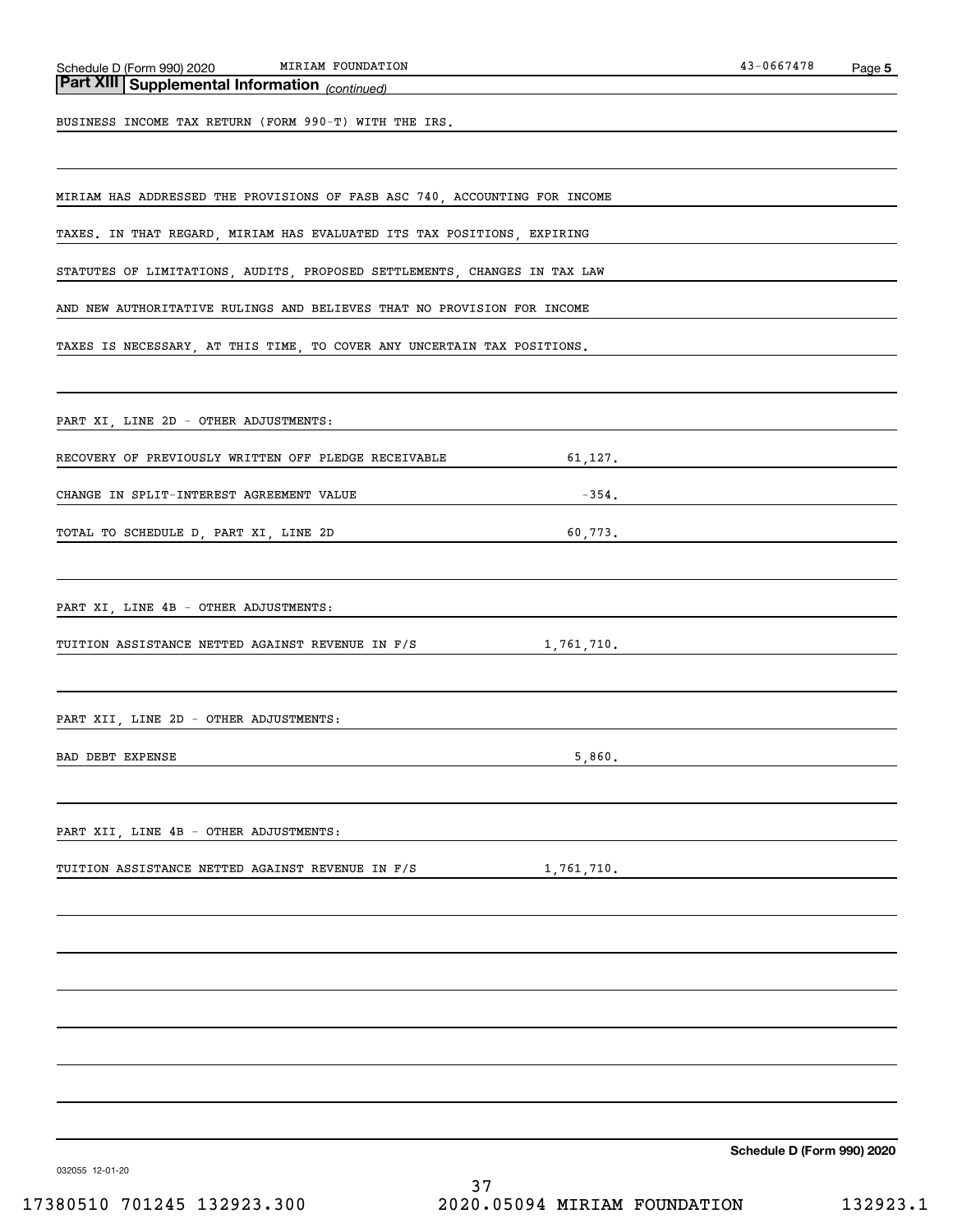|  |  |  | <b>SCHEDULE E</b> |  |
|--|--|--|-------------------|--|
|  |  |  |                   |  |

Name of the organization

# **Schools**

OMB No. 1545-0047

**2020**

| $\blacktriangleright$ Complete is |         |  |
|-----------------------------------|---------|--|
|                                   | Part IV |  |

Department of the Treasury Internal Revenue Service

**Part I**

**| Go to www.irs.gov/Form990 for the latest information. (Form 990 or 990-EZ) | Complete if the organization answered "Yes" on Form 990, Part IV, line 13, or Form 990-EZ, Part VI, line 48. | Attach to Form 990 or Form 990-EZ.**



MIRIAM FOUNDATION 43-0667478

|    |                                                                                                                           |              | YES   NO |   |
|----|---------------------------------------------------------------------------------------------------------------------------|--------------|----------|---|
| 1. | Does the organization have a racially nondiscriminatory policy toward students by statement in its charter,               |              |          |   |
|    |                                                                                                                           | 1            | х        |   |
| 2  | Does the organization include a statement of its racially nondiscriminatory policy toward students in all its brochures,  |              |          |   |
|    | catalogues, and other written communications with the public dealing with student admissions, programs, and scholarships? | $\mathbf{2}$ | х        |   |
| 3  | Has the organization publicized its racially nondiscriminatory policy on its primary publicly accessible Internet         |              |          |   |
|    | homepage at all times during its taxable year in a manner reasonably expected to be noticed by visitors to the            |              |          |   |
|    | homepage, or through newspaper or broadcast media during the period of solicitation for students, or during the           |              |          |   |
|    | registration period if it has no solicitation program, in a way that makes the policy known to all parts of the general   |              |          |   |
|    |                                                                                                                           | 3            | х        |   |
|    | MIRIAM IS A MEMBER OF THE INDEPENDENT SCHOOLS OF ST. LOUIS                                                                |              |          |   |
|    | ISSL RUNS PRINT ADS SEVERAL TIMES A YEAR TO<br>(ISSL).                                                                    |              |          |   |
|    | PUBLICIZE THAT ALL ISSL SCHOOLS HAVE A NONDISCRIMINATORY                                                                  |              |          |   |
|    | POLICY.                                                                                                                   |              |          |   |
|    |                                                                                                                           |              |          |   |
| 4  | Does the organization maintain the following?                                                                             |              |          |   |
| a  |                                                                                                                           | 4a           | х        |   |
| b  | Records documenting that scholarships and other financial assistance are awarded on a racially nondiscriminatory basis?   | 4b           | х        |   |
| с  | Copies of all catalogues, brochures, announcements, and other written communications to the public dealing                |              |          |   |
|    |                                                                                                                           | 4с           | х        |   |
|    |                                                                                                                           | 4d           | х        |   |
|    | If you answered "No" to any of the above, please explain. If you need more space, use Part II.                            |              |          |   |
|    |                                                                                                                           |              |          |   |
|    |                                                                                                                           |              |          |   |
|    |                                                                                                                           |              |          |   |
|    |                                                                                                                           |              |          |   |
| 5  | Does the organization discriminate by race in any way with respect to:                                                    |              |          |   |
|    |                                                                                                                           | 5a           |          | х |
| b  |                                                                                                                           | 5b           |          | х |
| с  |                                                                                                                           | 5c           |          | х |
| d  |                                                                                                                           | <b>5d</b>    |          | х |
|    |                                                                                                                           | 5e           |          | х |
| f  | Use of facilities?                                                                                                        | 5f           |          | х |
| g  |                                                                                                                           | 5g           |          | х |
|    |                                                                                                                           | 5h           |          | х |
|    | If you answered "Yes" to any of the above, please explain. If you need more space, use Part II.                           |              |          |   |
|    |                                                                                                                           |              |          |   |
|    |                                                                                                                           |              |          |   |
|    |                                                                                                                           |              |          |   |
|    |                                                                                                                           |              |          |   |
|    | 6a Does the organization receive any financial aid or assistance from a governmental agency?                              | 6a           | Х        |   |
|    |                                                                                                                           | 6b           |          | х |
|    |                                                                                                                           |              |          |   |
|    | If you answered "Yes" on either line 6a or line 6b, explain on Part II.                                                   |              |          |   |
| 7  | Does the organization certify that it has complied with the applicable requirements of sections 4.01 through              |              |          |   |

**For Paperwork Reduction Act Notice, see the Instructions for Form 990 or Form 990-EZ.** LHA

**Schedule E (Form 990 or 990-EZ) 2020**

032061 11-10-20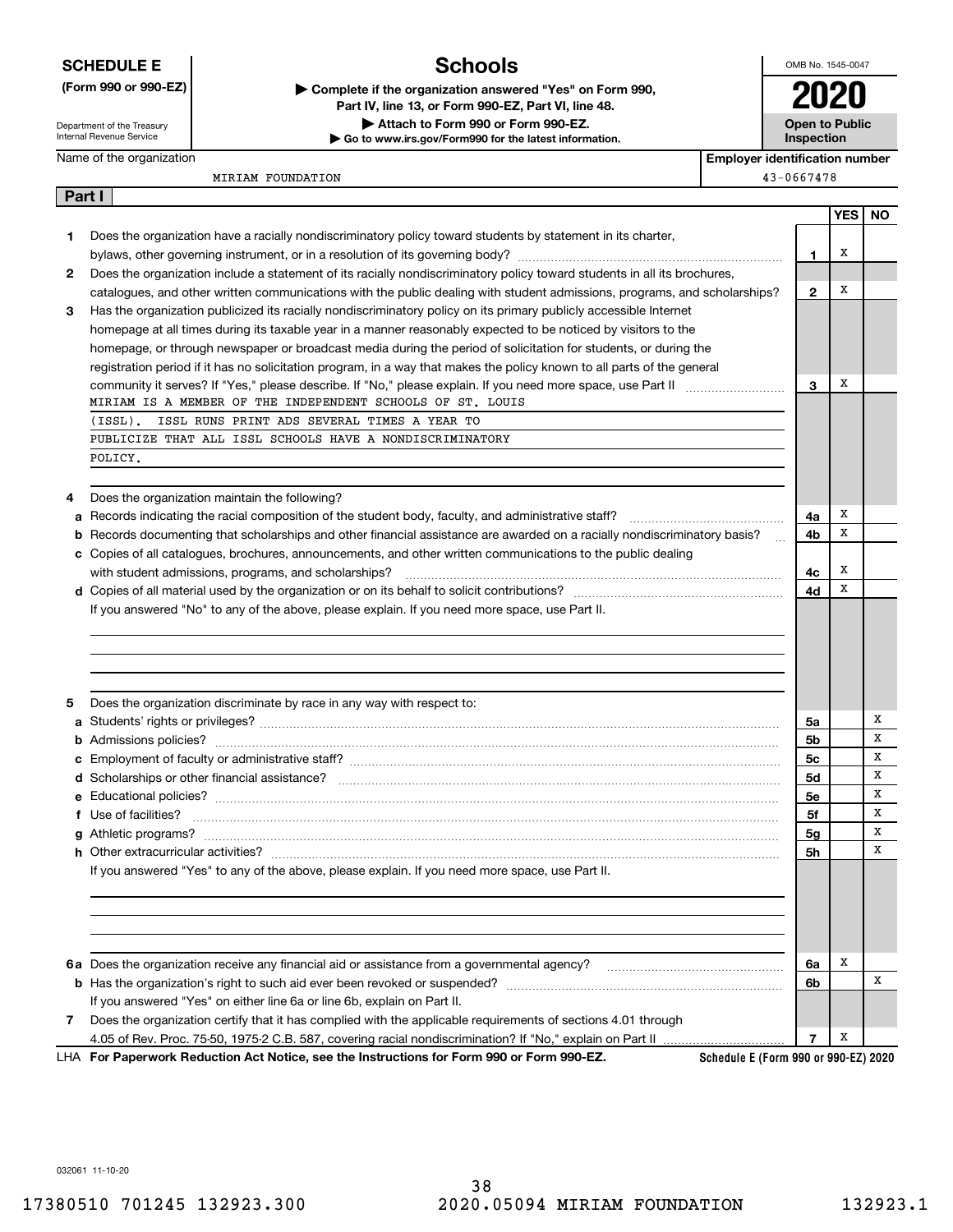Part II | Supplemental Information. Provide the explanations required by Part I, lines 3, 4d, 5h, 6b, and 7, as

applicable. Also provide any other additional information.

LINE 6 - EXPLANATION OF GOVERNMENT FINANCIAL AID:

THE ORGANIZATION RECEIVES FUNDS FROM THE MISSOURI DEPARTMENT OF MENTAL

HEALTH AND THE ST. LOUIS COUNTY CHILDREN'S SERVICE FUND WHICH ARE REPORTED

WITHIN THE MIRIAM LEARNING CENTER'S RECEIPTS.

**Schedule E (Form 990 or 990-EZ) 2020**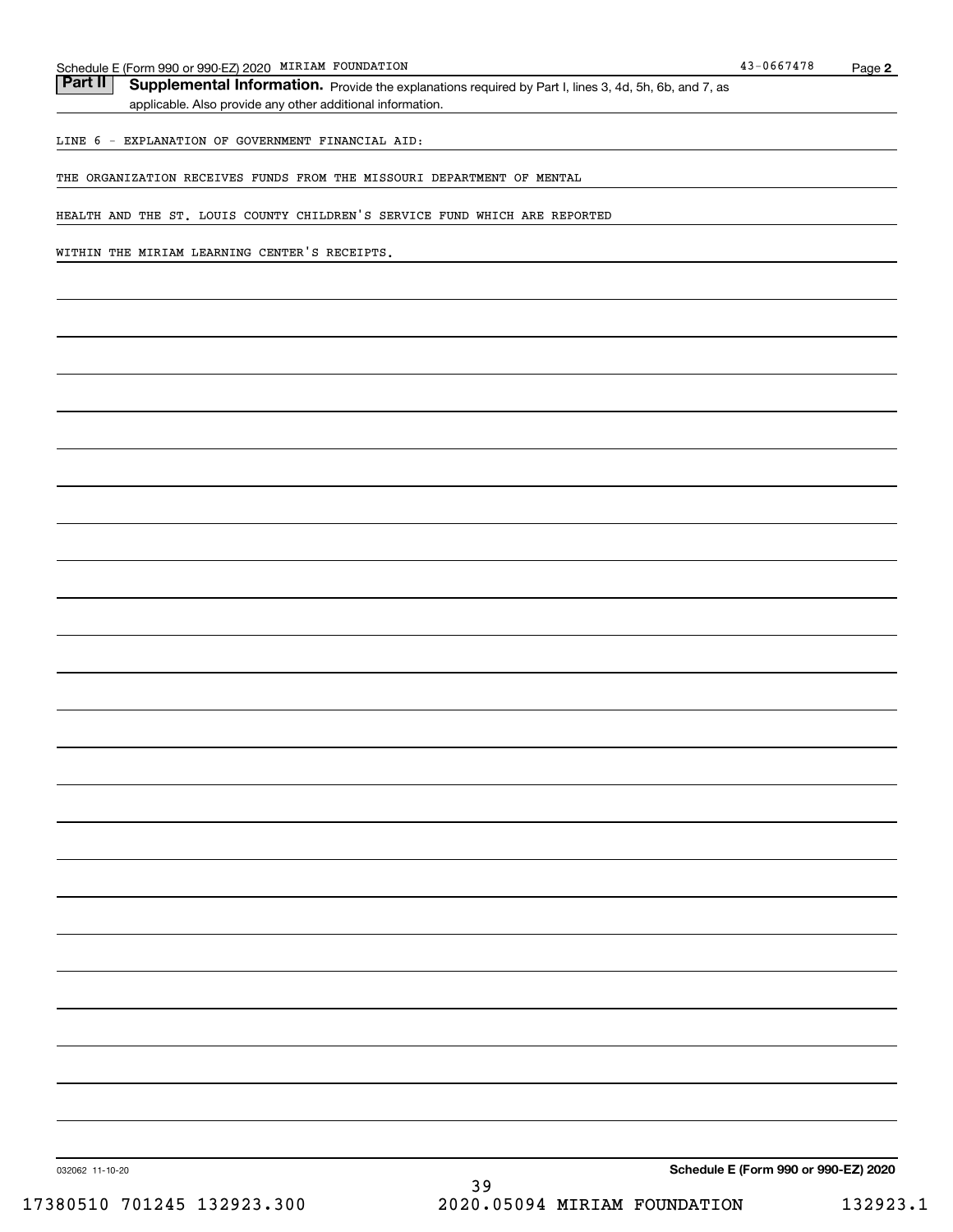| <b>SCHEDULE G</b>                                            |                                                                                                                                                                     | <b>Supplemental Information Regarding Fundraising or Gaming Activities</b>                                                                                                                                                                                  |                                                  |    |                                       |  |                                   | OMB No. 1545-0047                       |  |
|--------------------------------------------------------------|---------------------------------------------------------------------------------------------------------------------------------------------------------------------|-------------------------------------------------------------------------------------------------------------------------------------------------------------------------------------------------------------------------------------------------------------|--------------------------------------------------|----|---------------------------------------|--|-----------------------------------|-----------------------------------------|--|
| (Form 990 or 990-EZ)                                         | Complete if the organization answered "Yes" on Form 990, Part IV, line 17, 18, or 19, or if the<br>organization entered more than \$15,000 on Form 990-EZ, line 6a. |                                                                                                                                                                                                                                                             |                                                  |    |                                       |  |                                   |                                         |  |
|                                                              |                                                                                                                                                                     | Attach to Form 990 or Form 990-EZ.                                                                                                                                                                                                                          |                                                  |    |                                       |  |                                   | 2020<br><b>Open to Public</b>           |  |
| Department of the Treasury<br>Internal Revenue Service       |                                                                                                                                                                     | Go to www.irs.gov/Form990 for instructions and the latest information.                                                                                                                                                                                      |                                                  |    |                                       |  |                                   | Inspection                              |  |
| Name of the organization                                     | MIRIAM FOUNDATION                                                                                                                                                   |                                                                                                                                                                                                                                                             |                                                  |    |                                       |  | 43-0667478                        | <b>Employer identification number</b>   |  |
| Part I                                                       |                                                                                                                                                                     | Fundraising Activities. Complete if the organization answered "Yes" on Form 990, Part IV, line 17. Form 990-EZ filers are not                                                                                                                               |                                                  |    |                                       |  |                                   |                                         |  |
|                                                              | required to complete this part.                                                                                                                                     |                                                                                                                                                                                                                                                             |                                                  |    |                                       |  |                                   |                                         |  |
| Mail solicitations<br>a                                      |                                                                                                                                                                     | 1 Indicate whether the organization raised funds through any of the following activities. Check all that apply.<br>e                                                                                                                                        |                                                  |    | Solicitation of non-government grants |  |                                   |                                         |  |
| b                                                            | Internet and email solicitations                                                                                                                                    |                                                                                                                                                                                                                                                             |                                                  |    | Solicitation of government grants     |  |                                   |                                         |  |
| Phone solicitations<br>c                                     |                                                                                                                                                                     | Special fundraising events<br>a                                                                                                                                                                                                                             |                                                  |    |                                       |  |                                   |                                         |  |
| In-person solicitations<br>d                                 |                                                                                                                                                                     |                                                                                                                                                                                                                                                             |                                                  |    |                                       |  |                                   |                                         |  |
|                                                              |                                                                                                                                                                     | 2 a Did the organization have a written or oral agreement with any individual (including officers, directors, trustees, or                                                                                                                                  |                                                  |    |                                       |  |                                   |                                         |  |
|                                                              |                                                                                                                                                                     | key employees listed in Form 990, Part VII) or entity in connection with professional fundraising services?<br><b>b</b> If "Yes," list the 10 highest paid individuals or entities (fundraisers) pursuant to agreements under which the fundraiser is to be |                                                  |    |                                       |  | Yes                               | No                                      |  |
| compensated at least \$5,000 by the organization.            |                                                                                                                                                                     |                                                                                                                                                                                                                                                             |                                                  |    |                                       |  |                                   |                                         |  |
|                                                              |                                                                                                                                                                     |                                                                                                                                                                                                                                                             | (iii) Did<br>fundraiser                          |    |                                       |  | (v) Amount paid                   |                                         |  |
| (i) Name and address of individual<br>or entity (fundraiser) |                                                                                                                                                                     | (ii) Activity                                                                                                                                                                                                                                               | have custody                                     |    | (iv) Gross receipts                   |  | to (or retained by)<br>fundraiser | (vi) Amount paid<br>to (or retained by) |  |
|                                                              |                                                                                                                                                                     |                                                                                                                                                                                                                                                             | from activity<br>or control of<br>contributions? |    |                                       |  | listed in col. (i)                | organization                            |  |
|                                                              |                                                                                                                                                                     |                                                                                                                                                                                                                                                             | Yes                                              | No |                                       |  |                                   |                                         |  |
|                                                              |                                                                                                                                                                     |                                                                                                                                                                                                                                                             |                                                  |    |                                       |  |                                   |                                         |  |
|                                                              |                                                                                                                                                                     |                                                                                                                                                                                                                                                             |                                                  |    |                                       |  |                                   |                                         |  |
|                                                              |                                                                                                                                                                     |                                                                                                                                                                                                                                                             |                                                  |    |                                       |  |                                   |                                         |  |
|                                                              |                                                                                                                                                                     |                                                                                                                                                                                                                                                             |                                                  |    |                                       |  |                                   |                                         |  |
|                                                              |                                                                                                                                                                     |                                                                                                                                                                                                                                                             |                                                  |    |                                       |  |                                   |                                         |  |
|                                                              |                                                                                                                                                                     |                                                                                                                                                                                                                                                             |                                                  |    |                                       |  |                                   |                                         |  |
|                                                              |                                                                                                                                                                     |                                                                                                                                                                                                                                                             |                                                  |    |                                       |  |                                   |                                         |  |
|                                                              |                                                                                                                                                                     |                                                                                                                                                                                                                                                             |                                                  |    |                                       |  |                                   |                                         |  |
|                                                              |                                                                                                                                                                     |                                                                                                                                                                                                                                                             |                                                  |    |                                       |  |                                   |                                         |  |
|                                                              |                                                                                                                                                                     |                                                                                                                                                                                                                                                             |                                                  |    |                                       |  |                                   |                                         |  |
|                                                              |                                                                                                                                                                     |                                                                                                                                                                                                                                                             |                                                  |    |                                       |  |                                   |                                         |  |
|                                                              |                                                                                                                                                                     |                                                                                                                                                                                                                                                             |                                                  |    |                                       |  |                                   |                                         |  |
|                                                              |                                                                                                                                                                     |                                                                                                                                                                                                                                                             |                                                  |    |                                       |  |                                   |                                         |  |
| Total                                                        |                                                                                                                                                                     |                                                                                                                                                                                                                                                             |                                                  |    |                                       |  |                                   |                                         |  |
| or licensing.                                                |                                                                                                                                                                     | 3 List all states in which the organization is registered or licensed to solicit contributions or has been notified it is exempt from registration                                                                                                          |                                                  |    |                                       |  |                                   |                                         |  |
|                                                              |                                                                                                                                                                     |                                                                                                                                                                                                                                                             |                                                  |    |                                       |  |                                   |                                         |  |
|                                                              |                                                                                                                                                                     |                                                                                                                                                                                                                                                             |                                                  |    |                                       |  |                                   |                                         |  |
|                                                              |                                                                                                                                                                     |                                                                                                                                                                                                                                                             |                                                  |    |                                       |  |                                   |                                         |  |
|                                                              |                                                                                                                                                                     |                                                                                                                                                                                                                                                             |                                                  |    |                                       |  |                                   |                                         |  |
|                                                              |                                                                                                                                                                     |                                                                                                                                                                                                                                                             |                                                  |    |                                       |  |                                   |                                         |  |
|                                                              |                                                                                                                                                                     |                                                                                                                                                                                                                                                             |                                                  |    |                                       |  |                                   |                                         |  |
|                                                              |                                                                                                                                                                     |                                                                                                                                                                                                                                                             |                                                  |    |                                       |  |                                   |                                         |  |
|                                                              |                                                                                                                                                                     |                                                                                                                                                                                                                                                             |                                                  |    |                                       |  |                                   |                                         |  |
|                                                              |                                                                                                                                                                     | LHA For Paperwork Reduction Act Notice, see the Instructions for Form 990 or 990-EZ.                                                                                                                                                                        |                                                  |    |                                       |  |                                   | Schedule G (Form 990 or 990-EZ) 2020    |  |

032081 11-25-20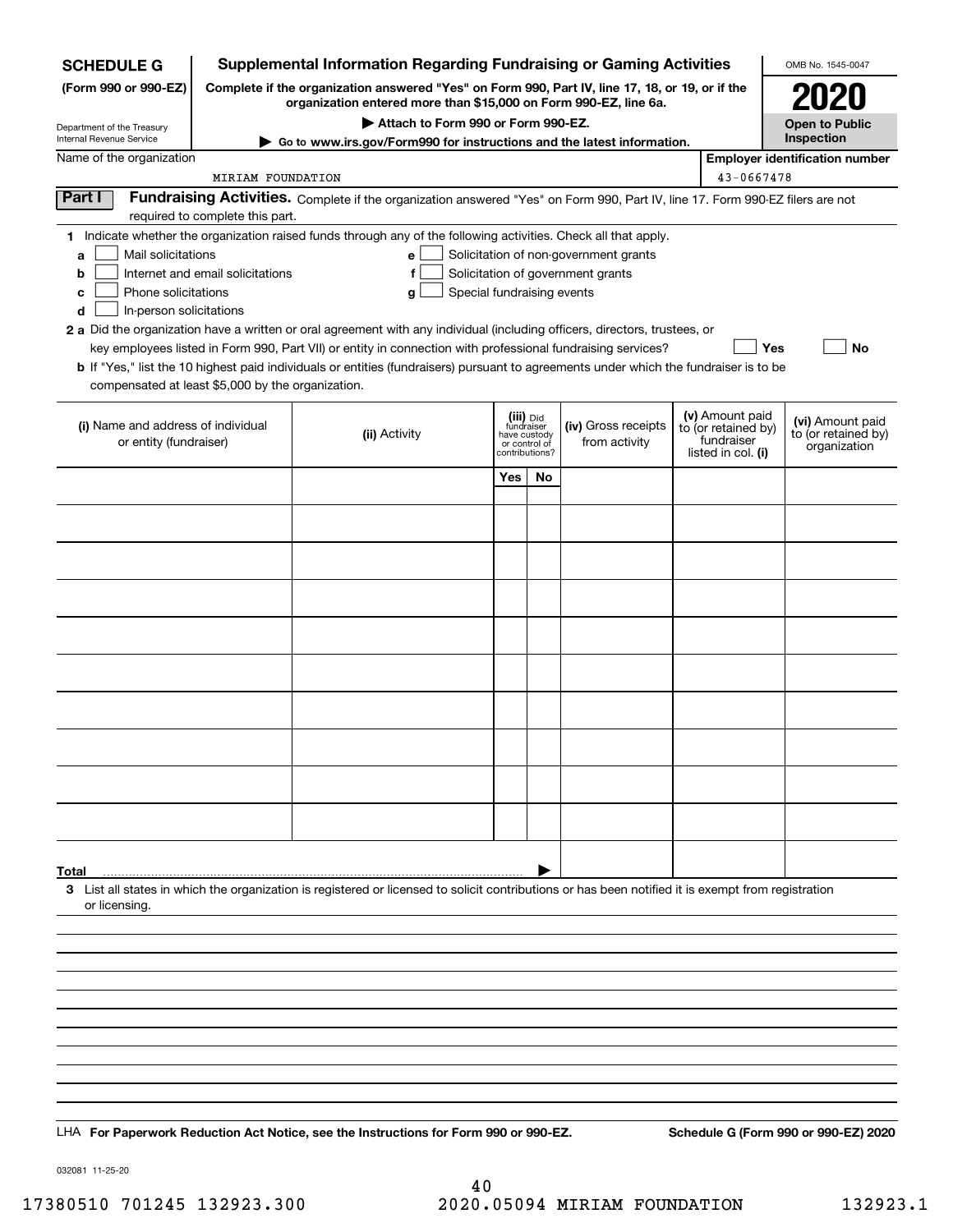#### Schedule G (Form 990 or 990-EZ) 2020 MIRIAM FOUNDATION 43-0667478 Page

**Part II** | Fundraising Events. Complete if the organization answered "Yes" on Form 990, Part IV, line 18, or reported more than \$15,000 of fundraising event contributions and gross income on Form 990-EZ, lines 1 and 6b. List events with gross receipts greater than \$5,000.

|                 |              |                                                                                                          | (a) Event $#1$ | (b) Event #2                                     | (c) Other events<br><b>NONE</b> | (d) Total events<br>(add col. (a) through           |
|-----------------|--------------|----------------------------------------------------------------------------------------------------------|----------------|--------------------------------------------------|---------------------------------|-----------------------------------------------------|
|                 |              |                                                                                                          | TRIVIA NIGHT   |                                                  |                                 | col. (c)                                            |
|                 |              |                                                                                                          | (event type)   | (event type)                                     | (total number)                  |                                                     |
| Revenue         |              |                                                                                                          | 25,578.        |                                                  |                                 | 25,578.                                             |
|                 | $\mathbf{2}$ |                                                                                                          | 20,448.        |                                                  |                                 | 20,448.                                             |
|                 | 3            | Gross income (line 1 minus line 2)                                                                       | 5,130.         |                                                  |                                 | 5,130.                                              |
|                 |              |                                                                                                          | 430.           |                                                  |                                 | 430.                                                |
|                 | 5            |                                                                                                          |                |                                                  |                                 |                                                     |
|                 | 6            |                                                                                                          |                |                                                  |                                 |                                                     |
| Direct Expenses | 7            | Food and beverages                                                                                       | 171.           |                                                  |                                 | 171.                                                |
|                 | 8            |                                                                                                          |                |                                                  |                                 |                                                     |
|                 | 9            |                                                                                                          | 3,671.         |                                                  |                                 | 3,671.                                              |
|                 | 10           | Direct expense summary. Add lines 4 through 9 in column (d)                                              |                |                                                  |                                 | 4,272.                                              |
|                 |              |                                                                                                          |                |                                                  |                                 | 858.                                                |
| <b>Part III</b> |              | Gaming. Complete if the organization answered "Yes" on Form 990, Part IV, line 19, or reported more than |                |                                                  |                                 |                                                     |
|                 |              | \$15,000 on Form 990-EZ, line 6a.                                                                        |                |                                                  |                                 |                                                     |
| venue           |              |                                                                                                          | (a) Bingo      | (b) Pull tabs/instant<br>bingo/progressive bingo | (c) Other gaming                | (d) Total gaming (add<br>col. (a) through col. (c)) |
|                 |              |                                                                                                          |                |                                                  |                                 |                                                     |

|                 |                                                                       |  |  | (a) Bingo                             |  | bingo/progressive bingo |  | (c) Other gaming                         | $\frac{1}{2}$<br>col. (a) through col. (c)) |           |
|-----------------|-----------------------------------------------------------------------|--|--|---------------------------------------|--|-------------------------|--|------------------------------------------|---------------------------------------------|-----------|
| Revenue         |                                                                       |  |  |                                       |  |                         |  |                                          |                                             |           |
|                 | $\mathbf{2}$                                                          |  |  |                                       |  |                         |  |                                          |                                             |           |
|                 | з                                                                     |  |  |                                       |  |                         |  |                                          |                                             |           |
| Direct Expenses | 4                                                                     |  |  |                                       |  |                         |  |                                          |                                             |           |
|                 | 5                                                                     |  |  |                                       |  |                         |  |                                          |                                             |           |
|                 | 6                                                                     |  |  | Yes $\qquad \qquad$<br>%<br><b>No</b> |  | %<br><b>No</b>          |  | $Yes$ <sub>_____</sub><br>%<br><b>No</b> |                                             |           |
|                 | Direct expense summary. Add lines 2 through 5 in column (d)<br>7<br>▶ |  |  |                                       |  |                         |  |                                          |                                             |           |
|                 | 8                                                                     |  |  |                                       |  |                         |  |                                          |                                             |           |
| 9               |                                                                       |  |  |                                       |  |                         |  |                                          | Yes                                         | <b>No</b> |
|                 |                                                                       |  |  |                                       |  |                         |  |                                          |                                             |           |
|                 |                                                                       |  |  |                                       |  |                         |  |                                          | Yes                                         | <b>No</b> |
|                 |                                                                       |  |  |                                       |  |                         |  |                                          |                                             |           |

032082 11-25-20

**Schedule G (Form 990 or 990-EZ) 2020**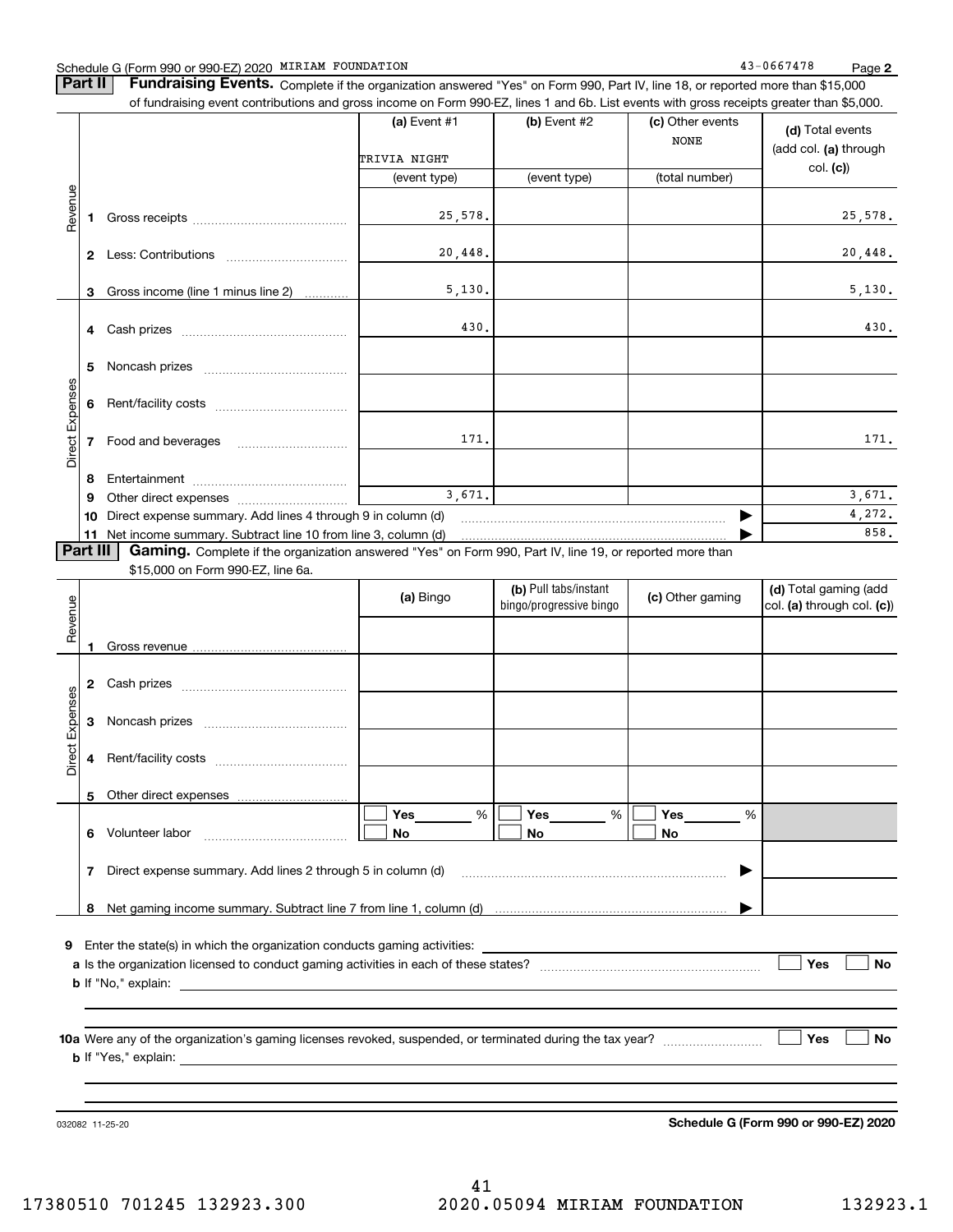| Schedule G (Form 990 or 990-EZ) 2020 MIRIAM FOUNDATION                                                                                                                                                                                    | 43-0667478                           | Page 3               |
|-------------------------------------------------------------------------------------------------------------------------------------------------------------------------------------------------------------------------------------------|--------------------------------------|----------------------|
|                                                                                                                                                                                                                                           | Yes                                  | No                   |
| 12 Is the organization a grantor, beneficiary or trustee of a trust, or a member of a partnership or other entity formed                                                                                                                  |                                      |                      |
|                                                                                                                                                                                                                                           | Yes                                  | No                   |
| 13 Indicate the percentage of gaming activity conducted in:                                                                                                                                                                               |                                      |                      |
|                                                                                                                                                                                                                                           | 1За                                  | %                    |
| <b>b</b> An outside facility <b>contained an according to the contract of the contract of the contract of the contract of the contract of the contract of the contract of the contract of the contract of the contract of the contrac</b> | 13 <sub>b</sub>                      | %                    |
| 14 Enter the name and address of the person who prepares the organization's gaming/special events books and records:                                                                                                                      |                                      |                      |
|                                                                                                                                                                                                                                           |                                      |                      |
|                                                                                                                                                                                                                                           |                                      |                      |
| 15a Does the organization have a contract with a third party from whom the organization receives gaming revenue?                                                                                                                          | Yes                                  | No                   |
|                                                                                                                                                                                                                                           |                                      |                      |
| of gaming revenue retained by the third party $\triangleright$ \$                                                                                                                                                                         |                                      |                      |
| c If "Yes," enter name and address of the third party:                                                                                                                                                                                    |                                      |                      |
| Name $\blacktriangleright$ $\bot$                                                                                                                                                                                                         |                                      |                      |
| Address $\blacktriangleright$                                                                                                                                                                                                             |                                      |                      |
|                                                                                                                                                                                                                                           |                                      |                      |
| 16 Gaming manager information:                                                                                                                                                                                                            |                                      |                      |
| $Name \rightarrow$                                                                                                                                                                                                                        |                                      |                      |
| Gaming manager compensation > \$                                                                                                                                                                                                          |                                      |                      |
|                                                                                                                                                                                                                                           |                                      |                      |
|                                                                                                                                                                                                                                           |                                      |                      |
|                                                                                                                                                                                                                                           |                                      |                      |
| Director/officer<br>Employee<br>Independent contractor                                                                                                                                                                                    |                                      |                      |
|                                                                                                                                                                                                                                           |                                      |                      |
| 17 Mandatory distributions:                                                                                                                                                                                                               |                                      |                      |
| a Is the organization required under state law to make charitable distributions from the gaming proceeds to                                                                                                                               |                                      | $\Box$ Yes $\Box$ No |
| retain the state gaming license?                                                                                                                                                                                                          |                                      |                      |
| <b>b</b> Enter the amount of distributions required under state law to be distributed to other exempt organizations or spent in the                                                                                                       |                                      |                      |
| organization's own exempt activities during the tax year $\triangleright$ \$<br><b>Part IV</b><br>Supplemental Information. Provide the explanations required by Part I, line 2b, columns (iii) and (v); and Part III, lines 9, 9b, 10b,  |                                      |                      |
| 15b, 15c, 16, and 17b, as applicable. Also provide any additional information. See instructions.                                                                                                                                          |                                      |                      |
|                                                                                                                                                                                                                                           |                                      |                      |
|                                                                                                                                                                                                                                           |                                      |                      |
|                                                                                                                                                                                                                                           |                                      |                      |
|                                                                                                                                                                                                                                           |                                      |                      |
|                                                                                                                                                                                                                                           |                                      |                      |
|                                                                                                                                                                                                                                           |                                      |                      |
|                                                                                                                                                                                                                                           |                                      |                      |
|                                                                                                                                                                                                                                           |                                      |                      |
|                                                                                                                                                                                                                                           |                                      |                      |
|                                                                                                                                                                                                                                           |                                      |                      |
| 032083 11-25-20                                                                                                                                                                                                                           | Schedule G (Form 990 or 990-EZ) 2020 |                      |
| 42                                                                                                                                                                                                                                        |                                      |                      |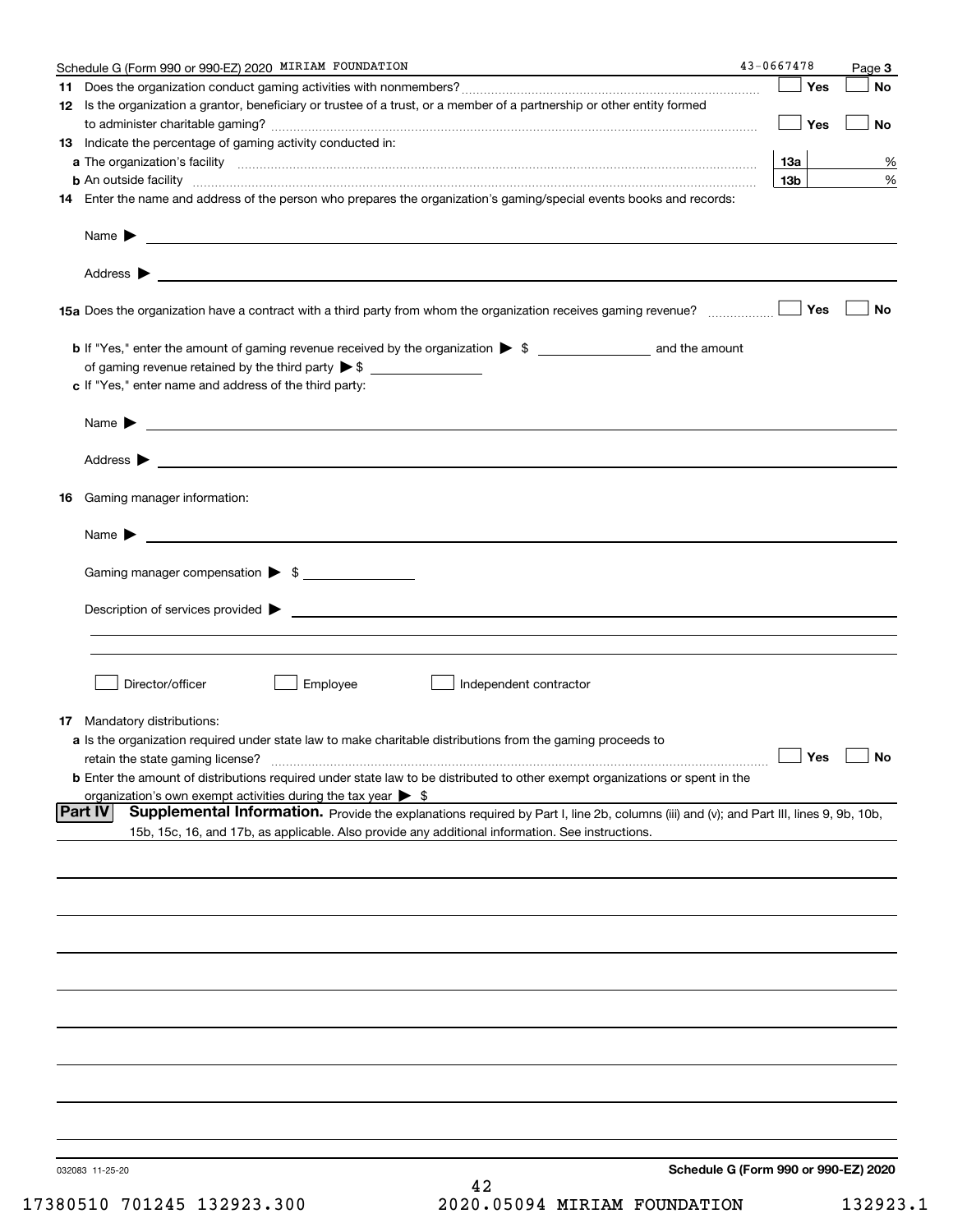**Schedule G (Form 990 or 990-EZ)**

032084 04-01-20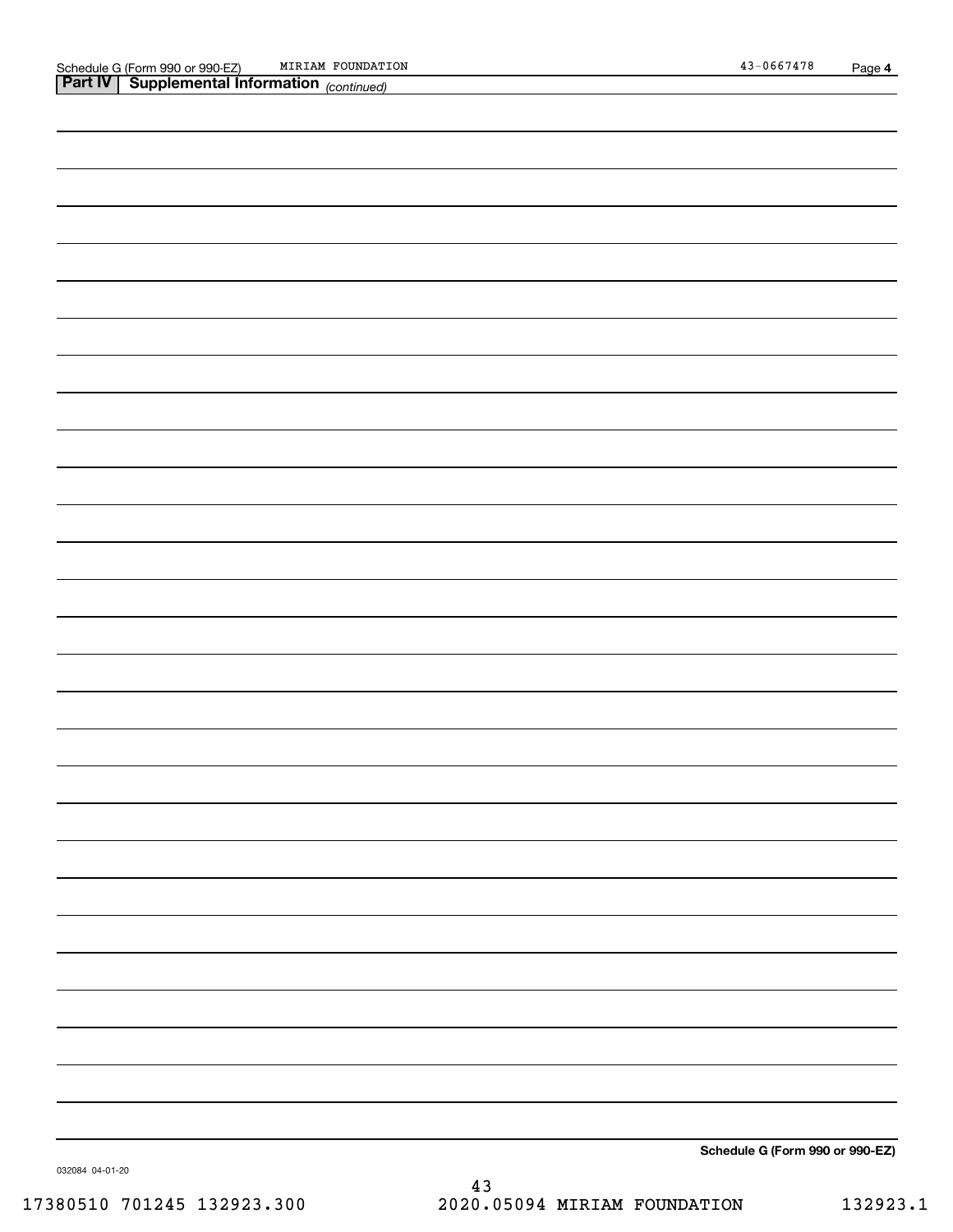| <b>SCHEDULE I</b><br>(Form 990)                        |                                                                                                                                                                          | <b>Grants and Other Assistance to Organizations,</b><br>Governments, and Individuals in the United States<br>Complete if the organization answered "Yes" on Form 990, Part IV, line 21 or 22. |                                    |                                                                              |                                         |                                               |                                          |                                                     |  |  |
|--------------------------------------------------------|--------------------------------------------------------------------------------------------------------------------------------------------------------------------------|-----------------------------------------------------------------------------------------------------------------------------------------------------------------------------------------------|------------------------------------|------------------------------------------------------------------------------|-----------------------------------------|-----------------------------------------------|------------------------------------------|-----------------------------------------------------|--|--|
| Department of the Treasury<br>Internal Revenue Service |                                                                                                                                                                          |                                                                                                                                                                                               |                                    | Attach to Form 990.<br>Go to www.irs.gov/Form990 for the latest information. |                                         |                                               |                                          | <b>Open to Public</b><br>Inspection                 |  |  |
| Name of the organization                               | MIRIAM FOUNDATION                                                                                                                                                        |                                                                                                                                                                                               |                                    |                                                                              |                                         |                                               |                                          | <b>Employer identification number</b><br>43-0667478 |  |  |
| Part I                                                 | <b>General Information on Grants and Assistance</b>                                                                                                                      |                                                                                                                                                                                               |                                    |                                                                              |                                         |                                               |                                          |                                                     |  |  |
| 1.                                                     | Does the organization maintain records to substantiate the amount of the grants or assistance, the grantees' eligibility for the grants or assistance, and the selection |                                                                                                                                                                                               |                                    |                                                                              |                                         |                                               |                                          | $\sqrt{\frac{X}{X}}$ Yes<br>No                      |  |  |
| $\mathbf{2}$                                           | Describe in Part IV the organization's procedures for monitoring the use of grant funds in the United States.                                                            |                                                                                                                                                                                               |                                    |                                                                              |                                         |                                               |                                          |                                                     |  |  |
| Part II                                                | Grants and Other Assistance to Domestic Organizations and Domestic Governments. Complete if the organization answered "Yes" on Form 990, Part IV, line 21, for any       |                                                                                                                                                                                               |                                    |                                                                              |                                         |                                               |                                          |                                                     |  |  |
|                                                        | recipient that received more than \$5,000. Part II can be duplicated if additional space is needed.                                                                      |                                                                                                                                                                                               |                                    |                                                                              |                                         | (f) Method of                                 |                                          |                                                     |  |  |
|                                                        | 1 (a) Name and address of organization<br>or government                                                                                                                  | $(b)$ EIN                                                                                                                                                                                     | (c) IRC section<br>(if applicable) | (d) Amount of<br>cash grant                                                  | (e) Amount of<br>non-cash<br>assistance | valuation (book,<br>FMV, appraisal,<br>other) | (g) Description of<br>noncash assistance | (h) Purpose of grant<br>or assistance               |  |  |
|                                                        |                                                                                                                                                                          |                                                                                                                                                                                               |                                    |                                                                              |                                         |                                               |                                          |                                                     |  |  |
|                                                        |                                                                                                                                                                          |                                                                                                                                                                                               |                                    |                                                                              |                                         |                                               |                                          |                                                     |  |  |
|                                                        |                                                                                                                                                                          |                                                                                                                                                                                               |                                    |                                                                              |                                         |                                               |                                          |                                                     |  |  |
|                                                        |                                                                                                                                                                          |                                                                                                                                                                                               |                                    |                                                                              |                                         |                                               |                                          |                                                     |  |  |
|                                                        |                                                                                                                                                                          |                                                                                                                                                                                               |                                    |                                                                              |                                         |                                               |                                          |                                                     |  |  |
|                                                        |                                                                                                                                                                          |                                                                                                                                                                                               |                                    |                                                                              |                                         |                                               |                                          |                                                     |  |  |
|                                                        |                                                                                                                                                                          |                                                                                                                                                                                               |                                    |                                                                              |                                         |                                               |                                          |                                                     |  |  |
|                                                        |                                                                                                                                                                          |                                                                                                                                                                                               |                                    |                                                                              |                                         |                                               |                                          |                                                     |  |  |
| 2                                                      | Enter total number of section 501(c)(3) and government organizations listed in the line 1 table                                                                          |                                                                                                                                                                                               |                                    |                                                                              |                                         |                                               |                                          |                                                     |  |  |
| 3                                                      | Enter total number of other organizations listed in the line 1 table                                                                                                     |                                                                                                                                                                                               |                                    |                                                                              |                                         |                                               |                                          |                                                     |  |  |
| LHA                                                    | For Paperwork Reduction Act Notice, see the Instructions for Form 990.                                                                                                   |                                                                                                                                                                                               |                                    |                                                                              |                                         |                                               |                                          | Schedule I (Form 990) 2020                          |  |  |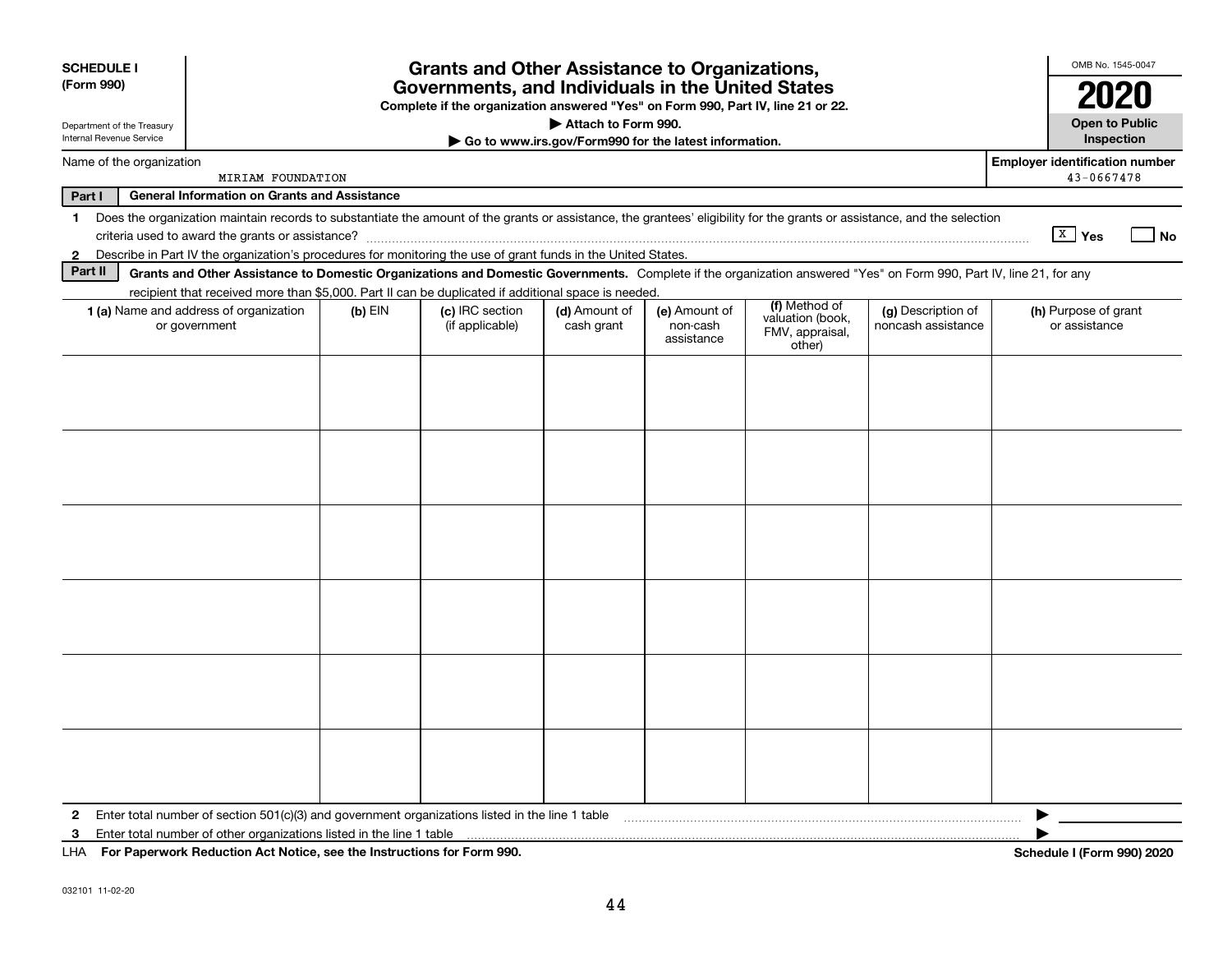Schedule I (Form 990) 2020 MIRIAM FOUNDATION ALL 2006 PAGE 2012 12:00 MIRIAM POUNDATION MIRIAM FOUNDATION

**2**

**Part III | Grants and Other Assistance to Domestic Individuals. Complete if the organization answered "Yes" on Form 990, Part IV, line 22.** Part III can be duplicated if additional space is needed.

| (a) Type of grant or assistance | (b) Number of<br>recipients | (c) Amount of<br>cash grant | (d) Amount of non-<br>cash assistance | (e) Method of valuation<br>(book, FMV, appraisal, other) | (f) Description of noncash assistance |
|---------------------------------|-----------------------------|-----------------------------|---------------------------------------|----------------------------------------------------------|---------------------------------------|
|                                 |                             |                             |                                       |                                                          |                                       |
| TUITION ASSISTANCE              | 165                         | 0.                          | 1,761,710. BOOK                       |                                                          | SCHOLARSHIPS                          |
|                                 |                             |                             |                                       |                                                          |                                       |
|                                 |                             |                             |                                       |                                                          |                                       |
|                                 |                             |                             |                                       |                                                          |                                       |
|                                 |                             |                             |                                       |                                                          |                                       |
|                                 |                             |                             |                                       |                                                          |                                       |
|                                 |                             |                             |                                       |                                                          |                                       |
|                                 |                             |                             |                                       |                                                          |                                       |
|                                 |                             |                             |                                       |                                                          |                                       |

Part IV | Supplemental Information. Provide the information required in Part I, line 2; Part III, column (b); and any other additional information.

PART I, LINE 2:

THE ORGANIZATION MAINTAINS DOCUMENTATION TO SUPPORT THE PROCESS FOR

AWARDING TUITION ASSISTANCE TO FAMILIES/STUDENTS. TUITION ASSISTANCE IS

AWARDED AS A DIRECT REDUCTION OF TUITION FEES INCURRED. FAMILIES/STUDENTS

DO NOT RECEIVE CASH OR FUNDS DIRECTLY.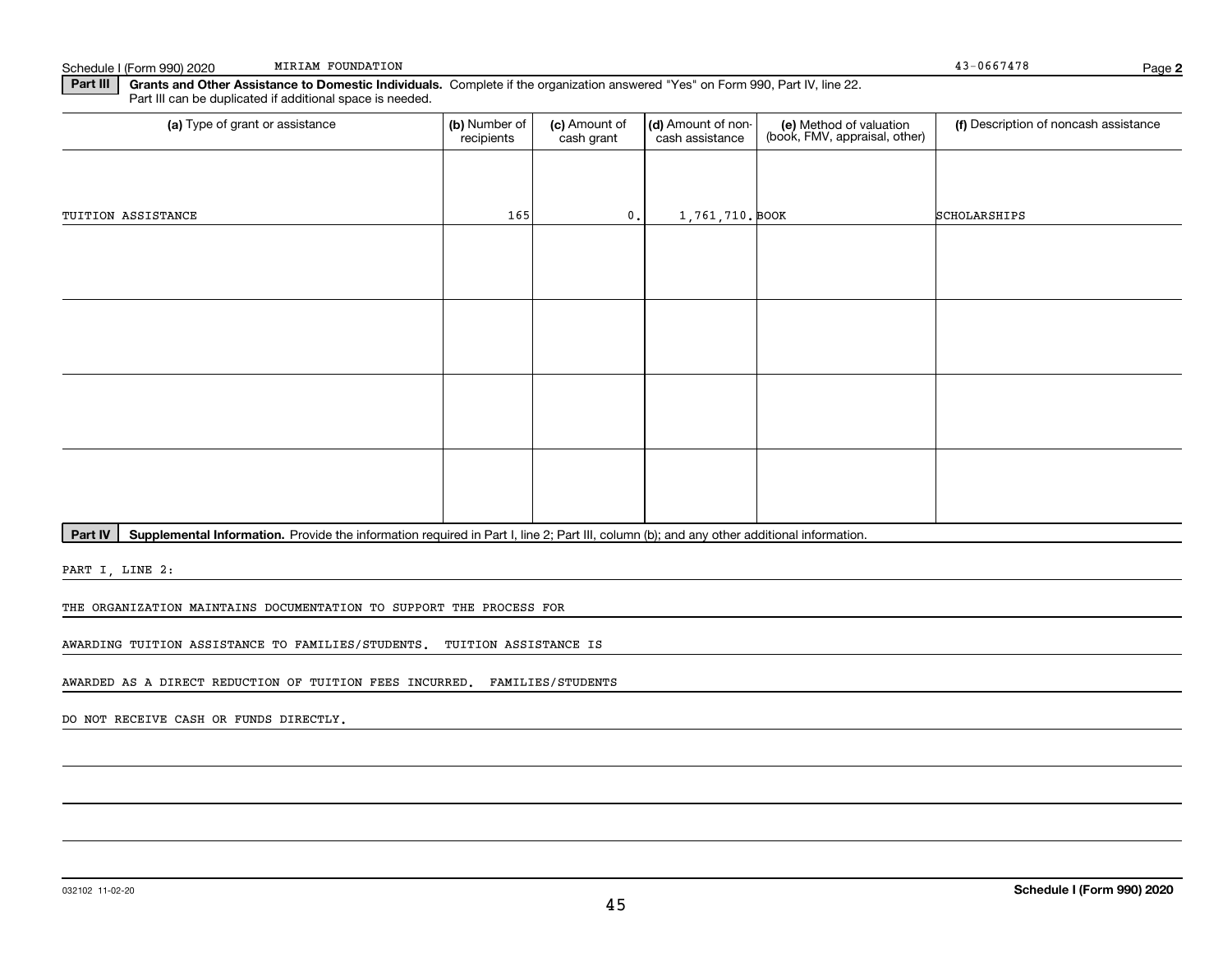|   | <b>SCHEDULE J</b>                                      | <b>Compensation Information</b>                                                                                                                                                                                                      |                                       | OMB No. 1545-0047          |     |    |
|---|--------------------------------------------------------|--------------------------------------------------------------------------------------------------------------------------------------------------------------------------------------------------------------------------------------|---------------------------------------|----------------------------|-----|----|
|   | (Form 990)                                             | For certain Officers, Directors, Trustees, Key Employees, and Highest                                                                                                                                                                |                                       |                            |     |    |
|   |                                                        | <b>Compensated Employees</b>                                                                                                                                                                                                         |                                       | 2020                       |     |    |
|   |                                                        | Complete if the organization answered "Yes" on Form 990, Part IV, line 23.<br>Attach to Form 990.                                                                                                                                    |                                       | <b>Open to Public</b>      |     |    |
|   | Department of the Treasury<br>Internal Revenue Service | Go to www.irs.gov/Form990 for instructions and the latest information.                                                                                                                                                               |                                       | Inspection                 |     |    |
|   | Name of the organization                               |                                                                                                                                                                                                                                      | <b>Employer identification number</b> |                            |     |    |
|   |                                                        | MIRIAM FOUNDATION                                                                                                                                                                                                                    |                                       | 43-0667478                 |     |    |
|   | Part I                                                 | <b>Questions Regarding Compensation</b>                                                                                                                                                                                              |                                       |                            |     |    |
|   |                                                        |                                                                                                                                                                                                                                      |                                       |                            | Yes | No |
|   |                                                        | Check the appropriate box(es) if the organization provided any of the following to or for a person listed on Form 990,                                                                                                               |                                       |                            |     |    |
|   |                                                        | Part VII, Section A, line 1a. Complete Part III to provide any relevant information regarding these items.                                                                                                                           |                                       |                            |     |    |
|   | First-class or charter travel                          | Housing allowance or residence for personal use                                                                                                                                                                                      |                                       |                            |     |    |
|   | Travel for companions                                  | Payments for business use of personal residence                                                                                                                                                                                      |                                       |                            |     |    |
|   |                                                        | Health or social club dues or initiation fees<br>Tax indemnification and gross-up payments                                                                                                                                           |                                       |                            |     |    |
|   |                                                        | Discretionary spending account<br>Personal services (such as maid, chauffeur, chef)                                                                                                                                                  |                                       |                            |     |    |
|   |                                                        |                                                                                                                                                                                                                                      |                                       |                            |     |    |
|   |                                                        | <b>b</b> If any of the boxes on line 1a are checked, did the organization follow a written policy regarding payment or                                                                                                               |                                       |                            |     |    |
|   |                                                        |                                                                                                                                                                                                                                      |                                       | 1b                         |     |    |
| 2 |                                                        | Did the organization require substantiation prior to reimbursing or allowing expenses incurred by all directors,                                                                                                                     |                                       |                            |     |    |
|   |                                                        |                                                                                                                                                                                                                                      |                                       | $\mathbf{2}$               |     |    |
|   |                                                        |                                                                                                                                                                                                                                      |                                       |                            |     |    |
| З |                                                        | Indicate which, if any, of the following the organization used to establish the compensation of the organization's                                                                                                                   |                                       |                            |     |    |
|   |                                                        | CEO/Executive Director. Check all that apply. Do not check any boxes for methods used by a related organization to                                                                                                                   |                                       |                            |     |    |
|   |                                                        | establish compensation of the CEO/Executive Director, but explain in Part III.                                                                                                                                                       |                                       |                            |     |    |
|   | Compensation committee                                 | Written employment contract                                                                                                                                                                                                          |                                       |                            |     |    |
|   |                                                        | Compensation survey or study<br>Independent compensation consultant                                                                                                                                                                  |                                       |                            |     |    |
|   |                                                        | Form 990 of other organizations<br>Approval by the board or compensation committee                                                                                                                                                   |                                       |                            |     |    |
|   |                                                        |                                                                                                                                                                                                                                      |                                       |                            |     |    |
| 4 |                                                        | During the year, did any person listed on Form 990, Part VII, Section A, line 1a, with respect to the filing                                                                                                                         |                                       |                            |     |    |
|   | organization or a related organization:                |                                                                                                                                                                                                                                      |                                       |                            |     |    |
| а |                                                        | Receive a severance payment or change-of-control payment?                                                                                                                                                                            |                                       | 4a                         |     | х  |
|   |                                                        | Participate in or receive payment from a supplemental nonqualified retirement plan?                                                                                                                                                  |                                       | 4b                         |     | X  |
|   |                                                        | Participate in or receive payment from an equity-based compensation arrangement?                                                                                                                                                     |                                       | 4c                         |     | х  |
|   |                                                        | If "Yes" to any of lines 4a-c, list the persons and provide the applicable amounts for each item in Part III.                                                                                                                        |                                       |                            |     |    |
|   |                                                        |                                                                                                                                                                                                                                      |                                       |                            |     |    |
|   |                                                        | Only section 501(c)(3), 501(c)(4), and 501(c)(29) organizations must complete lines 5-9.                                                                                                                                             |                                       |                            |     |    |
|   |                                                        | For persons listed on Form 990, Part VII, Section A, line 1a, did the organization pay or accrue any compensation                                                                                                                    |                                       |                            |     |    |
|   | contingent on the revenues of:                         |                                                                                                                                                                                                                                      |                                       |                            |     |    |
| a |                                                        |                                                                                                                                                                                                                                      |                                       | 5a                         |     | х  |
|   |                                                        |                                                                                                                                                                                                                                      |                                       | 5b                         |     | х  |
|   |                                                        | If "Yes" on line 5a or 5b, describe in Part III.                                                                                                                                                                                     |                                       |                            |     |    |
|   |                                                        | 6 For persons listed on Form 990, Part VII, Section A, line 1a, did the organization pay or accrue any compensation                                                                                                                  |                                       |                            |     |    |
|   | contingent on the net earnings of:                     |                                                                                                                                                                                                                                      |                                       |                            |     |    |
| a |                                                        | The organization? <b>With the contract of the contract of the contract of the contract of the contract of the contract of the contract of the contract of the contract of the contract of the contract of the contract of the co</b> |                                       | 6a                         |     | Χ  |
|   |                                                        |                                                                                                                                                                                                                                      |                                       | 6b                         |     | X  |
|   |                                                        | If "Yes" on line 6a or 6b, describe in Part III.                                                                                                                                                                                     |                                       |                            |     |    |
|   |                                                        | 7 For persons listed on Form 990, Part VII, Section A, line 1a, did the organization provide any nonfixed payments                                                                                                                   |                                       |                            |     |    |
|   |                                                        |                                                                                                                                                                                                                                      |                                       | 7                          |     | х  |
| 8 |                                                        | Were any amounts reported on Form 990, Part VII, paid or accrued pursuant to a contract that was subject to the                                                                                                                      |                                       |                            |     |    |
|   |                                                        | initial contract exception described in Regulations section 53.4958-4(a)(3)? If "Yes," describe in Part III                                                                                                                          |                                       | 8                          |     | х  |
| 9 |                                                        | If "Yes" on line 8, did the organization also follow the rebuttable presumption procedure described in                                                                                                                               |                                       |                            |     |    |
|   |                                                        |                                                                                                                                                                                                                                      |                                       | 9                          |     |    |
|   |                                                        | LHA For Paperwork Reduction Act Notice, see the Instructions for Form 990.                                                                                                                                                           |                                       | Schedule J (Form 990) 2020 |     |    |

032111 12-07-20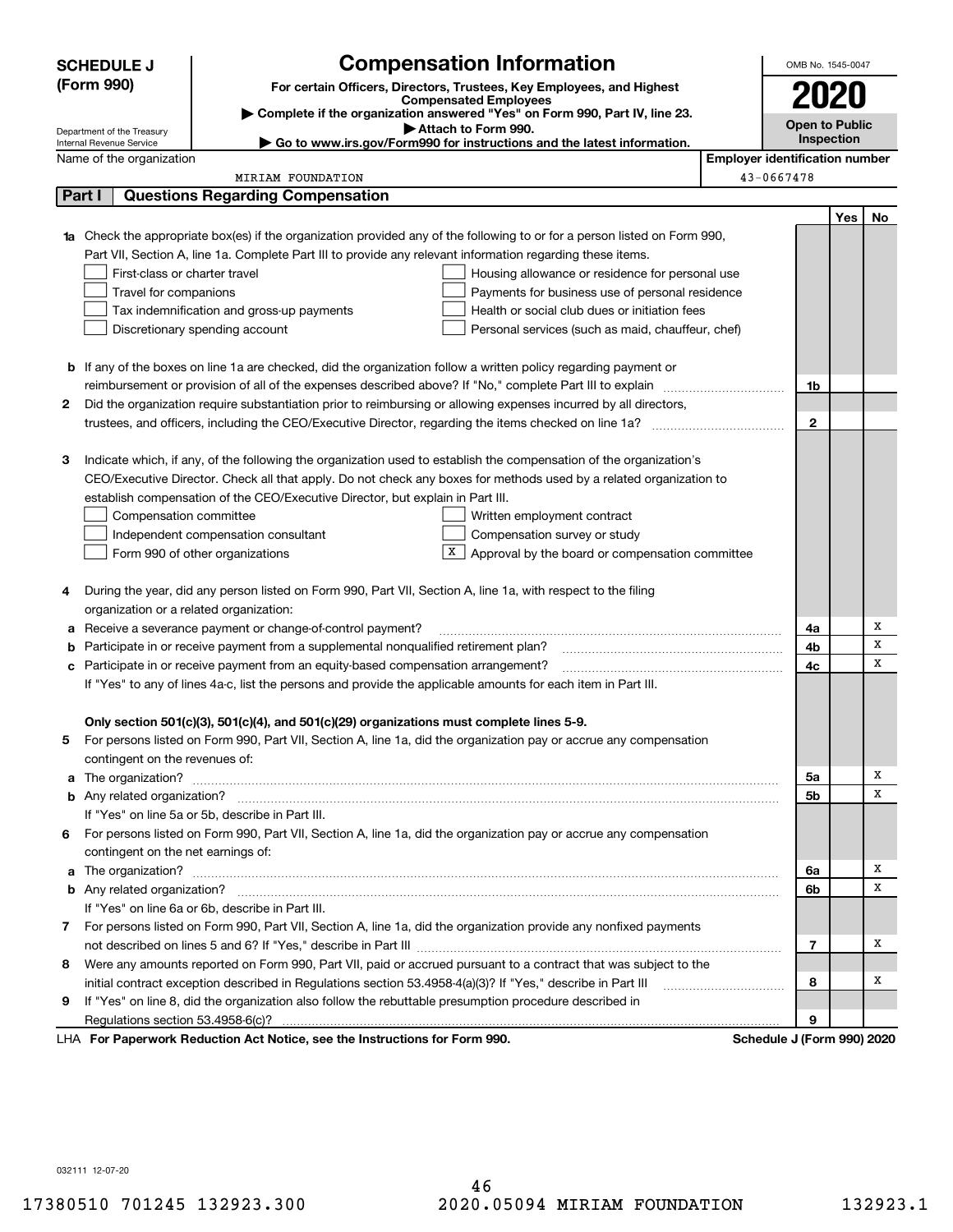43-0667478

# **Part II Officers, Directors, Trustees, Key Employees, and Highest Compensated Employees.**  Schedule J (Form 990) 2020 Page Use duplicate copies if additional space is needed.

For each individual whose compensation must be reported on Schedule J, report compensation from the organization on row (i) and from related organizations, described in the instructions, on row (ii). Do not list any individuals that aren't listed on Form 990, Part VII.

**Note:**  The sum of columns (B)(i)-(iii) for each listed individual must equal the total amount of Form 990, Part VII, Section A, line 1a, applicable column (D) and (E) amounts for that individual.

|                                                    |                          | (B) Breakdown of W-2 and/or 1099-MISC compensation |                                           | (C) Retirement and<br>other deferred | (D) Nontaxable<br>benefits | (E) Total of columns<br>$(B)(i)-(D)$ | (F) Compensation<br>in column (B) |  |
|----------------------------------------------------|--------------------------|----------------------------------------------------|-------------------------------------------|--------------------------------------|----------------------------|--------------------------------------|-----------------------------------|--|
| (A) Name and Title                                 | (i) Base<br>compensation | (ii) Bonus &<br>incentive<br>compensation          | (iii) Other<br>reportable<br>compensation | compensation                         |                            |                                      |                                   |  |
| ANDREW THORP<br>(1)<br>(i)                         | 134,443.                 | $\mathfrak o$ .                                    | $\mathbf 0$ .                             | 2,287.                               | 18,984.                    | 155,714.                             | $\mathbf 0$ .                     |  |
| EXECUTIVE DIRECTOR (RESIGN 12/2020)<br><u>(ii)</u> | $\mathbf 0$ .            | $\mathsf{0}$ .                                     | $\mathsf{0}$ .                            | $\mathfrak o$ .                      | $\mathfrak o$ .            | $\mathfrak{o}$ .                     | $\overline{\mathbf{0}}$ .         |  |
| (i)                                                |                          |                                                    |                                           |                                      |                            |                                      |                                   |  |
| <u>(ii)</u>                                        |                          |                                                    |                                           |                                      |                            |                                      |                                   |  |
| $(\sf{i})$                                         |                          |                                                    |                                           |                                      |                            |                                      |                                   |  |
| <u>(ii)</u>                                        |                          |                                                    |                                           |                                      |                            |                                      |                                   |  |
| (i)                                                |                          |                                                    |                                           |                                      |                            |                                      |                                   |  |
| (ii)                                               |                          |                                                    |                                           |                                      |                            |                                      |                                   |  |
| $(\sf{i})$                                         |                          |                                                    |                                           |                                      |                            |                                      |                                   |  |
| (ii)                                               |                          |                                                    |                                           |                                      |                            |                                      |                                   |  |
| $(\sf{i})$<br>(ii)                                 |                          |                                                    |                                           |                                      |                            |                                      |                                   |  |
| $(\sf{i})$                                         |                          |                                                    |                                           |                                      |                            |                                      |                                   |  |
| <u>(ii)</u>                                        |                          |                                                    |                                           |                                      |                            |                                      |                                   |  |
| $(\sf{i})$                                         |                          |                                                    |                                           |                                      |                            |                                      |                                   |  |
| <u>(ii)</u>                                        |                          |                                                    |                                           |                                      |                            |                                      |                                   |  |
| $(\sf{i})$                                         |                          |                                                    |                                           |                                      |                            |                                      |                                   |  |
| <u>(ii)</u>                                        |                          |                                                    |                                           |                                      |                            |                                      |                                   |  |
| $(\sf{i})$                                         |                          |                                                    |                                           |                                      |                            |                                      |                                   |  |
| (ii)                                               |                          |                                                    |                                           |                                      |                            |                                      |                                   |  |
| (i)                                                |                          |                                                    |                                           |                                      |                            |                                      |                                   |  |
| (ii)                                               |                          |                                                    |                                           |                                      |                            |                                      |                                   |  |
| (i)                                                |                          |                                                    |                                           |                                      |                            |                                      |                                   |  |
| <u>(ii)</u><br>(i)                                 |                          |                                                    |                                           |                                      |                            |                                      |                                   |  |
| (ii)                                               |                          |                                                    |                                           |                                      |                            |                                      |                                   |  |
| $(\sf{i})$                                         |                          |                                                    |                                           |                                      |                            |                                      |                                   |  |
| (ii)                                               |                          |                                                    |                                           |                                      |                            |                                      |                                   |  |
| (i)                                                |                          |                                                    |                                           |                                      |                            |                                      |                                   |  |
| <u>(ii)</u>                                        |                          |                                                    |                                           |                                      |                            |                                      |                                   |  |
| (i)                                                |                          |                                                    |                                           |                                      |                            |                                      |                                   |  |
| $\overline{}}$                                     |                          |                                                    |                                           |                                      |                            |                                      |                                   |  |

**Schedule J (Form 990) 2020**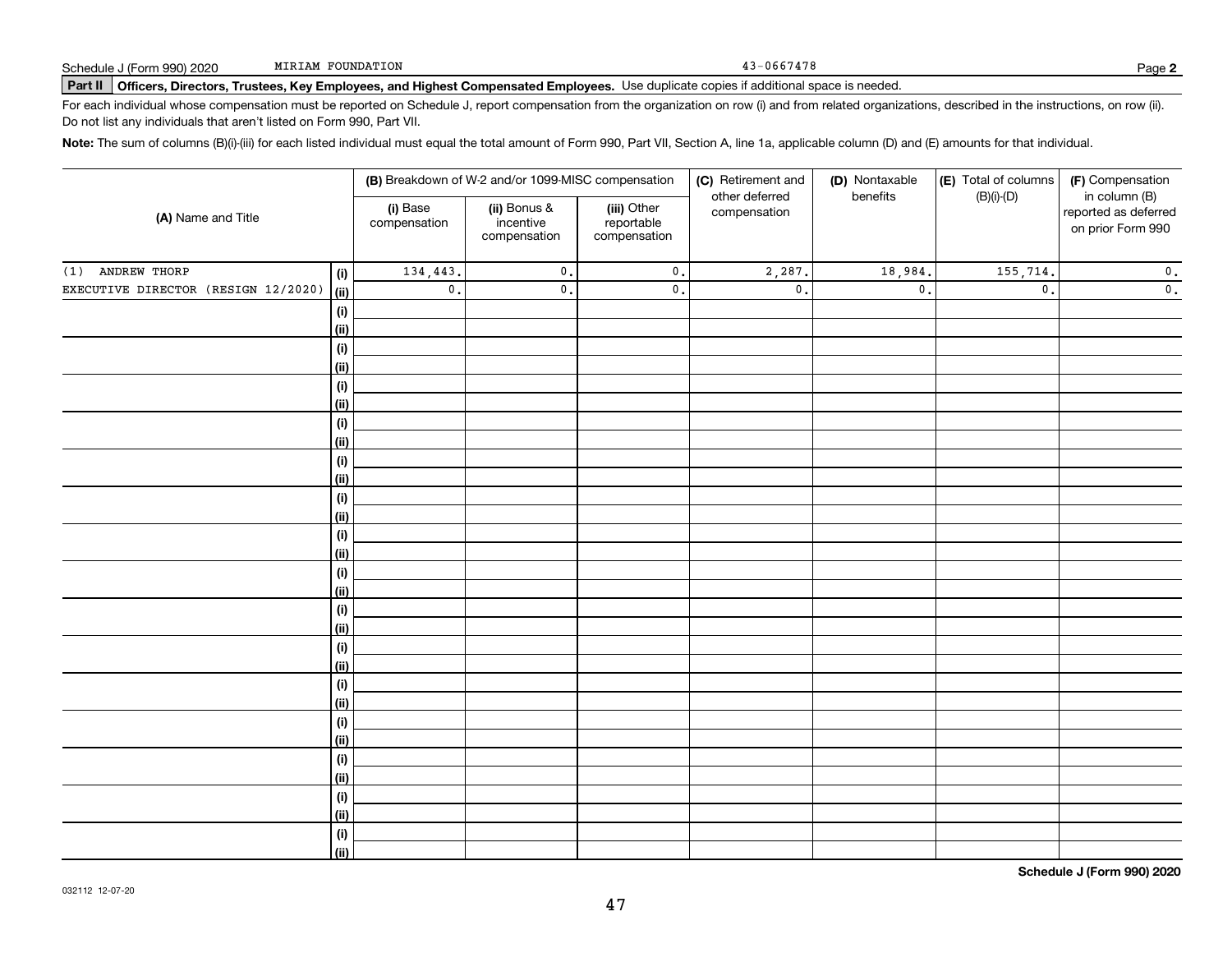#### **Part III Supplemental Information**

Schedule J (Form 990) 2020 MIRIAM FOUNDATION<br>Part III Supplemental Information<br>Provide the information, explanation, or descriptions required for Part I, lines 1a, 1b, 3, 4a, 4b, 4c, 5a, 5b, 6a, 6b, 7, and 8, and for Part

PART I, LINE 3:

THE SALARY OF THE EXECUTIVE DIRECTOR IS REVIEWED ANNUALLY BY THE EXECUTIVE

COMMITTEE OF THE BOARD OF DIRECTORS.

SCHEDULE J, PART 1, LINE 2:

MIRIAM FOUNDATION HAS AN ACCOUNTABLE PLAN IN PLACE FOR ALL EMPLOYEES

AND REQUIRES SUBSTANTIATION PRIOR TO REIMBURSING OR ALLOWING EXPENSES

INCURRED. HOWEVER, THE ORGANIZATION DOES NOT PROVIDE FOR ANY OF THE

ITEMS NOTED IN LINE 1A.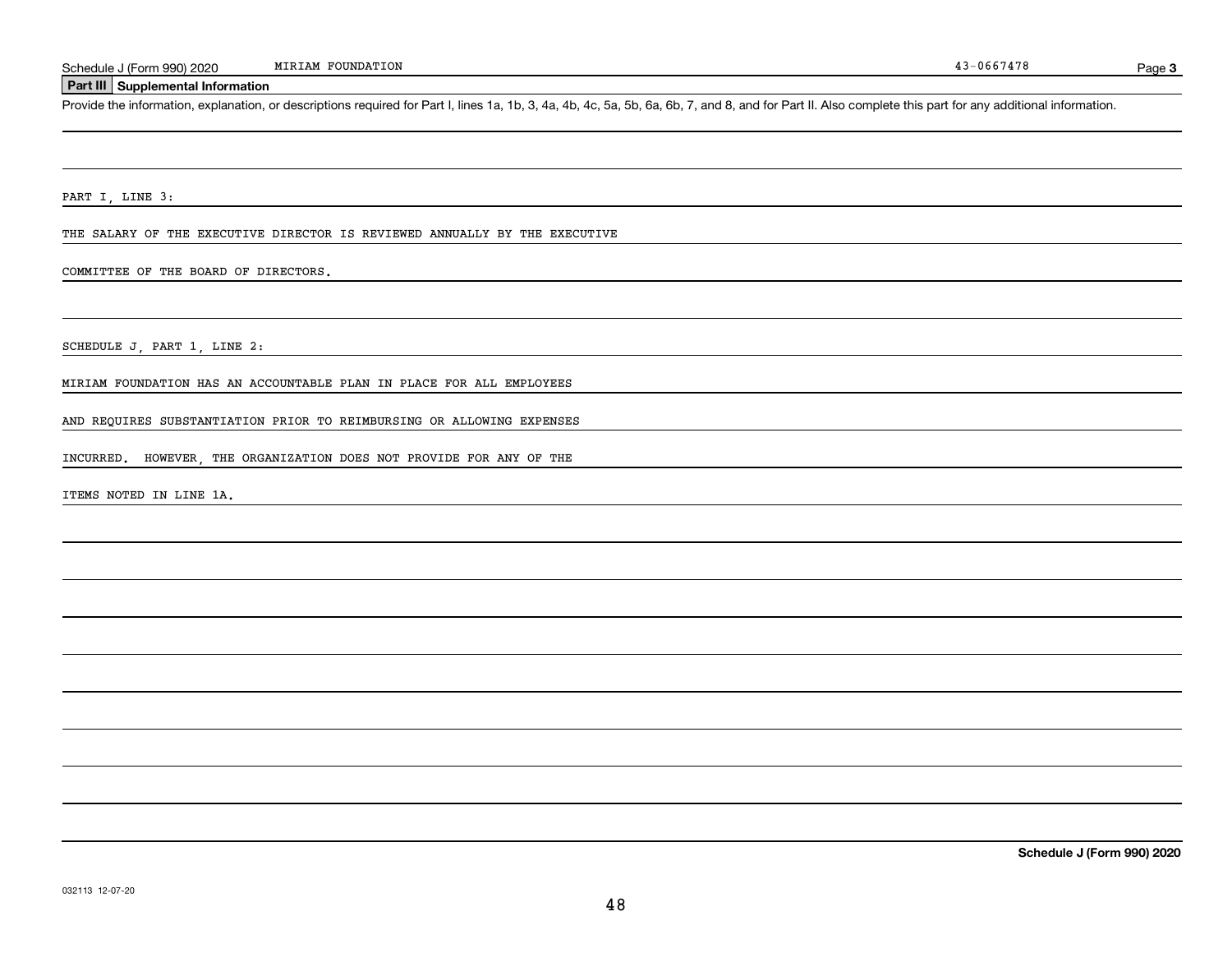| <b>SCHEDULE L</b>                                                                                             |                                                                                                                                    |                                                                 | <b>Transactions With Interested Persons</b>                                             |                            |                          |                                    |  |                                |     |                      |                                       | OMB No. 1545-0047                   |     |                           |
|---------------------------------------------------------------------------------------------------------------|------------------------------------------------------------------------------------------------------------------------------------|-----------------------------------------------------------------|-----------------------------------------------------------------------------------------|----------------------------|--------------------------|------------------------------------|--|--------------------------------|-----|----------------------|---------------------------------------|-------------------------------------|-----|---------------------------|
| (Form 990 or 990-EZ)                                                                                          | ▶ Complete if the organization answered "Yes" on Form 990, Part IV, line 25a, 25b, 26, 27, 28a,                                    |                                                                 |                                                                                         |                            |                          |                                    |  |                                |     |                      |                                       |                                     |     |                           |
|                                                                                                               |                                                                                                                                    |                                                                 | 28b, or 28c, or Form 990-EZ, Part V, line 38a or 40b.                                   |                            |                          | Attach to Form 990 or Form 990-EZ. |  |                                |     |                      |                                       |                                     |     |                           |
| Department of the Treasury<br>Internal Revenue Service                                                        |                                                                                                                                    |                                                                 | $\triangleright$ Go to www.irs.gov/Form990 for instructions and the latest information. |                            |                          |                                    |  |                                |     |                      |                                       | <b>Open To Public</b><br>Inspection |     |                           |
| Name of the organization                                                                                      |                                                                                                                                    |                                                                 |                                                                                         |                            |                          |                                    |  |                                |     |                      | <b>Employer identification number</b> |                                     |     |                           |
|                                                                                                               | MIRIAM FOUNDATION                                                                                                                  |                                                                 |                                                                                         |                            |                          |                                    |  |                                |     |                      | 43-0667478                            |                                     |     |                           |
| Part I                                                                                                        | <b>Excess Benefit Transactions</b> (section 501(c)(3), section 501(c)(4), and section 501(c)(29) organizations only).              |                                                                 |                                                                                         |                            |                          |                                    |  |                                |     |                      |                                       |                                     |     |                           |
|                                                                                                               | Complete if the organization answered "Yes" on Form 990, Part IV, line 25a or 25b, or Form 990-EZ, Part V, line 40b.               |                                                                 |                                                                                         |                            |                          |                                    |  |                                |     |                      |                                       |                                     |     |                           |
| 1.<br>(a) Name of disqualified person                                                                         |                                                                                                                                    |                                                                 | (b) Relationship between disqualified<br>person and organization                        |                            |                          |                                    |  | (c) Description of transaction |     |                      |                                       |                                     | Yes | (d) Corrected?<br>No      |
|                                                                                                               |                                                                                                                                    |                                                                 |                                                                                         |                            |                          |                                    |  |                                |     |                      |                                       |                                     |     |                           |
|                                                                                                               |                                                                                                                                    |                                                                 |                                                                                         |                            |                          |                                    |  |                                |     |                      |                                       |                                     |     |                           |
|                                                                                                               |                                                                                                                                    |                                                                 |                                                                                         |                            |                          |                                    |  |                                |     |                      |                                       |                                     |     |                           |
|                                                                                                               |                                                                                                                                    |                                                                 |                                                                                         |                            |                          |                                    |  |                                |     |                      |                                       |                                     |     |                           |
|                                                                                                               |                                                                                                                                    |                                                                 |                                                                                         |                            |                          |                                    |  |                                |     |                      |                                       |                                     |     |                           |
| 2 Enter the amount of tax incurred by the organization managers or disqualified persons during the year under |                                                                                                                                    |                                                                 |                                                                                         |                            |                          |                                    |  |                                |     |                      |                                       |                                     |     |                           |
| section 4958                                                                                                  |                                                                                                                                    |                                                                 |                                                                                         |                            |                          |                                    |  |                                |     |                      | $$\overbrace{\hspace{2.5cm}}$         |                                     |     |                           |
| 3 Enter the amount of tax, if any, on line 2, above, reimbursed by the organization                           |                                                                                                                                    |                                                                 |                                                                                         |                            |                          |                                    |  |                                |     |                      |                                       |                                     |     |                           |
| Part II                                                                                                       | Loans to and/or From Interested Persons.                                                                                           |                                                                 |                                                                                         |                            |                          |                                    |  |                                |     |                      |                                       |                                     |     |                           |
|                                                                                                               | Complete if the organization answered "Yes" on Form 990-EZ, Part V, line 38a or Form 990, Part IV, line 26; or if the organization |                                                                 |                                                                                         |                            |                          |                                    |  |                                |     |                      |                                       |                                     |     |                           |
|                                                                                                               | reported an amount on Form 990, Part X, line 5, 6, or 22.                                                                          |                                                                 |                                                                                         |                            |                          |                                    |  |                                |     |                      |                                       |                                     |     |                           |
| (a) Name of<br>interested person                                                                              |                                                                                                                                    | (c) Purpose<br>(b) Relationship<br>with organization<br>of loan |                                                                                         | (d) Loan to or<br>from the |                          | (e) Original<br>principal amount   |  | (f) Balance due                |     | $(g)$ In<br>default? |                                       | (h) Approved<br>by board or         |     | (i) Written<br>agreement? |
|                                                                                                               |                                                                                                                                    |                                                                 |                                                                                         |                            | organization?<br>To From |                                    |  |                                | Yes | No                   | committee?<br>Yes                     | No.                                 | Yes |                           |
|                                                                                                               |                                                                                                                                    |                                                                 |                                                                                         |                            |                          |                                    |  |                                |     |                      |                                       |                                     |     | No.                       |
|                                                                                                               |                                                                                                                                    |                                                                 |                                                                                         |                            |                          |                                    |  |                                |     |                      |                                       |                                     |     |                           |
|                                                                                                               |                                                                                                                                    |                                                                 |                                                                                         |                            |                          |                                    |  |                                |     |                      |                                       |                                     |     |                           |
|                                                                                                               |                                                                                                                                    |                                                                 |                                                                                         |                            |                          |                                    |  |                                |     |                      |                                       |                                     |     |                           |
|                                                                                                               |                                                                                                                                    |                                                                 |                                                                                         |                            |                          |                                    |  |                                |     |                      |                                       |                                     |     |                           |
|                                                                                                               |                                                                                                                                    |                                                                 |                                                                                         |                            |                          |                                    |  |                                |     |                      |                                       |                                     |     |                           |
|                                                                                                               |                                                                                                                                    |                                                                 |                                                                                         |                            |                          |                                    |  |                                |     |                      |                                       |                                     |     |                           |
|                                                                                                               |                                                                                                                                    |                                                                 |                                                                                         |                            |                          |                                    |  |                                |     |                      |                                       |                                     |     |                           |
|                                                                                                               |                                                                                                                                    |                                                                 |                                                                                         |                            |                          |                                    |  |                                |     |                      |                                       |                                     |     |                           |
| <b>Total</b><br>Part III                                                                                      | <b>Grants or Assistance Benefiting Interested Persons.</b>                                                                         |                                                                 |                                                                                         |                            |                          | $\blacktriangleright$ \$           |  |                                |     |                      |                                       |                                     |     |                           |
|                                                                                                               | Complete if the organization answered "Yes" on Form 990, Part IV, line 27.                                                         |                                                                 |                                                                                         |                            |                          |                                    |  |                                |     |                      |                                       |                                     |     |                           |
| (a) Name of interested person                                                                                 |                                                                                                                                    |                                                                 | (b) Relationship between<br>interested person and                                       |                            |                          | (c) Amount of<br>assistance        |  | (d) Type of<br>assistance      |     |                      |                                       | (e) Purpose of<br>assistance        |     |                           |
|                                                                                                               |                                                                                                                                    |                                                                 | the organization                                                                        |                            |                          |                                    |  |                                |     |                      |                                       |                                     |     |                           |
| FAMILY MEMBER(S) OF M                                                                                         |                                                                                                                                    | FAMILY MEMBER(S)                                                |                                                                                         | 67,120. NEED BASED         |                          | TUITION                            |  |                                |     |                      |                                       |                                     |     |                           |
|                                                                                                               |                                                                                                                                    |                                                                 |                                                                                         |                            |                          |                                    |  |                                |     |                      |                                       |                                     |     |                           |
|                                                                                                               |                                                                                                                                    |                                                                 |                                                                                         |                            |                          |                                    |  |                                |     |                      |                                       |                                     |     |                           |
|                                                                                                               |                                                                                                                                    |                                                                 |                                                                                         |                            |                          |                                    |  |                                |     |                      |                                       |                                     |     |                           |
|                                                                                                               |                                                                                                                                    |                                                                 |                                                                                         |                            |                          |                                    |  |                                |     |                      |                                       |                                     |     |                           |
|                                                                                                               |                                                                                                                                    |                                                                 |                                                                                         |                            |                          |                                    |  |                                |     |                      |                                       |                                     |     |                           |
|                                                                                                               |                                                                                                                                    |                                                                 |                                                                                         |                            |                          |                                    |  |                                |     |                      |                                       |                                     |     |                           |
|                                                                                                               |                                                                                                                                    |                                                                 |                                                                                         |                            |                          |                                    |  |                                |     |                      |                                       |                                     |     |                           |

LHA For Paperwork Reduction Act Notice, see the Instructions for Form 990 or 990-EZ. Schedule L (Form 990 or 990-EZ) 2020

SEE PART V FOR CONTINUATIONS

032131 12-09-20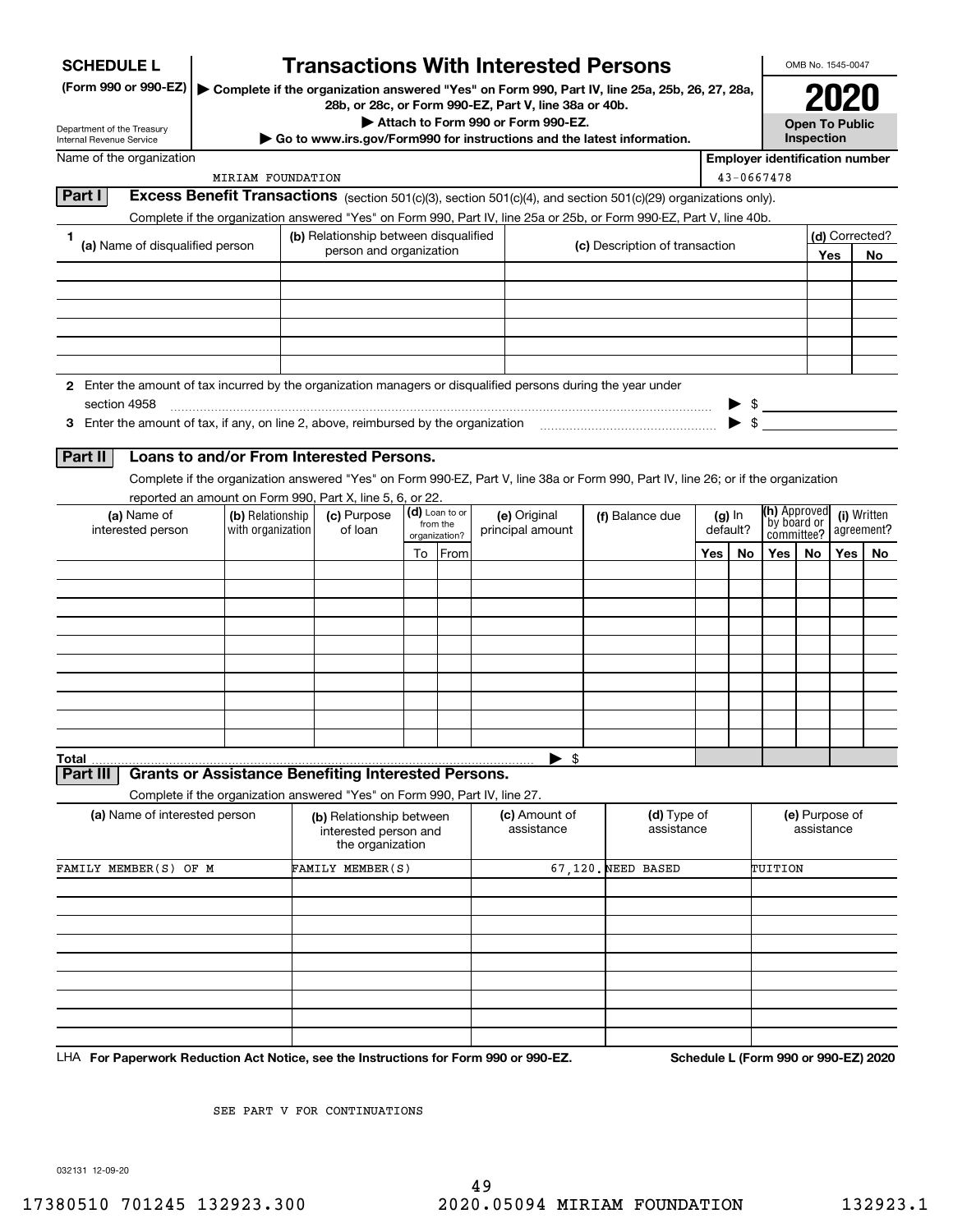#### **Part IV** Business Transactions Involving Interested Persons.

Complete if the organization answered "Yes" on Form 990, Part IV, line 28a, 28b, or 28c.

| (a) Name of interested person                     | (b) Relationship between interested<br>person and the organization | (c) Amount of<br>transaction | (d) Description of<br>transaction | <b>(e)</b> Sharing of<br>organization's<br>revenues? |    |  |
|---------------------------------------------------|--------------------------------------------------------------------|------------------------------|-----------------------------------|------------------------------------------------------|----|--|
|                                                   |                                                                    |                              |                                   | <b>Yes</b>                                           | No |  |
|                                                   |                                                                    |                              |                                   |                                                      |    |  |
|                                                   |                                                                    |                              |                                   |                                                      |    |  |
|                                                   |                                                                    |                              |                                   |                                                      |    |  |
|                                                   |                                                                    |                              |                                   |                                                      |    |  |
|                                                   |                                                                    |                              |                                   |                                                      |    |  |
|                                                   |                                                                    |                              |                                   |                                                      |    |  |
|                                                   |                                                                    |                              |                                   |                                                      |    |  |
|                                                   |                                                                    |                              |                                   |                                                      |    |  |
|                                                   |                                                                    |                              |                                   |                                                      |    |  |
|                                                   |                                                                    |                              |                                   |                                                      |    |  |
| <b>Part V</b><br><b>Supplemental Information.</b> |                                                                    |                              |                                   |                                                      |    |  |

Provide additional information for responses to questions on Schedule L (see instructions).

SCH L, PART III, GRANTS OR ASSISTANCE BENEFITTING INTERESTED PERSONS:

(A) NAME OF PERSON: FAMILY MEMBER(S) OF MEMBER(S) OF THE BOARD

(B) RELATIONSHIP BETWEEN INTERESTED PERSON AND ORGANIZATION:

FAMILY MEMBER(S) OF MEMBER(S) OF THE BOARD

(C) AMOUNT OF GRANT \$ 67,120.

(D) TYPE OF ASSISTANCE: NEED BASED

(E) PURPOSE OF ASSISTANCE: TUITION

**Schedule L (Form 990 or 990-EZ) 2020**

032132 12-09-20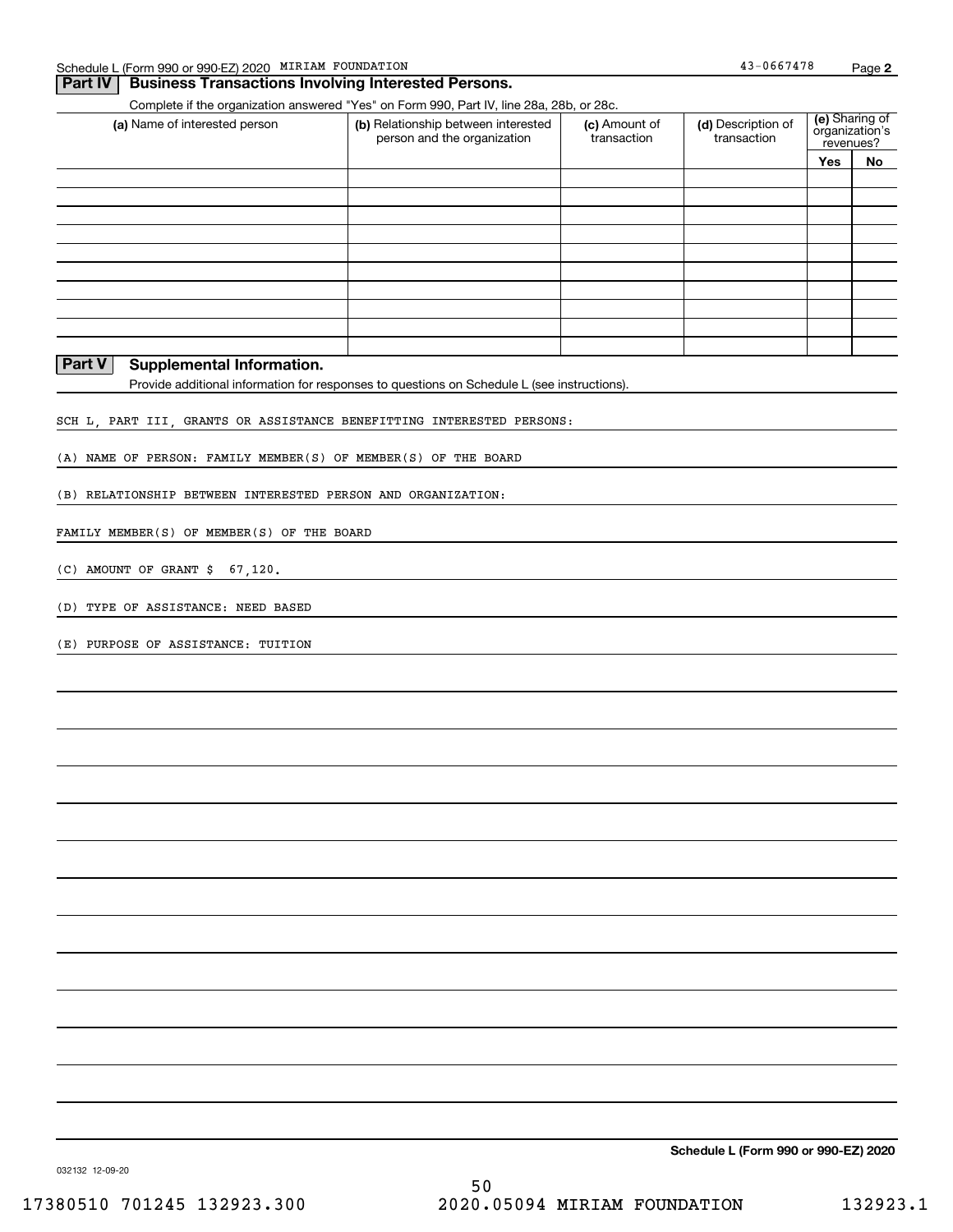#### **SCHEDULE M (Form 990)**

# **Noncash Contributions**

OMB No. 1545-0047

| Department of the Treasury      |  |
|---------------------------------|--|
| <b>Internal Revenue Service</b> |  |

Real estate - Residential

Real estate - Commercial ~~~~~~~~~Real estate - Other Collectibles ~~~~~~~~~~~~~~~~ Food inventory ~~~~~~~~~~~~~~ Drugs and medical supplies  $_{\ldots\ldots\ldots\ldots\ldots\ldots\ldots\ldots}$ Taxidermy ~~~~~~~~~~~~~~~~ Historical artifacts ~~~~~~~~~~~~ Scientific specimens ~~~~~~~~~~~ Archeological artifacts ~~~~~~~~~~

 $\Rightarrow$  (AUCTION ITEMS ) | X

Other  $\qquad \qquad (\qquad \qquad )$ Other  $\qquad \qquad (\qquad \qquad )$ 

**Complete if the organizations answered "Yes" on Form 990, Part IV, lines 29 or 30.** <sup>J</sup>**2020 Attach to Form 990.** J

 **Go to www.irs.gov/Form990 for instructions and the latest information.** J



Name of the organization

| MIRIAM FOUNDATIC |
|------------------|

**Employer identification number**

43-0667478

|    | MIRIAM FOUNDATION                                            |                               |                                      |                                                                                                        | 43-0667478                                                   |
|----|--------------------------------------------------------------|-------------------------------|--------------------------------------|--------------------------------------------------------------------------------------------------------|--------------------------------------------------------------|
|    | Part I<br><b>Types of Property</b>                           |                               |                                      |                                                                                                        |                                                              |
|    |                                                              | (a)<br>Check if<br>applicable | (b)<br>Number of<br>contributions or | (c)<br>Noncash contribution<br>amounts reported on<br>litems contributed  Form 990, Part VIII, line 1g | (d)<br>Method of determining<br>noncash contribution amounts |
|    |                                                              |                               |                                      |                                                                                                        |                                                              |
| 2  |                                                              |                               |                                      |                                                                                                        |                                                              |
| 3  |                                                              |                               |                                      |                                                                                                        |                                                              |
| 4  |                                                              |                               |                                      |                                                                                                        |                                                              |
| 5  | Clothing and household goods                                 |                               |                                      |                                                                                                        |                                                              |
| 6  |                                                              |                               |                                      |                                                                                                        |                                                              |
| 7  |                                                              |                               |                                      |                                                                                                        |                                                              |
| 8  |                                                              |                               |                                      |                                                                                                        |                                                              |
| 9  |                                                              | X                             | 5                                    |                                                                                                        | 24.692. PUBLICLY TRADED EXCHANGE                             |
| 10 | Securities - Closely held stock                              |                               |                                      |                                                                                                        |                                                              |
| 11 | Securities - Partnership, LLC, or<br>trust interests         |                               |                                      |                                                                                                        |                                                              |
| 12 | Securities - Miscellaneous                                   |                               |                                      |                                                                                                        |                                                              |
| 13 | Qualified conservation contribution -<br>Historic structures |                               |                                      |                                                                                                        |                                                              |
| 14 | Qualified conservation contribution - Other                  |                               |                                      |                                                                                                        |                                                              |

| 29<br>Number of Forms 8283 received by the organization during the tax year for contributions<br>for which the organization completed Form 8283, Part V, Donee Acknowledgement<br>29<br>During the year, did the organization receive by contribution any property reported in Part I, lines 1 through 28, that it<br>30a<br>must hold for at least three years from the date of the initial contribution, and which isn't required to be used for<br>exempt purposes for the entire holding period?<br>30a<br><b>b</b> If "Yes," describe the arrangement in Part II.<br>Does the organization have a gift acceptance policy that requires the review of any nonstandard contributions?<br>31<br>31<br>Does the organization hire or use third parties or related organizations to solicit, process, or sell noncash<br>32a<br>32a<br>contributions?<br>If "Yes," describe in Part II.<br>b<br>33<br>If the organization didn't report an amount in column (c) for a type of property for which column (a) is checked, |       |     |
|-------------------------------------------------------------------------------------------------------------------------------------------------------------------------------------------------------------------------------------------------------------------------------------------------------------------------------------------------------------------------------------------------------------------------------------------------------------------------------------------------------------------------------------------------------------------------------------------------------------------------------------------------------------------------------------------------------------------------------------------------------------------------------------------------------------------------------------------------------------------------------------------------------------------------------------------------------------------------------------------------------------------------|-------|-----|
|                                                                                                                                                                                                                                                                                                                                                                                                                                                                                                                                                                                                                                                                                                                                                                                                                                                                                                                                                                                                                         |       |     |
|                                                                                                                                                                                                                                                                                                                                                                                                                                                                                                                                                                                                                                                                                                                                                                                                                                                                                                                                                                                                                         |       |     |
|                                                                                                                                                                                                                                                                                                                                                                                                                                                                                                                                                                                                                                                                                                                                                                                                                                                                                                                                                                                                                         | Yes l | No. |
|                                                                                                                                                                                                                                                                                                                                                                                                                                                                                                                                                                                                                                                                                                                                                                                                                                                                                                                                                                                                                         |       |     |
|                                                                                                                                                                                                                                                                                                                                                                                                                                                                                                                                                                                                                                                                                                                                                                                                                                                                                                                                                                                                                         |       |     |
|                                                                                                                                                                                                                                                                                                                                                                                                                                                                                                                                                                                                                                                                                                                                                                                                                                                                                                                                                                                                                         |       | x   |
|                                                                                                                                                                                                                                                                                                                                                                                                                                                                                                                                                                                                                                                                                                                                                                                                                                                                                                                                                                                                                         |       |     |
|                                                                                                                                                                                                                                                                                                                                                                                                                                                                                                                                                                                                                                                                                                                                                                                                                                                                                                                                                                                                                         | х     |     |
|                                                                                                                                                                                                                                                                                                                                                                                                                                                                                                                                                                                                                                                                                                                                                                                                                                                                                                                                                                                                                         |       |     |
|                                                                                                                                                                                                                                                                                                                                                                                                                                                                                                                                                                                                                                                                                                                                                                                                                                                                                                                                                                                                                         |       |     |
|                                                                                                                                                                                                                                                                                                                                                                                                                                                                                                                                                                                                                                                                                                                                                                                                                                                                                                                                                                                                                         |       |     |
|                                                                                                                                                                                                                                                                                                                                                                                                                                                                                                                                                                                                                                                                                                                                                                                                                                                                                                                                                                                                                         |       |     |

50

describe in Part II.

Other  $\blacktriangleright$ 

**For Paperwork Reduction Act Notice, see the Instructions for Form 990. Schedule M (Form 990) 2020** LHA

7,512. COMPARABLE SALES

032141 11-23-20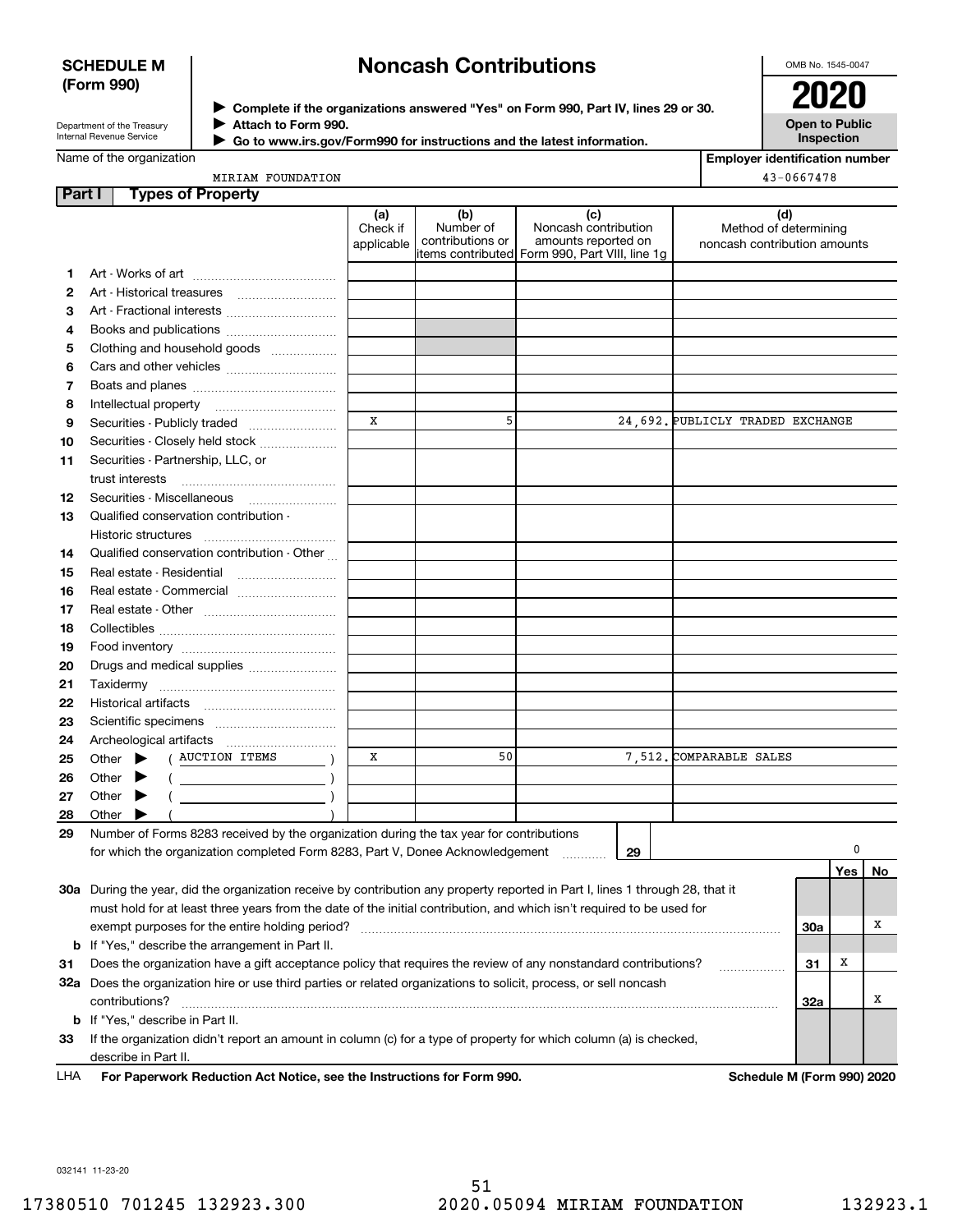|                 | Schedule M (Form 990) 2020<br>MIRIAM FOUNDATION                                                                                                                                                                                                                                                                   | 43-0667478                 | Page 2 |
|-----------------|-------------------------------------------------------------------------------------------------------------------------------------------------------------------------------------------------------------------------------------------------------------------------------------------------------------------|----------------------------|--------|
| Part II         | Supplemental Information. Provide the information required by Part I, lines 30b, 32b, and 33, and whether the organization<br>is reporting in Part I, column (b), the number of contributions, the number of items received, or a combination of both. Also complete<br>this part for any additional information. |                            |        |
|                 | SCHEDULE M, PART I, COLUMN (B):                                                                                                                                                                                                                                                                                   |                            |        |
|                 | THE ORGANIZATION IS REPORTING THE NUMBER OF CONTRIBUTIONS.                                                                                                                                                                                                                                                        |                            |        |
|                 |                                                                                                                                                                                                                                                                                                                   |                            |        |
|                 |                                                                                                                                                                                                                                                                                                                   |                            |        |
|                 |                                                                                                                                                                                                                                                                                                                   |                            |        |
|                 |                                                                                                                                                                                                                                                                                                                   |                            |        |
|                 |                                                                                                                                                                                                                                                                                                                   |                            |        |
|                 |                                                                                                                                                                                                                                                                                                                   |                            |        |
|                 |                                                                                                                                                                                                                                                                                                                   |                            |        |
|                 |                                                                                                                                                                                                                                                                                                                   |                            |        |
|                 |                                                                                                                                                                                                                                                                                                                   |                            |        |
|                 |                                                                                                                                                                                                                                                                                                                   |                            |        |
|                 |                                                                                                                                                                                                                                                                                                                   |                            |        |
|                 |                                                                                                                                                                                                                                                                                                                   |                            |        |
|                 |                                                                                                                                                                                                                                                                                                                   |                            |        |
|                 |                                                                                                                                                                                                                                                                                                                   |                            |        |
|                 |                                                                                                                                                                                                                                                                                                                   |                            |        |
|                 |                                                                                                                                                                                                                                                                                                                   |                            |        |
|                 |                                                                                                                                                                                                                                                                                                                   |                            |        |
|                 |                                                                                                                                                                                                                                                                                                                   |                            |        |
|                 |                                                                                                                                                                                                                                                                                                                   |                            |        |
|                 |                                                                                                                                                                                                                                                                                                                   |                            |        |
|                 |                                                                                                                                                                                                                                                                                                                   |                            |        |
|                 |                                                                                                                                                                                                                                                                                                                   |                            |        |
|                 |                                                                                                                                                                                                                                                                                                                   |                            |        |
| 032142 11-23-20 |                                                                                                                                                                                                                                                                                                                   | Schedule M (Form 990) 2020 |        |
|                 | につ                                                                                                                                                                                                                                                                                                                |                            |        |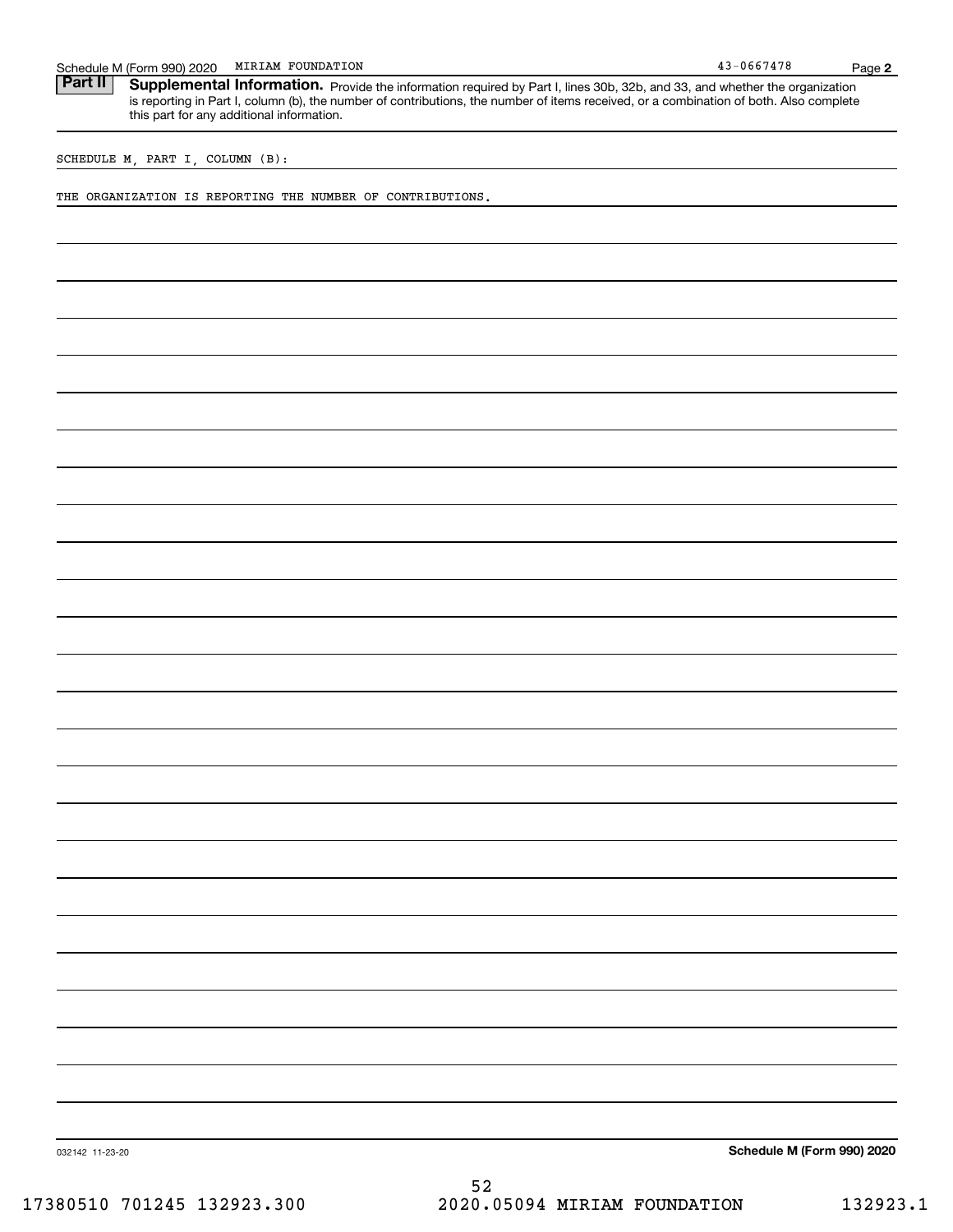**(Form 990 or 990-EZ)**

Department of the Treasury Internal Revenue Service Name of the organization

### **SCHEDULE O Supplemental Information to Form 990 or 990-EZ**

**Complete to provide information for responses to specific questions on Form 990 or 990-EZ or to provide any additional information. | Attach to Form 990 or 990-EZ. | Go to www.irs.gov/Form990 for the latest information.**



**Employer identification number** MIRIAM FOUNDATION 43-0667478

FORM 990, PART III, LINE 4D, OTHER PROGRAM SERVICES:

MIRIAM SUMMER CAMP: MIRIAM SUMMER CAMP OFFERS BOTH FULL AND HALF DAY

CAMP SESSIONS FOR CHILDREN WITH LEARNING DIFFERENCES. CAMP SESSIONS

OFFERED INCLUDE OCCUPATIONAL THERAPY, SOCIAL SKILLS, PROJECT-BASED

LEARNING, ACADEMIC TUTORING, AND NON-COMPETITIVE SPORTS. BEFORE AND

AFTER CARE IS ALSO AVAILABLE. DURING THE FISCAL YEAR, 169 KIDS WERE

SERVED.

EXPENSES \$ 135,500. INCLUDING GRANTS OF \$ 27,150. REVENUE \$ 161,820.

FORM 990, PART VI, SECTION B, LINE 11B:

THE ORGANIZATION PROVIDES A DRAFT COPY OF THE 990 TO THE FINANCE COMMITTEE

FOR APPROVAL. ANY NECESSARY CHANGES ARE COMMUNICATED AND INCORPORATED INTO

THE RETURN PRIOR TO FILING WITH IRS. ONCE THE DRAFT 990 IS APPROVED BY THE

FINANCE COMMITTEE, AN ELECTRONIC COPY IS PROVIDED TO THE ENTIRE BOARD OF

DIRECTORS PRIOR TO FILING WITH IRS.

FORM 990, PART VI, SECTION B, LINE 12C:

THE ORGANIZATION ANNUALLY REVIEWS THE CONFLICT OF INTEREST POLICY WITH THE

BOARD MEMBERS AND THEY DOCUMENT RECEIPT. THIS INCLUDES DISCLOSURE OF ANY

RELATIONSHIPS OR ACTIVITIES THAT COULD BE CONSIDERED A CONFLICT.

FORM 990, PART VI, SECTION B, LINE 15:

THE SALARY OF THE EXECUTIVE DIRECTOR IS REVIEWED ANNUALLY BY THE EXECUTIVE

COMMITTEE OF THE BOARD.

FORM 990, PART VI, SECTION C, LINE 19:

032211 11-20-20 LHA For Paperwork Reduction Act Notice, see the Instructions for Form 990 or 990-EZ. Schedule O (Form 990 or 990-EZ) 2020

17380510 701245 132923.300 2020.05094 MIRIAM FOUNDATION 132923.1

53